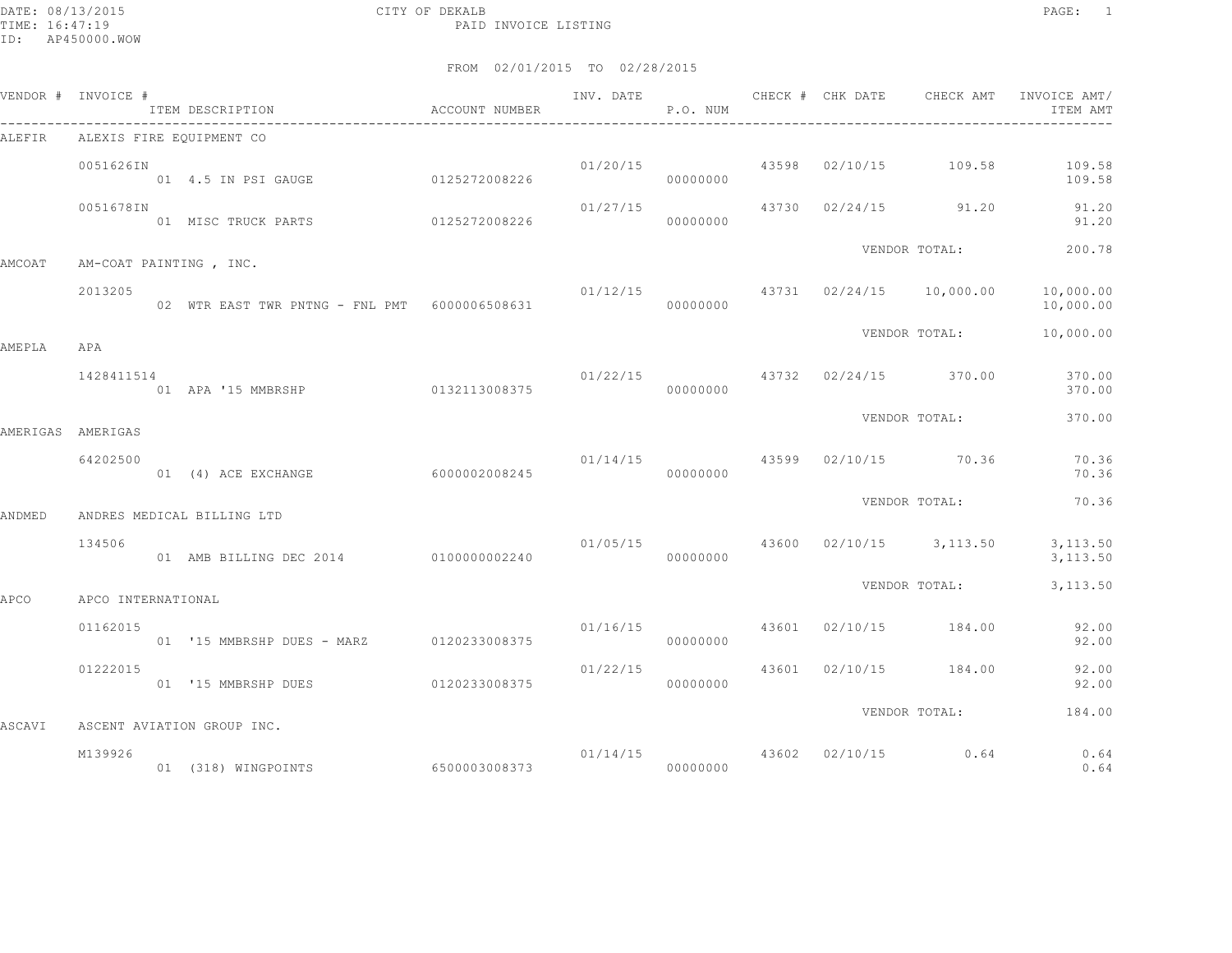DATE: 08/13/2015 CITY OF DEKALB PAGE: 2 PAID INVOICE LISTING

|                | VENDOR # INVOICE #         | ITEM DESCRIPTION                                                                                                                                     | ACCOUNT NUMBER | INV. DATE | P.O. NUM                         | CHECK # CHK DATE | CHECK AMT                              | INVOICE AMT/<br>ITEM AMT                        |
|----------------|----------------------------|------------------------------------------------------------------------------------------------------------------------------------------------------|----------------|-----------|----------------------------------|------------------|----------------------------------------|-------------------------------------------------|
|                | M140341                    | 01 JET-A REFUELER LEASE JAN '14 6500006008597                                                                                                        |                | 00000000  | 02/01/15                         |                  | 43733 02/24/15 581.00                  | 581.00<br>581.00                                |
| AVIJOH         | JOHN AVILA                 |                                                                                                                                                      |                |           |                                  |                  | VENDOR TOTAL:                          | 581.64                                          |
|                | 01222015                   | 01 TAX REBATE 11/2013-10/2014 6000004008481                                                                                                          |                |           | 00000000                         |                  | $01/22/15$ 43587 02/10/15 90.73        | 90.73<br>90.73                                  |
| BACONL         | BACKGROUNDS ONLINE         |                                                                                                                                                      |                |           |                                  |                  | VENDOR TOTAL:                          | 90.73                                           |
|                | 446622                     | 01 CHRGS DEC 2014 0115173008333<br>02 CHRGS JAN 2015                                                                                                 | 0115173008333  |           | 00000000<br>00000000             |                  | $01/31/15$ $43734$ $02/24/15$ $129.90$ | 129.90<br>49.95<br>79.95                        |
| BADMET         | BADGER METER, INC.         |                                                                                                                                                      |                |           |                                  |                  | VENDOR TOTAL:                          | 129.90                                          |
|                | 1028498                    | 01 (1) ORION METER 6000006008583                                                                                                                     |                | 01/12/15  | 00000000                         |                  |                                        | 43603 02/10/15 231.43 231.43<br>231.43          |
|                | 1029076                    | 01 (200) METERS 6000006008583                                                                                                                        |                | 01/15/15  | 00000000                         |                  |                                        | 43735 02/24/15 36,551.19 20,264.00<br>20,264.00 |
|                | 1029077                    | 01 (10) WOODEN SCRAP CRATE 6000006008583                                                                                                             |                | 01/15/15  | 00000000                         | 43735 02/24/15   |                                        | 36,551.19 827.19<br>827.19                      |
|                | 1029223                    | 01 (200) ADE ORION MER-IR-NN 6000006008583                                                                                                           |                | 01/16/15  | 00000000                         |                  |                                        | 43735 02/24/15 36,551.19 15,460.00<br>15,460.00 |
| <b>BARNABY</b> | <b>BARNABY</b>             |                                                                                                                                                      |                |           |                                  |                  | VENDOR TOTAL:                          | 36,782.62                                       |
|                | 4417                       | 01 (1000) BUSINESS CARDS - DIVITA 0132102008202<br>02 (1000) BUSINESS CARDS - HOPPEN 0115152008202<br>03 (250) BUSINESS CARDS - MILLER 0117112008202 |                |           | 00000000<br>00000000<br>00000000 |                  | $01/20/15$ $43736$ $02/24/15$ $212.00$ | 212.00<br>89.00<br>89.00<br>34.00               |
|                | BATTBULB BATTERIES + BULBS |                                                                                                                                                      |                |           |                                  |                  | VENDOR TOTAL:                          | 212.00                                          |
|                | 297246078                  |                                                                                                                                                      |                |           |                                  |                  | 01/08/15 43604 02/10/15 25.00          | 25.00<br>25.00                                  |
|                |                            |                                                                                                                                                      |                |           |                                  |                  | VENDOR TOTAL:                          | 25.00                                           |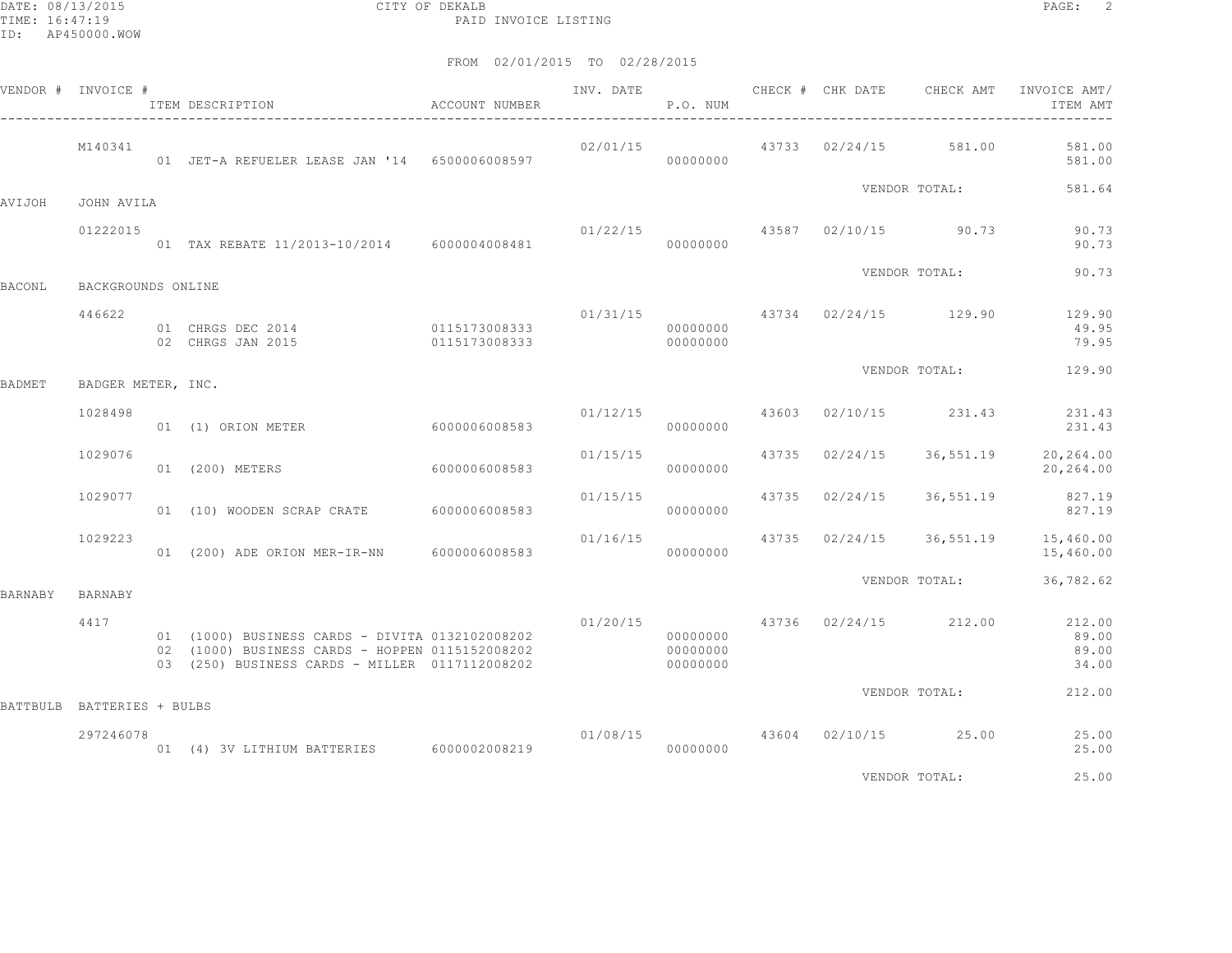|                     | VENDOR # INVOICE #  | ITEM DESCRIPTION                                            | ACCOUNT NUMBER                                  | INV. DATE | P.O. NUM                                     |                | CHECK # CHK DATE CHECK AMT | INVOICE AMT/<br>ITEM AMT                                       |
|---------------------|---------------------|-------------------------------------------------------------|-------------------------------------------------|-----------|----------------------------------------------|----------------|----------------------------|----------------------------------------------------------------|
| ---------<br>BAXWOO |                     | BAXTER & WOODMAN, INC.                                      |                                                 |           |                                              |                |                            |                                                                |
|                     | 0178369             | 01 14-EN002-00-ST<br>02 14-EN002-00-ST<br>03 14-EN002-00-ST | 1300003008331<br>1400003008331<br>5040003008331 |           | 01/22/15<br>00000000<br>00000000<br>00000000 |                |                            | 43605 02/10/15 1,164.34 1,164.34<br>163.74<br>163.74<br>836.86 |
| BENISW              | BENISTAR / HARTFORD |                                                             |                                                 |           |                                              |                | VENDOR TOTAL:              | 1,164.34                                                       |
|                     | 02052015            | 01 FEB '15 RETIREE INSURANCE 7100004008478                  |                                                 |           | 02/05/15<br>00000000                         |                | D000743 02/24/15 36,785.73 | 36,785.73<br>36,785.73                                         |
| BESCOF              | BEST COFFEE, LLC    |                                                             |                                                 |           |                                              |                | VENDOR TOTAL:              | 36,785.73                                                      |
|                     | 2063                | 01 COFFEE/FILTERS/SUPPLIES 2800002008219                    |                                                 | 02/03/15  | 00000000                                     |                | 43737 02/24/15 741.60      | 741.60<br>741.60                                               |
| BIACUR              | CURT BIARNESEN      |                                                             |                                                 |           |                                              |                | VENDOR TOTAL:              | 741.60                                                         |
|                     | 02102015            | 01 2014 WELLNESS REMIB                                      | 7100004008476                                   | 02/10/15  | 00000000                                     |                | D000722 02/24/15 129.23    | 129.23<br>129.23                                               |
| BLAOIL              | BLAKE OIL COMPANY   |                                                             |                                                 |           |                                              |                | VENDOR TOTAL:              | 129.23                                                         |
|                     | 353999              | 01 (8609) NO LEAD 10% ETHANOL 01000000001510                |                                                 | 01/27/15  | 00000000                                     | 43738 02/24/15 | 13,334.48                  | 13,334.48<br>13,334.48                                         |
|                     | 367112              | 01 FUEL                                                     | 0100000001520                                   | 01/13/15  | 00000000                                     | 43606 02/10/15 | 13,310.53                  | 13,310.53<br>13,310.53                                         |
| BLUEGL              | BLUEGLOBES LLC      |                                                             |                                                 |           |                                              |                | VENDOR TOTAL:              | 26,645.01                                                      |
|                     | DKB19770            | 01 LAMP ASSMBLY/RECTIFIER 6500002008218                     |                                                 | 01/21/15  | 00000000                                     | 43739 02/24/15 | 655.96                     | 655.96<br>655.96                                               |
| BOARIC              | RICHARD BOARDMAN    |                                                             |                                                 |           |                                              |                | VENDOR TOTAL:              | 655.96                                                         |
|                     | 01302015            | 01 WTR REFUND 1902086410-00 6000000063444                   |                                                 | 01/30/15  | 00000000                                     |                | 43740 02/24/15 4.86        | 4.86<br>4.86                                                   |
|                     |                     |                                                             |                                                 |           |                                              |                | VENDOR TOTAL:              | 4.86                                                           |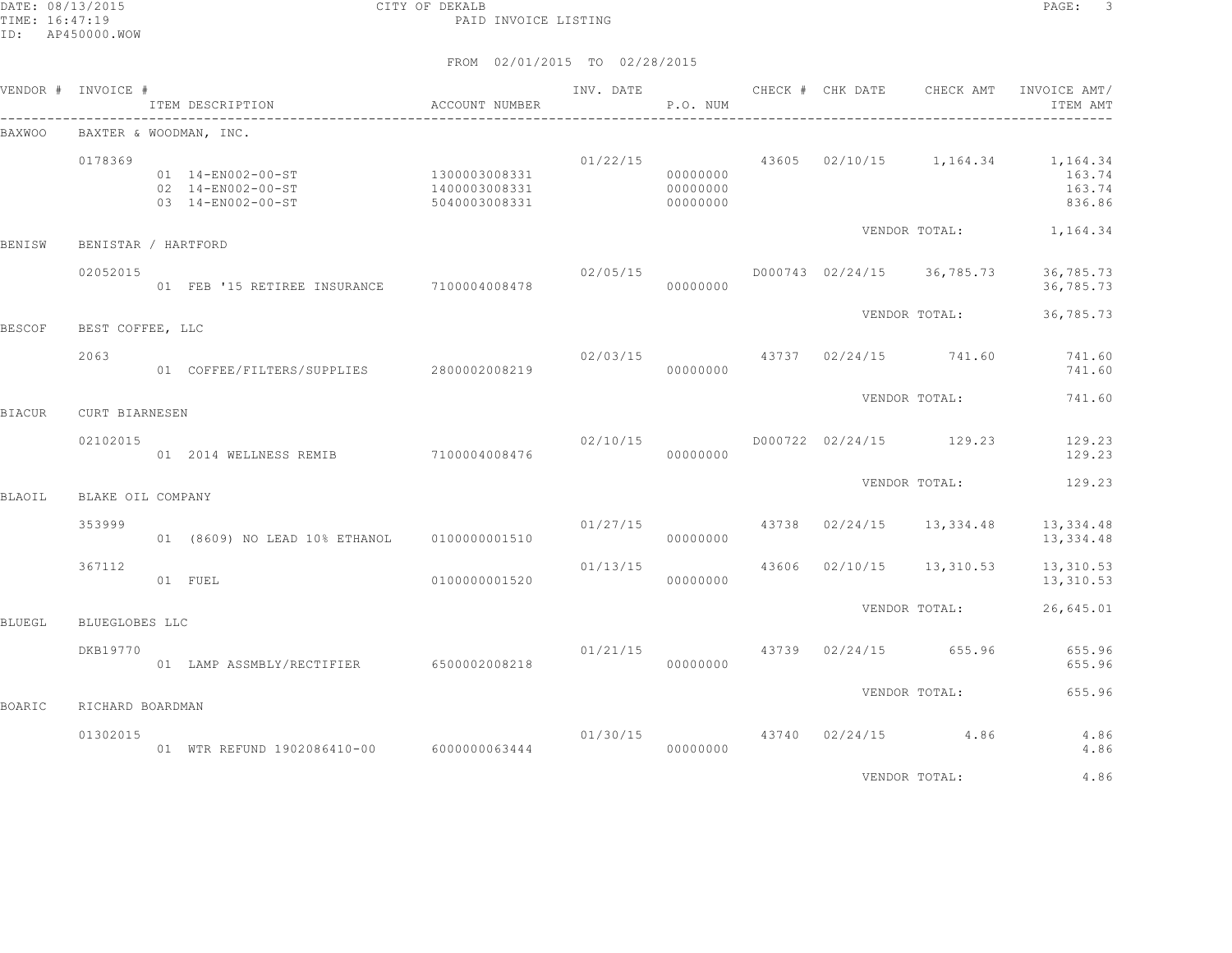DATE: 08/13/2015 CITY OF DEKALB PAGE: 4 PAID INVOICE LISTING

|        | VENDOR # INVOICE # | ITEM DESCRIPTION <a> </a> <a> </a> ACCOUNT NUMBER       |               |          | P.O. NUM |                |                                                     | ITEM AMT         |
|--------|--------------------|---------------------------------------------------------|---------------|----------|----------|----------------|-----------------------------------------------------|------------------|
| BONIND |                    | BONNELL INDUSTRIES, INC.                                |               |          |          |                |                                                     |                  |
|        | 0159609IN          | 01 PITTS CLUTCH ELECTRIC 0130332008226                  |               |          | 00000000 |                | $01/13/15$ $43607$ $02/10/15$ $1,474.84$ $1,339.42$ | 1,339.42         |
|        | 0159788IN          | 01 R MODEL DETENT KIT - P27 SYS57 0130332008226         |               | 01/16/15 | 00000000 |                | 43607 02/10/15 1,474.84                             | 135.42<br>135.42 |
|        | 0159867IN          | 01 STRAIGHT BLADE/STROBE LIGHT 6500003008310            |               | 01/19/15 | 00000000 |                | 43741 02/24/15 2,174.99                             | 501.00<br>501.00 |
|        | 0159868IN          |                                                         |               | 01/19/15 | 00000000 | 43741 02/24/15 | 2,174.99                                            | 167.66<br>167.66 |
|        | 0160017IN          | 01 LOG CHAIN                                            | 6500003008310 | 01/22/15 | 00000000 | 43741 02/24/15 | 2,174.99                                            | 74.99<br>74.99   |
|        | 0160020IN          | 01 FSE, PRO PLUS 6500003008310                          |               | 01/22/15 | 00000000 | 43741 02/24/15 | 2,174.99                                            | 192.86<br>192.86 |
|        | 0160211IN          | 01 SINGLE AXLE LEVER 0130332008226                      |               | 01/29/15 | 00000000 |                | 43741 02/24/15 2,174.99                             | 79.08<br>79.08   |
|        | 0160271IN          |                                                         |               |          |          |                | $01/30/15$ $43741$ $02/24/15$ $2,174.99$ $1,159.40$ | 1,159.40         |
| BOUTRE |                    | BOUND TREE MEDICAL, LLC.                                |               |          |          |                | VENDOR TOTAL: 3,649.83                              |                  |
|        | 81653123           | 01 FRONTLINE GLOVES                                     | 0125272008241 |          | 00000000 |                | $01/05/15$ 43608 $02/10/15$ 1,051.88                | 384.80<br>384.80 |
|        | 81656248           | 01 TRACTION SPLINT                                      | 0125272008241 | 01/07/15 | 00000000 |                | 43608 02/10/15 1,051.88                             | 274.39<br>274.39 |
|        | 81669654           | 01 TRACTION SPLINT                                      | 0125272008241 | 01/19/15 | 00000000 |                | 43608 02/10/15 1,051.88                             | 392.69<br>392.69 |
|        | 81678411           | 01 EMS SUPPLIES 0125272008241                           |               | 01/27/15 | 00000000 |                | 43742 02/24/15 189.97                               | 189.97<br>189.97 |
| BRAMAN |                    | BRAD MANNING FORD, INC.                                 |               |          |          |                | VENDOR TOTAL: 1,241.85                              |                  |
|        | 59046FOW           | 01 COVER A- PD30 SYS69 0120222008226 000000000 00000000 |               |          |          |                | 12/31/14 43743 02/24/15 1,676.20                    | 59.82<br>59.82   |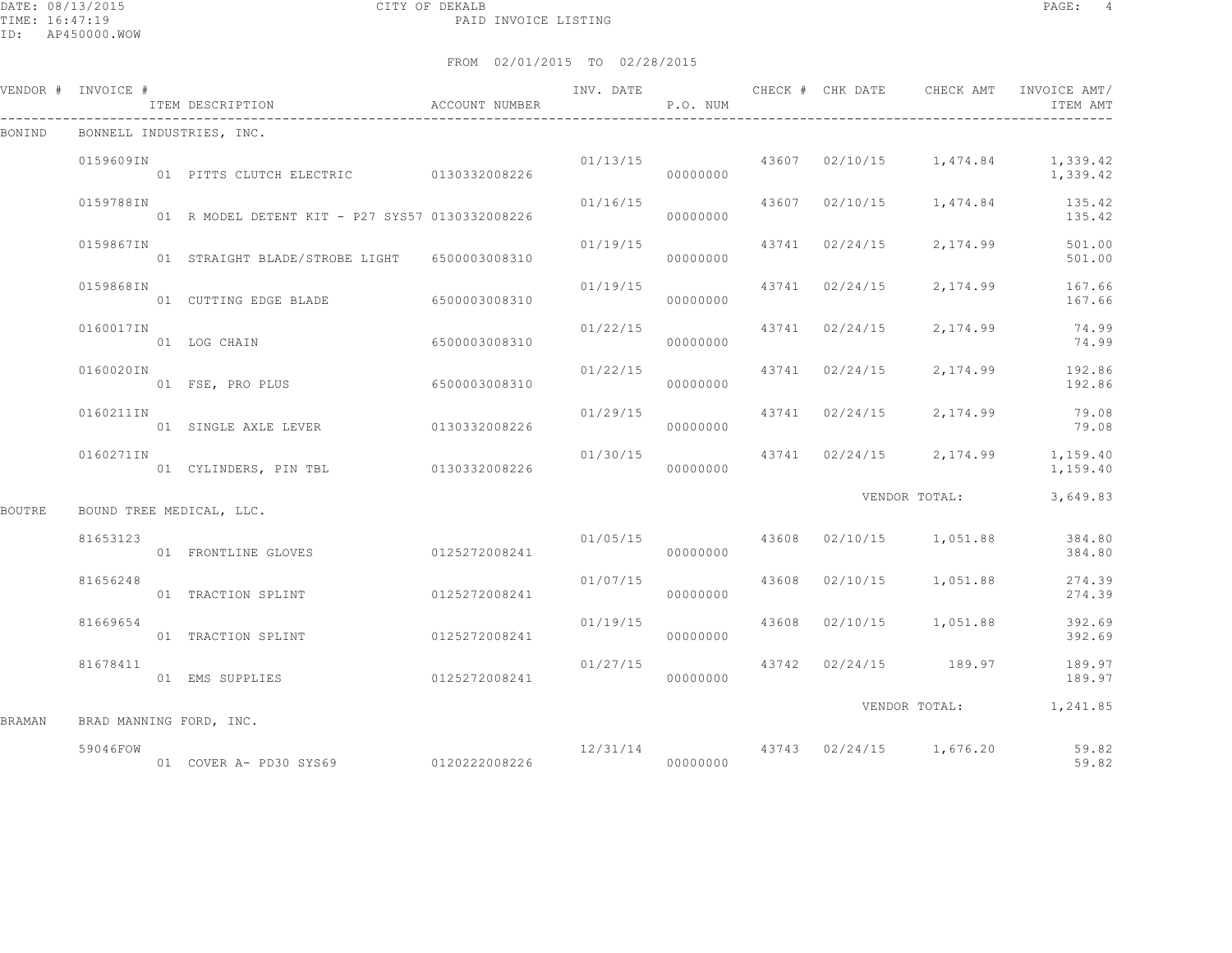|               | VENDOR # INVOICE #   | ITEM DESCRIPTION                              | ACCOUNT NUMBER | INV. DATE               | P.O. NUM             |  | CHECK # CHK DATE CHECK AMT             | INVOICE AMT/<br>ITEM AMT                                                |
|---------------|----------------------|-----------------------------------------------|----------------|-------------------------|----------------------|--|----------------------------------------|-------------------------------------------------------------------------|
|               | 59188FOW             | 01 CAP ASSEMBLY 0120222008226                 |                | 01/27/15                | 00000000             |  | 43743 02/24/15 1,676.20                | 30.61<br>30.61                                                          |
|               | FOCS54606            | 01 HEADLIGHT PROBLEM FIX 0125273008315        |                | 01/08/15                | 00000000             |  |                                        | 43743 02/24/15 1,676.20 428.00<br>428.00                                |
|               | FOCS54921            | .<br>01 P11 REPAIRS - PARTS 0130332008226     |                |                         | 00000000             |  |                                        | $01/22/15$ $43743$ $02/24/15$ $1,676.20$ $1,157.77$<br>597.77<br>560.00 |
| BRAMAR        | MARY BRADTMUELLER    |                                               |                |                         |                      |  |                                        | VENDOR TOTAL: 1,676.20                                                  |
|               | 01202015             | 01 WTR REFUND 3303155390-00 6000000063444     |                |                         | 00000000             |  | $01/20/15$ $43609$ $02/10/15$ $22.90$  | 22.90<br>22.90                                                          |
| BSG           | BASTON SERVICE GROUP |                                               |                |                         |                      |  | VENDOR TOTAL:                          | 22.90                                                                   |
|               | 1920                 | 01 JAN 2015 MANAGEMENT FEE 6500004008450      |                |                         | 00000000             |  | $01/14/15$ 43610 02/10/15 859.05       | 400.00<br>400.00                                                        |
|               | 1921                 | 01 INSP & SRVC JET CABINET 6500003008311      |                | 01/21/15 43610 02/10/15 | 00000000             |  | 859.05                                 | 459.05<br>459.05                                                        |
|               | 1925                 | 01 FEB 2015 MANAGEMENT FEE 6500004008450      |                | 02/05/15                | 00000000             |  |                                        | 43744 02/24/15 400.00 400.00<br>400.00                                  |
| <b>BURBRE</b> | BRENDON BURRAGE      |                                               |                |                         |                      |  |                                        | VENDOR TOTAL: 1,259.05                                                  |
|               | 02062015             | 01 ADMIN TOW REFUND #14TR13435 0100000073521  |                |                         | 00000000             |  | $02/06/15$ $43745$ $02/24/15$ $500.00$ | 500.00<br>500.00                                                        |
| CARGILL       | CARGILL INCORPORATED |                                               |                |                         |                      |  | VENDOR TOTAL:                          | 500.00                                                                  |
|               | 2902075616           | 01 DEICER SALT ICE CNTRL BLK DR 1000002008235 |                |                         | 01/08/15<br>00000000 |  | 43746 02/24/15 52,156.28               | 8,653.65<br>8,653.65                                                    |
|               | 2902076975           | 01 DEICER SALT ICE CNTRL BLK DR 1000002008235 |                | 01/08/15                | 00000000             |  | 43746 02/24/15 52,156.28               | 1,463.76<br>1,463.76                                                    |
|               | 2902078576           | 01 DEICER SALT ICE CNTRL BLK DR 1000002008235 |                |                         | 01/09/15<br>00000000 |  | 43746 02/24/15 52,156.28               | 5,861.92<br>5,861.92                                                    |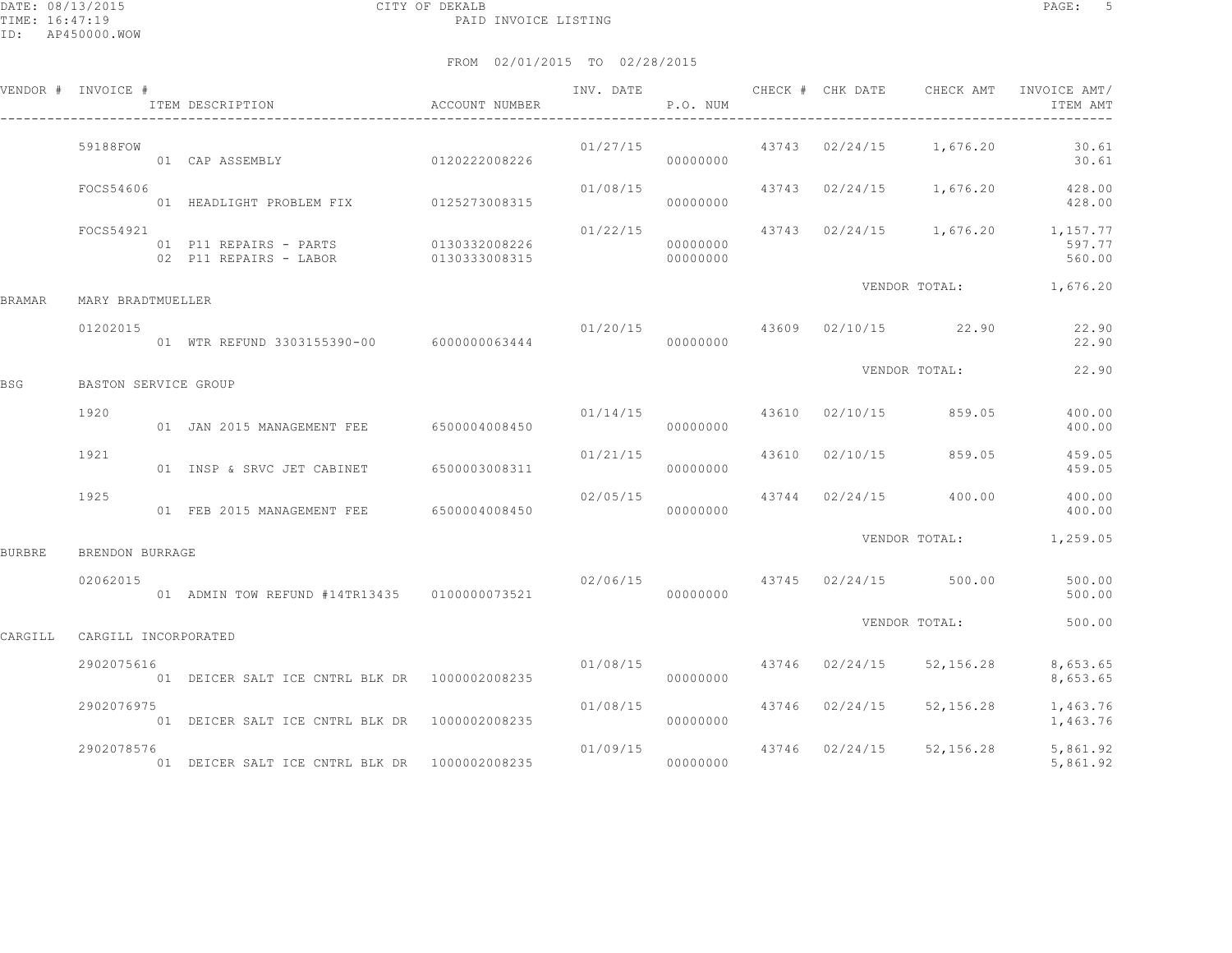|        | VENDOR # INVOICE # | ITEM DESCRIPTION                                                                                                                                                                                                                                                                                              | ACCOUNT NUMBER | INV. DATE<br>P.O. NUM |                                                                      |                |                                       | CHECK # CHK DATE CHECK AMT INVOICE AMT/<br>ITEM AMT                                                  |
|--------|--------------------|---------------------------------------------------------------------------------------------------------------------------------------------------------------------------------------------------------------------------------------------------------------------------------------------------------------|----------------|-----------------------|----------------------------------------------------------------------|----------------|---------------------------------------|------------------------------------------------------------------------------------------------------|
|        | 2902081441         |                                                                                                                                                                                                                                                                                                               |                |                       | 00000000                                                             |                |                                       | $01/12/15$ $43746$ $02/24/15$ $52,156.28$ $5,839.00$<br>5,839.00                                     |
|        | 2902085453         | 01 DEICER SALT ICE CNTRL BLK DR 1000002008235                                                                                                                                                                                                                                                                 |                | 01/13/15              | 00000000                                                             | 43746 02/24/15 |                                       | 52, 156. 28 5, 838. 43<br>5,838.43                                                                   |
|        | 2902087358         | 01 DEICER SALT ICE CNTRL BLK DR 1000002008235                                                                                                                                                                                                                                                                 |                | 01/14/15              | 00000000                                                             | 43746 02/24/15 |                                       | 52, 156.28 4, 164.41<br>4,164.41                                                                     |
|        | 2902090271         |                                                                                                                                                                                                                                                                                                               |                | 01/15/15              | 00000000                                                             | 43746 02/24/15 | 52,156.28                             | 1,503.86<br>1,503.86                                                                                 |
|        | 2902094428         | 01 DEICER SALT ICE CNTRL BLK DR 1000002008235                                                                                                                                                                                                                                                                 |                | 01/16/15              | 00000000                                                             |                |                                       | 43746 02/24/15 52,156.28 1,357.20<br>1,357.20                                                        |
|        | 2902098894         | 01 DEICER SALT ICE CNTRL BLK DR 1000002008235                                                                                                                                                                                                                                                                 |                | 01/20/15              | 00000000                                                             | 43746 02/24/15 |                                       | 52, 156. 28 5, 727. 86<br>5,727.86                                                                   |
|        | 2902101267         | 01 DEICER SALT ICE CNTRL BLK DR 1000002008235                                                                                                                                                                                                                                                                 |                | 01/21/15              | 00000000                                                             | 43746 02/24/15 | 52,156.28                             | 10,322.53<br>10,322.53                                                                               |
|        | 2902104290         | 01 DEICER SALT ICE CNTRL BLK DR 1000002008235                                                                                                                                                                                                                                                                 |                |                       | 00000000                                                             |                |                                       | $01/22/15$ $43746$ $02/24/15$ $52,156.28$ $1,423.66$<br>1,423.66                                     |
| CARHOS |                    | BILL WHITE'S C.A.R. HOSPITAL                                                                                                                                                                                                                                                                                  |                |                       |                                                                      |                |                                       | VENDOR TOTAL: 52,156.28                                                                              |
|        | 01152015           | 01 THROTTLE BODY SRVCS CAR#5 0125273008315                                                                                                                                                                                                                                                                    |                |                       | 00000000                                                             |                |                                       | $01/15/15$ $43611$ $02/10/15$ $185.78$ $185.78$<br>185.78                                            |
|        | 01302015           | 01 TIRE REPAIR - FORD EXPLORER 0125273008315                                                                                                                                                                                                                                                                  |                |                       | 00000000                                                             |                | $01/30/15$ $43747$ $02/24/15$ $25.95$ | 25.95<br>25.95                                                                                       |
| CASBAN | CASTLE BANK        |                                                                                                                                                                                                                                                                                                               |                |                       |                                                                      |                | VENDOR TOTAL:                         | 211.73                                                                                               |
|        | 1132JAN15CC        | 02 FARM/FLEET - TANK HEATER CRED 6500003008310<br>03 NBAA - SCHD/DISPATCH CONF 6500003008373<br>04 FLIGHWARE - ONLINE ADVRTNG 6500003008373<br>05 DOLLAR GENRAL - COFFEE 6500002008219<br>06 HYVEE - CATERING<br>07 DIRECTV - 12/14-1/13/15 BILL 6500003008348<br>08 HOLIDAY CARD CENTER- CARDS 6500002008204 | 6500000083970  | 01/24/15<br>00000000  | 00000000<br>00000000<br>00000000<br>00000000<br>00000000<br>00000000 |                |                                       | D000745 02/24/15 1,243.45 1,083.47<br>$-79.99$<br>975.00<br>8.00<br>43.94<br>35.44<br>48.99<br>52.09 |
|        | 2455JAN15CC        |                                                                                                                                                                                                                                                                                                               |                | 01/24/15              |                                                                      |                | D000745 02/24/15 7.99                 | 7.99                                                                                                 |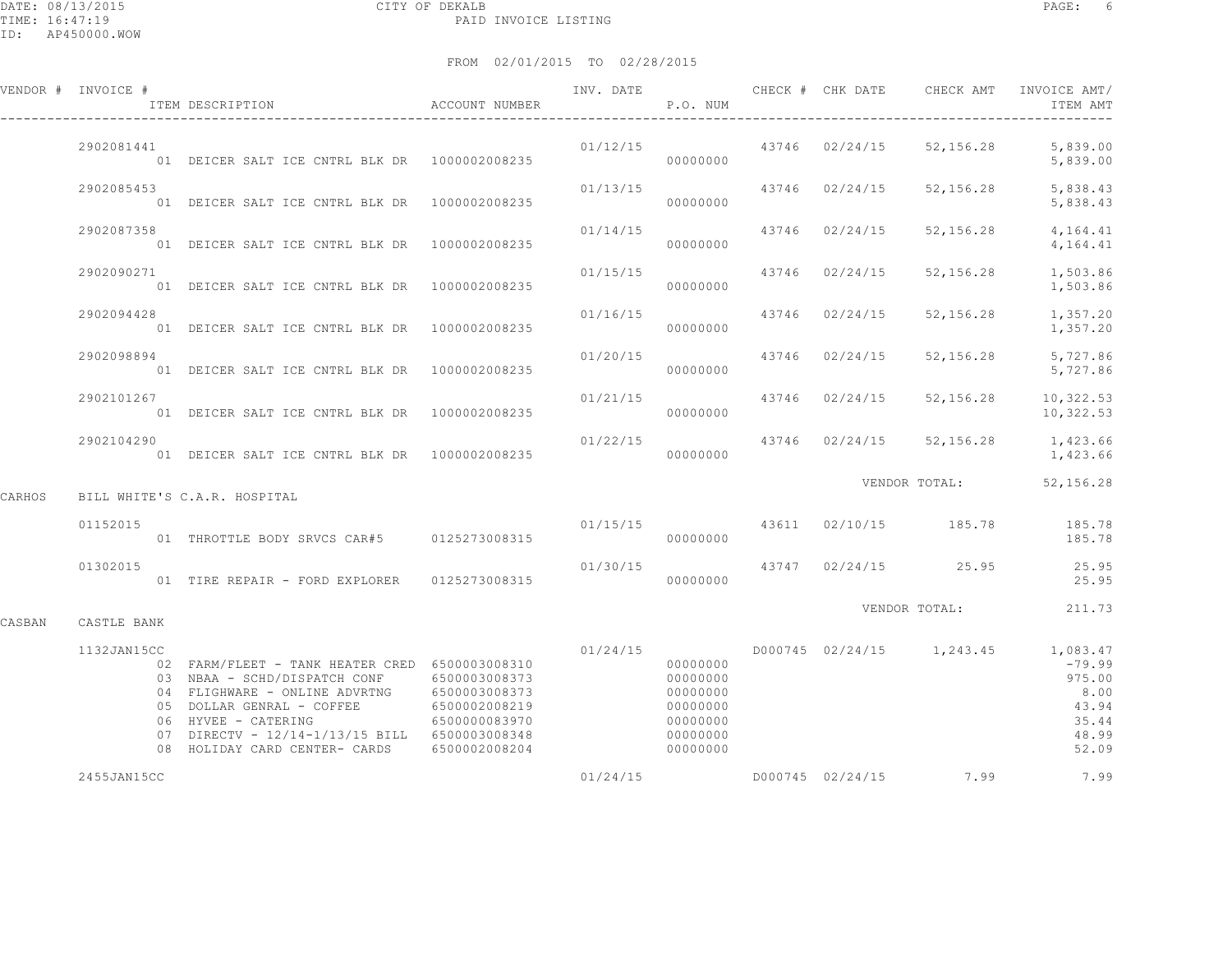DATE: 08/13/2015 CITY OF DEKALB PAGE: 7 PAID INVOICE LISTING

ID: AP450000.WOW

| VENDOR # INVOICE # | ITEM DESCRIPTION                                                                                 | ACCOUNT NUMBER | INV. DATE | P.O. NUM                           |                  |                                        | ITEM AMT                             |
|--------------------|--------------------------------------------------------------------------------------------------|----------------|-----------|------------------------------------|------------------|----------------------------------------|--------------------------------------|
|                    |                                                                                                  |                |           |                                    |                  |                                        | 7.99                                 |
| 2455JAN15CC        | 01 PRESS PLUS - ONLINE SUBSCRPTN 0115153008375                                                   |                |           | 00000000                           |                  | $01/24/15$ $D000745$ $02/24/15$ $7.99$ | 7.99                                 |
| 2865JAN15CC        |                                                                                                  |                | 01/24/15  |                                    |                  |                                        | $D000745$ 02/24/15 1,668.49 1,668.49 |
|                    | 01 NENA - ANNUAL MMBRSHP - MARZ 0120233008375                                                    |                |           | 00000000                           |                  |                                        | 137.00                               |
|                    | 02 NENA - ANNUAL MMBRSHP - LVRTN 0120213008375                                                   |                |           | 00000000                           |                  |                                        | 137.00                               |
|                    | 03 AMAZON - (5) DISPATCH HEADSETS 0120236008580                                                  |                |           | 00000000                           |                  |                                        | 396.98                               |
|                    | 04 AMAZON - INK STAMPS 4 RECORDS 0120252008204<br>05 AMAZON - PROTECTVE WALL PLATE 0120213008348 |                |           | 00000000<br>00000000               |                  |                                        | 17.17<br>27.95                       |
|                    | 06 SAMS CLUB - COFFEE                                                                            | 0120222008299  |           | 00000000                           |                  |                                        | 282.60                               |
|                    | 07 1000BULBS - (10) FLORESCENTS 0120222008242                                                    |                |           | 00000000                           |                  |                                        | 98.74                                |
|                    | 08 SOS - WHITE VAN PLTE RNWL 0120212008247                                                       |                |           | 00000000                           |                  |                                        | 103.25                               |
|                    | 09 AUTOWORKWR - CFH JACKETS 0120222008242                                                        |                |           | 00000000                           |                  |                                        | 215.95                               |
|                    | 10 DUNKINDNTS - NEW HOPE PROTESTS 0120222008299                                                  |                |           | 00000000                           |                  |                                        | 13.94                                |
|                    | 11 AMAZON - DRUG DROPBOX 0120222008242                                                           |                |           | 00000000                           |                  |                                        | 134.65                               |
|                    | 12 3M - ILEAS N95 - JOHNSON 0120223008376                                                        |                |           | 00000000                           |                  |                                        | 28.00                                |
|                    | 13 GLOBE/LAUREL - FBINAA GRAD DIN 0120243008376                                                  |                |           | 00000000                           |                  |                                        | 71.16                                |
|                    | 14 AMAZON - AV PROTECT PLAN 0120212008219                                                        |                |           | 00000000                           |                  |                                        | 4.10                                 |
| 3672JAN15CC        |                                                                                                  |                | 01/24/15  |                                    |                  | D000745 02/24/15 413.48 413.48         |                                      |
|                    | 01 INTNL CODE COUNCL - DOCS 0130353008376                                                        |                |           | 00000000                           |                  |                                        | 251.50                               |
|                    | 02 FANTASTIC DISPLAYS - MAG RACK 0130352008202                                                   |                |           | 00000000                           |                  |                                        | 84.99                                |
|                    | 03 HOBBIES DEPOT - PLASTIC COVERS 0130352008204                                                  |                |           | 00000000                           |                  |                                        | 29.99                                |
|                    | 04 INTERNATL CODE - STUDY COMPAN 0130352008204                                                   |                |           | 00000000                           |                  |                                        | 47.00                                |
| 5539JAN15CC        |                                                                                                  |                | 01/24/15  |                                    |                  | D000745 02/24/15 6,147.91 6,147.91     |                                      |
|                    | 01 NIU- IL FIN FORCST FRM PB SCTR 0115153008376                                                  |                |           | 00000000                           |                  |                                        | 99.00                                |
|                    | 02 CUBICLEKEYS - (2) KEYS 0115152008204                                                          |                |           | 00000000                           |                  |                                        | 14.00                                |
|                    | 03 TARGET - XMAS TREE/ORNAMENTS 0135003008306                                                    |                |           | 00000000                           |                  |                                        | 248.60                               |
|                    | 04 TARGET - HOLIDAY GIFT CARDS 0135003008306                                                     |                |           | 00000000                           |                  |                                        | 5,523.00                             |
|                    | 05 PIZZA HUT - FOOD/BEVERAGE 0115173008306                                                       |                |           | 00000000                           |                  |                                        | 93.33                                |
|                    | 06 DREAMTIME - STOCK IMAGES 0115153008373<br>07 ILCMA - OPRTN SAFE REG 0115153008376             |                |           | 00000000<br>00000000               |                  |                                        | 34.99<br>55.00                       |
|                    | 08 DAILY CHRONICLE - ANNUAL SUB 0115153008375                                                    |                |           | 00000000                           |                  |                                        | 79.99                                |
|                    |                                                                                                  |                |           |                                    |                  |                                        |                                      |
| 5649JAN15CC        |                                                                                                  |                | 01/24/15  |                                    |                  | D000745 02/24/15 35.00                 | 35.00                                |
|                    | 01 SEVENGENERA - CONF REG 0132113008376                                                          |                |           | 00000000                           |                  |                                        | 35.00                                |
| 6874JAN15CC        |                                                                                                  |                | 01/24/15  |                                    | D000745 02/24/15 |                                        | 579.11 579.11                        |
|                    | 01 ELIGHTSBULBS - (20) BULBS 0130332008229                                                       |                |           | 00000000                           |                  |                                        | 222.79                               |
|                    | 02 FRM/FLT - (2) TOMCAT PLC PKS 0130332008219                                                    |                |           |                                    |                  |                                        | 30.98                                |
|                    | 03 STROBES/MORE - (2) BULBS/BRKTS 0130332008226                                                  |                |           | $000000000$ $000000000$ $00000000$ |                  |                                        | 111.34                               |
|                    | 04 QUALFED/HARDWRE - ELECT STRIKE 0130332008230                                                  |                |           | 00000000                           |                  |                                        | 214.00                               |
| 7228JAN15CC        |                                                                                                  |                | 01/24/15  |                                    |                  |                                        | D000745 02/24/15 1,416.35 1,416.35   |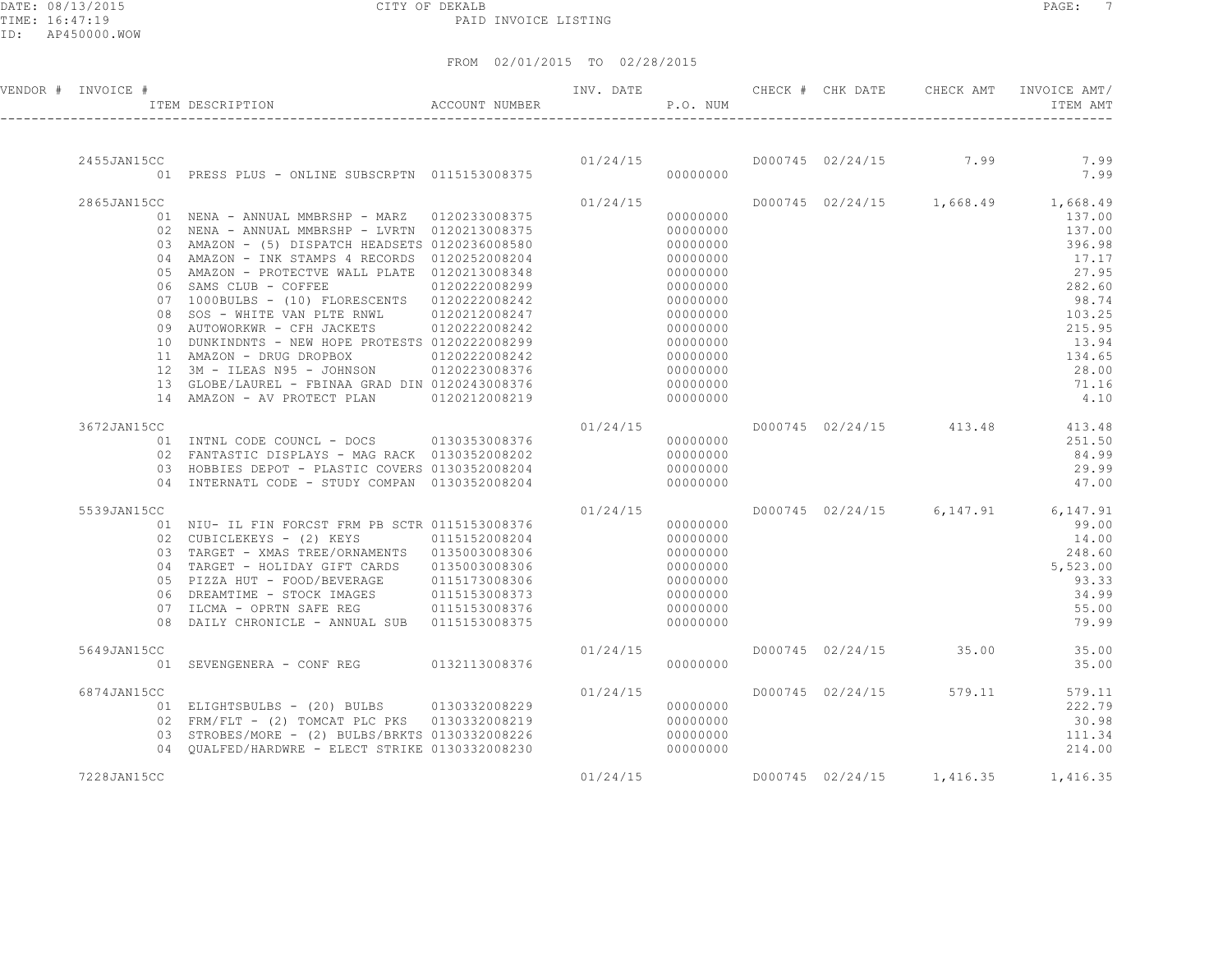#### DATE: 08/13/2015 CITY OF DEKALB PAGE: 8 PAID INVOICE LISTING

|        | VENDOR # INVOICE #        | ITEM DESCRIPTION                                                                                 | ACCOUNT NUMBER                                        | INV. DATE | P.O. NUM             |  | CHECK # CHK DATE CHECK AMT            | INVOICE AMT/<br>ITEM AMT           |
|--------|---------------------------|--------------------------------------------------------------------------------------------------|-------------------------------------------------------|-----------|----------------------|--|---------------------------------------|------------------------------------|
|        |                           |                                                                                                  |                                                       |           |                      |  |                                       |                                    |
|        | 7228JAN15CC               |                                                                                                  | $01/24/15$ $0000745$ $02/24/15$ $1,416.35$ $1,416.35$ |           |                      |  |                                       |                                    |
|        |                           | 01 PARTSTREE- FAN COOLING 0125272008226                                                          |                                                       |           | 00000000             |  |                                       | 37.40                              |
|        |                           | 02 WORLDPNT - PALS MANUAL<br>03 USPS - POSTAGE - EFO PROG 0125263008305                          | 0125273008376                                         |           | 00000000             |  |                                       | 140.42                             |
|        |                           |                                                                                                  |                                                       |           | 00000000             |  |                                       | 19.99                              |
|        |                           | 04 GRAHAM RESRCH - ELIM HBD DVD 0125273008376<br>05 SPIRIT AIR - HCKS/MREY/FAULHBR 0125272008226 |                                                       | 000000000 | 00000000             |  |                                       | 150.00<br>1,068.54                 |
|        | 8940JAN15CC               |                                                                                                  |                                                       | 01/24/15  |                      |  |                                       | D000745 02/24/15 401.22 401.22     |
|        |                           | 01 BEST BUY - SPEAKERS 2800002008295                                                             |                                                       |           | 00000000             |  |                                       | 419.97                             |
|        |                           | 02 STRENGTHSHOP - CREDIT 2800002008295                                                           |                                                       |           | 00000000             |  |                                       | $-18.75$                           |
|        | 9299JAN15CC               |                                                                                                  |                                                       | 01/24/15  |                      |  |                                       | D000745 02/24/15 239.18 239.18     |
|        |                           | 01 CSH INC - MARLEY ELECTRIC MOTO 6000002008210                                                  |                                                       |           | 00000000             |  |                                       | 222.65                             |
|        |                           | 02 GRAINGER - PROPELLER 6000002008210                                                            |                                                       |           | 00000000             |  |                                       | 16.53                              |
|        | 9427JAN15CC               |                                                                                                  |                                                       | 01/24/15  |                      |  |                                       | D000745 02/24/15 1,877.04 1,877.04 |
|        |                           | 01 AUDIOBLKS - ANN SUBSCRPTN 0117122008285                                                       |                                                       |           | 00000000             |  |                                       | 99.00                              |
|        |                           | 02 VIDEOBLKS - ANNUAL SBSCRPTN 0117122008285                                                     |                                                       |           | 00000000             |  |                                       | 19.00                              |
|        |                           | 03 AMAZON - WIRELESS ROUTER 0117122008285<br>04 AMAZON - WIRELESS ROUTER 0117122008285           |                                                       |           | 00000000             |  |                                       | 174.66                             |
|        |                           |                                                                                                  |                                                       |           | 00000000             |  |                                       | 31.88                              |
|        |                           | 05 AMAZON - BELT CLIP HOLSTER 0117126008515                                                      |                                                       |           | 00000000             |  |                                       | 91.58                              |
|        |                           | 06 AMAZON - MONITOR STAND 0117122008285                                                          |                                                       |           | 00000000<br>00000000 |  |                                       | 44.24<br>1,099.00                  |
|        |                           | 07 BARACUDA- MESSAGE ARCHIVER 0117124008450<br>08 PAYPAL - STANDALONE XML 0117122008285          |                                                       |           | 00000000             |  |                                       | 29.99                              |
|        |                           | 09 GOOGLEWALLET - SITE SEARCH 0117122008285                                                      |                                                       |           | 00000000             |  |                                       | 100.00                             |
|        |                           | 10 AMAZON - ODOR CONTROL 0117122008285                                                           |                                                       |           | 00000000             |  |                                       | 48.44                              |
|        |                           | 11 AMAZON - PRO GENERATOR 0117122008285                                                          |                                                       |           | 00000000             |  |                                       | 83.88                              |
|        |                           |                                                                                                  |                                                       |           | 00000000             |  |                                       | $-29.99$                           |
|        |                           | 13 AMAZON - MONITOR STAND                                                                        | 0117122008285                                         |           | 00000000             |  |                                       | 66.36                              |
|        |                           | 14 VIDEOBLKS - ANNUAL SUBSCRIPTN 0117122008285                                                   |                                                       |           | 00000000             |  |                                       | 19.00                              |
|        |                           |                                                                                                  |                                                       |           |                      |  |                                       |                                    |
|        | 9518JAN15CC               |                                                                                                  |                                                       | 01/24/15  |                      |  |                                       | D000745 02/24/15 39.38 39.38       |
|        |                           | 01 MIDTOWN OFF SUP - CALENDAR 0117112008204 0000000000                                           |                                                       |           |                      |  |                                       | 39.38                              |
|        |                           | CASBANLB CASTLE BANK-DIVISION OF 1ST                                                             |                                                       |           |                      |  |                                       | VENDOR TOTAL: 13,908.62            |
|        |                           |                                                                                                  |                                                       |           |                      |  |                                       |                                    |
|        | 01152015                  |                                                                                                  |                                                       |           |                      |  |                                       |                                    |
|        |                           | 01 DEC '14 LOCK BOX FEES 6000000063444                                                           |                                                       |           | 00000000             |  |                                       | 543.41                             |
| CATFLU | CATCHING FLUIDPOWER, INC. |                                                                                                  |                                                       |           |                      |  | VENDOR TOTAL:                         | 543.41                             |
|        |                           |                                                                                                  |                                                       |           |                      |  |                                       |                                    |
|        | 5972783                   |                                                                                                  |                                                       |           |                      |  | $01/12/15$ $43612$ $02/10/15$ $94.85$ | 94.85                              |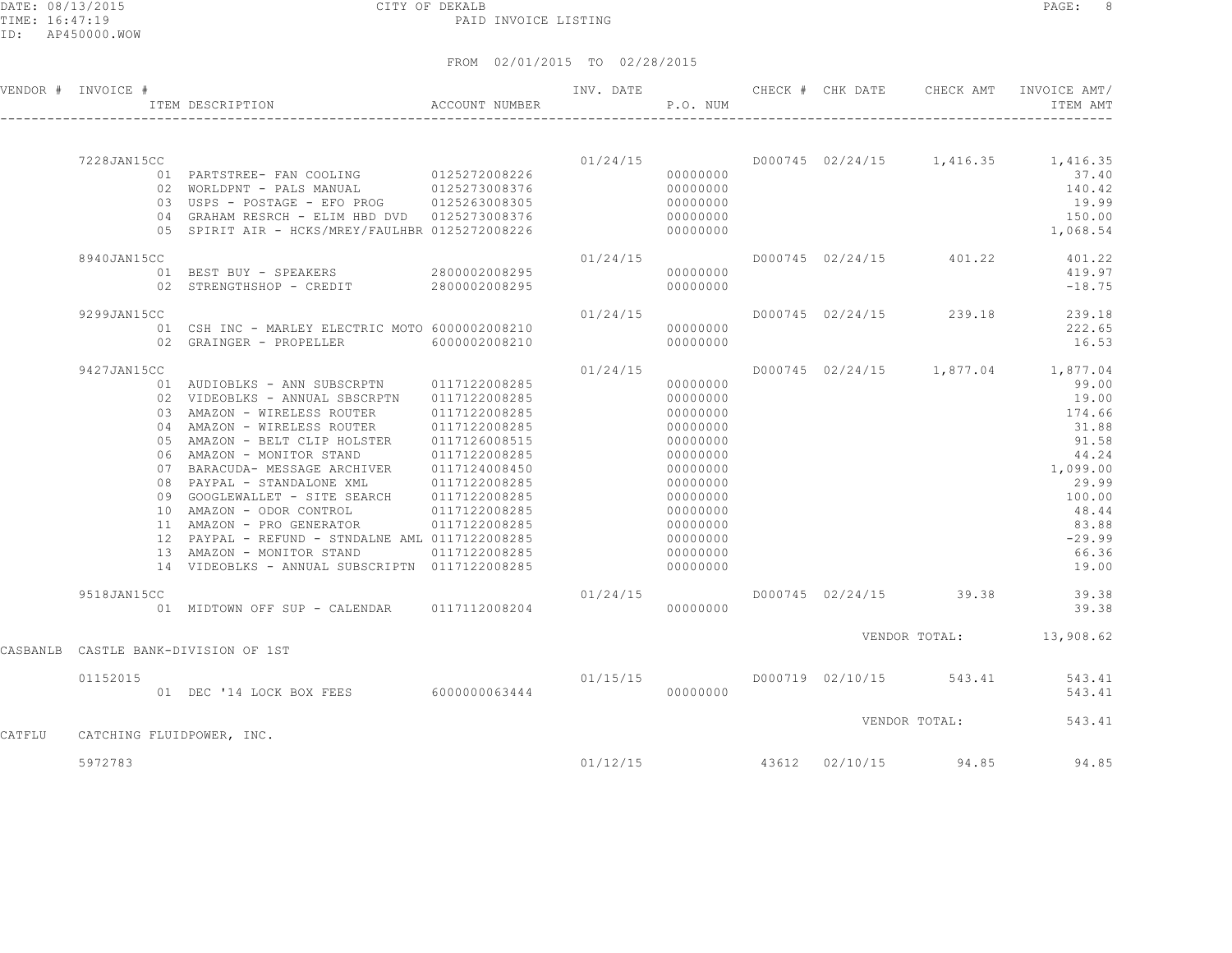DATE: 08/13/2015 CITY OF DEKALB PAGE: 9 PAID INVOICE LISTING

|              | VENDOR # INVOICE #   | ITEM DESCRIPTION                               | ACCOUNT NUMBER | INV. DATE | P.O. NUM             |       | CHECK # CHK DATE | CHECK AMT                          | INVOICE AMT/<br>ITEM AMT |
|--------------|----------------------|------------------------------------------------|----------------|-----------|----------------------|-------|------------------|------------------------------------|--------------------------|
|              | 5972783              | 01 (4) RIGID PIPE 0130332008226                |                | 01/12/15  | 00000000             |       |                  | 43612 02/10/15 94.85               | 94.85<br>94.85           |
| <b>CCMSI</b> | CCMSI                |                                                |                |           |                      |       |                  | VENDOR TOTAL:                      | 94.85                    |
|              | 0086409IN            | 01 4TH QTR FEES - CLAIMS & ADMIN 7000003008391 |                |           | 00000000             |       |                  | $01/19/15$ 43613 02/10/15 8,375.00 | 8,375.00<br>8,375.00     |
| CCMSIW       | CCMSI                |                                                |                |           |                      |       |                  | VENDOR TOTAL:                      | 8,375.00                 |
|              | 02032015             | 01 WORKERS COMPENSATION CLAIMS 7000004008472   |                | 02/03/15  | 00000000             |       |                  | D000735 02/24/15 6,994.21          | 6,994.21<br>6,994.21     |
| CDWGOV       | CDW GOVERNMENT INC   |                                                |                |           |                      |       |                  | VENDOR TOTAL:                      | 6,994.21                 |
|              | RZ29371              | 01 MSH FB WIRELESS MOUSE 1850 0117122008285    |                | 01/20/15  | 00000000             |       | 43748 02/24/15   | 504.06                             | 84.77<br>84.77           |
|              | RZ33212              | 01 LOGI WRLS WAVE MK550 COMBO                  | 0117122008285  | 01/20/15  | 00000000             | 43748 | 02/24/15         | 504.06                             | 205.41<br>205.41         |
|              | RZ83091              | 01 LOGITECH HD PRO WEBCAM                      | 0117122008285  | 01/21/15  | 00000000             | 43748 |                  | 02/24/15 504.06                    | 106.94<br>106.94         |
|              | SB50522              | 01 LOGITECH PRO WEBCAM C920 0117122008285      |                | 01/22/15  | 00000000             |       |                  | 43748 02/24/15 504.06              | 106.94<br>106.94         |
| CHAENE       | CHAMPION ENERGY, LLC |                                                |                |           |                      |       |                  | VENDOR TOTAL:                      | 504.06                   |
|              | B1412300484          | 01 9140600287 11/25-12/29/14 6500003008352     |                | 12/31/14  | 00000000             |       | 43614 02/10/15   | 5,137.55                           | 93.61<br>93.61           |
|              | B1412300485          | 01 9140600288 11/25-12/29/14 6500003008352     |                | 12/31/14  | 00000000             |       | 43614 02/10/15   | 5, 137.55                          | 203.23<br>203.23         |
|              | B1412300486          | 01 9140600289 11/25-12/29/14 6500003008352     |                | 12/31/14  | 00000000             |       | 43614 02/10/15   | 5,137.55                           | 152.78<br>152.78         |
|              | B1412300487          | 01 9140600291 11/25-12/29/14 6500003008352     |                |           | 12/31/14<br>00000000 | 43614 | 02/10/15         | 5, 137.55                          | 991.08<br>991.08         |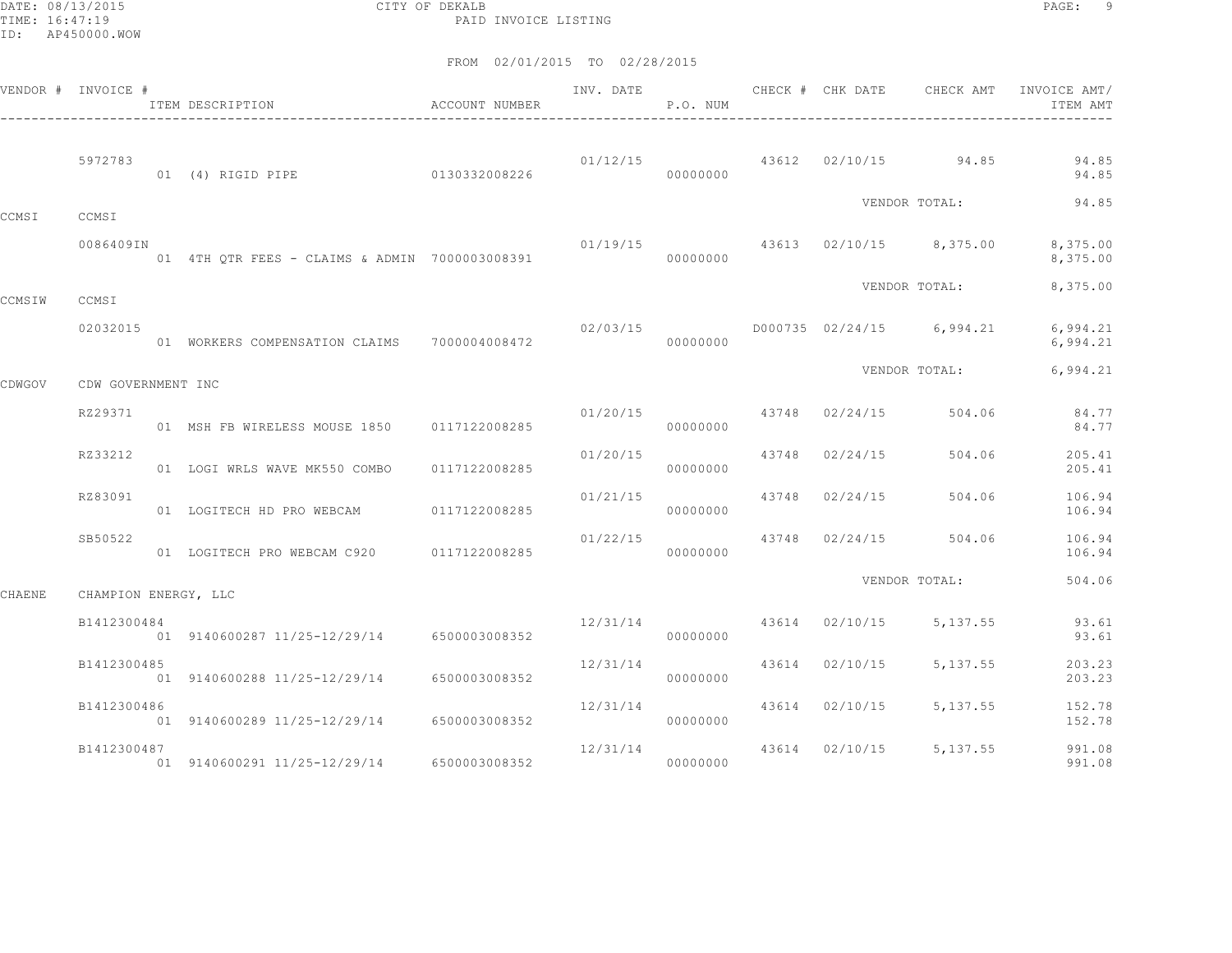|         | VENDOR # INVOICE #      | ITEM DESCRIPTION                             | ACCOUNT NUMBER | INV. DATE | P.O. NUM             |       | CHECK # CHK DATE | CHECK AMT                             | INVOICE AMT/<br>ITEM AMT                            |
|---------|-------------------------|----------------------------------------------|----------------|-----------|----------------------|-------|------------------|---------------------------------------|-----------------------------------------------------|
|         | B1412300488             | 01 9140600292 11/25-12/29/14 6500003008352   |                |           | 12/31/14<br>00000000 |       |                  | 43614 02/10/15 5,137.55               | 1,840.10<br>1,840.10                                |
|         | B1412300489             | 01 9140600294 11/25-12/29/14 6500003008352   |                | 12/31/14  | 00000000             |       | 43614 02/10/15   |                                       | 5, 137.55 793.74<br>793.74                          |
|         | B1412300490             | 01 9140600297 11/25-12/29/14 6500003008352   |                | 12/31/14  | 00000000             |       | 43614 02/10/15   | 5,137.55                              | 20.77<br>20.77                                      |
|         | B1412300491             | 01 9140600298 11/25-12/29/14 6500003008352   |                | 12/31/14  | 00000000             | 43614 | 02/10/15         | 5, 137.55                             | 102.01<br>102.01                                    |
|         | B1501020402             | 01 9140600290 12/01-12/31/14                 | 6500003008352  | 01/02/15  | 00000000             |       | 43614 02/10/15   | 5,137.55                              | 160.34<br>160.34                                    |
|         | B1501020403             | 01 9140600295 12/01-12/31/14                 | 6500003008352  | 01/02/15  | 00000000             |       | 43614 02/10/15   | 5,137.55                              | 94.74<br>94.74                                      |
|         | B1501070002             | 01 9140600293 11/25-12/29/14 6500003008352   |                | 01/07/15  | 00000000             |       | 43614 02/10/15   | 5,137.55                              | 240.45<br>240.45                                    |
|         | b1501020404             | 01 9140600296 12/01-12/31/14 6500003008352   |                | 01/02/15  | 00000000             |       |                  | 43614 02/10/15 5,137.55               | 444.70<br>444.70                                    |
| CHAVEL  | VELMA CHAMBERLAIN       |                                              |                |           |                      |       |                  | VENDOR TOTAL:                         | 5,137.55                                            |
|         | 01222015                | 01 TAX REBATE 11/2013-10/2014 6000004008481  |                | 01/22/15  | 00000000             |       |                  | 43588 02/10/15 104.30                 | 104.30<br>104.30                                    |
| CHFD    | TASK FORCE CONFERENCE   |                                              |                |           |                      |       |                  | VENDOR TOTAL:                         | 104.30                                              |
|         | 01222015                | 01 '15 FIRE/ARSON TRNG - HOYLE 0125263008376 |                |           | 00000000             |       |                  | $01/22/15$ $43615$ $02/10/15$ $75.00$ | 75.00<br>75.00                                      |
| CHO1HEA |                         | CHOICE 1 HEALTH CARE SERVICES                |                |           |                      |       |                  | VENDOR TOTAL:                         | 75.00                                               |
|         | 2758                    | 01 MICRODOT XTRA STRIPS 0125272008241        |                | 01/23/15  | 00000000             |       |                  | 43616 02/10/15 149.70                 | 149.70<br>149.70                                    |
| CLABAI  | CLARK, BAIRD, SMITH LLP |                                              |                |           |                      |       |                  | VENDOR TOTAL:                         | 149.70                                              |
|         | 5499                    |                                              |                |           |                      |       |                  |                                       | $02/04/15$ $43749$ $02/24/15$ $7,139.53$ $7,139.53$ |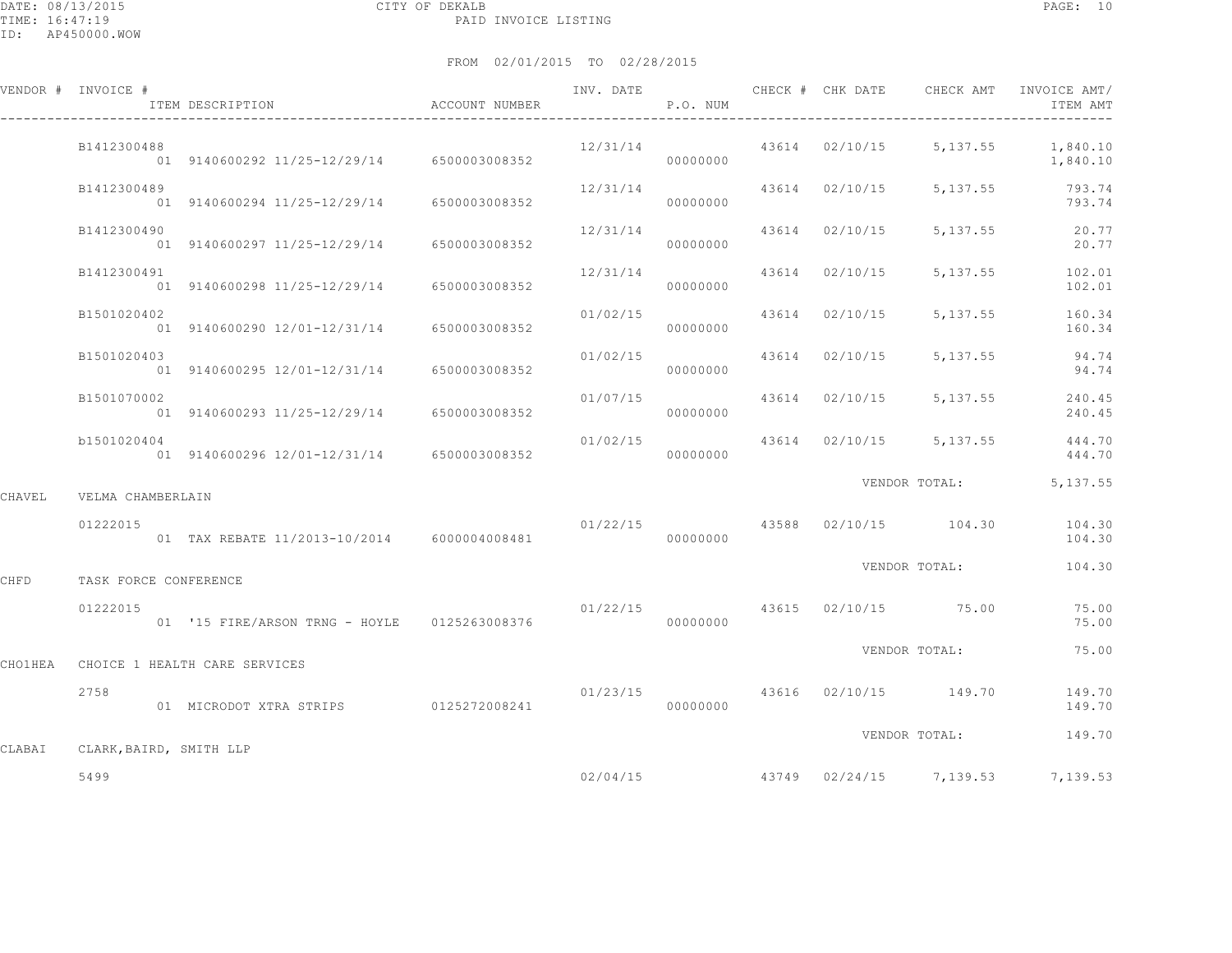DATE: 08/13/2015 CITY OF DEKALB PAGE: 11 PAID INVOICE LISTING

|        | VENDOR # INVOICE #           | ITEM DESCRIPTION                                                   | ACCOUNT NUMBER | INV. DATE | P.O. NUM |  | CHECK # CHK DATE CHECK AMT               | INVOICE AMT/<br>ITEM AMT                                        |
|--------|------------------------------|--------------------------------------------------------------------|----------------|-----------|----------|--|------------------------------------------|-----------------------------------------------------------------|
|        | 5499                         | 01 PRO LGL SRVCS THRU 12/2014 0115154008450                        |                |           | 00000000 |  |                                          | $02/04/15$ $43749$ $02/24/15$ $7,139.53$ $7,139.53$<br>7,139.53 |
| CLADON | DONNA CLAUSEN                |                                                                    |                |           |          |  |                                          | VENDOR TOTAL: 7,139.53                                          |
|        | 01222015                     | 01 TAX REBATE 11/2013-10/2014 6000004008481                        |                | 00000000  |          |  | $01/22/15$ 43589 02/10/15 1.92           | 1.92<br>1.92                                                    |
| CLARKE | CLARKE COMPANY               |                                                                    |                |           |          |  |                                          | VENDOR TOTAL: 1.92                                              |
|        | 5064231                      | 01 (5) NATULAR XRT TABLET 0130333008334                            |                |           | 00000000 |  | $01/27/15$ 43750 02/24/15 4,326.30       | 4,326.30<br>4,326.30                                            |
| CLASSC |                              | CLASS C SOLUTIONS GROUP                                            |                |           |          |  | VENDOR TOTAL:                            | 4,326.30                                                        |
|        | 7184964001                   | 01 ARPT STEEL CABINET 6500002008226                                |                |           | 00000000 |  |                                          | $01/14/15$ $43617$ $02/10/15$ $256.33$ $256.33$<br>256.33       |
|        |                              |                                                                    |                |           |          |  | VENDOR TOTAL:                            | 256.33                                                          |
| CLETHO | THOMAS CLEVELAND<br>02062015 | 01 GREEN CAB REIMB - SAN JOSE 6500003008376                        |                | 02/06/15  | 00000000 |  | D000723 02/24/15 22.00                   | 22.00<br>22.00                                                  |
| CLEUSA | CLEAN USA                    |                                                                    |                |           |          |  | VENDOR TOTAL:                            | 22.00                                                           |
|        | 7802                         | 01 JNTRL SRVCS W/E 01/18/15 0130324008450                          |                |           | 00000000 |  | $01/19/15$ $43618$ $02/10/15$ $1,719.98$ | 1,719.98<br>1,719.98                                            |
|        | 7833                         | 01 JNTRL SRVCS W/E 1/25/15 0130324008450                           |                | 01/26/15  | 00000000 |  | 43751 02/24/15 3,144.37                  | 1,599.98<br>1,599.98                                            |
|        | 7835                         | 01 JNTRL SRVCS W/E 2/1/15 0130324008450                            |                | 02/02/15  | 00000000 |  | 43751 02/24/15 3,144.37                  | 1,544.39<br>1,544.39                                            |
| COD    | CITY OF DEKALB               |                                                                    |                |           |          |  | VENDOR TOTAL:                            | 4,864.35                                                        |
|        | 01012015A                    | 01  3003141810-00  08/25-11/26  0130323008355  000000000  00000000 |                |           |          |  |                                          | $01/01/15$ $43619$ $02/10/15$ $725.77$ $298.72$<br>298.72       |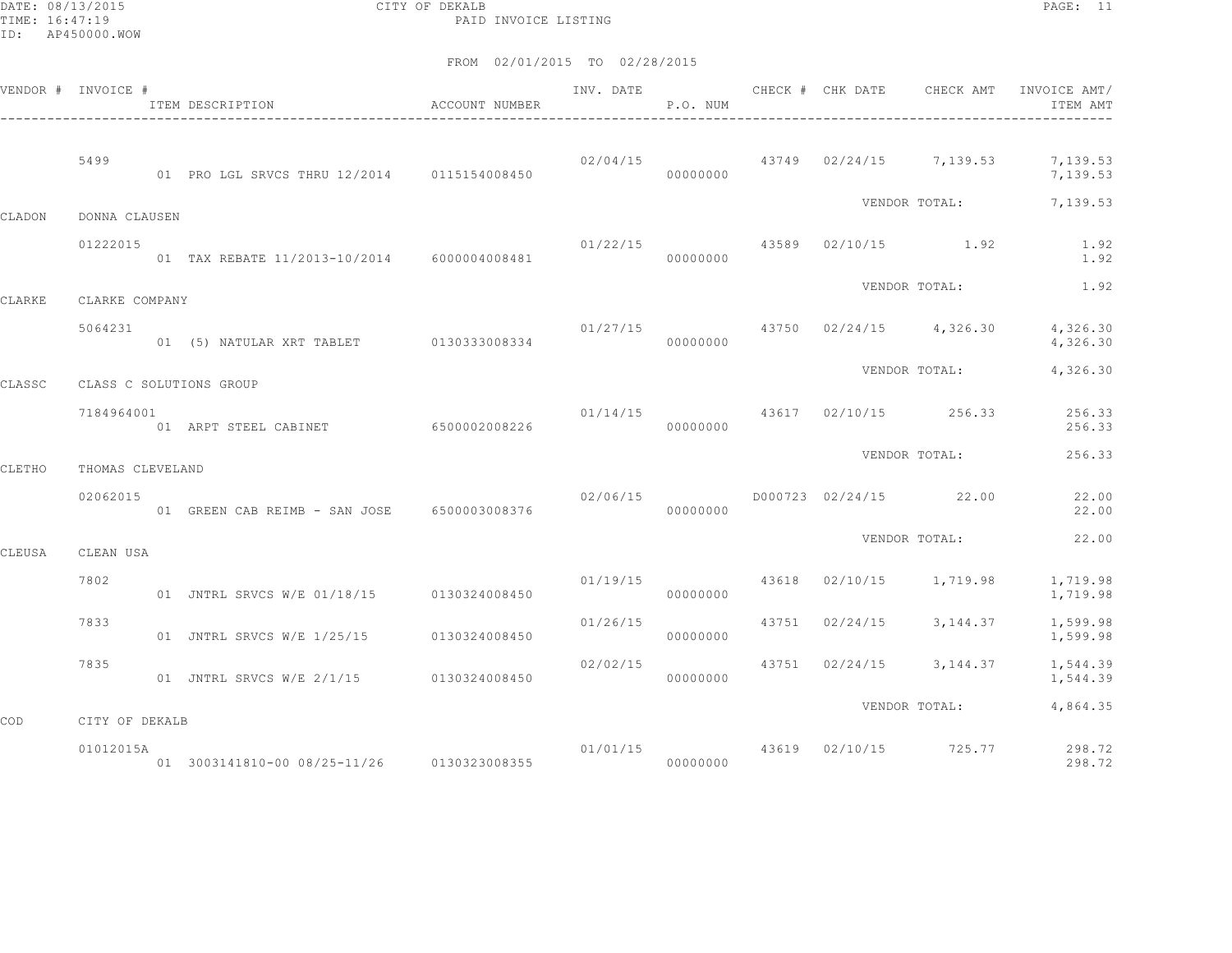|              | VENDOR # INVOICE #  | ITEM DESCRIPTION                                                                            | ACCOUNT NUMBER                 | INV. DATE | P.O. NUM                         |       |                | CHECK # CHK DATE CHECK AMT      | INVOICE AMT/<br>ITEM AMT       |
|--------------|---------------------|---------------------------------------------------------------------------------------------|--------------------------------|-----------|----------------------------------|-------|----------------|---------------------------------|--------------------------------|
|              | 01012015B           | 01 3003141800-00 09/02-12/04/14 6000003008355                                               |                                | 01/01/15  | 00000000                         |       | 43619 02/10/15 | 725.77                          | 282.74<br>282.74               |
|              | 01012015C           | 01 3003141790-00 08/25-11/26/14 0130323008355                                               |                                | 01/01/15  | 00000000                         |       | 43619 02/10/15 | 725.77                          | 67.36<br>67.36                 |
|              | 01012015D           | 01 300141760-00 08/25-11/26/14 0130323008355                                                |                                | 01/01/15  | 00000000                         | 43619 | 02/10/15       | 725.77                          | 76.95<br>76.95                 |
|              | 02022015            | 01 UNDERCOVER DRUG OPERATIONS                                                               | 0120212008247                  | 02/02/15  | 00000000                         |       | 43752 02/24/15 | 1,000.00                        | 1,000.00<br>1,000.00           |
| CODPC1       | CITY OF DEKALB      |                                                                                             |                                |           |                                  |       |                | VENDOR TOTAL:                   | 1,725.77                       |
|              | 02092015            | 01 SETUP FIRE SEPT PETTY CASH 0100000001100                                                 |                                |           | 00000000                         |       |                | $02/09/15$ 43753 02/24/15 50.00 | 50.00<br>50.00                 |
| CODPC2       | CITY OF DEKALB      |                                                                                             |                                |           |                                  |       |                | VENDOR TOTAL:                   | 50.00                          |
|              | 01262015            | 01 AUTOZONE - LOCK THAW 6500002008219<br>02 BIG R - QUART AV FUEL<br>03 OFFICEMAX - FOLDERS | 6500002008219<br>6500002008204 | 01/26/15  | 00000000<br>00000000<br>00000000 |       |                | 43620 02/10/15 23.95            | 23.95<br>7.01<br>10.69<br>6.25 |
| COMCAST      | COMCAST             |                                                                                             |                                |           |                                  |       |                | VENDOR TOTAL:                   | 23.95                          |
|              | 01132015            | 01 8771100880022791 FD#1 FEB 2015 2800003008375                                             |                                | 01/13/15  | 00000000                         |       |                | 43621 02/10/15 38.00            | 38.00<br>38.00                 |
|              | 01192015            | 01 8771100880664642 FEB 2015 0120223008399                                                  |                                | 01/19/15  | 00000000                         |       |                | 43754 02/24/15 196.59           | 96.81<br>96.81                 |
|              | 01252015            | 01 8771100890000027 2/05-3/04/15 2800003008375                                              |                                |           | 01/25/15<br>00000000             | 43754 |                | 02/24/15 196.59                 | 99.78<br>99.78                 |
| <b>COMED</b> | COMMONWEALTH EDISON |                                                                                             |                                |           |                                  |       |                | VENDOR TOTAL:                   | 234.59                         |
|              | 01072015            | 01 5477111064 12/4-01/07/15 0130333008352                                                   |                                | 01/07/15  | 00000000                         |       | 43622 02/10/15 | 54.80                           | 12.94<br>12.94                 |
|              | 01082015            |                                                                                             |                                | 01/08/15  |                                  |       | 43622 02/10/15 | 54.80                           | 18.15                          |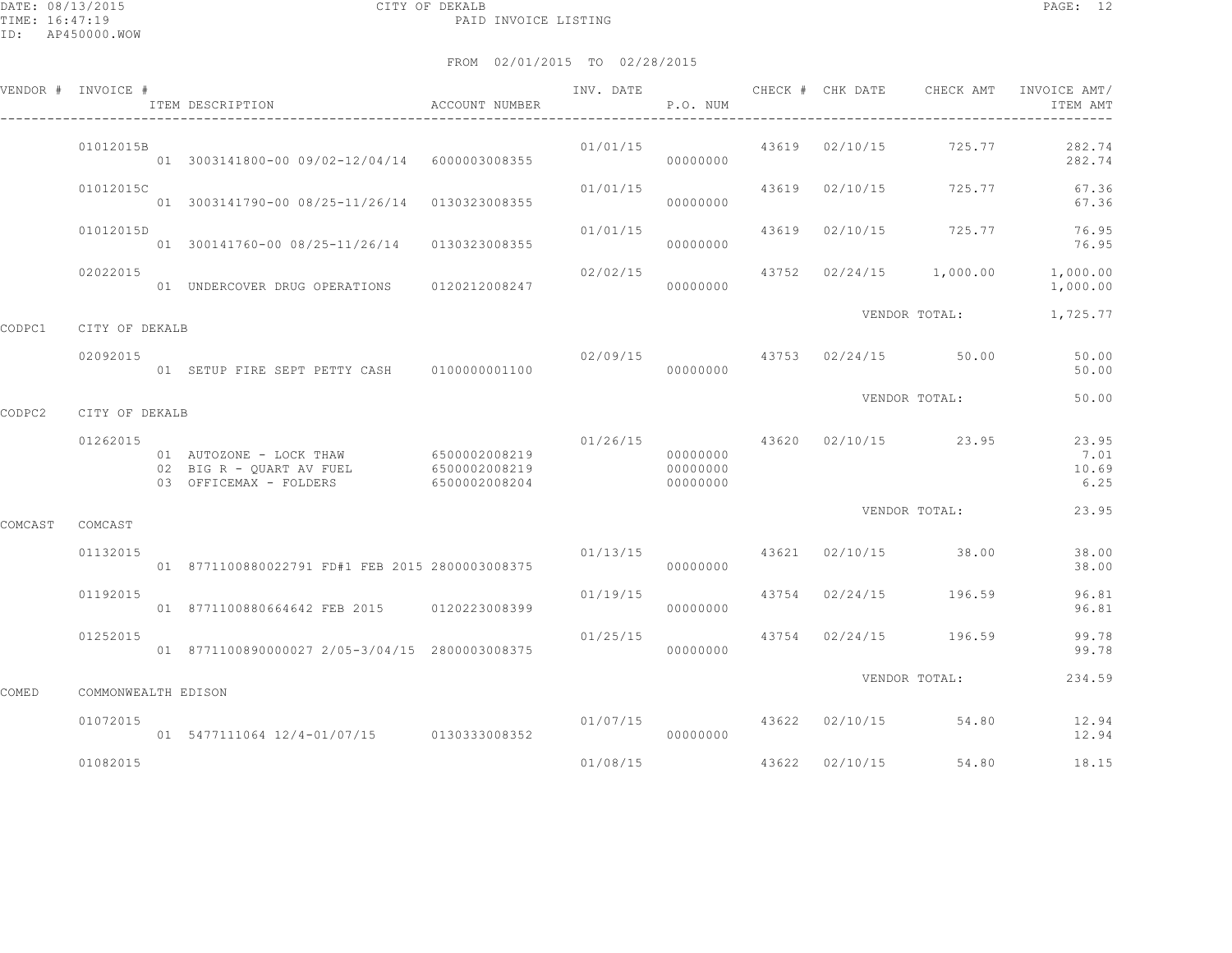DATE: 08/13/2015 CITY OF DEKALB PAGE: 13 PAID INVOICE LISTING

|        | VENDOR # INVOICE # | ITEM DESCRIPTION                               | ACCOUNT NUMBER | INV. DATE        | P.O. NUM |                | CHECK # CHK DATE CHECK AMT            | INVOICE AMT/<br>ITEM AMT                                    |
|--------|--------------------|------------------------------------------------|----------------|------------------|----------|----------------|---------------------------------------|-------------------------------------------------------------|
|        |                    |                                                |                |                  |          |                |                                       |                                                             |
|        | 01082015           | 01 1253019001 12/5-01/08/15 0130333008352      |                |                  | 00000000 |                | $01/08/15$ $43622$ $02/10/15$ $54.80$ | 18.15<br>18.15                                              |
|        | 01292015           | 01 0203047054 12/26-01/28/15 0130333008352     |                | 01/29/15         | 00000000 |                | 43755 02/24/15 14.03                  | 14.03<br>14.03                                              |
|        | 11262014C          |                                                |                | 11/26/14         |          |                | 43622 02/10/15 54.80                  | 23.71<br>23.71                                              |
| COMMEC |                    | GENERAL REFRIGERATION SERVICE                  |                |                  |          |                |                                       | VENDOR TOTAL: 68.83                                         |
|        | SI2012330          | 01 RPRS TO COMPRESSOR 1300006508624            |                | 11/25/14         | 00000000 |                | 43756 02/24/15 4,219.34               | 4,219.34<br>4,219.34                                        |
| COMREV |                    | COMMUNICATION REVOLVING FUND                   |                |                  |          |                | VENDOR TOTAL:                         | 4,219.34                                                    |
|        | T1520842           | 01 PD LEADS 12/2014 0120233008320              |                |                  | 00000000 |                | $01/20/15$ 43623 02/10/15 500.40      | 500.40<br>500.40                                            |
| CONFS  | CONSERV FS         |                                                |                |                  |          |                | VENDOR TOTAL:                         | 500.40                                                      |
|        | 2005062IN          | 01 K-1 KEROSENE ULTRA CLEAR 6000002008245      |                |                  | 00000000 |                |                                       | $12/11/14$ $43624$ $02/10/15$ $4,986.10$ 231.30<br>231.30   |
|        | 2006216IN          | 01 UREA BULK                                   | 6500002008235  | 12/15/14         | 00000000 |                | 43624 02/10/15 4,986.10               | 1,274.20<br>1,274.20                                        |
|        | 2009654IN          | 01 DEF DIESEL EXHAUST FLUID 0125272008226      |                | $12/24/14$ 43624 | 00000000 |                |                                       | $02/10/15$ 4,986.10 159.50<br>159.50                        |
|        | 2013729IN          | 01 FS ANTIFREEZE 6/1 CONCEN. GRN 6500002008245 |                | 01/07/15         | 00000000 | 43624 02/10/15 | 4,986.10                              | 131.40<br>131.40                                            |
|        | 2016269IN          | 01 DIESELEX ULTRA CLEAR 6500002008245          |                | 01/07/15         | 00000000 |                |                                       | 43624 02/10/15 4,986.10 770.10<br>770.10                    |
|        | 2017497IN          | 01 UREA BULK                                   | 6500002008235  | 01/21/15         | 00000000 |                | 43624 02/10/15 4,986.10               | 1,669.80<br>1,669.80                                        |
|        | 2017735IN          | 01 UREA BULK                                   | 6500002008235  |                  | 00000000 |                |                                       | $01/22/15$ $43624$ $02/10/15$ $4$ , 986.10 749.80<br>749.80 |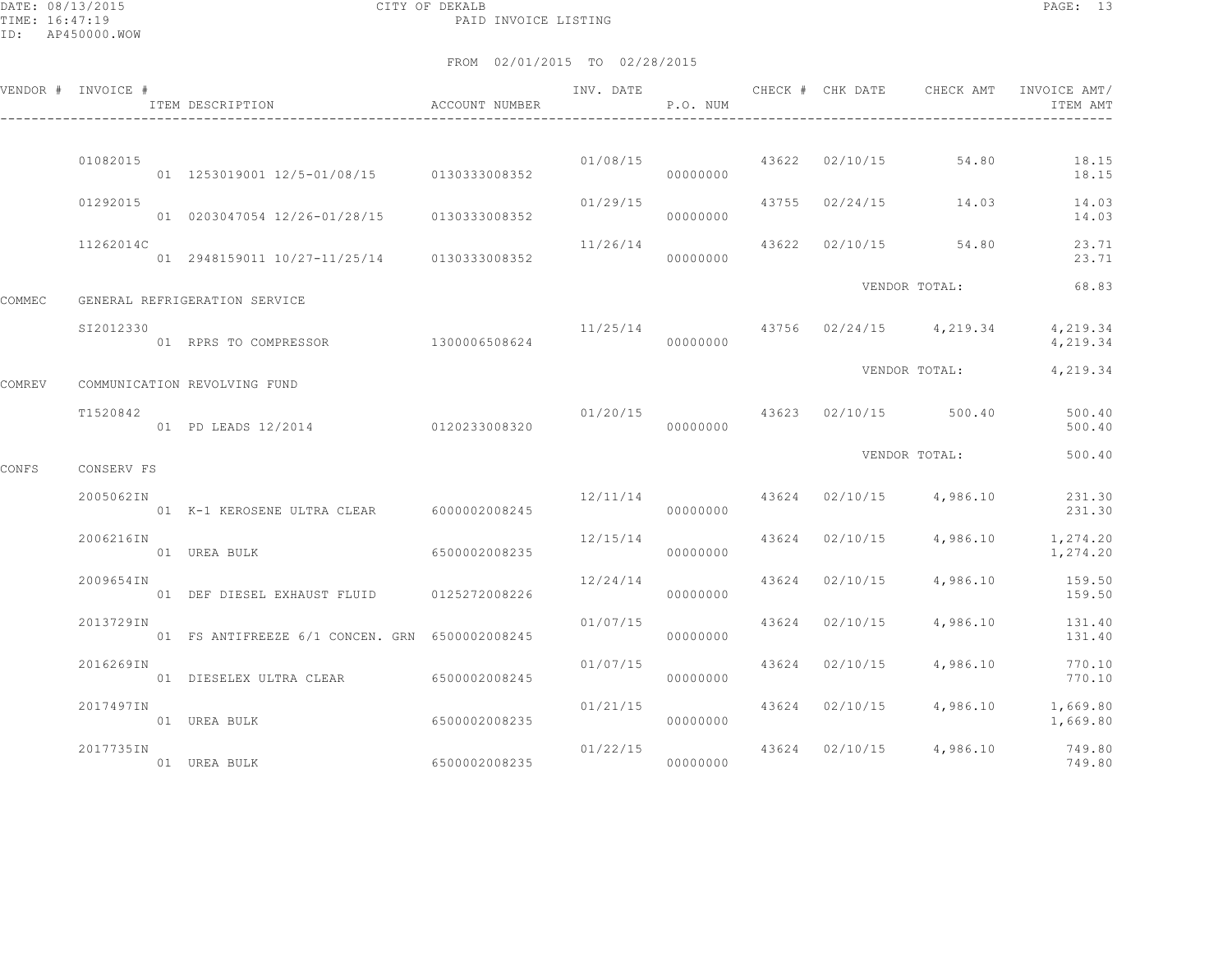|         | VENDOR # INVOICE # | ITEM DESCRIPTION                               | ACCOUNT NUMBER | INV. DATE | P.O. NUM             |       | CHECK # CHK DATE | CHECK AMT               | INVOICE AMT/<br>ITEM AMT           |
|---------|--------------------|------------------------------------------------|----------------|-----------|----------------------|-------|------------------|-------------------------|------------------------------------|
|         | 2019434IN          | 01 DIESELEX GOLD ULTRA (297 GAL) 6500002008245 |                | 01/20/15  | 00000000             |       |                  | 43757 02/24/15 3,237.66 | 596.95<br>596.95                   |
|         | 2020083IN          | 01 ARPT - UREA BULK                            | 6500002008235  | 01/27/15  | 00000000             |       | 43757 02/24/15   | 3,237.66                | 1,485.80<br>1,485.80               |
|         | 2021268IN          | 01 (2860) LBS UREA BULK 6500002008235          |                | 01/29/15  | 00000000             |       | 43757 02/24/15   | 3,237.66                | 657.80<br>657.80                   |
|         | 2022693IN          | 01 (171) GALS FUEL PIL ULTRA 6500002008245     |                |           | 01/31/15<br>00000000 | 43757 |                  |                         | 02/24/15 3,237.66 497.11<br>497.11 |
| CONSTEL | CONSTELLATION      |                                                |                |           |                      |       |                  | VENDOR TOTAL:           | 8,223.76                           |
|         | 0021021340         | 01 0959699006 12/2-1/5/15 6000003008352        |                | 01/07/15  | 00000000             |       | 43626 02/10/15   | 20,956.21               | 1,833.07<br>1,833.07               |
|         | 0021021341         | 01 0959701001 12/2-1/5/15                      | 6000003008352  | 01/07/15  | 00000000             |       | 43626 02/10/15   | 20,956.21               | 2,766.38<br>2,766.38               |
|         | 0021021342         | 01 0959698009 12/2-1/5/15                      | 0130333008352  | 01/07/15  | 00000000             | 43626 | 02/10/15         | 20,956.21               | 2,517.07<br>2,517.07               |
|         | 0021022013         | 01 0959700004 12/2-1/5/15                      | 6000003008352  | 01/07/15  | 00000000             | 43626 | 02/10/15         | 20,956.21               | 1,619.90<br>1,619.90               |
|         | 0021022015         | 01 0959702008 12/2-1/5/15                      | 6000003008352  | 01/07/15  | 00000000             | 43626 | 02/10/15         | 20,956.21               | 3,104.86<br>3,104.86               |
|         | 0021022016         | 01 0959694001 12/2-1/5/15                      | 6000003008352  | 01/07/15  | 00000000             | 43626 | 02/10/15         | 20,956.21               | 1,662.24<br>1,662.24               |
|         | 0021028503         | 01 2698542006 12/2-1/5/15                      | 0130333008352  | 01/08/15  | 00000000             | 43626 | 02/10/15         | 20,956.21               | 81.36<br>81.36                     |
|         | 0021028650         | 01  2614448003  12/2-1/5/15  0130333008352     |                | 01/08/15  | 00000000             | 43626 | 02/10/15         | 20,956.21               | 30.08<br>30.08                     |
|         | 0021028741         | 01 1017178005 12/2-1/5/15 0130333008352        |                | 01/08/15  | 00000000             | 43626 | 02/10/15         | 20,956.21               | 1,396.36<br>1,396.36               |
|         | 0021028888         | 01 2691744002 12/2-1/5/15 0130333008352        |                | 01/08/15  | 00000000             | 43626 | 02/10/15         | 20,956.21               | 66.46<br>66.46                     |
|         | 0021058844         |                                                |                | 01/08/15  |                      |       | 43626 02/10/15   | 20,956.21               | 34.58                              |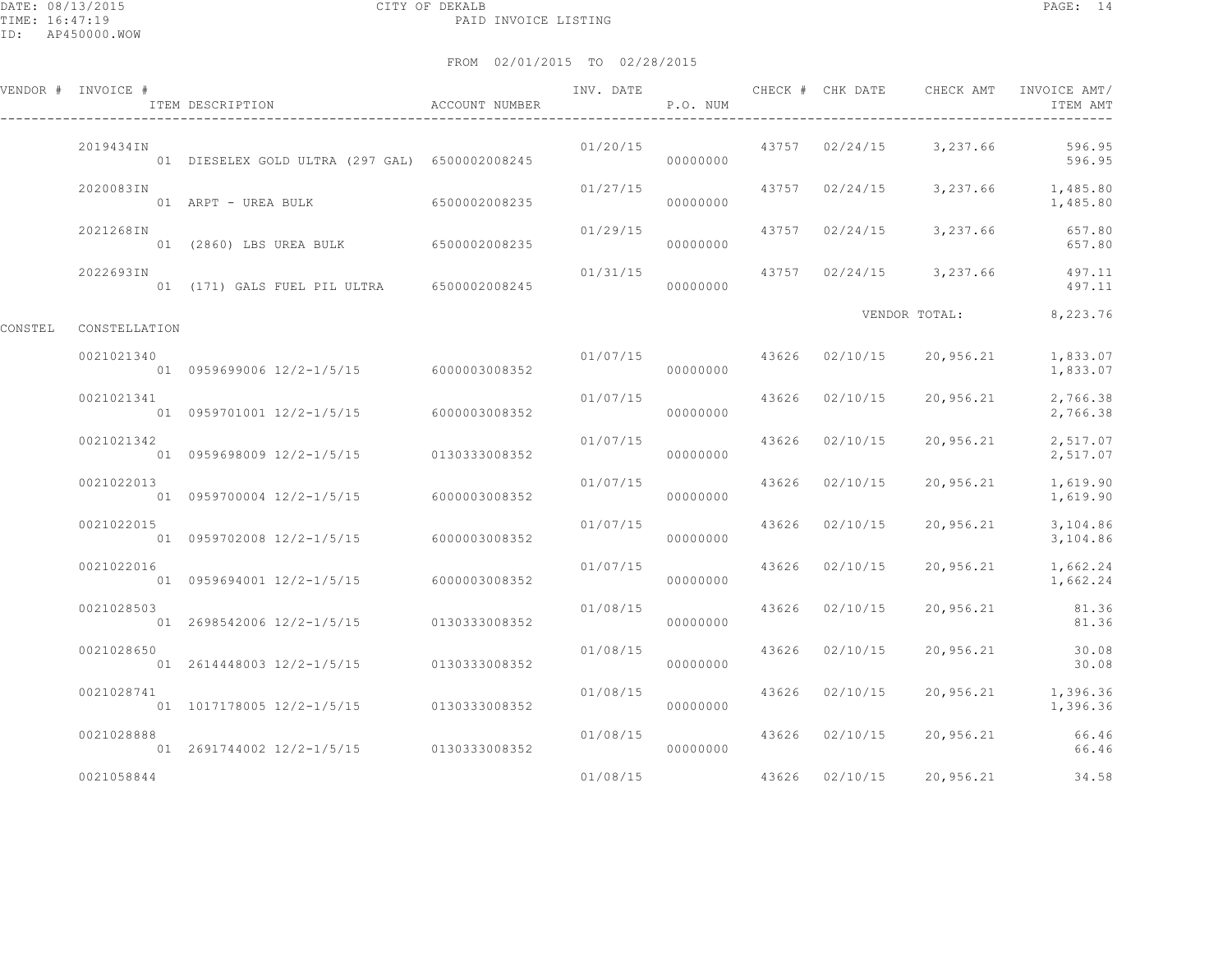DATE: 08/13/2015 CITY OF DEKALB PAGE: 15 PAID INVOICE LISTING

ID: AP450000.WOW

|         | VENDOR # INVOICE #       | ITEM DESCRIPTION                                                                                                                                                                                                                                                                                               | ACCOUNT NUMBER | INV. DATE                 | P.O. NUM                                                             |       | CHECK # CHK DATE | CHECK AMT               | INVOICE AMT/<br>ITEM AMT                                                |
|---------|--------------------------|----------------------------------------------------------------------------------------------------------------------------------------------------------------------------------------------------------------------------------------------------------------------------------------------------------------|----------------|---------------------------|----------------------------------------------------------------------|-------|------------------|-------------------------|-------------------------------------------------------------------------|
|         |                          |                                                                                                                                                                                                                                                                                                                |                |                           |                                                                      |       |                  |                         |                                                                         |
|         | 0021058844               | 01 3139014022 12/2-1/5/15 0130333008352                                                                                                                                                                                                                                                                        |                | 01/08/15                  | 00000000                                                             |       | 43626 02/10/15   | 20,956.21               | 34.58<br>34.58                                                          |
|         | 0021058847               | 01 2698554006 12/2-1/5/15 0130333008352                                                                                                                                                                                                                                                                        |                | 01/08/15                  | 00000000                                                             |       | 43626 02/10/15   | 20,956.21               | 57.19<br>57.19                                                          |
|         | 0021058851               | 01 2698544000 12/2-1/5/15 0130333008352                                                                                                                                                                                                                                                                        |                | 01/08/15                  | 00000000                                                             | 43626 | 02/10/15         | 20,956.21               | 94.84<br>94.84                                                          |
|         | 0021058882               | 01 2950231000 12/1-1/6/15                                                                                                                                                                                                                                                                                      | 6000003008352  | 01/08/15                  | 00000000                                                             | 43626 | 02/10/15         | 20,956.21               | 908.41<br>908.41                                                        |
|         | 0021058884               | 01 0959693004 12/2-1/5/15 6000003008352                                                                                                                                                                                                                                                                        |                | 01/08/15                  | 00000000                                                             | 43626 | 02/10/15         | 20,956.21               | 728.24<br>728.24                                                        |
|         | 0021058885               | 01 2523289001 12/2-1/5/15 6000003008352                                                                                                                                                                                                                                                                        |                | 01/08/15                  | 00000000                                                             | 43626 | 02/10/15         | 20,956.21               | 47.44<br>47.44                                                          |
|         | 00210588852              | 01  2614499000  12/2-1/5/15  0130333008352                                                                                                                                                                                                                                                                     |                | 01/08/15                  | 00000000                                                             | 43626 | 02/10/15         | 20,956.21               | 28.69<br>28.69                                                          |
|         | 002107298                | 01 5571073030 12/2-1/5/15 0130333008352                                                                                                                                                                                                                                                                        |                | 01/08/15                  | 00000000                                                             | 43626 | 02/10/15         | 20,956.21               | 57.51<br>57.51                                                          |
|         | 0021085778               |                                                                                                                                                                                                                                                                                                                |                | 01/10/15                  |                                                                      | 43626 | 02/10/15         | 20,956.21               | 1,568.46                                                                |
|         | 0021100805               | 01 0739012054 12/5-1/8/15                                                                                                                                                                                                                                                                                      | 2600006508352  | 01/10/15                  | 00000000                                                             |       | 43626 02/10/15   | 20,956.21               | 1,568.46<br>2,353.07                                                    |
|         |                          | 01 1791072020 12/5-1/8/15 0130333008352                                                                                                                                                                                                                                                                        |                |                           | 00000000                                                             |       |                  |                         | 2,353.07                                                                |
|         | 0021119976               | 01 0551052012 12/5-01/07/15 0130333008352<br>02 0551052012 12/5-01/07/15 1000003008352                                                                                                                                                                                                                         |                | $01/11/15$ 43758 02/24/15 | 00000000<br>00000000                                                 |       |                  | 30,146.11               | 30,146.11<br>23,751.26<br>6,394.85                                      |
|         | COPY ALL SERVICE/ IMPACT |                                                                                                                                                                                                                                                                                                                |                |                           |                                                                      |       |                  | VENDOR TOTAL:           | 51,102.32                                                               |
| COPYALL |                          |                                                                                                                                                                                                                                                                                                                |                |                           |                                                                      |       |                  |                         |                                                                         |
|         | 131672A                  | 01 MINOLTA C552 COPY COST JUN-SEP 0135002008202<br>02 MINOLTA C654 COPY COST JUN-SEP 0135002008202<br>03 SHARP MXC311 COPY COST JUN-SEP 0135002008202<br>04 SHARP MXC311 COPY COST JUN-SEP 0135002008202<br>05 SHARP MXC311 COPY COST JUN-SEP 0135002008202<br>06 SHARP MXC312 COPY COST JUN-SEP 0135002008202 |                | 09/15/14                  | 00000000<br>00000000<br>00000000<br>00000000<br>00000000<br>00000000 |       |                  | 43759 02/24/15 4,517.56 | 4,503.62<br>1,049.38<br>1,386.10<br>254.83<br>153.84<br>76.80<br>318.22 |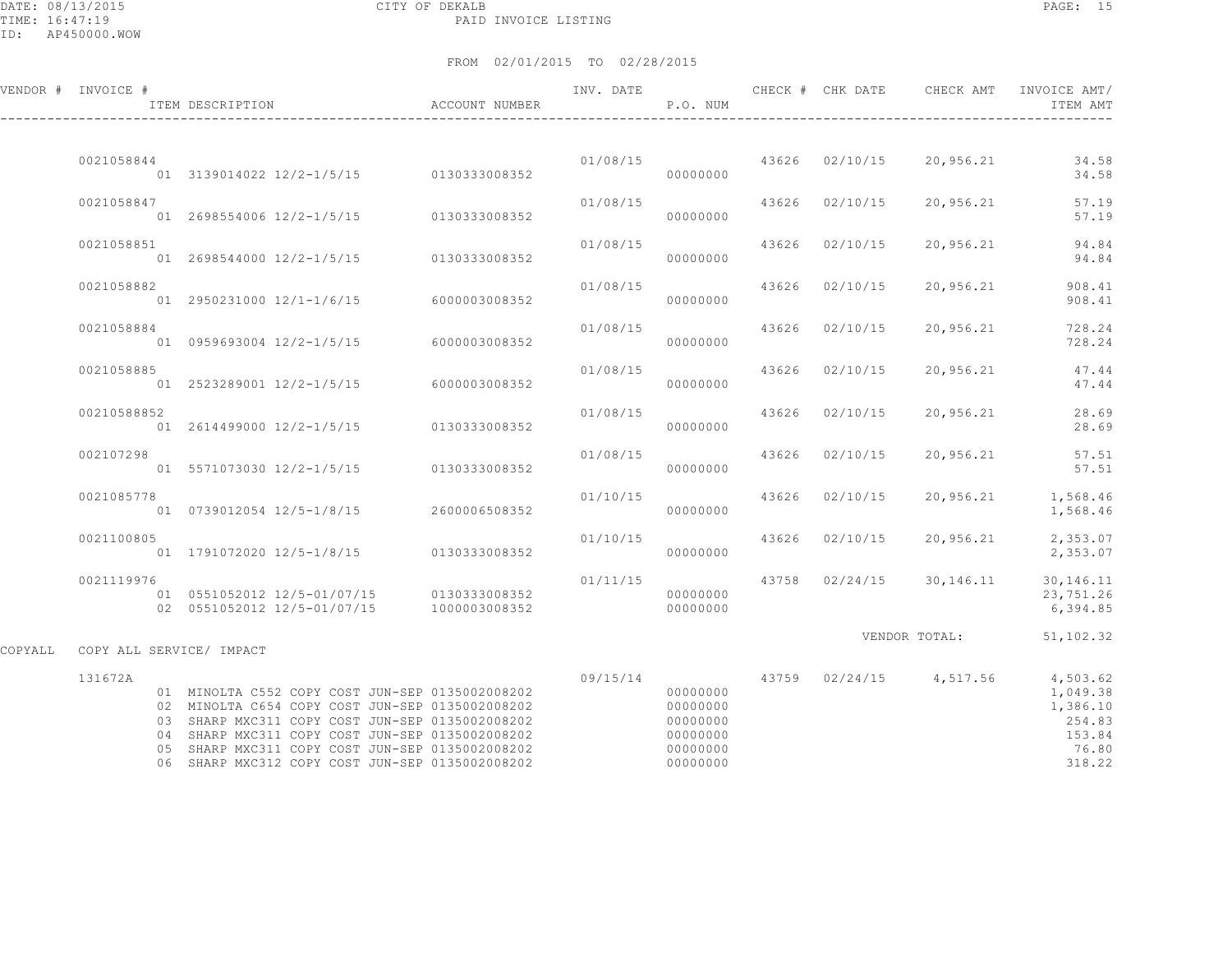| VENDOR # INVOICE # |                   | ITEM DESCRIPTION                                                                                                                                                                                                                                                                                               | ACCOUNT NUMBER |          | P.O. NUM                                                  |                |                                       | INV. DATE 6 CHECK # CHK DATE CHECK AMT INVOICE AMT<br>ITEM AMT                                               |
|--------------------|-------------------|----------------------------------------------------------------------------------------------------------------------------------------------------------------------------------------------------------------------------------------------------------------------------------------------------------------|----------------|----------|-----------------------------------------------------------|----------------|---------------------------------------|--------------------------------------------------------------------------------------------------------------|
|                    | 131672A           | 07 SHARP MX2615NCOPY COST JUN-SEP 0135002008202<br>10 SHARP MXC312 COPY COST JUN-SEP 0120222008242<br>11 SHARP MXC312 COPY COST JUN-SEP 0125263008330<br>12 SHARP MXC312 COPY COST JUN-SEP 0125263008330<br>13 MINOLTA C284ECOPY COST JUN-SEP 0120222008242<br>14 SHARP MXC312 COPY COST JUN-SEP 0125263008330 |                | 09/15/14 | 00000000<br>000000000<br>00000000<br>00000000<br>00000000 |                |                                       | 43759 02/24/15 4,517.56 4,503.62<br>39.44<br>52.36<br>173.96<br>228.15<br>74.50<br>93.03<br>435.84<br>167.17 |
|                    | 138828            | 01 TONER                                                                                                                                                                                                                                                                                                       | 0117123008305  |          | 00000000                                                  |                |                                       | $01/21/15$ 43627 02/10/15 13.94 6.97<br>6.97                                                                 |
|                    | 138830            | 01 TONER                                                                                                                                                                                                                                                                                                       | 0117123008305  |          | 000000000                                                 |                | $01/21/15$ $43627$ $02/10/15$ $13.94$ | 6.97<br>6.97                                                                                                 |
|                    | 139448            | 01 P4324 TONER                                                                                                                                                                                                                                                                                                 | 0117123008305  | 02/03/15 | 00000000                                                  |                | 43759 02/24/15 4,517.56               | 6.97<br>6.97                                                                                                 |
|                    | 139449            | 01 P4324 TONER                                                                                                                                                                                                                                                                                                 |                | 02/03/15 |                                                           |                |                                       | 43759 02/24/15 4,517.56 6.97<br>6.97                                                                         |
| CREELE             | CRESCENT ELECTRIC |                                                                                                                                                                                                                                                                                                                |                |          |                                                           |                |                                       | VENDOR TOTAL: 4,531.50                                                                                       |
|                    | 02156814100       | 01 (6) ELX-LED-603-R-W ELITE EMER 0130332008219                                                                                                                                                                                                                                                                |                |          | 000000000                                                 |                |                                       | $01/13/15$ $43760$ $02/24/15$ $642.52$ $131.22$<br>131.22                                                    |
|                    | 02156818900       | 01 SHOP SUPPLIES 6000002008210                                                                                                                                                                                                                                                                                 |                | 01/16/15 | 00000000                                                  |                | 43760 02/24/15 642.52                 | 325.17<br>325.17                                                                                             |
|                    | 02156820700       | 01 (50) CLM 16/3 SEOOW BLK 250R 0130332008295                                                                                                                                                                                                                                                                  |                | 01/16/15 | 00000000                                                  | 43760 02/24/15 | 642.52                                | 24.89<br>24.89                                                                                               |
|                    | 02156821200       | 01 (2) STL-CTY 4X2-1/8 UTILITY B 0130332008219                                                                                                                                                                                                                                                                 |                | 01/16/15 | 00000000                                                  |                | 43760 02/24/15 642.52                 | 3.36<br>3.36                                                                                                 |
|                    | 02156829200       | 01 (4) ECO GE CLEAR LAMPS 6500002008218                                                                                                                                                                                                                                                                        |                |          | 00000000                                                  |                |                                       | $01/20/15$ $43760$ $02/24/15$ $642.52$ $157.88$<br>157.88                                                    |
| CSRBOB             |                   | C.S.R. BOBCAT, INCORPORATED                                                                                                                                                                                                                                                                                    |                |          |                                                           |                | VENDOR TOTAL:                         | 642.52                                                                                                       |
|                    | 118239            | 01 JOINT - AP46 REPAIR 6500003008310                                                                                                                                                                                                                                                                           |                |          | 00000000                                                  |                |                                       | $01/06/15$ 43628 02/10/15 575.66 3.37<br>3.37                                                                |
|                    | 118273            |                                                                                                                                                                                                                                                                                                                |                | 01/06/15 |                                                           |                | 43628 02/10/15 575.66                 | 30.00                                                                                                        |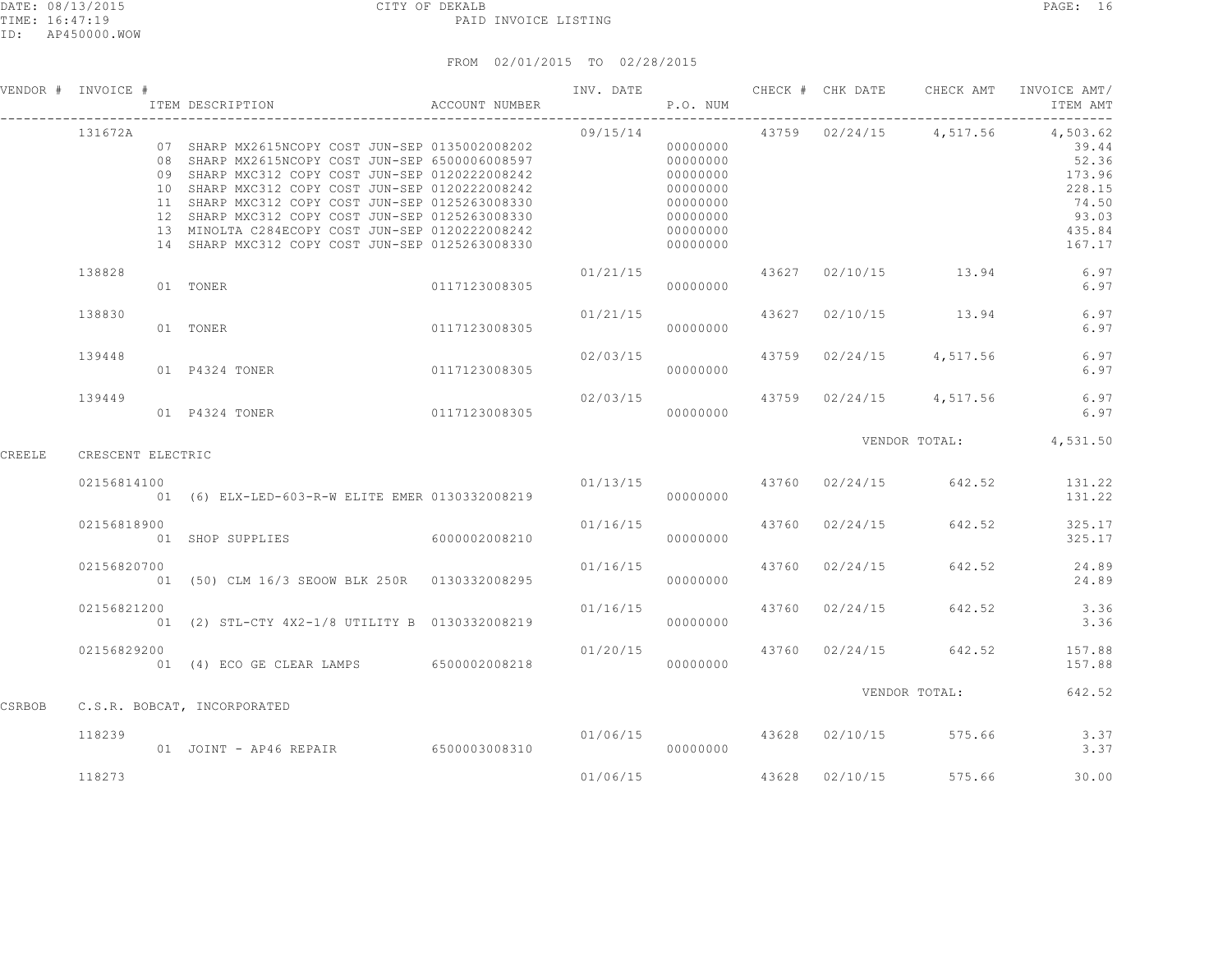DATE: 08/13/2015 CITY OF DEKALB PAGE: 17 PAID INVOICE LISTING

ID: AP450000.WOW

|        | VENDOR # INVOICE #       | ITEM DESCRIPTION                                                                       | ACCOUNT NUMBER                 | INV. DATE | P.O. NUM             |                |                                        | CHECK # CHK DATE CHECK AMT INVOICE AMT/<br>ITEM AMT                     |
|--------|--------------------------|----------------------------------------------------------------------------------------|--------------------------------|-----------|----------------------|----------------|----------------------------------------|-------------------------------------------------------------------------|
|        |                          |                                                                                        |                                |           |                      |                |                                        |                                                                         |
|        | 118273                   | 01 (5) K1, WELL #10 6000002008245                                                      |                                |           | 00000000             |                | $01/06/15$ $43628$ $02/10/15$ $575.66$ | 30.00<br>30.00                                                          |
|        | 118275                   | 01 (5) K1, WELL#10 2ND FILLUP 6000002008245                                            |                                | 01/09/15  | 00000000             | 43628 02/10/15 |                                        | 30.00<br>575.66<br>30.00                                                |
|        | 118293                   | 01 MEGA 3000, CRIMPS, HOSES 0130332008226<br>02 MEGA 3000, CRIMPS, HOSES 0130333008315 |                                | 01/09/15  | 00000000<br>00000000 | 43628 02/10/15 | 575.66                                 | 235.09<br>227.09<br>8.00                                                |
|        | 118327                   | 01 SUPPLIES - AP35 SWEEPER 6500003008310                                               |                                | 01/14/15  | 00000000             | 43628 02/10/15 | 575.66                                 | 277.20<br>277.20                                                        |
|        | 118494                   | 01 ANTENNA - P47 SYS50 0130332008226                                                   |                                | 01/28/15  | 00000000             |                | 43761 02/24/15 62.15                   | 24.23<br>24.23                                                          |
|        | 118503                   | 01 ORB. FEM SW + FREIGHT 0130332008226                                                 |                                |           | 00000000             |                | $01/30/15$ $43761$ $02/24/15$ $62.15$  | 37.92<br>37.92                                                          |
| CURCON |                          | CURRAN CONTRACTING COMPANY                                                             |                                |           |                      |                | VENDOR TOTAL:                          | 637.81                                                                  |
|        | 9362                     | 01 9.930 TNS MATERIAL<br>02 9.930 TNS MATERIAL                                         | 0130332008228<br>6000002008228 |           | 00000000<br>00000000 |                |                                        | $01/30/15$ $43762$ $02/24/15$ $1,370.34$ $1,370.34$<br>685.17<br>685.17 |
| CURJOA | JOAN CURYLO              |                                                                                        |                                |           |                      |                |                                        | VENDOR TOTAL: 1,370.34                                                  |
|        | 01292015                 | 01 TAX REBATE PRG 11/13-10/14 6000004008481                                            |                                |           | 00000000             |                | $01/29/15$ $43763$ $02/24/15$ $30.75$  | 30.75<br>30.75                                                          |
|        |                          |                                                                                        |                                |           |                      |                | VENDOR TOTAL:                          | 30.75                                                                   |
| DAVKIS | DAVID J. KISSER<br>34521 | 01 ARPT SRVCS DEC 2014 6500004008450                                                   |                                |           | 00000000             |                | $01/20/15$ $43629$ $02/10/15$ $356.25$ | 356.25<br>356.25                                                        |
|        |                          |                                                                                        |                                |           |                      |                | VENDOR TOTAL:                          | 356.25                                                                  |
| DCAUTO |                          | DEKALB COUNTY AUTO PARTS INC                                                           |                                |           |                      |                |                                        |                                                                         |
|        | 485025                   | 01 BULB                                                                                | 6500003008310                  | 00000000  |                      |                | $01/02/15$ 43766 02/24/15 3,607.25     | 13.01<br>13.01                                                          |
|        | 485115                   |                                                                                        |                                | 01/03/15  |                      |                | 43766 02/24/15 3,607.25                | 13.47                                                                   |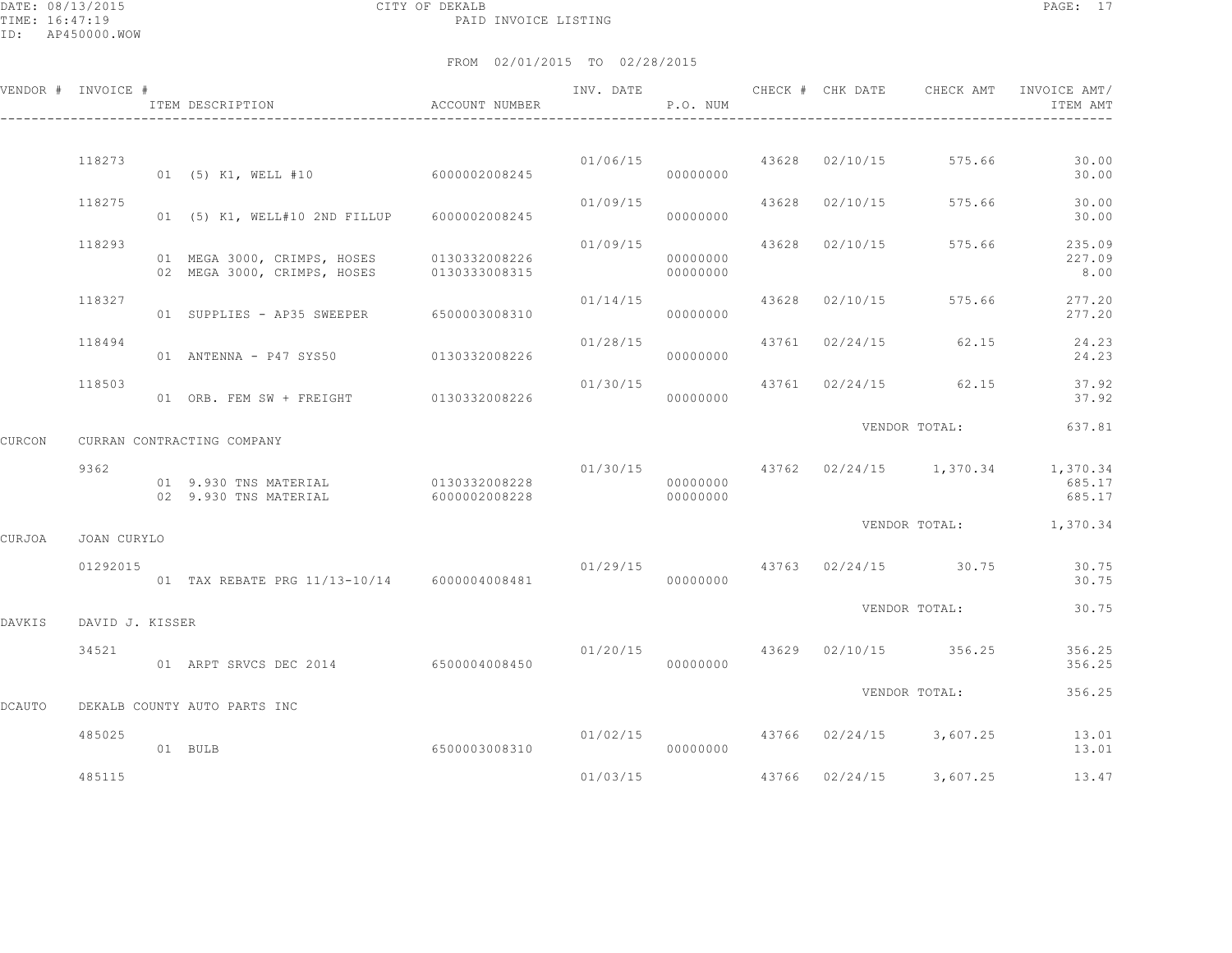DATE: 08/13/2015 CITY OF DEKALB PAGE: 18 PAID INVOICE LISTING

ID: AP450000.WOW

| VENDOR # INVOICE # | ITEM DESCRIPTION                         | ACCOUNT NUMBER                 | INV. DATE | P.O. NUM             |       |                         | CHECK # CHK DATE CHECK AMT | INVOICE AMT/<br>ITEM AMT  |
|--------------------|------------------------------------------|--------------------------------|-----------|----------------------|-------|-------------------------|----------------------------|---------------------------|
| 485115             |                                          |                                |           |                      |       | 01/03/15 43766 02/24/15 | 3,607.25                   | 13.47                     |
|                    | 01 HALOGEN LIGHTS                        | 6500002008226                  |           | 00000000             |       |                         |                            | 13.47                     |
| 485135             | 01 WIPER BLADES                          | 6500003008310                  | 01/03/15  | 00000000             |       | 43766 02/24/15          | 3,607.25                   | 25.98<br>25.98            |
| 485157             | 01 V-BELT                                | 0130332008226                  | 01/05/15  | 00000000             |       | 43766 02/24/15          | 3,607.25                   | 87.16<br>87.16            |
| 485158             | 01 PWR STEERING FLUID                    | 0130332008226                  | 01/05/15  | 00000000             | 43766 | 02/24/15                | 3,607.25                   | 39.72<br>39.72            |
| 485168             | 01 MULTI-DUTY HOSE                       | 0130332008226                  | 01/05/15  | 00000000             |       | 43766 02/24/15          | 3,607.25                   | 293.65<br>293.65          |
| 485203             | 01 BRAKELINE/FITTING                     | 0130352008226                  | 01/05/15  | 00000000             |       | 43766 02/24/15          | 3,607.25                   | 35.68<br>35.68            |
| 485278             | 01 (11) GLASS CLEANER 180Z 0130332008226 |                                | 01/05/15  | 00000000             |       | 43766 02/24/15          | 3,607.25                   | 27.39<br>27.39            |
| 485388             | 01 WARRANTY ADJUSTMENT<br>02 SOLENOID    | 0120242008226<br>6000002008226 | 01/06/15  | 00000000<br>00000000 |       | 43766 02/24/15          | 3,607.25                   | 161.36<br>86.40<br>74.96  |
| 485489             | 01 BATTERY<br>02 SAFETY GLOVES           | 6000002008226<br>0130332008295 | 01/06/15  | 00000000<br>00000000 |       | 43766 02/24/15          | 3,607.25                   | 114.66<br>100.97<br>13.69 |
| 485552             | 01 TOGGLE SWITCH                         | 0125272008226                  | 01/07/15  | 00000000             |       | 43766 02/24/15          | 3,607.25                   | 10.06<br>10.06            |
| 485633             | 01 IDLER PULLEY                          | 0130332008226                  | 01/07/15  | 00000000             |       | 43766 02/24/15          | 3,607.25                   | 39.83<br>39.83            |
| 485637             | 01 NEW STARTER                           | 0120242008226                  | 01/07/15  | 00000000             |       | 43766 02/24/15          | 3,607.25                   | 150.29<br>150.29          |
| 485741             | 01 COMPRESSION FITTINGS 0130332008226    |                                | 01/08/15  | 00000000             |       | 43766 02/24/15          | 3,607.25                   | 12.58<br>12.58            |
| 485750             | 01 WINTER DEFENSE                        | 60000002008226                 | 01/08/15  | 00000000             |       | 43766 02/24/15          | 3,607.25                   | 17.42<br>17.42            |
| 485764             |                                          |                                | 01/08/15  |                      |       | 43766 02/24/15          | 3,607.25                   | 679.97                    |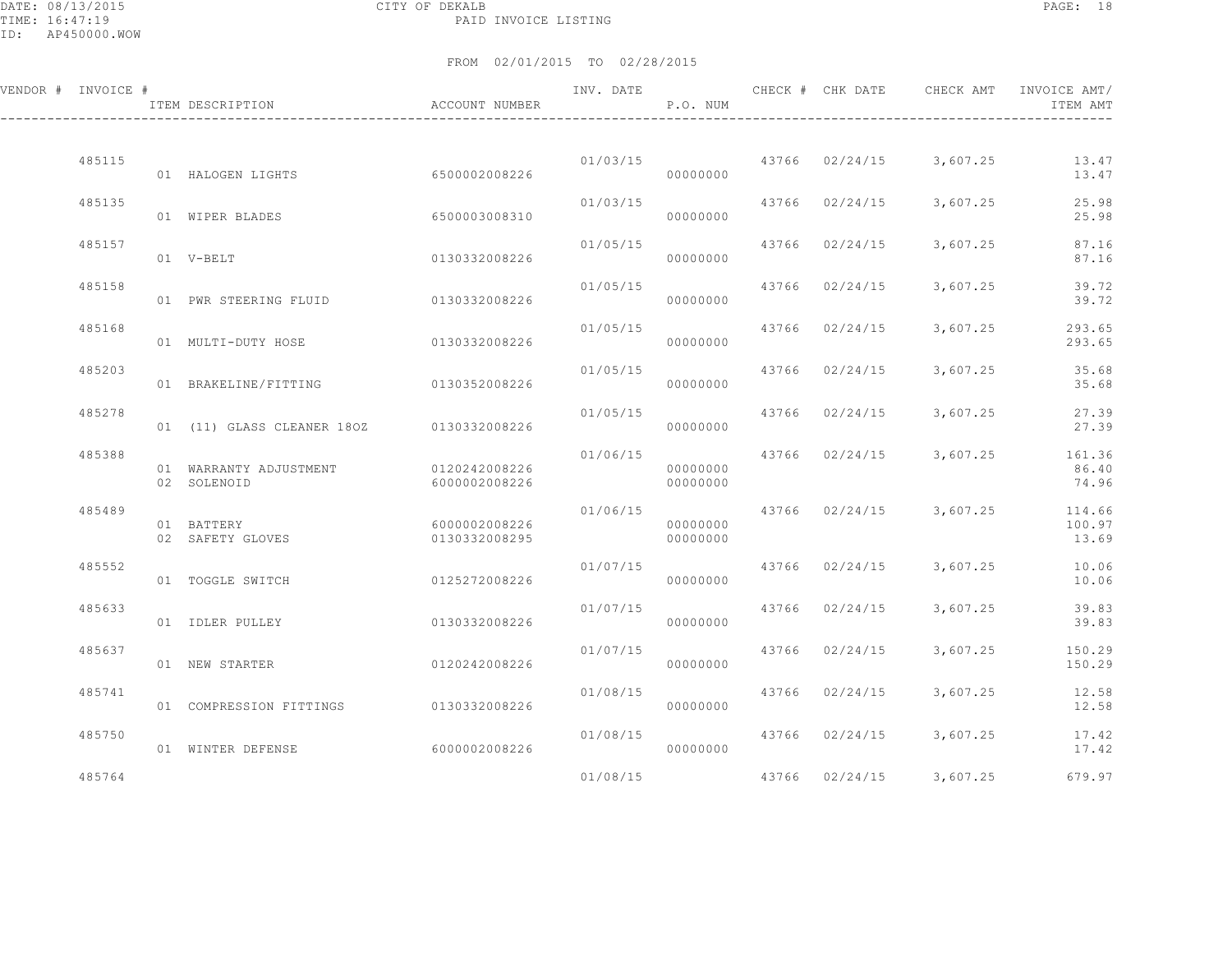DATE: 08/13/2015 CITY OF DEKALB PAGE: 19 PAID INVOICE LISTING

| VENDOR # INVOICE # |        | ITEM DESCRIPTION                          | ACCOUNT NUMBER         | INV. DATE | P.O. NUM | CHECK # CHK DATE | CHECK AMT                                        | INVOICE AMT/<br>ITEM AMT                   |
|--------------------|--------|-------------------------------------------|------------------------|-----------|----------|------------------|--------------------------------------------------|--------------------------------------------|
|                    | 485764 | 01 TWISTER SWIVEL/BREAKAWAY 0130332008245 |                        | 01/08/15  | 00000000 |                  |                                                  | $43766$ 02/24/15 3,607.25 679.97<br>679.97 |
|                    | 485809 | 01 BRAKE ROTOR/PADS 0130352008226         |                        | 01/08/15  | 00000000 | 43766 02/24/15   |                                                  | 3,607.25 106.95<br>106.95                  |
|                    | 485862 | 01 TRUFLEX V-BELT                         | 0130332008219          | 01/09/15  | 00000000 | 43766 02/24/15   | 3,607.25                                         | 6.99<br>6.99                               |
|                    | 485897 | 01 REMAN STARTER                          | 0125272008226          | 01/09/15  | 00000000 | 43766 02/24/15   |                                                  | 3,607.25 158.57<br>158.57                  |
|                    | 485947 | 01 CORE DEPOSIT CREDIT 0130352008226      |                        | 01/09/15  | 00000000 | 43766 02/24/15   | 3,607.25                                         | $-107.42$<br>$-107.42$                     |
|                    | 485986 | 01 HALOGEN BULBS                          | 6500002008226          | 01/09/15  | 00000000 | 43766 02/24/15   |                                                  | 3,607.25 13.47<br>13.47                    |
|                    | 486018 | 01 HALOGEN BULBS                          | 6500002008226          | 01/09/15  | 00000000 | 43766 02/24/15   | 3,607.25                                         | 10.58<br>10.58                             |
|                    | 486173 | 01 TIRE VALVE                             | 0125272008226          | 01/12/15  | 00000000 | 43766 02/24/15   | 3,607.25                                         | 0.01<br>0.01                               |
|                    | 486273 | 01 PULLEY/TENSIONER/BELTS 0130352008226   |                        | 01/13/15  | 00000000 | 43766 02/24/15   |                                                  | 3,607.25 136.91<br>136.91                  |
|                    | 486298 | 01 BATTERY                                | 0130352008226          | 01/13/15  | 00000000 | 43766 02/24/15   | 3,607.25                                         | 60.48<br>60.48                             |
|                    | 486323 | 01 LRG LAMP CF13LS                        | 0130332008295          | 01/13/15  | 00000000 | 43766 02/24/15   | 3,607.25                                         | 9.57<br>9.57                               |
|                    | 486366 | 01 BATTERY                                | 0130352008226          | 01/13/15  | 00000000 | 43766 02/24/15   | 3,607.25                                         | 77.76<br>77.76                             |
|                    | 486372 | 01 REMAN STEERING PUMP                    | 0130352008226          | 01/13/15  | 00000000 | 43766 02/24/15   | 3,607.25                                         | 121.89<br>121.89                           |
|                    | 486403 | 01 GAS PUMP HOSE                          | 0130332008245          | 01/13/15  | 00000000 | 43766 02/24/15   | 3,607.25                                         | 394.30<br>394.30                           |
|                    | 486435 | 01 LAMP                                   | 0125272008226 00000000 |           |          |                  | $01/14/15$ $43766$ $02/24/15$ $3,607.25$ $33.40$ | 33.40                                      |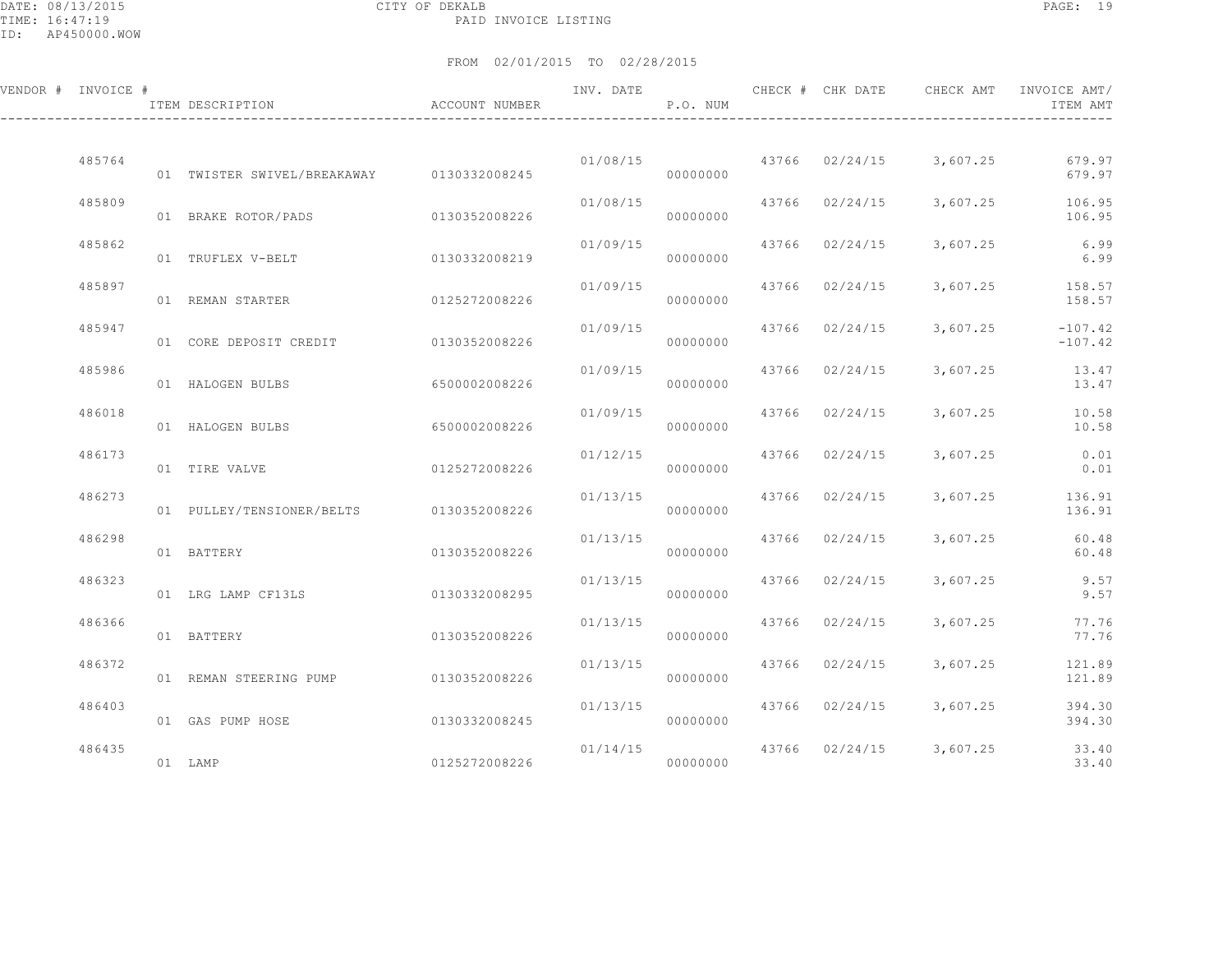| VENDOR # INVOICE # | ITEM DESCRIPTION                                                                                                           | ACCOUNT NUMBER                                  |                         | P.O. NUM                                     |                |                           | INV. DATE 6 CHECK # CHK DATE CHECK AMT INVOICE AMT/<br>ITEM AMT    |
|--------------------|----------------------------------------------------------------------------------------------------------------------------|-------------------------------------------------|-------------------------|----------------------------------------------|----------------|---------------------------|--------------------------------------------------------------------|
| 486448             | 01 CLOTH UTILITY ROLL 0130332008226                                                                                        |                                                 | 01/14/15                | 00000000                                     |                | $43766$ 02/24/15 3,607.25 | 46.86<br>46.86                                                     |
| 486541             | 01 CORE DEPOSIT CREDIT 0125272008226                                                                                       |                                                 | 01/14/15                | 00000000                                     | 43766 02/24/15 |                           | $3,607.25$ -49.50<br>$-49.50$                                      |
| 486561             | 01 GAS PUMP HOSE CREDIT 0130332008245                                                                                      |                                                 | 01/14/15                | 00000000                                     | 43766 02/24/15 | 3,607.25                  | $-394.30$<br>$-394.30$                                             |
| 486570             | 01 HALOGEN CAPSULE                                                                                                         | 6500003008310                                   | 01/14/15                | 00000000                                     | 43766 02/24/15 | 3,607.25                  | 14.68<br>14.68                                                     |
| 487190             | 01 CORE DEPOSIT CREDIT 0130352008226                                                                                       |                                                 | 01/20/15                | 00000000                                     | 43766 02/24/15 | 3,607.25                  | $-55.60$<br>$-55.60$                                               |
| 487296             | 01 IMPACT WRENCH                                                                                                           | 0130332008295                                   | 01/20/15                | 00000000                                     | 43766 02/24/15 | 3,607.25                  | 159.00<br>159.00                                                   |
| 487430             | 01 BULBS                                                                                                                   | 0130332008226                                   | 01/21/15                | 00000000                                     | 43766 02/24/15 | 3,607.25                  | 270.56<br>270.56                                                   |
| 487509             | 01 TRANS FILTER                                                                                                            | 0130332008226                                   | 01/22/15                | 00000000                                     | 43766 02/24/15 | 3,607.25                  | 255.54<br>255.54                                                   |
| 487555             | 01 AIR/OIL FILTERS                                                                                                         | 0120222008226                                   | 01/22/15 43766 02/24/15 | 00000000                                     |                | 3,607.25                  | 115.70<br>115.70                                                   |
| 487658             | 01 55G MINUS 20 W S WASH 0130332008226<br>02 55G MINUS 20 W S WASH<br>03 55G MINUS 20 W S WASH<br>04 55G MINUS 20 W S WASH | 0120222008226<br>6000002008226<br>0130352008226 | 01/23/15                | 00000000<br>00000000<br>00000000<br>00000000 |                |                           | 43766 02/24/15 3,607.25 131.58<br>32.89<br>32.89<br>32.89<br>32.91 |
| 487803             | 01 BUTT CONNECT                                                                                                            | 0125272008226                                   | 01/23/15 43766 02/24/15 | 00000000                                     |                | 3,607.25                  | 6.50<br>6.50                                                       |
| 488075             | 01 HALOGEN BULB                                                                                                            | 0125272008226                                   | 01/27/15                | 00000000                                     | 43766 02/24/15 | 3,607.25                  | 12.98<br>12.98                                                     |
| 488178             | 01 HOSE/PACK                                                                                                               | 0130332008295                                   | 01/27/15                | 00000000                                     | 43766 02/24/15 | 3,607.25                  | 40.96<br>40.96                                                     |
| 488181             | 01 DRAIN PAN                                                                                                               | 0130332008295                                   | 01/27/15                | 00000000                                     |                | 43766 02/24/15 3,607.25   | 3.98<br>3.98                                                       |
| 488216             |                                                                                                                            |                                                 | 01/28/15                |                                              |                | 43766 02/24/15 3,607.25   | 11.98                                                              |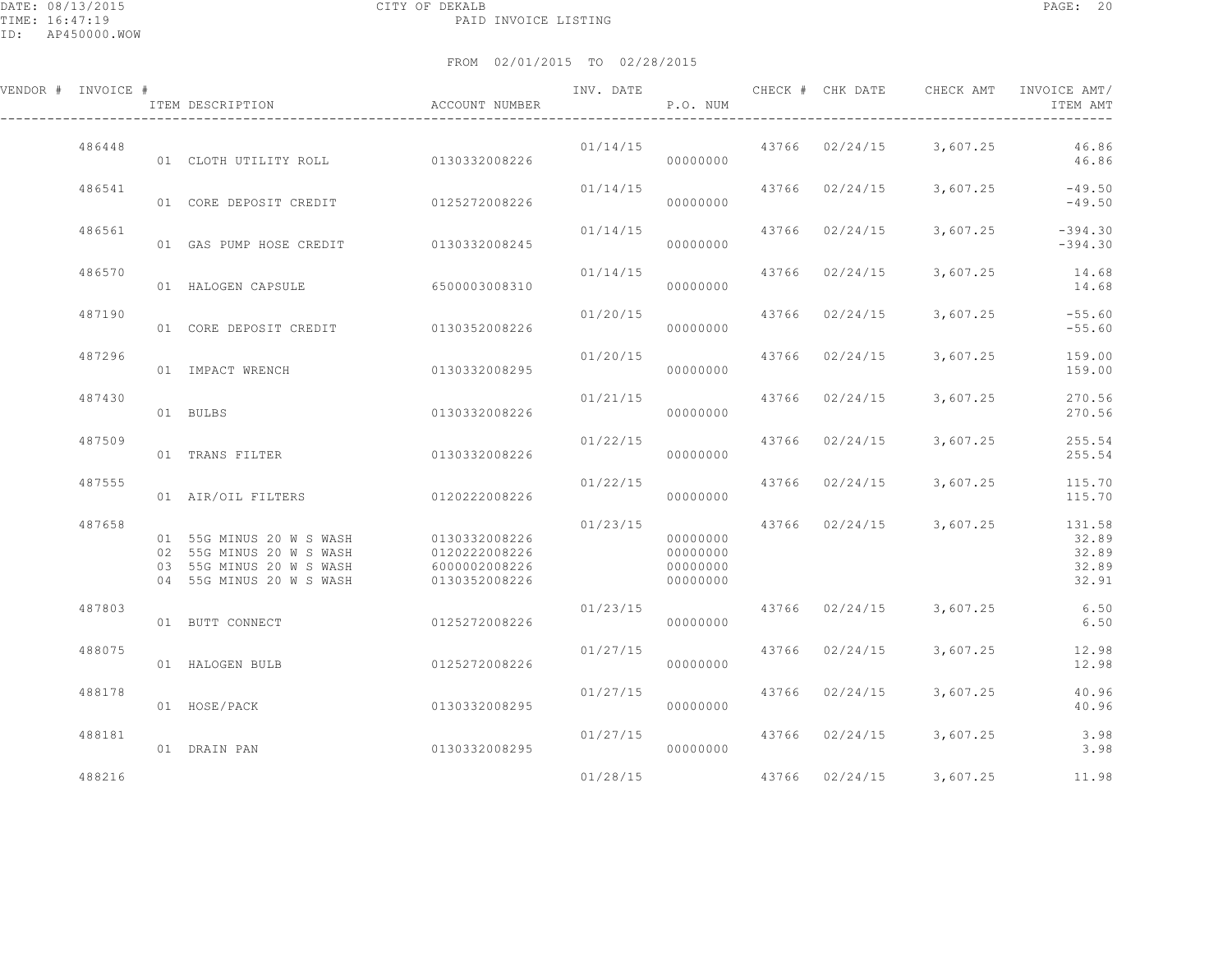DATE: 08/13/2015 CITY OF DEKALB PAGE: 21 PAID INVOICE LISTING

|        | VENDOR # INVOICE # |    | ACCOUNT NUMBER<br>ITEM DESCRIPTION                                                                                                        |                                                                                   | INV. DATE                     | P.O. NUM                                                 |       | CHECK # CHK DATE |                         | CHECK AMT INVOICE AMT/<br>ITEM AMT                       |
|--------|--------------------|----|-------------------------------------------------------------------------------------------------------------------------------------------|-----------------------------------------------------------------------------------|-------------------------------|----------------------------------------------------------|-------|------------------|-------------------------|----------------------------------------------------------|
|        |                    |    |                                                                                                                                           |                                                                                   |                               |                                                          |       |                  |                         |                                                          |
|        | 488216             |    | 01 ANTENNA                                                                                                                                | 0130332008226                                                                     | 01/28/15                      | 00000000                                                 |       |                  | 43766 02/24/15 3,607.25 | 11.98<br>11.98                                           |
|        | 488255             |    | 01 RIVETS                                                                                                                                 | 0130332008226                                                                     | 01/28/15                      | 00000000                                                 |       | 43766 02/24/15   | 3,607.25                | 36.53<br>36.53                                           |
|        | 488314             |    | 01 HI POWER IND VBELT                                                                                                                     | 0125272008226                                                                     | 01/28/15                      | 00000000                                                 |       | 43766 02/24/15   | 3,607.25                | 13.65<br>13.65                                           |
|        | 488383             |    | 01 RETAINER                                                                                                                               | 0130332008226                                                                     | 01/29/15                      | 00000000                                                 |       | 43766 02/24/15   | 3,607.25                | 10.58<br>10.58                                           |
|        | 488434             |    | 01 INCN MK CRNC                                                                                                                           | 0130332008226                                                                     | 01/29/15                      | 00000000                                                 |       | 43766 02/24/15   | 3,607.25                | 9.38<br>9.38                                             |
|        | 488464             |    | 01 ROD CLIP/RETAINER                                                                                                                      | 0125272008226                                                                     | 01/29/15                      | 00000000                                                 | 43766 | 02/24/15         | 3,607.25                | 6.98<br>6.98                                             |
|        | 488581             |    | 01 AIR FILTERS (4)                                                                                                                        | 0120222008226                                                                     | 01/30/15                      | 00000000                                                 | 43766 | 02/24/15         |                         | 3,607.25 104.72<br>104.72                                |
|        | 488604             |    | 01 HYDFLUID                                                                                                                               | 0125272008226                                                                     | 01/30/15                      | 00000000                                                 |       | 43766 02/24/15   | 3,607.25                | 35.48<br>35.48                                           |
|        | 488629             |    | 01 BLASTER PENETRANT 0125272008226                                                                                                        |                                                                                   | 01/30/15                      | 00000000                                                 |       |                  | 43766 02/24/15 3,607.25 | 73.32<br>73.32                                           |
|        |                    |    |                                                                                                                                           |                                                                                   |                               |                                                          |       |                  | VENDOR TOTAL:           | 3,607.25                                                 |
|        |                    |    | DCCIRCLK DEKALB COUNTY CIRCUIT CLERK                                                                                                      |                                                                                   |                               |                                                          |       |                  |                         |                                                          |
|        | 02042015           |    | 01 MAIL-IN REFUND #14-9008 0100000073518                                                                                                  |                                                                                   | $02/04/15$ $43767$ $02/24/15$ | 00000000                                                 |       |                  | 200.00                  | 200.00<br>200.00                                         |
| DCLEEA |                    |    | DEKALB COUNTY LAW ENFORCEMENT                                                                                                             |                                                                                   |                               |                                                          |       |                  | VENDOR TOTAL:           | 200.00                                                   |
|        | 02022015           |    | 01 '15 MMBRSHP - LOWERY<br>02 '15 MMBRSHP - HOADLEY<br>03 '15 MMBRSHP - LEVERTON<br>04 '15 MMBRSHP - PETRAGALLO<br>05 '15 MMBRSHP - REDEL | 0120213008375<br>0120213008375<br>0120213008375<br>0120213008375<br>0120243008375 | 02/02/15                      | 00000000<br>00000000<br>00000000<br>00000000<br>00000000 |       |                  | 43768 02/24/15 915.00   | 915.00<br>100.00<br>100.00<br>100.00<br>100.00<br>100.00 |
|        |                    | 06 | '15 MMBRSHP - SMITH<br>07 '15 MMBRSHP - MCDOUGALL                                                                                         | 0120253008375<br>0120223008375                                                    |                               | 00000000<br>00000000                                     |       |                  |                         | 100.00<br>100.00                                         |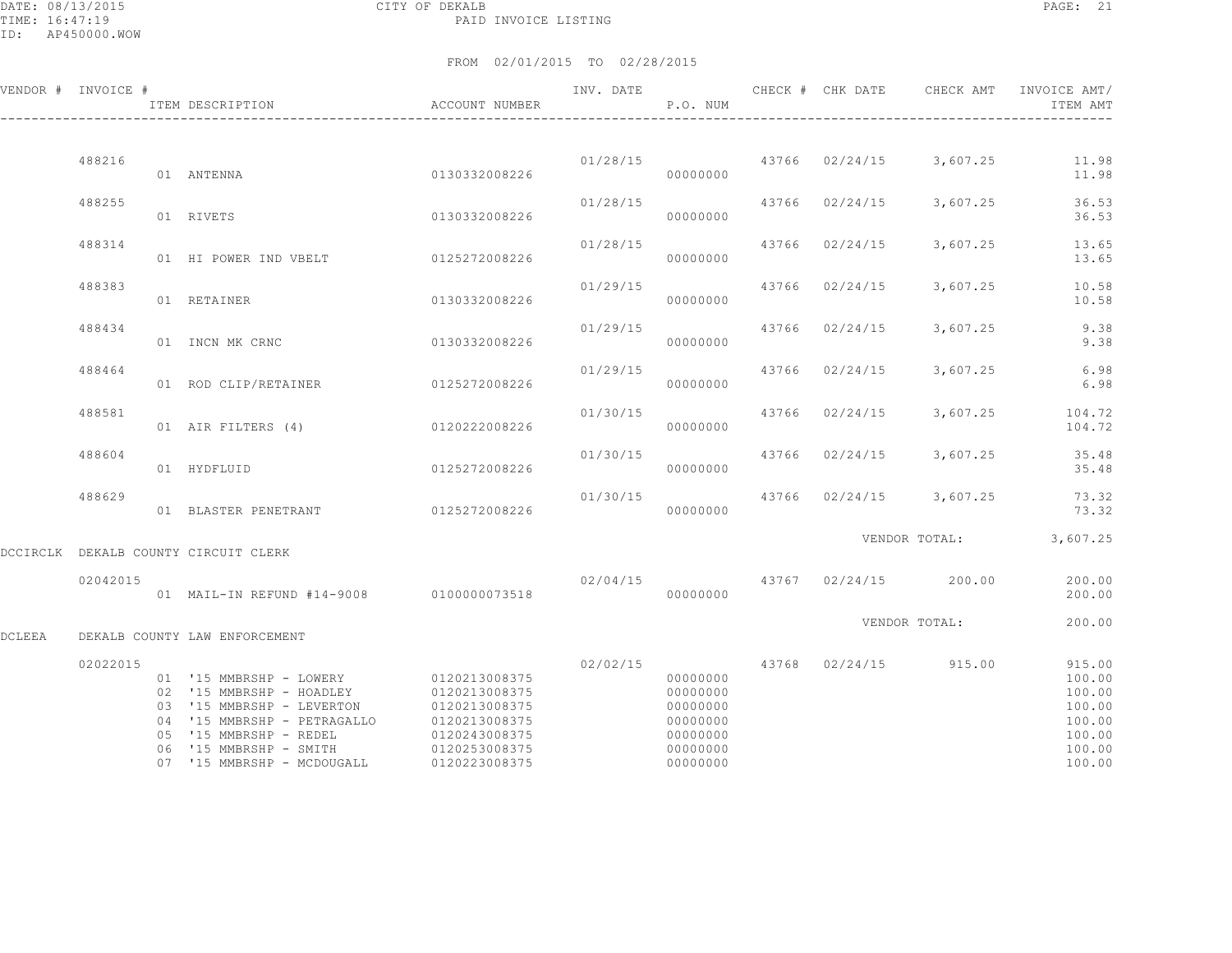|               | VENDOR # INVOICE #  | ITEM DESCRIPTION                                                                                      | ACCOUNT NUMBER |          | P.O. NUM                         |  |                                        | INV. DATE 6 CHECK # CHK DATE CHECK AMT INVOICE AMT/<br>ITEM AMT |
|---------------|---------------------|-------------------------------------------------------------------------------------------------------|----------------|----------|----------------------------------|--|----------------------------------------|-----------------------------------------------------------------|
|               | 02022015            | 08 '15 MMBRSHP - LEONI 0120263008375<br>09 '15 MMBRSHP - MEIER 0120213008375<br>10 '15 MMBRSHP - MARZ | 0120233008375  | 02/02/15 | 00000000<br>00000000<br>00000000 |  | 43768 02/24/15 915.00                  | 915.00<br>100.00<br>100.00<br>15.00                             |
| <b>DEKCHA</b> |                     | DEKALB CHAMBER OF COMMERCE                                                                            |                |          |                                  |  | VENDOR TOTAL:                          | 915.00                                                          |
|               | 15543               |                                                                                                       |                |          | 00000000<br>00000000             |  | $01/14/15$ 43630 02/10/15 3,775.00     | 25.00<br>12.50<br>12.50                                         |
|               | 66                  | 01 SPECIAL EVENTS - JAN 2015 0500003008343                                                            |                | 01/12/15 | 00000000                         |  | 43630 02/10/15 3,775.00                | 3,750.00<br>3,750.00                                            |
|               | 67                  | 01 SPECIAL EVENTS FEB 2015 0500003008343                                                              |                |          | 00000000                         |  | $02/02/15$ 43769 02/24/15 3,750.00     | 3,750.00<br>3,750.00                                            |
| <b>DEKFIB</b> | DEKALB FIBER OPTICS |                                                                                                       |                |          |                                  |  | VENDOR TOTAL:                          | 7,525.00                                                        |
|               | 1532                | 01 TESTING FAILED STRAND TO CH  0117123008310                                                         |                |          | 00000000                         |  |                                        | $12/30/14$ $43631$ $02/10/15$ $443.76$ $443.76$<br>443.76       |
| DEKIMP        |                     | DEKALB IMPLEMENT COMPANY                                                                              |                |          |                                  |  | VENDOR TOTAL:                          | 443.76                                                          |
|               | 17157               | 01 OIL FILTER/FUEL FILTERS 0130332008226                                                              |                |          | 00000000                         |  | $02/03/15$ $43770$ $02/24/15$ $161.85$ | 161.85<br>161.85                                                |
| DEKLAWN       |                     | DEKALB LAWN & EQUIPMENT CO INC                                                                        |                |          |                                  |  | VENDOR TOTAL:                          | 161.85                                                          |
|               | 28203               |                                                                                                       |                |          |                                  |  | $01/26/15$ $43771$ $02/24/15$ $54.95$  | 54.95<br>54.95                                                  |
| <b>DEKMEC</b> | DEKALB MECHANICAL   |                                                                                                       |                |          |                                  |  | VENDOR TOTAL:                          | 54.95                                                           |
|               | 16283               | 01 ARPT FORK TRCK DEC BILL 6500006008597                                                              |                |          | 00000000                         |  | $01/20/15$ 43632 02/10/15 348.50       | 200.00<br>200.00                                                |
|               | 63148               | 01 CHECKING FOR LEAKS IN RAIN 0130323008311                                                           |                | 12/22/14 | 00000000                         |  | 43772 02/24/15 1,415.07                | 74.25<br>74.25                                                  |
|               | 63572               |                                                                                                       |                | 01/16/15 |                                  |  | 43632 02/10/15 348.50                  | 148.50                                                          |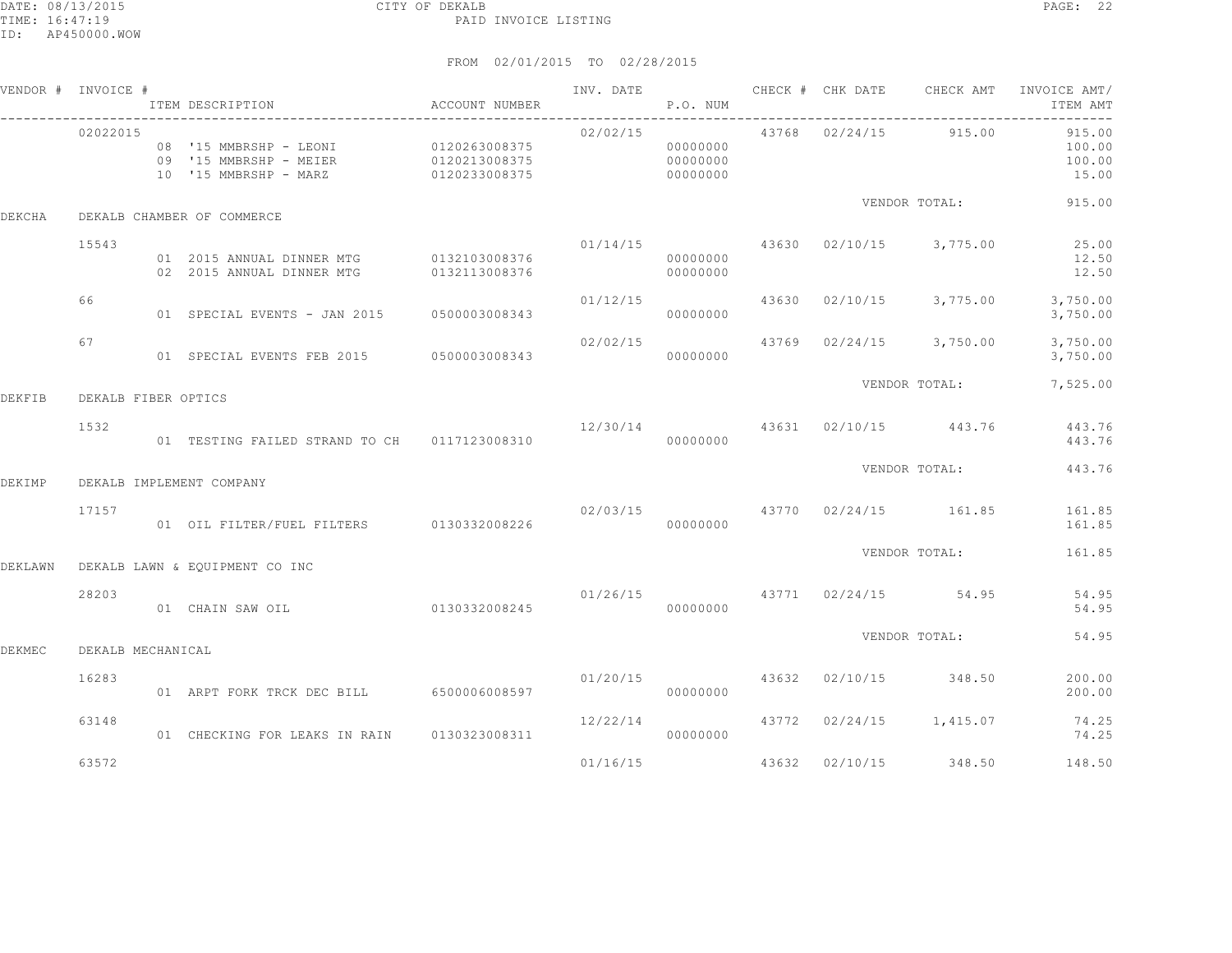|         | VENDOR # INVOICE #             | ITEM DESCRIPTION                                                                                                                               | <b>ACCOUNT NUMBER</b>          | INV. DATE                             | P.O. NUM                         | CHECK # CHK DATE | CHECK AMT               | INVOICE AMT/<br>ITEM AMT                                                                      |
|---------|--------------------------------|------------------------------------------------------------------------------------------------------------------------------------------------|--------------------------------|---------------------------------------|----------------------------------|------------------|-------------------------|-----------------------------------------------------------------------------------------------|
|         |                                |                                                                                                                                                |                                |                                       |                                  |                  |                         |                                                                                               |
|         | 63572                          | 01 ARPT - FURNACE REPAIRS 6500003008311                                                                                                        |                                |                                       | 00000000                         |                  |                         | $01/16/15$ $43632$ $02/10/15$ $348.50$ $148.50$<br>148.50                                     |
|         | 63764                          | 01 SHOP UNIT REPAIRS 0130323008311                                                                                                             |                                | 12/18/14                              | 00000000                         |                  | 43772 02/24/15 1,415.07 | 99.00<br>99.00                                                                                |
|         | 63901                          | 02 UNIT #2 HEATER PARTS RPR                                                                                                                    | 0130322008210                  | 01/09/15                              | 00000000<br>00000000             |                  | 43772 02/24/15 1,415.07 | 858.68<br>544.50<br>314.18                                                                    |
|         | 63964                          | 01 HEAT RPRS - CITY HALL<br>02 HEAT RPRS - CITY HALL                                                                                           | 0130322008210<br>0130323008311 | 01/27/15                              | 00000000<br>00000000             |                  |                         | 43772 02/24/15 1,415.07 737.05<br>266.80<br>470.25                                            |
|         | 90067                          | 01 CREDIT ON ACCT. FOR INV ERROR 0130323008311                                                                                                 |                                |                                       | 00000000                         |                  |                         | $01/27/15$ $43772$ $02/24/15$ $1,415.07$ $-353.91$<br>$-353.91$                               |
| DEKSAN  |                                | DEKALB SANITARY DISTRICT                                                                                                                       |                                |                                       |                                  |                  |                         | VENDOR TOTAL: 1,763.57                                                                        |
|         | 02092015                       | 01 JAN 2015 SERVICE & ADJS 6000000002220<br>02 JAN 2015 SERVICE & ADJS CREDIT 6000000001350<br>03 JAN 2015 SERVICE & ADJS PENALT 6000000002220 |                                |                                       | 00000000<br>00000000<br>00000000 |                  |                         | $02/09/15$ $43726$ $02/10/15$ $340,588.97$ $340,588.97$<br>333,807.47<br>4,493.91<br>2,287.59 |
| DEKSYC  | DEKALB SYCAMORE                |                                                                                                                                                |                                |                                       |                                  |                  |                         | VENDOR TOTAL: 340,588.97                                                                      |
|         | 304713                         | 01 DAMAGED CAGE RPR - PD32 0120223008315                                                                                                       |                                | 01/20/15                              | 00000000                         |                  |                         | 43773 02/24/15 418.36 418.36<br>418.36                                                        |
| DIEDAL  | DALE DIEDRICH                  |                                                                                                                                                |                                |                                       |                                  |                  | VENDOR TOTAL:           | 418.36                                                                                        |
|         | 01202015                       | 01  2014  WELLNESS  REIMB - RETIREE  7100004008476                                                                                             |                                | $01/20/15$ $43774$ $02/24/15$ $35.00$ | 00000000                         |                  |                         | 35.00<br>35.00                                                                                |
|         |                                |                                                                                                                                                |                                |                                       |                                  |                  | VENDOR TOTAL:           | 35.00                                                                                         |
| DISBENW | DISCOVERY BENEFITS<br>02102015 |                                                                                                                                                |                                | 02/10/15                              |                                  |                  | D000744 02/24/15 520.00 | 520.00<br>520.00                                                                              |
|         |                                |                                                                                                                                                |                                |                                       |                                  |                  | VENDOR TOTAL:           | 520.00                                                                                        |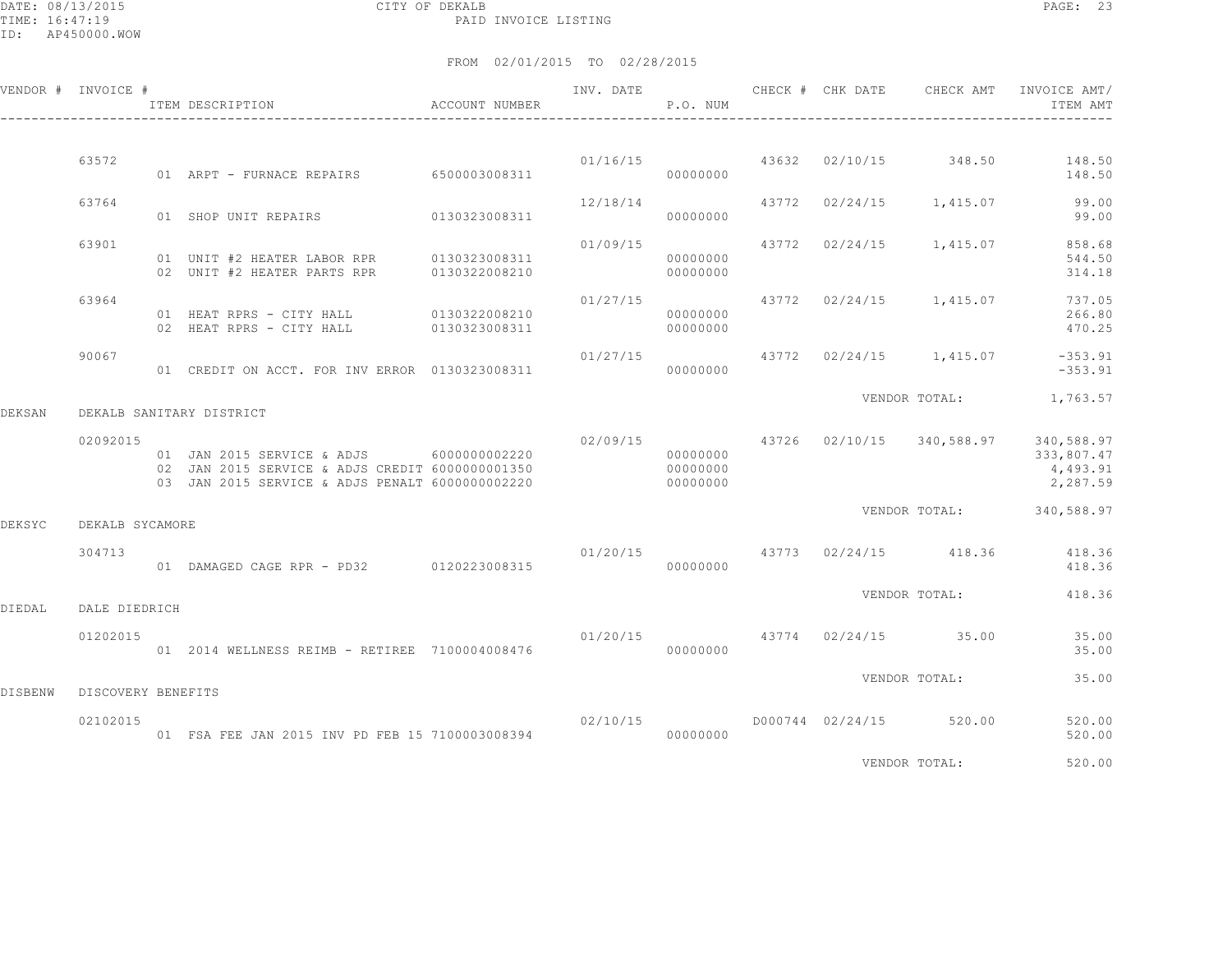|        | VENDOR # INVOICE #   | ITEM DESCRIPTION                                | ACCOUNT NUMBER | INV. DATE | P.O. NUM             |       | CHECK # CHK DATE | CHECK AMT                         | INVOICE AMT/<br>ITEM AMT |
|--------|----------------------|-------------------------------------------------|----------------|-----------|----------------------|-------|------------------|-----------------------------------|--------------------------|
| DIXOTT |                      | BARBECK COMMUNICATIONS INC                      |                |           |                      |       |                  |                                   |                          |
|        | 233067               | 01 REPROGRAMMED RADIO                           | 0120216008580  | 01/27/15  | 00000000             |       | 43775 02/24/15   | 580.14                            | 90.00<br>90.00           |
|        | 233068               | 01 REPROGRAMMED RADIO                           | 0120216008580  | 01/27/15  | 00000000             | 43775 | 02/24/15         | 580.14                            | 90.00<br>90.00           |
|        | 233069               | 01 REPROGRAMMED RADIO                           | 0120216008580  | 01/27/15  | 00000000             | 43775 | 02/24/15         | 580.14                            | 90.00<br>90.00           |
|        | 233070               | 01 REPROGRAMMED RADIO                           | 0120216008580  | 01/29/15  | 00000000             | 43775 | 02/24/15         | 580.14                            | 90.00<br>90.00           |
|        | 441319               | 01 MARCH '15 MAINTENANCE                        | 0125273008310  | 02/02/15  | 00000000             | 43775 | 02/24/15         | 580.14                            | 220.14<br>220.14         |
| DUCLAD | LADDA DUCKWORTH      |                                                 |                |           |                      |       |                  | VENDOR TOTAL:                     | 580.14                   |
|        | 02092015             | 01 WTR REFUND 3503160210-01 6000000063444       |                | 02/09/15  | 00000000             |       |                  | 43776 02/24/15 174.75             | 174.75<br>174.75         |
| ECOWAT | ECOWATER SYSTEMS     |                                                 |                |           |                      |       |                  | VENDOR TOTAL:                     | 174.75                   |
|        | 01312015             | 01 50# SALT/ FUEL SURCHARGE 6500002008210       |                | 01/31/15  | 00000000             |       |                  | 43777 02/24/15 12.25              | 12.25<br>12.25           |
| ELLWOO | ELLIOTT & WOOD, INC. |                                                 |                |           |                      |       |                  | VENDOR TOTAL:                     | 12.25                    |
|        | 06302013             | 01 11-EN016-00-SS                               | 1300006508639  |           | 00000000             |       |                  | 06/30/13 43778 02/24/15 11,575.16 | 11,575.16<br>11,575.16   |
| EMECOM |                      | EMERGENCY COMMUNICATIONS                        |                |           |                      |       |                  | VENDOR TOTAL:                     | 11,575.16                |
|        | ECN018825            | 01 CODERED AGRMNT 2/19/15-2/18/16 0117124008450 |                | 02/03/15  | 00000000             |       |                  | 43727 02/13/15 12,500.00          | 12,500.00<br>12,500.00   |
| EMEMED | EMERGENCY MEDICAL    |                                                 |                |           |                      |       |                  | VENDOR TOTAL:                     | 12,500.00                |
|        | 1707061              | 01 MICRO ASEPTIC CLEANER I GAL 0125272008241    |                |           | 01/13/15<br>00000000 |       | 43633 02/10/15   | 232.30                            | 232.30<br>232.30         |
|        |                      |                                                 |                |           |                      |       |                  | VENDOR TOTAL:                     | 232.30                   |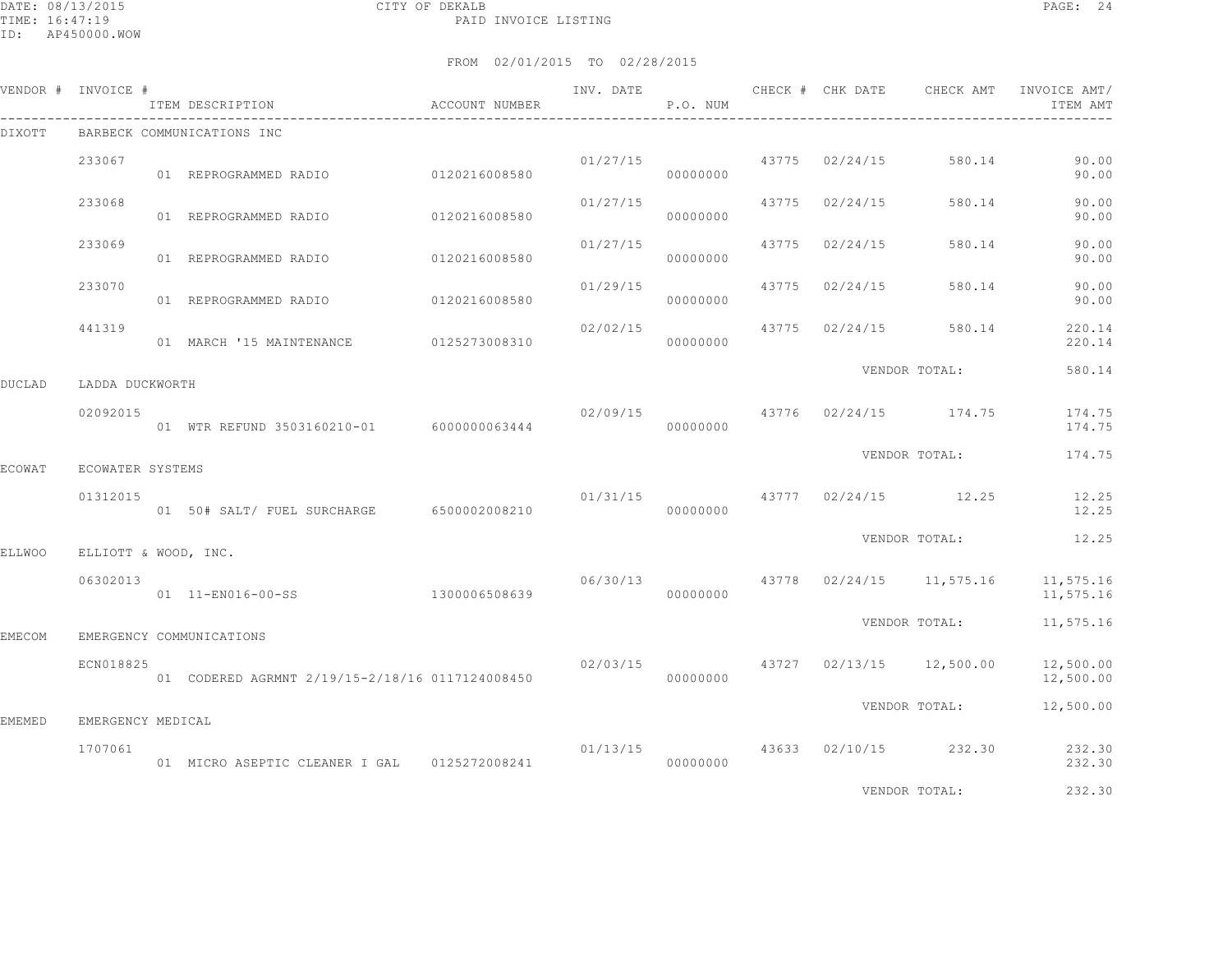DATE: 08/13/2015 CITY OF DEKALB PAGE: 25 PAID INVOICE LISTING

|        | VENDOR # INVOICE #          | ITEM DESCRIPTION                                                                                                              | <b>ACCOUNT NUMBER</b> | INV. DATE | P.O. NUM                         |       | CHECK # CHK DATE        | CHECK AMT                                | INVOICE AMT/<br>ITEM AMT                       |
|--------|-----------------------------|-------------------------------------------------------------------------------------------------------------------------------|-----------------------|-----------|----------------------------------|-------|-------------------------|------------------------------------------|------------------------------------------------|
| ESRI   |                             | ENVIRONMENTAL SYSTEMS RESEARCH                                                                                                |                       |           |                                  |       |                         |                                          |                                                |
|        | 01142015                    | 01 ARCGIS STANDARD USE LICENSE 0132102008204                                                                                  |                       |           | 00000000                         |       |                         | $01/14/15$ $43634$ $02/10/15$ $5,950.00$ | 5,950.00<br>5,950.00                           |
| FASTEN | FASTENAL COMPANY            |                                                                                                                               |                       |           |                                  |       |                         | VENDOR TOTAL:                            | 5,950.00                                       |
|        | ILCOR81530                  | 01 (24) HCS 1 1/4, NYLOCK 1 1/4 0130332008226 0000000000 00000000                                                             |                       |           |                                  |       |                         | $01/15/15$ $43779$ $02/24/15$ $410.68$   | 410.68<br>410.68                               |
|        |                             |                                                                                                                               |                       |           |                                  |       |                         | VENDOR TOTAL:                            | 410.68                                         |
|        | FBILEEDA FBI-LEEDA<br>36440 | 01 EXEC LEADERSHIP - LEVERTON 0120213008376                                                                                   |                       |           | 00000000                         |       | 08/15/14 43635 02/10/15 | 550.00                                   | 550.00<br>550.00                               |
| FEDEX  | FEDEX                       |                                                                                                                               |                       |           |                                  |       |                         | VENDOR TOTAL:                            | 550.00                                         |
|        | 289963662                   | 01 ISP TOX SHIPPING                                                                                                           | 0120253008305         | 01/07/15  | 00000000                         | 43636 | 02/10/15                | 21.94                                    | 21.94<br>21.94                                 |
|        | 292115926                   | 01 FREIGHT                                                                                                                    | 0120253008305         | 01/28/15  | 00000000                         | 43780 | 02/24/15                | 23.30                                    | 23.30<br>23.30                                 |
| FLESAF |                             | THE TERRAMAR GROUP, INC.                                                                                                      |                       |           |                                  |       |                         | VENDOR TOTAL:                            | 45.24                                          |
|        | 62057                       | 01 CABLE/HEADPHONES/STRAP 0125273008310                                                                                       |                       |           | 01/23/15<br>00000000             |       |                         | 43781 02/24/15 66.51                     | 66.51<br>66.51                                 |
| FRILAW | FRIEDERS LAW, LLC.          |                                                                                                                               |                       |           |                                  |       |                         | VENDOR TOTAL:                            | 66.51                                          |
|        | 20152                       | 01 LGL SRVCS: GENERAL CORPORATE  0115154008450<br>02 LGL SRVCS: WORKERS COMP<br>03 LGL SRVCS: LIABILITY/DEFENSE 7200003008349 | 7000003008349         |           | 00000000<br>00000000<br>00000000 |       |                         | $02/01/15$ 43782 02/24/15 17,340.00      | 17,340.00<br>11,791.66<br>3,467.51<br>2,080.83 |
| FROCOM |                             | FRONTIER COMMUNICATIONS                                                                                                       |                       |           |                                  |       |                         | VENDOR TOTAL:                            | 17,340.00                                      |
|        | 02012015                    | 01 JAN 2015 MONTHLY BILL 6500003008337<br>02 JAN 2015 MONTHLY BILL                                                            | 0135003008337         |           | 00000000<br>00000000             |       |                         | $02/01/15$ 43783 02/24/15 4,966.20       | 4,966.20<br>122.66<br>61.33                    |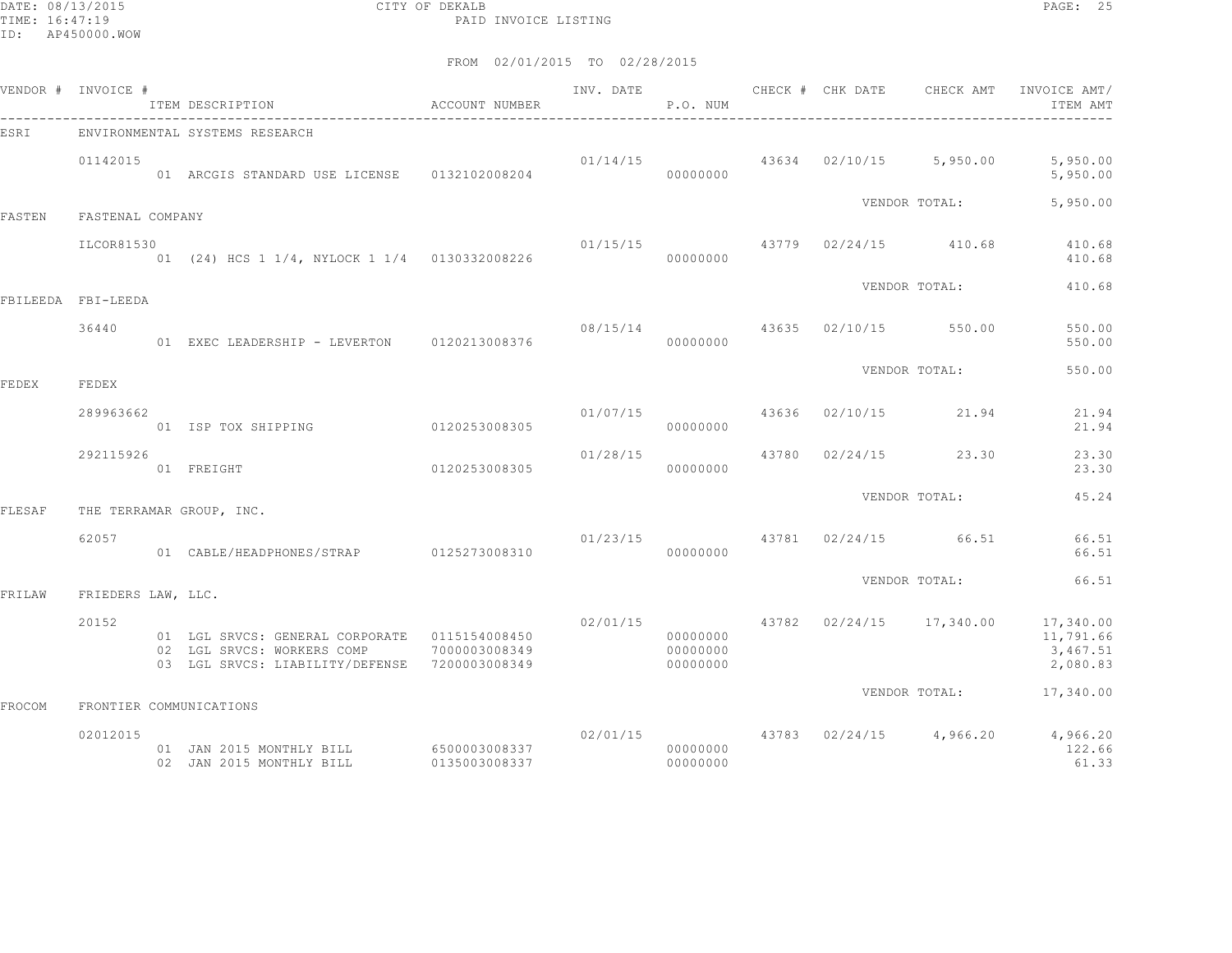|               | VENDOR # INVOICE #       | ITEM DESCRIPTION                                                                                                                                                                                                                                                                                                                                                                                                   | ACCOUNT NUMBER                                                                                                                                                                                                            |          | P.O. NUM                                                                                                                                                             |  | INV. DATE 6 CHECK # CHK DATE CHECK AMT   | INVOICE AMT/<br>ITEM AMT                                                                                                                            |
|---------------|--------------------------|--------------------------------------------------------------------------------------------------------------------------------------------------------------------------------------------------------------------------------------------------------------------------------------------------------------------------------------------------------------------------------------------------------------------|---------------------------------------------------------------------------------------------------------------------------------------------------------------------------------------------------------------------------|----------|----------------------------------------------------------------------------------------------------------------------------------------------------------------------|--|------------------------------------------|-----------------------------------------------------------------------------------------------------------------------------------------------------|
|               | 02012015                 | 03 JAN 2015 MONTHLY BILL 6000003008337<br>04 JAN 2015 MONTHLY BILL<br>05 JAN 2015 MONTHLY BILL<br>06 JAN 2015 MONTHLY BILL<br>07 JAN 2015 MONTHLY BILL<br>08 JAN 2015 MONTHLY BILL<br>09 JAN 2015 MONTHLY BILL<br>10 JAN 2015 MONTHLY BILL<br>11 JAN 2015 MONTHLY BILL<br>12 JAN 2015 MONTHLY BILL<br>13 JAN 2015 MONTHLY BILL<br>14 JAN 2015 MONTHLY BILL<br>15 JAN 2015 MONTHLY BILL<br>16 JAN 2015 MONTHLY BILL | 0135003008337<br>6500003008337<br>0135003008337<br>6000003008337<br>0132103008337<br>0120213008337<br>0135003008337<br>0130313008337<br>0120213008337<br>0125263008337<br>0135003008337<br>6500003008337<br>6000003008337 | 02/01/15 | 00000000<br>00000000<br>00000000<br>00000000<br>00000000<br>00000000<br>00000000<br>00000000<br>00000000<br>00000000<br>00000000<br>00000000<br>00000000<br>00000000 |  | 43783 02/24/15 4,966.20                  | 4,966.20<br>41.78<br>522.57<br>609.54<br>89.01<br>273.45<br>114.16<br>42.66<br>42.66<br>187.14<br>1,052.00<br>542.35<br>1,113.69<br>109.42<br>41.78 |
| FULLCOM       | FULL COMPASS SYSTEMS LTD |                                                                                                                                                                                                                                                                                                                                                                                                                    |                                                                                                                                                                                                                           |          |                                                                                                                                                                      |  |                                          | VENDOR TOTAL: 4,966.20                                                                                                                              |
|               | 5426800                  | 02702715<br>000000000 0117122008285 0000000000 00000000                                                                                                                                                                                                                                                                                                                                                            |                                                                                                                                                                                                                           |          |                                                                                                                                                                      |  | $02/02/15$ $43784$ $02/24/15$ $1,204.00$ | 1,204.00<br>1,204.00                                                                                                                                |
| FURSER        |                          | FURST SERVICES COMPANY INC.                                                                                                                                                                                                                                                                                                                                                                                        |                                                                                                                                                                                                                           |          |                                                                                                                                                                      |  | VENDOR TOTAL:                            | 1,204.00                                                                                                                                            |
|               | 2000021000               | 01 TEMP SRVCS WK ENDING 1/11/15 0115151008103                                                                                                                                                                                                                                                                                                                                                                      |                                                                                                                                                                                                                           |          | 00000000                                                                                                                                                             |  | $01/15/15$ $43637$ $02/10/15$ $519.25$   | 286.75<br>286.75                                                                                                                                    |
|               | 2000021135               | 01 TEMP SRVCS WK ENDING 01/18/15 0115151008103                                                                                                                                                                                                                                                                                                                                                                     |                                                                                                                                                                                                                           |          | 01/22/15<br>00000000                                                                                                                                                 |  | 43637 02/10/15 519.25                    | 232.50<br>232.50                                                                                                                                    |
|               | 2000021274               | 01 TEMP SRVCS WK ENDING 1/25/15 0115151008103                                                                                                                                                                                                                                                                                                                                                                      |                                                                                                                                                                                                                           |          | 01/29/15<br>00000000                                                                                                                                                 |  | 43785 02/24/15 279.00                    | 279.00<br>279.00                                                                                                                                    |
| <b>GADDAR</b> | DARREN GADDIS            |                                                                                                                                                                                                                                                                                                                                                                                                                    |                                                                                                                                                                                                                           |          |                                                                                                                                                                      |  | VENDOR TOTAL:                            | 798.25                                                                                                                                              |
|               | 01222015                 | 01 TAX REBATE 11/2013-10/2014 6000004008481                                                                                                                                                                                                                                                                                                                                                                        | $01/22/15$ $43590$ $02/10/15$ $33.59$                                                                                                                                                                                     |          | 00000000                                                                                                                                                             |  |                                          | 33.59<br>33.59                                                                                                                                      |
| GASDIS        |                          | GASAWAY DISTRIBUTORS, INC.                                                                                                                                                                                                                                                                                                                                                                                         |                                                                                                                                                                                                                           |          |                                                                                                                                                                      |  | VENDOR TOTAL:                            | 33.59                                                                                                                                               |
|               | 1055639                  | 01 (4500) SALT BRINE PLUS 0130332008235                                                                                                                                                                                                                                                                                                                                                                            | $01/17/15$ 43786 02/24/15 2,227.50                                                                                                                                                                                        |          | 00000000                                                                                                                                                             |  |                                          | 2,227.50<br>2,227.50                                                                                                                                |
|               |                          |                                                                                                                                                                                                                                                                                                                                                                                                                    |                                                                                                                                                                                                                           |          |                                                                                                                                                                      |  | VENDOR TOTAL:                            | 2,227.50                                                                                                                                            |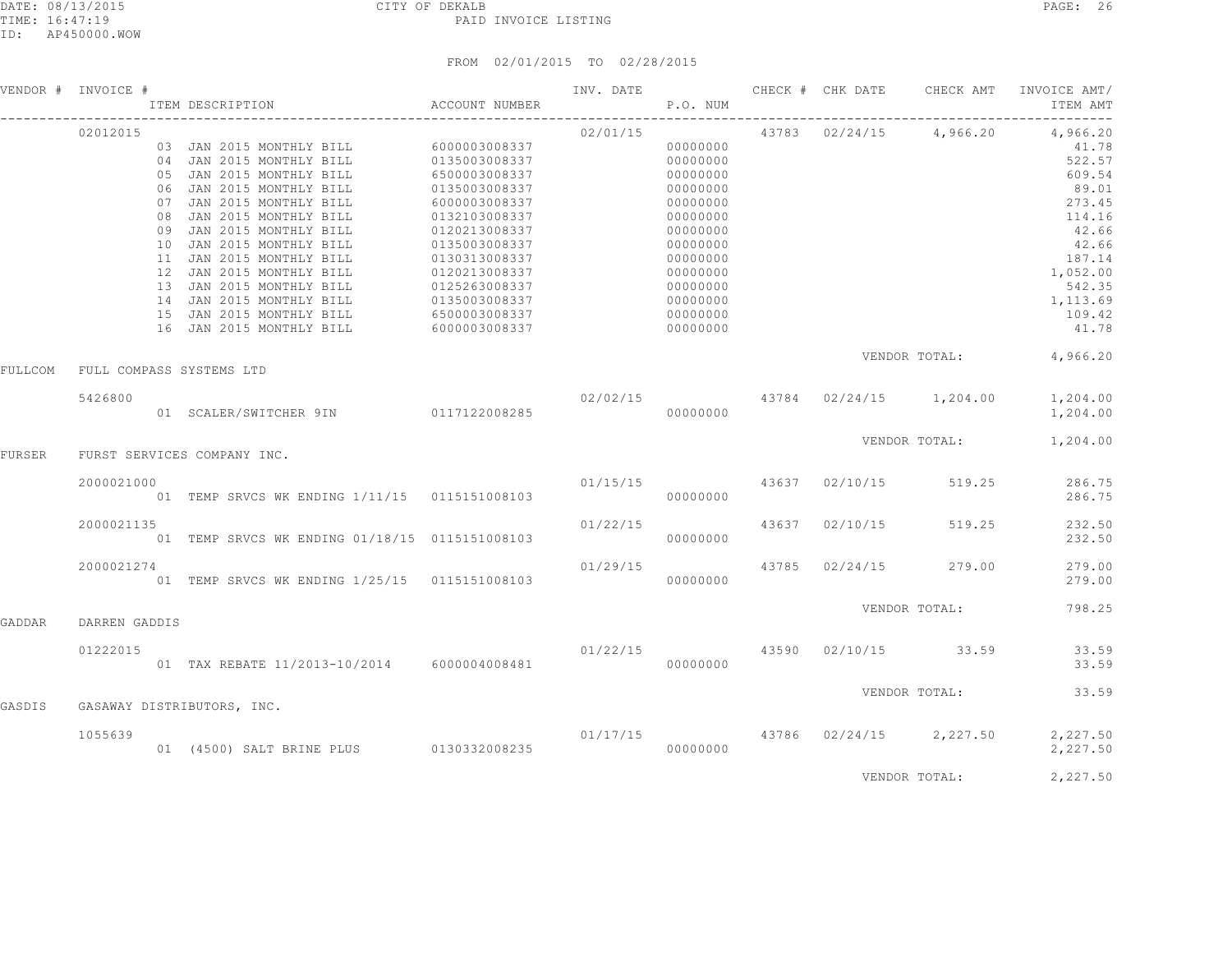DATE: 08/13/2015 CITY OF DEKALB PAGE: 27 PAID INVOICE LISTING

|        | VENDOR # INVOICE # | ITEM DESCRIPTION <a> d<br/> d<br/> d<br/> d<br/> d<br/> d<br/>CCOUNT NUMBER</a> |               |          | P.O. NUM  |                | INV. DATE 6 CHECK # CHK DATE CHECK AMT INVOICE AMT/ | ITEM AMT         |
|--------|--------------------|---------------------------------------------------------------------------------|---------------|----------|-----------|----------------|-----------------------------------------------------|------------------|
| GLOPRO |                    | GLOCK PROFESSIONAL, INC,                                                        |               |          |           |                |                                                     |                  |
|        | 01302015           | 01 ARMORER CLASS - HAACKER 0120223008376                                        |               |          | 000000000 |                | $01/30/15$ $43787$ $02/24/15$ $750.00$              | 250.00<br>250.00 |
|        | 01302015A          | 01 ARMORERS CLASS - JOHNSON 0120223008376                                       |               | 01/30/15 | 00000000  |                | 43787 02/24/15 750.00                               | 250.00<br>250.00 |
|        | 01302015B          | 01 ARMORERS CLASS - GUZINSKI 0120223008376                                      |               | 01/30/15 | 00000000  |                | 43787 02/24/15 750.00                               | 250.00<br>250.00 |
| GORFLE |                    | GORDON FLESCH COMPANY, INC.                                                     |               |          |           |                | VENDOR TOTAL:                                       | 750.00           |
|        | IN11038221         | 01 GPR-23 CYAN TONER & WASTE 6000002008285                                      |               |          | 00000000  |                | $01/25/15$ 43638 02/10/15 229.50                    | 229.50<br>229.50 |
|        | IN11043157         |                                                                                 |               |          | 00000000  |                | $01/30/15$ $43788$ $02/24/15$ $158.00$              | 158.00<br>158.00 |
| GORHAR |                    | GORDON'S HARDWARE LLC.                                                          |               |          |           |                | VENDOR TOTAL:                                       | 387.50           |
|        | 815331             | 01 SCREWS, MISC FASTENERS 0130322008219                                         |               |          | 00000000  |                | 12/16/14 43640 02/10/15 1,114.06                    | 6.60<br>6.60     |
|        | 815333             | 01 GALV NIPPLES/COUPLERS 6000002008232                                          |               | 12/16/14 | 00000000  |                | 43640 02/10/15 1,114.06                             | 20.93<br>20.93   |
|        | 815335             | 01 HSS DRILL                                                                    | 6500002008295 | 12/16/14 | 00000000  |                | 43640 02/10/15 1,114.06                             | 4.99<br>4.99     |
|        | 815388             | 01 NYLON HOSE BARB                                                              | 0125272008226 | 12/17/14 | 00000000  | 43640 02/10/15 | 1,114.06                                            | 0.99<br>0.99     |
|        | 815406             | 01 SILICONE, NYLON, CLAMPS, TUBE 0125272008226                                  |               | 12/17/14 | 00000000  | 43640 02/10/15 | 1,114.06                                            | 8.43<br>8.43     |
|        | 815411             | 01 MASONRY SEALANT                                                              | 0130322008219 | 12/17/14 | 00000000  |                | 43640 02/10/15 1,114.06                             | 7.29<br>7.29     |
|        | 815439             | 01 SCREWS, FASTENERS 0130332008219                                              |               | 12/18/14 | 00000000  |                | 43640 02/10/15 1,114.06                             | 3.20<br>3.20     |
|        | 815474             |                                                                                 |               |          |           |                | $12/18/14$ $43640$ $02/10/15$ $1,114.06$            | 7.05<br>7.05     |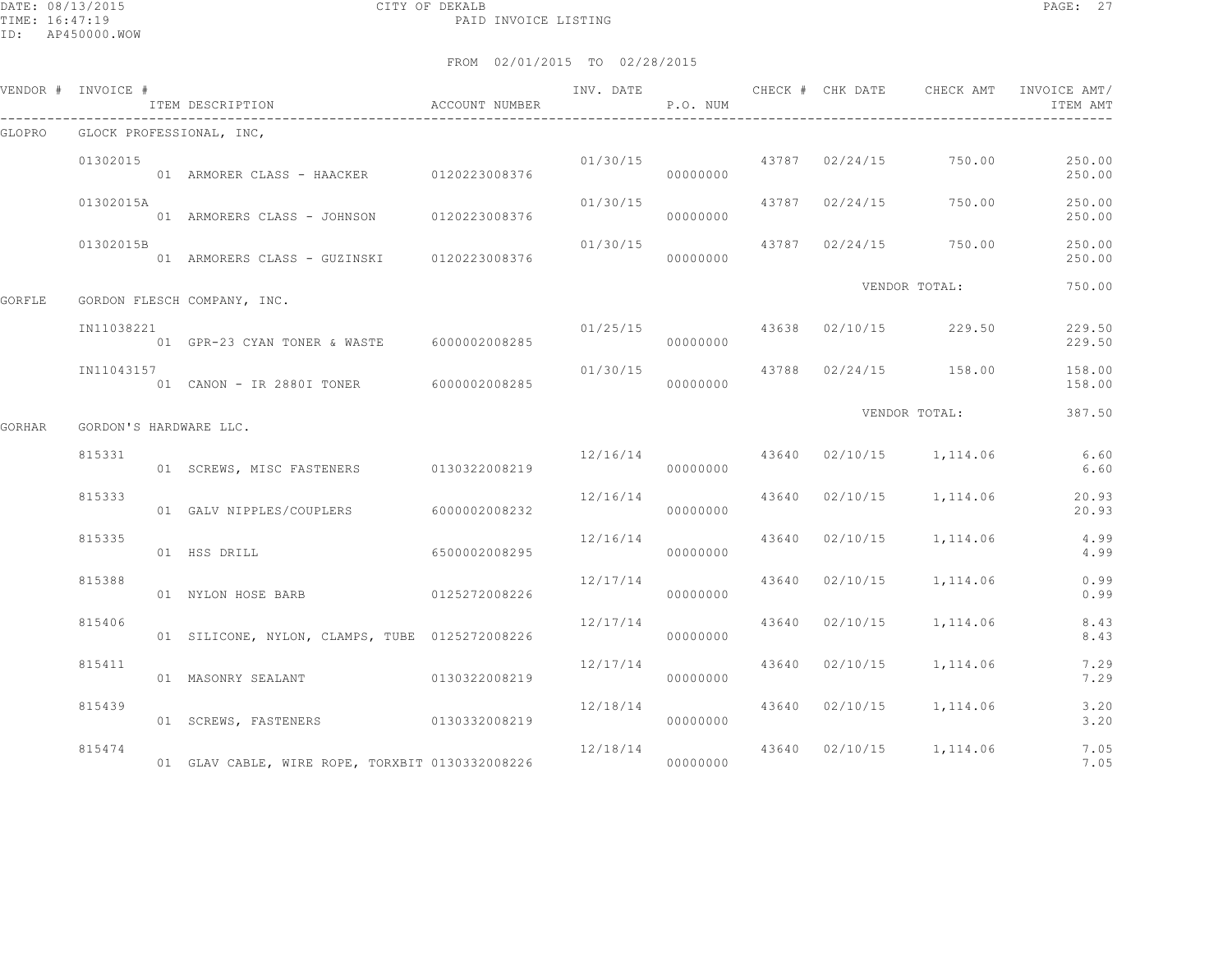| VENDOR # INVOICE # | ITEM DESCRIPTION                                                                             | ACCOUNT NUMBER | INV. DATE             | P.O. NUM             | CHECK # CHK DATE | CHECK AMT                                | INVOICE AMT/<br>ITEM AMT   |
|--------------------|----------------------------------------------------------------------------------------------|----------------|-----------------------|----------------------|------------------|------------------------------------------|----------------------------|
| 815486             | 01 TOGGEL SWITCH, POLE SWITCH 0130322008210                                                  |                | 12/19/14              | 00000000             |                  | 43640 02/10/15 1,114.06                  | 2.98<br>2.98               |
| 815514             | 01 DURACELL C BATTERIES 0117122008204                                                        |                | 12/19/14              | 00000000             |                  | 43640 02/10/15 1,114.06                  | 5.79<br>5.79               |
| 815533             | 01 TL30 FUSE, PLUG 30A DO-IT 6000002008232                                                   |                |                       | 00000000             |                  | $12/19/14$ $43640$ $02/10/15$ $1,114.06$ | 10.98<br>10.98             |
| 815542             | 01 C CLIP RING - MONITOR CLIPS 0125272008226                                                 |                | 12/20/14              | 00000000             |                  | 43640 02/10/15 1,114.06                  | 8.97<br>8.97               |
| 815611             | 01 ELONG WOOD SEAT - WHITE 0130322008219                                                     |                | 12/22/14              | 00000000             |                  | 43640 02/10/15 1,114.06                  | 22.49<br>22.49             |
| 815624             | 01 ELONG WOOD SEAT CREDIT 0130322008219<br>02 WOOD, MET HINGE SEAT 0130322008219             |                | 12/23/14<br>000000000 | 00000000             |                  | 43640 02/10/15 1,114.06                  | 4.50<br>$-22.49$<br>26.99  |
| 815627             | 01 R-OLEUN BLACK, HEXBIT, ROLLER 6000002008295                                               |                | 12/23/14              | 00000000             |                  | 43640 02/10/15 1,114.06                  | 51.68<br>51.68             |
| 815825             | 01 TROWL, DRWLKNIFE, PATCH, YRDSK 0130332008219                                              |                | 12/30/14              | 000000000            |                  | 43640 02/10/15 1,114.06                  | 36.56<br>36.56             |
| 815939             | 01 SHANK BITS                                                                                | 0130332008295  | 01/05/15              | 00000000             |                  | 43640 02/10/15 1,114.06                  | 36.69<br>36.69             |
| 815944             | 01 (49) MELTER ICE - 50LB BAGS 0130332008235<br>02 (49) MELTER ICE - 50LB BAGS 0130322008235 |                | 01/05/15              | 00000000<br>00000000 |                  | 43640 02/10/15 1,114.06                  | 695.41<br>347.71<br>347.70 |
| 815976             | 01 HITCH PIN, SCREWS, MISC FASTEN 6500003008310                                              |                | 01/05/15              | 000000000            |                  | 43640 02/10/15 1,114.06                  | 6.78<br>6.78               |
| 815993             | 01 80 GRIT ALUM OXIDE 0130332008219                                                          |                |                       | 00000000             |                  | $01/06/15$ 43640 02/10/15 1,114.06       | 4.74<br>4.74               |
| 816098             | 01 PAINTER MASK TAPE 6130332008219                                                           |                | 01/08/15              | 00000000             |                  | 43640 02/10/15 1,114.06                  | 5.38<br>5.38               |
| 816153             | 01 ANT BAITS, PUSHER, SHOVEL 0125272008226                                                   |                | 01/09/15              | 000000000            |                  | 43640 02/10/15 1,114.06                  | 62.67<br>62.67             |
| 816216             |                                                                                              |                | 01/10/15              |                      |                  | 43640 02/10/15 1,114.06                  | 22.96                      |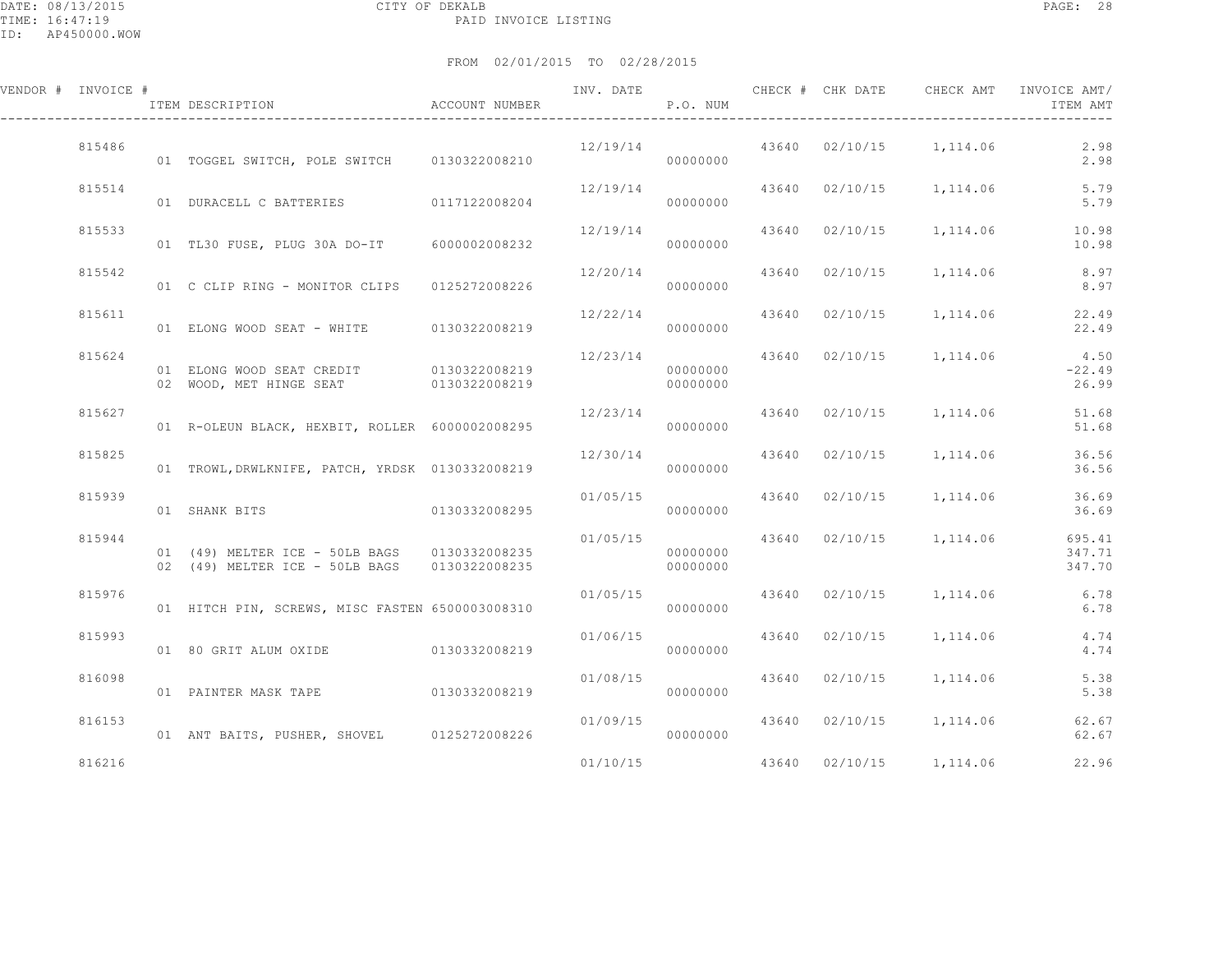DATE: 08/13/2015 CITY OF DEKALB PAGE: 29 PAID INVOICE LISTING

|          | VENDOR # INVOICE #  | ACCOUNT NUMBER<br>ITEM DESCRIPTION              |               | INV. DATE | P.O. NUM |       | CHECK # CHK DATE | CHECK AMT               | INVOICE AMT/<br>ITEM AMT |
|----------|---------------------|-------------------------------------------------|---------------|-----------|----------|-------|------------------|-------------------------|--------------------------|
|          |                     |                                                 |               |           |          |       |                  |                         |                          |
|          | 816216              | 01 CLAMPS, TITE CHAIRS                          | 6500003008310 | 01/10/15  | 00000000 | 43640 | 02/10/15         | 1,114.06                | 22.96<br>22.96           |
|          | 816254              | 01 PROPANE CYLINDER                             | 0130332008295 | 01/12/15  | 00000000 | 43640 | 02/10/15         | 1,114.06                | 4.29<br>4.29             |
|          | 816300              | 01 RSD COVER                                    | 0130332008219 | 01/13/15  | 00000000 | 43640 | 02/10/15         | 1,114.06                | 2.98<br>2.98             |
|          | 816302              | 01 CONC. LAUNDRY, HOSE MENDER                   | 0130332008219 | 01/13/15  | 00000000 | 43640 | 02/10/15         | 1,114.06                | 30.96<br>30.96           |
|          | 816314              | 01 WALL MOUNT HOSE                              | 6000002008295 | 01/13/15  | 00000000 | 43640 | 02/10/15         | 1,114.06                | 15.99<br>15.99           |
|          | 816363              | 01 GREAT STUFF WIN/DOOR                         | 0130322008219 | 01/14/15  | 00000000 | 43640 | 02/10/15         | 1,114.06                | 7.29<br>7.29             |
|          | 816456              | 01 CHROME BALL VALVE                            | 0130332008295 | 01/15/15  | 00000000 | 43640 | 02/10/15         | 1,114.06                | 14.49<br>14.49           |
| GOVTEMPS | GOVTEMPS USA LLC    |                                                 |               |           |          |       |                  | VENDOR TOTAL:           | 1,114.06                 |
|          | 1644702             |                                                 |               | 01/01/15  |          | 43789 |                  | $02/24/15$ 5, 255.25    | 1,296.75                 |
|          |                     | 01 PRO SRVCS WEEK ENDING 12/21 0115154008450    |               |           | 00000000 |       |                  |                         | 1,296.75                 |
|          | 1650841             | 01 PRO SRVCS WK ENDING 01/04                    | 0115154008450 | 01/15/15  | 00000000 | 43789 | 02/24/15         | 5,255.25                | 2,502.50<br>2,502.50     |
|          | 1650842             | 01 PRO SRVCS WK ENDING 01/11 0115154008450      |               | 01/15/15  | 00000000 | 43789 | 02/24/15         | 5,255.25                | 1,456.00<br>1,456.00     |
| GRECLE   | GREENACRE CLEANERS/ |                                                 |               |           |          |       |                  | VENDOR TOTAL:           | 5,255.25                 |
|          | 333317              | 01 OUTERWEAR CLEANING 0125272008240             |               | 01/14/15  | 00000000 | 43790 | $02/24/15$ 8.40  |                         | 8.40<br>8.40             |
|          |                     |                                                 |               |           |          |       |                  | VENDOR TOTAL:           | 8.40                     |
| GREEAR   |                     | THE GREEN EARTH COMPANY                         |               |           |          |       |                  |                         |                          |
|          | 8560                | 01 CRYOTECH LIQUID - RUNWAY DEICE 6500002008235 |               | 01/09/15  | 00000000 |       |                  | 43641 02/10/15 4,414.90 | 4,414.90<br>4,414.90     |
|          |                     |                                                 |               |           |          |       |                  | VENDOR TOTAL:           | 4,414.90                 |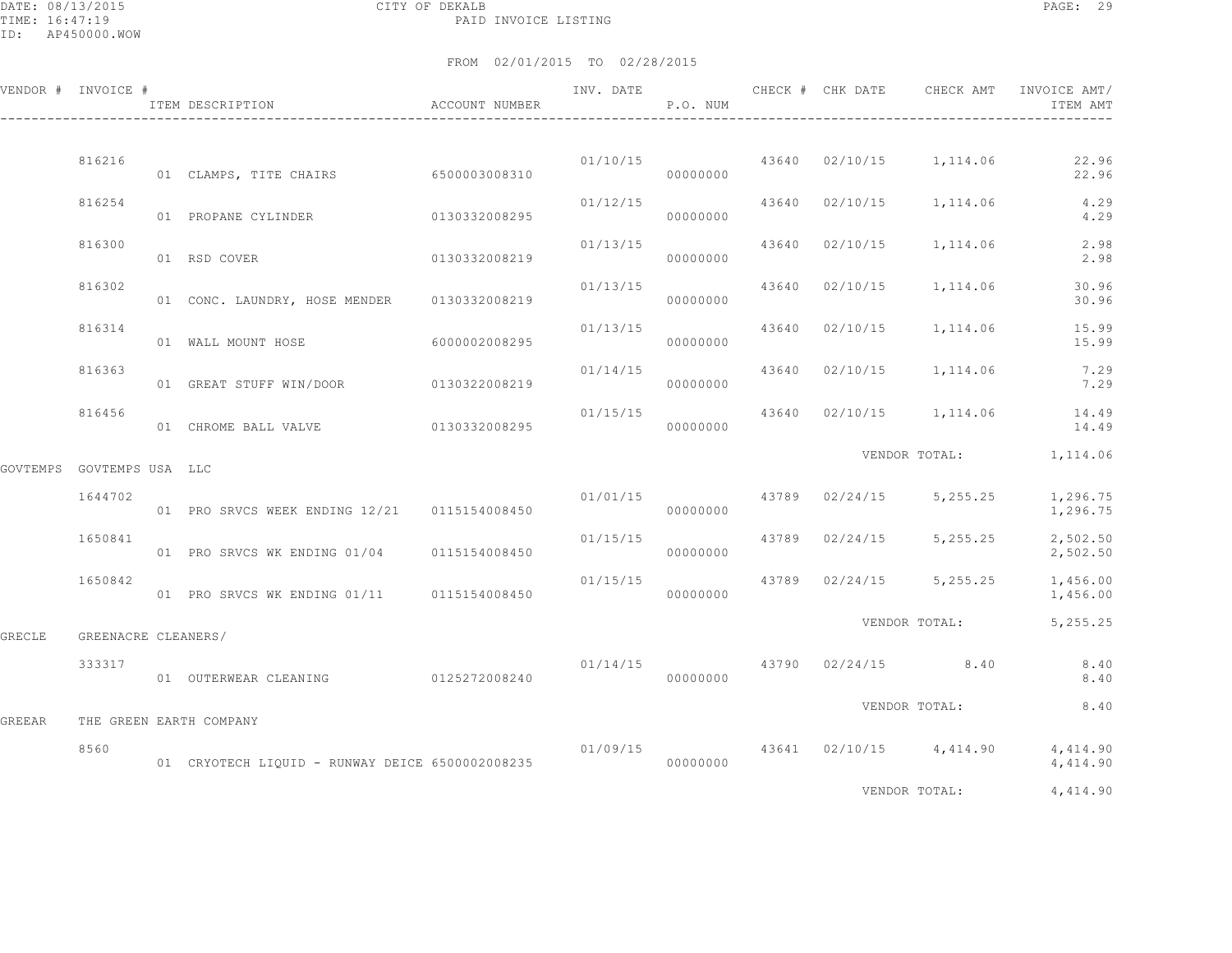DATE: 08/13/2015 CITY OF DEKALB PAGE: 30 PAID INVOICE LISTING

|        | VENDOR # INVOICE # | ITEM DESCRIPTION                               | ACCOUNT NUMBER |          | P.O. NUM |  |                                        | INV. DATE 6 CHECK # CHK DATE CHECK AMT INVOICE AMT/<br>ITEM AMT     |
|--------|--------------------|------------------------------------------------|----------------|----------|----------|--|----------------------------------------|---------------------------------------------------------------------|
| GRELAK |                    | GREAT LAKES FIRE & SAFETY                      |                |          |          |  |                                        |                                                                     |
|        | 159581             | 01 WARRANTY BADGE REPAIR 0120222008242         |                |          | 00000000 |  | $01/26/15$ 43791 $02/24/15$ 15.00      | 15.00<br>15.00                                                      |
| GSRPLU |                    | G'S R PLUMBING & HEATING, INC.                 |                |          |          |  | VENDOR TOTAL:                          | 15.00                                                               |
|        | 117882             | 01 CLOSET AUGER - PD CELL#3 0130323008311      |                |          | 00000000 |  | $01/22/15$ $43792$ $02/24/15$ $853.70$ | 135.00<br>135.00                                                    |
|        | 117952             | 01 REPLACE FAUCET - SEN. CTR 0130322008210     |                | 01/26/15 | 00000000 |  | 43792 02/24/15 853.70                  | 718.70<br>718.70                                                    |
| HAMLEN |                    | HAMPTON, LENZINI & RENWICK INC                 |                |          |          |  | VENDOR TOTAL:                          | 853.70                                                              |
|        | 000020150047       | 01 PORJ 01.0279.212 DTMA 6500003008331         |                |          | 00000000 |  | $01/07/15$ 43642 02/10/15 14,573.63    | 450.00<br>450.00                                                    |
|        | 18                 | 01 MFT 13-00182-00-BT 1000003008331            |                |          | 00000000 |  |                                        | $01/13/15$ $43642$ $02/10/15$ $14,573.63$ $14,123.63$<br>14, 123.63 |
| HANPRO |                    | HANSON PROFESSIONAL SERVICES                   |                |          |          |  |                                        | VENDOR TOTAL: 14,573.63                                             |
|        | 1046322            | 01 AIRPORT PROJECT DKB-3924 6500006508638      |                | 01/21/15 | 00000000 |  | 43643 02/10/15 777.54                  | 777.54<br>777.54                                                    |
| HARCON | HART CONSTRUCTION  |                                                |                |          |          |  | VENDOR TOTAL:                          | 777.54                                                              |
|        | 02172015           | 01 WINDOW REPLCMNT 403 KAREN AVE 1900006508624 |                |          | 00000000 |  | $02/17/15$ 43728 02/24/15 1,222.00     | 1,222.00<br>1,222.00                                                |
| HARRIS |                    | HARRIS COMPUTER SYSTEMS                        |                |          |          |  | VENDOR TOTAL:                          | 1,222.00                                                            |
|        | XT00004799         | 01 ICONNECT MNTHLY DEC 2014 6000003008330      |                | 12/31/14 | 00000000 |  | 43793 02/24/15 1,111.32                | 530.06<br>530.06                                                    |
|        | XT00004818         | 01 (1650) AP CHECKS 0117112008202              |                | 01/13/15 | 00000000 |  | 43644 02/10/15 234.33                  | 234.33<br>234.33                                                    |
|        | XT00004864         | 01 ICONNECT MNTHLY JAN 2015 6000003008330      |                | 01/30/15 | 00000000 |  | 43793 02/24/15 1,111.32                | 581.26<br>581.26                                                    |
|        |                    |                                                |                |          |          |  | VENDOR TOTAL:                          | 1,345.65                                                            |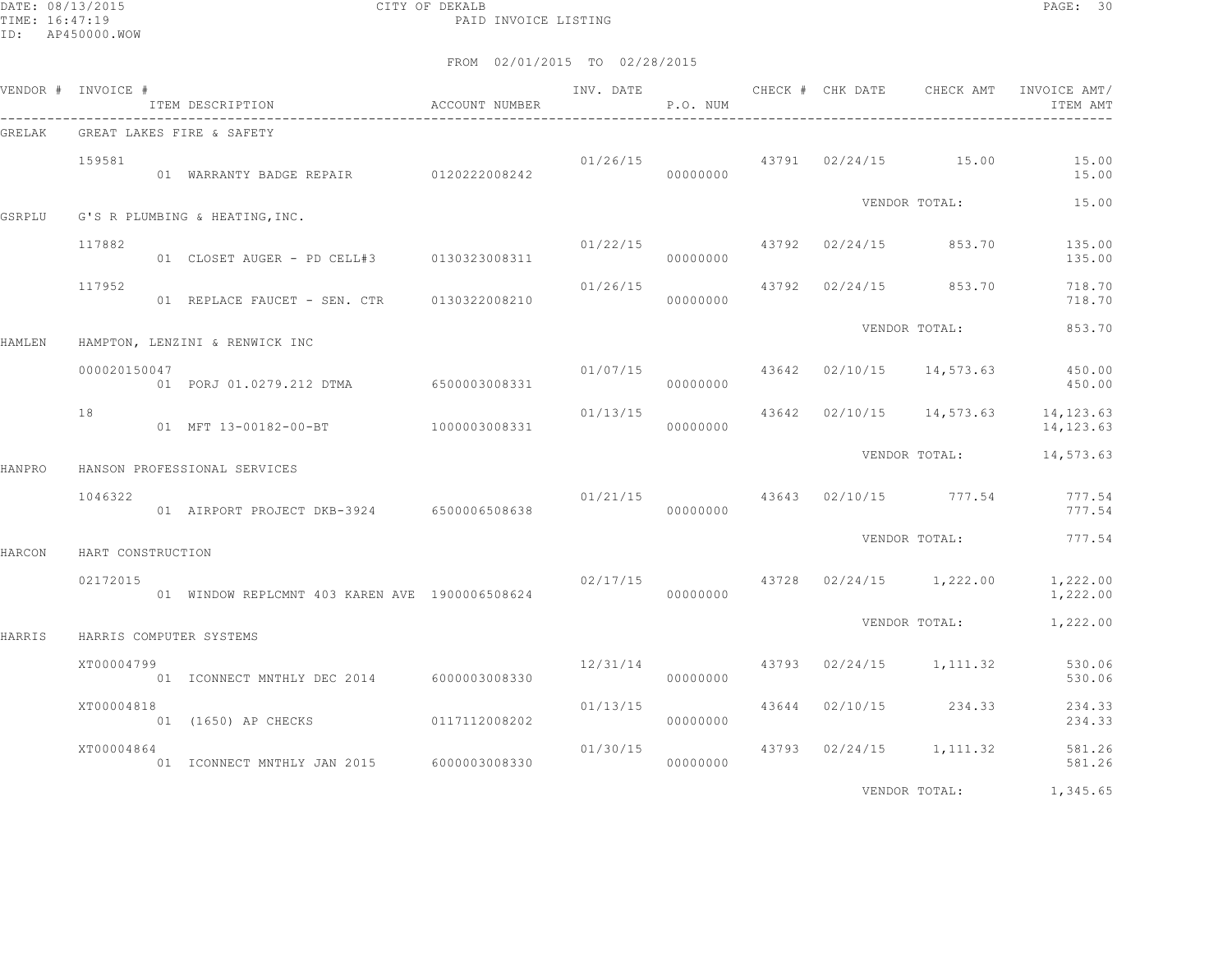DATE: 08/13/2015 CITY OF DEKALB PAGE: 31 PAID INVOICE LISTING

|        | VENDOR # INVOICE # | ACCOUNT NUMBER<br>ITEM DESCRIPTION             |               |                                        | P.O. NUM             |  | INV. DATE 6 CHECK # CHK DATE CHECK AMT   | INVOICE AMT/<br>ITEM AMT                     |
|--------|--------------------|------------------------------------------------|---------------|----------------------------------------|----------------------|--|------------------------------------------|----------------------------------------------|
| HARROG | ROGER HARRELLSON   |                                                |               |                                        |                      |  |                                          |                                              |
|        | 01222015           | 01 TAX REBATE 11/2013-10/2014 6000004008481    |               |                                        | 00000000             |  | $01/22/15$ 43591 02/10/15 80.25          | 80.25<br>80.25                               |
| HDSUP  |                    | HD SUPPLY WATERWORKS, LTD.                     |               |                                        |                      |  | VENDOR TOTAL:                            | 80.25                                        |
|        | D428638            | 01 CLAMPS                                      | 6000002008232 |                                        | 01/13/15<br>00000000 |  | 43645 02/10/15 79.65                     | 79.65<br>79.65                               |
|        | D436061            | 01 CLAMPS                                      | 6000002008232 |                                        | 00000000             |  | $01/21/15$ $43794$ $02/24/15$ $2,451.91$ | 501.91<br>501.91                             |
|        | D436651            | 01 LEAK DETECTOR                               | 6000006008540 | 01/21/15                               | 00000000             |  |                                          | 43794 02/24/15 2,451.91 1,950.00<br>1,950.00 |
| HEAJAS | JASON HEARLE       |                                                |               |                                        |                      |  | VENDOR TOTAL:                            | 2,531.56                                     |
|        | 01142015           | 01 WTR REFUND 2703121970-00 6000000063444      |               |                                        | 00000000             |  | $01/14/15$ 43646 02/10/15 32.48          | 32.48<br>32.48                               |
| HERHAN | JOSEPH SCHAEFER    |                                                |               |                                        |                      |  | VENDOR TOTAL:                            | 32.48                                        |
|        | 1246B              | 01 INSIDE/OUTSIDE CLOSURE STRIPS 6500002008219 |               | $01/21/15$ $43647$ $02/10/15$ $388.00$ | 00000000             |  |                                          | 388.00<br>388.00                             |
| HICERI | ERIC HICKS         |                                                |               |                                        |                      |  | VENDOR TOTAL:                            | 388.00                                       |
|        | 02102015           |                                                |               |                                        | 00000000             |  |                                          | 450.65<br>450.65                             |
| HOLMAT | MATTHEW HOLUJ      |                                                |               |                                        |                      |  | VENDOR TOTAL:                            | 450.65                                       |
|        | 02102015           | 01 2014 WELLNESS REIMB                         | 7100004008476 | 02/10/15                               | 00000000             |  | D000725 02/24/15 214.50                  | 214.50<br>214.50                             |
|        |                    | HORDIST HORIZON DISTRIBUTORS, INC.             |               |                                        |                      |  | VENDOR TOTAL:                            | 214.50                                       |
|        | S3215593001        | 01 BUILDING SUPPLIES 0125272008291             |               |                                        | 00000000             |  | 01/14/15 43648 02/10/15 673.50           | 436.95<br>436.95                             |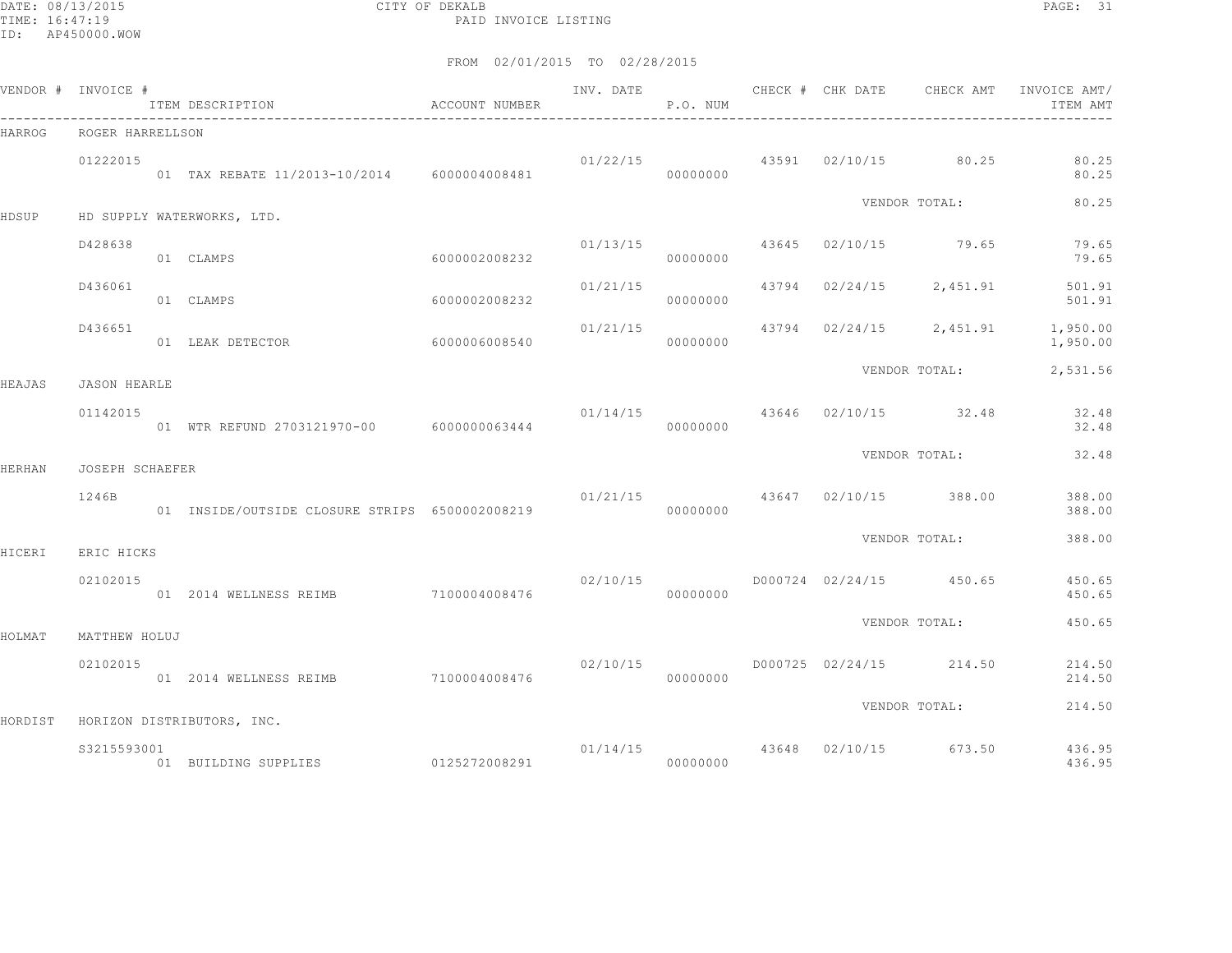|        | VENDOR # INVOICE #      | ACCOUNT NUMBER<br>ITEM DESCRIPTION                                                             | INV. DATE | P.O. NUM             |  | CHECK # CHK DATE CHECK AMT               | INVOICE AMT/<br>ITEM AMT               |
|--------|-------------------------|------------------------------------------------------------------------------------------------|-----------|----------------------|--|------------------------------------------|----------------------------------------|
|        | \$3215593002            | 01 BUILDING SUPPLIES 0125272008291                                                             |           | 00000000             |  | $01/21/15$ $43648$ $02/10/15$ 673.50     | 236.55<br>236.55                       |
|        | S3218324001             | 01 JANITORIAL SUPPLIES 0125272008291                                                           | 02/04/15  | 00000000             |  |                                          | 43795 02/24/15 169.15 169.15<br>169.15 |
| HOWLEE | HOWARD LEE & SONS, INC. |                                                                                                |           |                      |  | VENDOR TOTAL:                            | 842.65                                 |
|        | 50868                   | 01 (3) 1" HOSE CLAMPS 0130332008245                                                            | 01/21/15  | 00000000             |  | 43796 02/24/15 324.04                    | 54.04<br>54.04                         |
|        | 50869                   | 01 (3) 1"X17' HOSE 0130332008245                                                               |           | 00000000             |  | $01/21/15$ 43796 02/24/15 324.04         | 270.00<br>270.00                       |
| HOYGRE | GREG HOYLE              |                                                                                                |           |                      |  | VENDOR TOTAL:                            | 324.04                                 |
|        | 01242015                | 01 IAAI CON ED SEMINAR REIMB 0125263008376                                                     | 01/24/15  | 00000000             |  | D000721 02/10/15 38.66                   | 38.66<br>38.66                         |
| HRMAC  | H & R MACHINE           |                                                                                                |           |                      |  | VENDOR TOTAL:                            | 38.66                                  |
|        | 3027                    | 01 WINDOW BAR PROPS 2800006008510                                                              | 00000000  |                      |  | $01/12/14$ 43649 02/10/15 3,175.75       | 3, 175. 75<br>3, 175.75                |
| IACP   | IACP                    |                                                                                                |           |                      |  |                                          | VENDOR TOTAL: 3,175.75                 |
|        | 1001131308              | 01  2015  MMBRSHIP  DUES - LOWERY  0120213008375                                               |           | 00000000             |  | $01/14/15$ $43650$ $02/10/15$ $300.00$   | 150.00<br>150.00                       |
|        | 1001134809              | 01  2015  MMBRSHIP  DUES - HOADLEY  0120213008375                                              | 01/14/15  | 00000000             |  | 43650 02/10/15 300.00                    | 150.00<br>150.00                       |
| IDES   |                         | ILLINOIS DEPARTMENT OF EMPLOYM                                                                 |           |                      |  | VENDOR TOTAL:                            | 300.00                                 |
|        | 0651033518              | 01 QTR #4 '14 REYNOLDS 9/14-12/20 0135001008179<br>02 QTR #3 '15 UNEMPLMNT PYMNT 0135001008179 |           | 00000000<br>00000000 |  | $02/06/15$ $43797$ $02/24/15$ $7,182.00$ | 7,182.00<br>5,852.00<br>1,330.00       |
| IFIA   |                         | ILLINOIS FIRE INSPECTORS                                                                       |           |                      |  | VENDOR TOTAL:                            | 7,182.00                               |
|        | 01272015                |                                                                                                |           | 01/27/15             |  | 43651 02/10/15 95.00                     | 95.00                                  |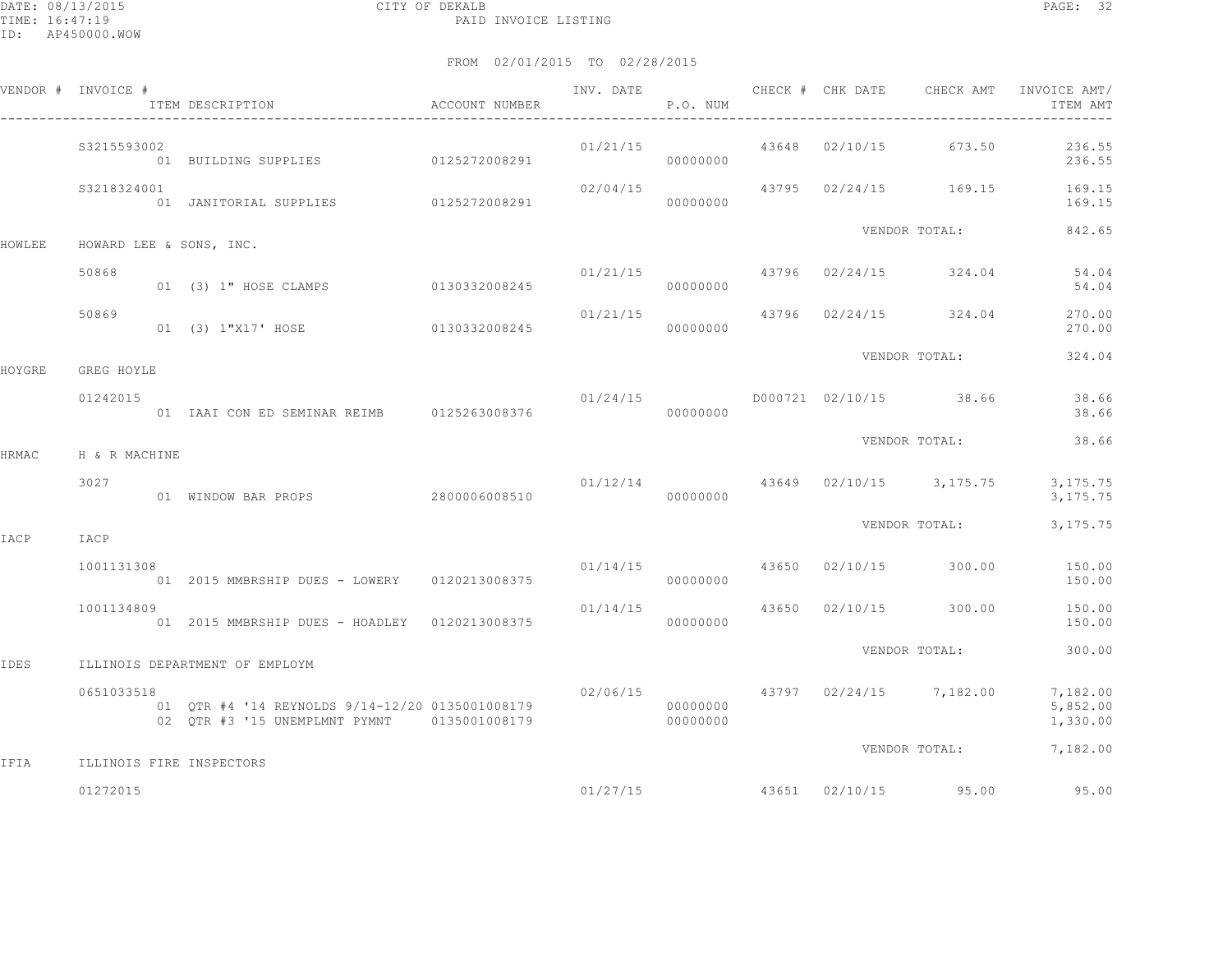DATE: 08/13/2015 CITY OF DEKALB PAGE: 33 PAID INVOICE LISTING

|               | VENDOR # INVOICE #           | ITEM DESCRIPTION                                                                                | ACCOUNT NUMBER | INV. DATE | P.O. NUM             |  | CHECK # CHK DATE CHECK AMT       | INVOICE AMT/<br>ITEM AMT   |
|---------------|------------------------------|-------------------------------------------------------------------------------------------------|----------------|-----------|----------------------|--|----------------------------------|----------------------------|
|               | 01272015                     | 01  2015  MMBRSHIP  DUES   0125273008375                                                        |                |           | 00000000             |  | $01/27/15$ 43651 02/10/15 95.00  | 95.00<br>95.00             |
| IGFOA         | IGFOA                        |                                                                                                 |                |           |                      |  | VENDOR TOTAL:                    | 95.00                      |
|               | 01262015                     | 01  2015  MMBRSHIP  DUES   0117113008375                                                        |                | 000000000 |                      |  | 01/26/15 43652 02/10/15 500.00   | 500.00<br>500.00           |
| IGUISA        | ISAO IGUSA                   |                                                                                                 |                |           |                      |  | VENDOR TOTAL:                    | 500.00                     |
|               | 02062015                     | 01 WTR REFUND 3803172280-00 6000000063444                                                       |                |           | 00000000             |  | 02/06/15 43798 02/24/15 66.62    | 66.62<br>66.62             |
| <b>ILACP</b>  |                              | ILLINOIS ASSOCIATON OF                                                                          |                |           |                      |  | VENDOR TOTAL:                    | 66.62                      |
|               | 2015489                      | 01 DONT BE FERGSN TRNG - REDEL 0120213008376<br>02 DONT BE FERGSN TRNG - PETRAGAL 0120243008376 |                |           | 00000000<br>00000000 |  | $01/23/15$ 43653 02/10/15 258.00 | 258.00<br>129.00<br>129.00 |
| ILFIRCH       |                              | ILLINOIS FIRE CHIEF'S ASSOC                                                                     |                |           |                      |  | VENDOR TOTAL:                    | 258.00                     |
|               | F0150120                     | 01 FIRE PREV TRNG 2015 - FRITZ 0125273008376                                                    |                |           | 00000000             |  | $01/16/15$ 43654 02/10/15 300.00 | 300.00<br>300.00           |
|               | ILLFIRST ILLINOIS FIRE STORE |                                                                                                 |                |           |                      |  | VENDOR TOTAL:                    | 300.00                     |
|               | 33317                        | 01 (5) TECH TRADE FUSION CUFF 0125272008240                                                     |                |           | 00000000             |  | $01/15/15$ 43655 02/10/15 305.72 | 305.72<br>305.72           |
| ILLPUB        |                              | ILLINOIS PUBLIC WORKS MUTUAL                                                                    |                |           |                      |  | VENDOR TOTAL:                    | 305.72                     |
|               | 1783                         |                                                                                                 |                |           | 00000000             |  | $01/19/15$ 43656 02/10/15 250.00 | 250.00<br>250.00           |
| <b>ILLREV</b> |                              | ILLINOIS DEPARTMENT OF REVENUE                                                                  |                |           |                      |  | VENDOR TOTAL:                    | 250.00                     |
|               | 01162015                     |                                                                                                 |                | 01/16/15  |                      |  | D000720 02/10/15 1,261.00        | 1,261.00                   |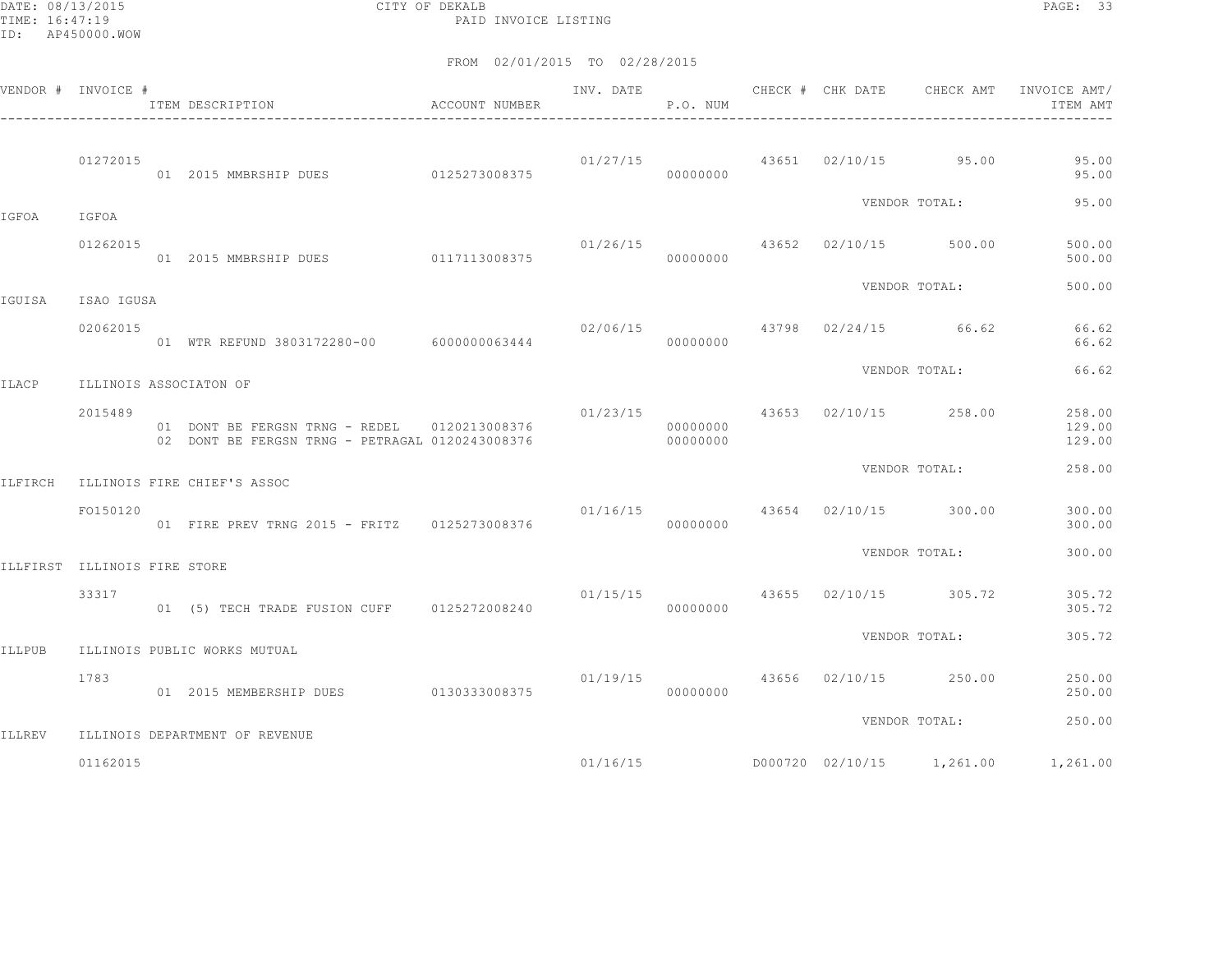DATE: 08/13/2015 CITY OF DEKALB PAGE: 34 PAID INVOICE LISTING

|               | VENDOR # INVOICE # | ITEM DESCRIPTION                                                                                                                                     | ACCOUNT NUMBER                                                                                                                       | INV. DATE | P.O. NUM                                                                                     |       | CHECK # CHK DATE | CHECK AMT                 | INVOICE AMT/<br>ITEM AMT                                                                                  |
|---------------|--------------------|------------------------------------------------------------------------------------------------------------------------------------------------------|--------------------------------------------------------------------------------------------------------------------------------------|-----------|----------------------------------------------------------------------------------------------|-------|------------------|---------------------------|-----------------------------------------------------------------------------------------------------------|
|               | 01162015           | 01 4020-3581 DTMA DEC 2014 ST-1 6500000063437                                                                                                        |                                                                                                                                      | 01/16/15  | 00000000                                                                                     |       |                  | D000720 02/10/15 1,261.00 | 1,261.00<br>1,261.00                                                                                      |
| IPBC          |                    | INTERGOVERNMENTAL PERSONNEL                                                                                                                          |                                                                                                                                      |           |                                                                                              |       |                  | VENDOR TOTAL:             | 1,261.00                                                                                                  |
|               |                    |                                                                                                                                                      |                                                                                                                                      |           |                                                                                              |       |                  |                           |                                                                                                           |
|               | 02022015           | 01 FEB '15 IPBC<br>02 FEB '15 IPBC<br>03 FEB '15 IPBC<br>04 FEB '15 IPBC<br>05 FEB '15 IPBC<br>06 FEB '15 IPBC<br>07 FEB '15 IPBC<br>08 FEB '15 IPBC | 7100004008475<br>7100004008477<br>7100004008478<br>7100004008479<br>7100004008480<br>7100004008485<br>7100004008486<br>7100004008487 | 02/02/15  | 00000000<br>00000000<br>00000000<br>00000000<br>00000000<br>00000000<br>00000000<br>00000000 | 927   | 02/24/15         | 399,557.05                | 399,557.05<br>1,111.53<br>299,402.41<br>67,988.01<br>15,500.76<br>5,324.74<br>15.96<br>9,578.01<br>635.63 |
| IPELRA        |                    | ILLINOIS PUBLIC EMPLOYER LABOR                                                                                                                       |                                                                                                                                      |           |                                                                                              |       |                  |                           | VENDOR TOTAL: 399,557.05                                                                                  |
|               | 01272015           | 01 IPELRA LAW SMNR - HALEY 0117113008376<br>02 IPELRA LAW SMNR - FREIDERS<br>03 IPELRA LAW SMNR - ANDERSN/HOPP 0115153008376                         | 0115173008376                                                                                                                        | 01/27/15  | 00000000<br>00000000<br>00000000                                                             | 43657 | 02/10/15         | 780.00                    | 780.00<br>195.00<br>195.00<br>390.00                                                                      |
| ISOANT        | ANTHONY ISOM       |                                                                                                                                                      |                                                                                                                                      |           |                                                                                              |       |                  | VENDOR TOTAL:             | 780.00                                                                                                    |
|               | 01222015           | 01 TAX REBATE 11/2013-10/2014 6000004008481                                                                                                          |                                                                                                                                      | 01/22/15  | 00000000                                                                                     | 43592 |                  | 02/10/15 72.19            | 72.19<br>72.19                                                                                            |
| ITHINO        | ITHINQWARE, INC.   |                                                                                                                                                      |                                                                                                                                      |           |                                                                                              |       |                  | VENDOR TOTAL:             | 72.19                                                                                                     |
|               | DEK012020151       | 01 I-WATCH ANNUAL LICENSE FEE                                                                                                                        | 0120212008247                                                                                                                        | 01/20/15  | 00000000                                                                                     | 43799 | 02/24/15         | 6,850.00                  | 2,950.00<br>2,950.00                                                                                      |
|               | DEK02020152        | 01 I-WATCH MAINTNCE AGRMNT                                                                                                                           | 0120212008247                                                                                                                        | 01/20/15  | 00000000                                                                                     | 43799 | 02/24/15         | 6,850.00                  | 3,900.00<br>3,900.00                                                                                      |
| <b>JDDOOR</b> |                    | J & D DOOR SALES, INC                                                                                                                                |                                                                                                                                      |           |                                                                                              |       |                  | VENDOR TOTAL:             | 6,850.00                                                                                                  |
|               | 84035              | 01 HINGES/ROLLERS                                                                                                                                    | 0130333008348                                                                                                                        | 01/13/15  | 00000000                                                                                     | 43658 | 02/10/15         | 180.00                    | 180.00<br>180.00                                                                                          |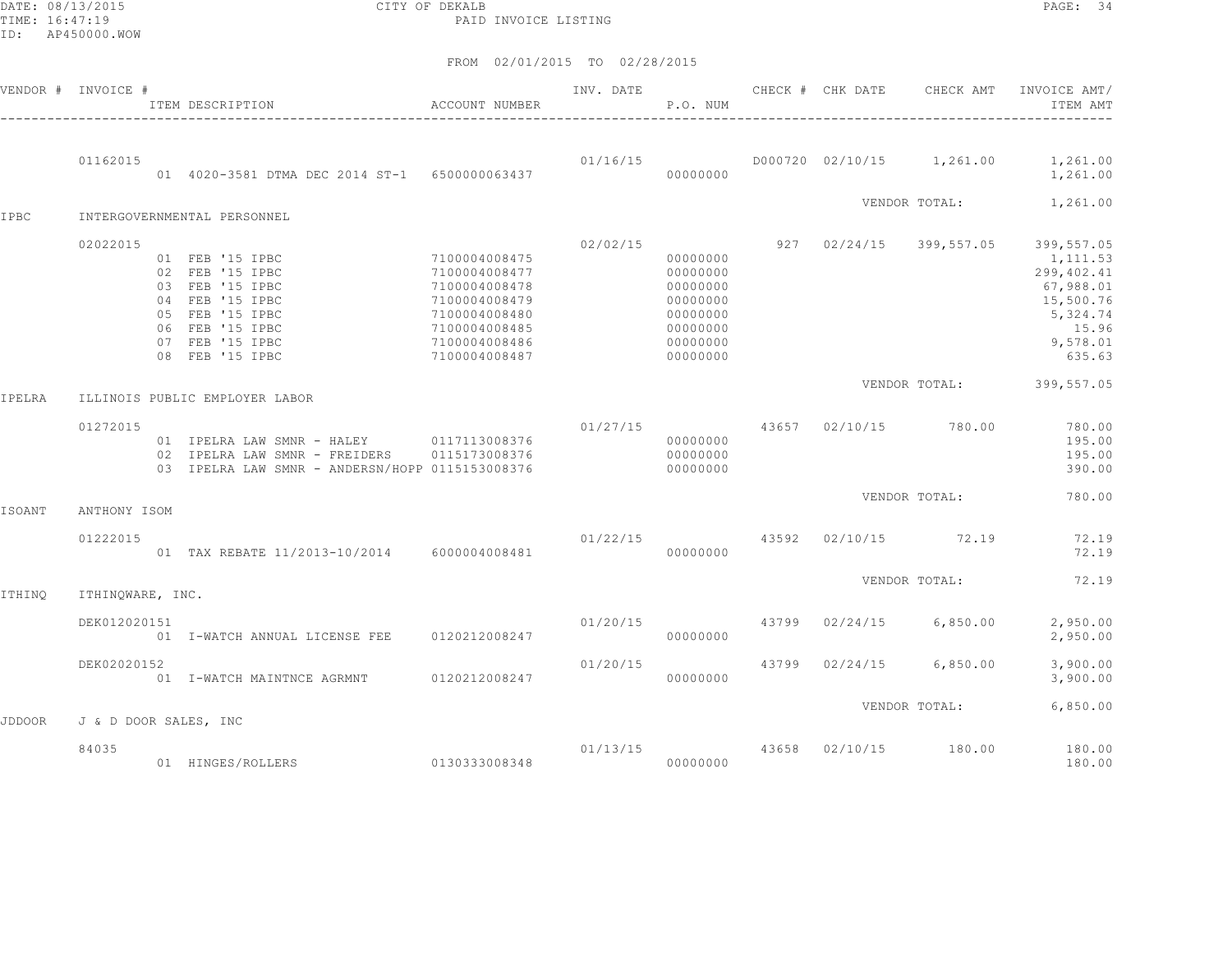|               | VENDOR # INVOICE # | ACCOUNT NUMBER<br>ITEM DESCRIPTION                                           |                      | P.O. NUM             |  | INV. DATE 6 CHECK # CHK DATE CHECK AMT | INVOICE AMT/<br>ITEM AMT                                        |
|---------------|--------------------|------------------------------------------------------------------------------|----------------------|----------------------|--|----------------------------------------|-----------------------------------------------------------------|
|               | 84233              |                                                                              |                      |                      |  |                                        | $01/28/15$ 43800 $02/24/15$ 3,042.00 3,042.00<br>3,042.00       |
| JOHSEA        |                    | JOHNSON SEAT & CANVAS SHOP INC                                               |                      |                      |  |                                        | VENDOR TOTAL: 3,222.00                                          |
|               | 34369              | 01 REMOVE/CHANGE/INSTALL AWNING 1300006508639                                | 01/16/15             | 00000000             |  |                                        | 43801 02/24/15 895.00 850.00<br>850.00                          |
|               | 34397              | 0125272008240<br>01 BOOT REPLACE                                             | 01/27/15<br>00000000 |                      |  | 43801 02/24/15 895.00                  | 45.00<br>45.00                                                  |
| JULINC        | JULIE, INC.        |                                                                              |                      |                      |  | VENDOR TOTAL:                          | 895.00                                                          |
|               | 20150422           | 01 ANNUAL JULIE NOTIFICATION 2015 6000003008301 0000000000 00000000          |                      |                      |  |                                        | $01/08/15$ $43659$ $02/10/15$ $2,138.73$ $2,138.73$<br>2,138.73 |
| <b>JUSSAF</b> | JUST SAFETY LTD    |                                                                              |                      |                      |  |                                        | VENDOR TOTAL: 2,138.73                                          |
|               | 23415              | 01 FIRST AID SUPPLIES 6000002008219                                          |                      | 00000000             |  | $01/07/15$ 43660 02/10/15 54.70        | 54.70<br>54.70                                                  |
| KARTRA        | TRAVIS KARR        |                                                                              |                      |                      |  | VENDOR TOTAL:                          | 54.70                                                           |
|               | 02102015           | 01  2014  WELLNESS REIMB  7100004008476                                      |                      | 00000000             |  |                                        | 180.00<br>180.00                                                |
| KATFIE        | KATHLEEN FIELD ORR |                                                                              |                      |                      |  | VENDOR TOTAL:                          | 180.00                                                          |
|               | 14552              | 01 PROF SRVCS DEC 2014 1300003008366<br>02 PROF SRVCS DEC 2014 1400003008366 | 01/06/15             | 00000000<br>00000000 |  |                                        | 43661 02/10/15 290.00 290.00<br>145.00<br>145.00                |
|               | 14577              | 01 PROF SRVCS JAN 2015 1300003008366                                         | 02/03/15             | 00000000             |  |                                        | 43802 02/24/15 770.00 770.00<br>770.00                          |
| <b>KERDAN</b> | DANIEL KERR        |                                                                              |                      |                      |  |                                        | VENDOR TOTAL: 1,060.00                                          |
|               | 01262015           | 01 WTR REFUND 3803194210-01 6000000063444 01/26/15 43662 02/10/15 229.68     |                      |                      |  |                                        | 229.68<br>229.68                                                |
|               |                    |                                                                              |                      |                      |  | VENDOR TOTAL:                          | 229.68                                                          |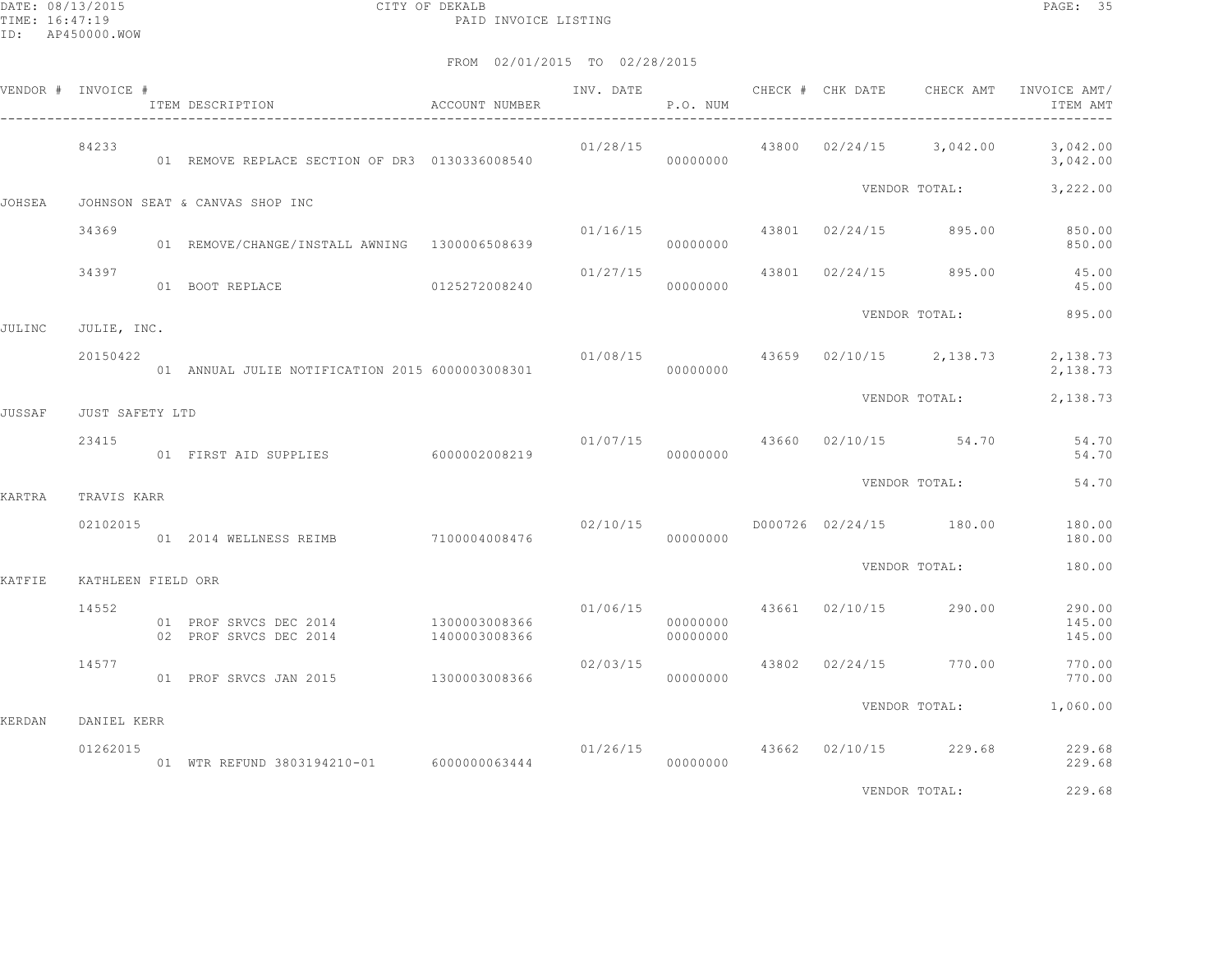DATE: 08/13/2015 CITY OF DEKALB PAGE: 36 PAID INVOICE LISTING

|        | VENDOR # INVOICE #   | ITEM DESCRIPTION ACCOUNT NUMBER               |               |          | P.O. NUM             |       |                |                                   | INV. DATE 6 CHECK # CHK DATE CHECK AMT INVOICE AMT/<br>ITEM AMT |
|--------|----------------------|-----------------------------------------------|---------------|----------|----------------------|-------|----------------|-----------------------------------|-----------------------------------------------------------------|
| KISCOM |                      | KISHWAUKEE COMMUNITY HOSPITAL                 |               |          |                      |       |                |                                   |                                                                 |
|        | 9910100              | 01 CTC AFFILIATION FEES 0125273008315         |               |          | 00000000             |       |                | $01/16/15$ 43663 02/10/15 50.00   | 50.00<br>50.00                                                  |
| KISCOR |                      | KISHWAUKEE CORPORATE HEALTH                   |               |          |                      |       |                | VENDOR TOTAL:                     | 50.00                                                           |
|        | 30659                | 01 FD PHYSICALS                               | 0125273008345 | 12/17/14 | 00000000             |       |                | 43664 02/10/15 8,496.00           | 8,496.00<br>8,496.00                                            |
|        | 31061                | 01 NEW HIRE SCREENING 0115173008333           |               | 02/03/15 | 00000000             | 43804 |                | $02/24/15$ 359.00                 | 29.00<br>29.00                                                  |
|        | 31082                | 01 NEW HIRE SCREENING 7100003008345           |               | 02/03/15 | 00000000             |       | 43804 02/24/15 | 359.00                            | 330.00<br>330.00                                                |
| KRONAN | NANCY KROLL          |                                               |               |          |                      |       |                |                                   | VENDOR TOTAL: 8,855.00                                          |
|        | 01302015             | 01 WTR REFUND 1802078170-06 6000000063444     |               |          | 00000000             |       |                | $01/30/15$ 43805 $02/24/15$ 13.28 | 13.28<br>13.28                                                  |
| LAKINT |                      | LAKESIDE INTERNATIONAL TRUCKS                 |               |          |                      |       |                | VENDOR TOTAL:                     | 13.28                                                           |
|        | 7053084P             | 01 GOVERNOR - P17/STOCK SYS69 0130332008226   |               |          | 01/10/15<br>00000000 |       |                | 43665 02/10/15 102.52             | 82.50<br>82.50                                                  |
|        | 7053126P             | 01 RELAY - STOCK SYS32 0130332008226          |               | 01/15/15 | 00000000             |       |                | 43665 02/10/15 102.52             | 20.02<br>20.02                                                  |
|        | 7054470P             | 01 HEADLIGHT/SPRINGS - P17, P24 0130332008226 |               | 02/04/15 | 00000000             | 43806 |                | $02/24/15$ 131.14                 | 131.14<br>131.14                                                |
| LARSAN | SANDRA LARKIN        |                                               |               |          |                      |       |                | VENDOR TOTAL:                     | 233.66                                                          |
|        | 01222015             | 01 TAX REBATE 11/2013-10/2014 6000004008481   |               | 01/22/15 | 00000000             |       |                | 43593 02/10/15 110.49             | 110.49<br>110.49                                                |
| LCABAN | LCA BANK CORPORATION |                                               |               |          |                      |       |                | VENDOR TOTAL:                     | 110.49                                                          |
|        | 01102015             | 01 FLOOR SCRUBBER BUYOUT 0120222008242        |               |          | 00000000             |       |                | 01/10/15 43666 02/10/15 190.85    | 190.85<br>1.00                                                  |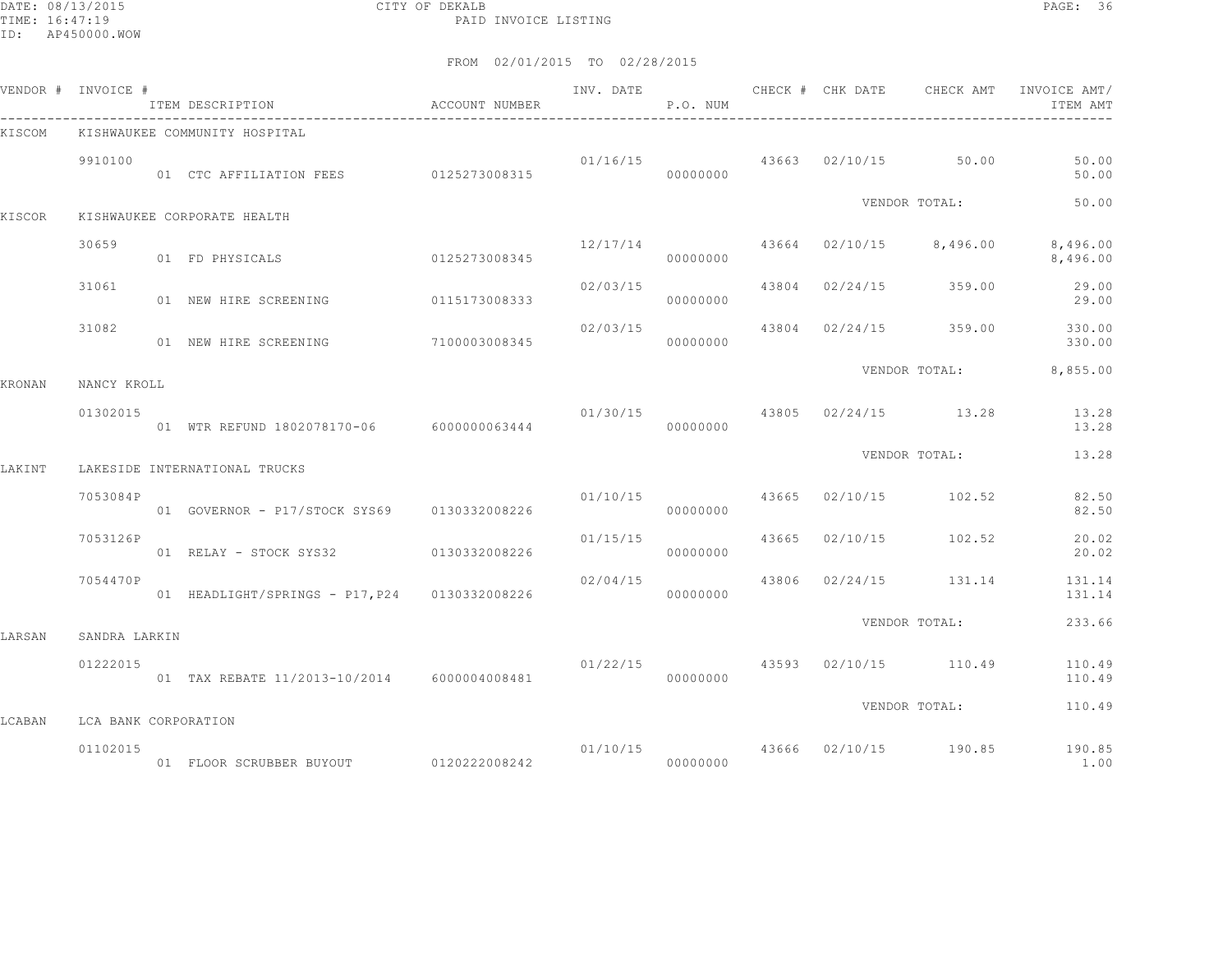|        | VENDOR # INVOICE # | ITEM DESCRIPTION                                                                                                                                                                             | ACCOUNT NUMBER                                                                    |          | P.O. NUM                                                                         |       |                |                                        | INV. DATE 6 CHECK # CHK DATE CHECK AMT INVOICE AMT/<br>ITEM AMT |
|--------|--------------------|----------------------------------------------------------------------------------------------------------------------------------------------------------------------------------------------|-----------------------------------------------------------------------------------|----------|----------------------------------------------------------------------------------|-------|----------------|----------------------------------------|-----------------------------------------------------------------|
|        | 01102015           | 02 FLOOR SCRUBBER LEIN RELEASE 0120222008242<br>03 FLOOR SCRUBBER LATE FEE 0120222008242                                                                                                     |                                                                                   | 01/10/15 | 00000000<br>00000000                                                             |       | 43666 02/10/15 | 190.85                                 | 190.85<br>99.00<br>90.85                                        |
| LEAONL | LEADS ONLINE       |                                                                                                                                                                                              |                                                                                   |          |                                                                                  |       |                |                                        | VENDOR TOTAL: 190.85                                            |
|        | 230722             |                                                                                                                                                                                              |                                                                                   |          |                                                                                  |       |                | $01/01/15$ 43667 02/10/15 4,378.00     | 4,378.00                                                        |
|        |                    |                                                                                                                                                                                              |                                                                                   |          | 00000000                                                                         |       |                |                                        | 4,378.00                                                        |
| LEOCAR | CARL LEONI         |                                                                                                                                                                                              |                                                                                   |          |                                                                                  |       |                | VENDOR TOTAL:                          | 4,378.00                                                        |
|        | 02022015           | 01 CRIME FREE TRNG REG 0120263008376                                                                                                                                                         |                                                                                   | 02/06/15 | 00000000                                                                         |       |                | D000727 02/24/15 275.00                | 275.00<br>275.00                                                |
|        | 02102015           | 01 2014 WELLNESS REIMB                                                                                                                                                                       | 7100004008476                                                                     | 02/10/15 | 00000000                                                                         |       |                | D000727 02/24/15 185.60                | 185.60<br>185.60                                                |
| LIECHA | CHARLES LIEPITZ    |                                                                                                                                                                                              |                                                                                   |          |                                                                                  |       |                | VENDOR TOTAL:                          | 460.60                                                          |
|        | 01222015           | 01 WTR REFUND 2703124290-00 6000000063444                                                                                                                                                    |                                                                                   |          | 00000000                                                                         |       |                | $01/22/15$ $43668$ $02/10/15$ $447.25$ | 447.25<br>447.25                                                |
| LOCGOV | LOCALGOVNEWS       |                                                                                                                                                                                              |                                                                                   |          |                                                                                  |       |                | VENDOR TOTAL:                          | 447.25                                                          |
|        | 2122015            | 01  2015  ANNUAL MEMBERSHIP   0130313008375<br>02 2015 ANNUAL MEMBERSHIP<br>03 2015 ANNUAL MEMBERSHIP<br>04 2015 ANNUAL MEMBERSHIP<br>05 2015 ANNUAL MEMBERSHIP<br>06 2015 ANNUAL MEMBERSHIP | 0115153008375<br>0117113008375<br>0120213008375<br>0125263008375<br>0132103008375 |          | 01/05/15<br>00000000<br>00000000<br>00000000<br>00000000<br>00000000<br>00000000 |       |                | 43669 02/10/15 720.00                  | 720.00<br>90.00<br>270.00<br>90.00<br>90.00<br>90.00<br>90.00   |
| LOVDIS |                    | LOVELL'S DISCOUNT TIRE, INC.                                                                                                                                                                 |                                                                                   |          |                                                                                  |       |                | VENDOR TOTAL:                          | 720.00                                                          |
|        | 39730              |                                                                                                                                                                                              |                                                                                   | 01/23/15 |                                                                                  | 43807 |                | $02/24/15$ 245.01                      | 30.00                                                           |
|        |                    | 01 TIRE REPAIR - MEDIC #5 0125273008315                                                                                                                                                      |                                                                                   |          | 00000000                                                                         |       |                |                                        | 30.00                                                           |
|        | 39731              | 01 TIRE REPAIR/REPLACE MEDIC #2 0125273008315                                                                                                                                                |                                                                                   | 01/23/15 | 00000000                                                                         | 43807 | 02/24/15       | 245.01                                 | 185.01<br>185.01                                                |
|        | 39750              |                                                                                                                                                                                              |                                                                                   | 01/27/15 |                                                                                  | 43807 | 02/24/15       | 245.01                                 | 30.00                                                           |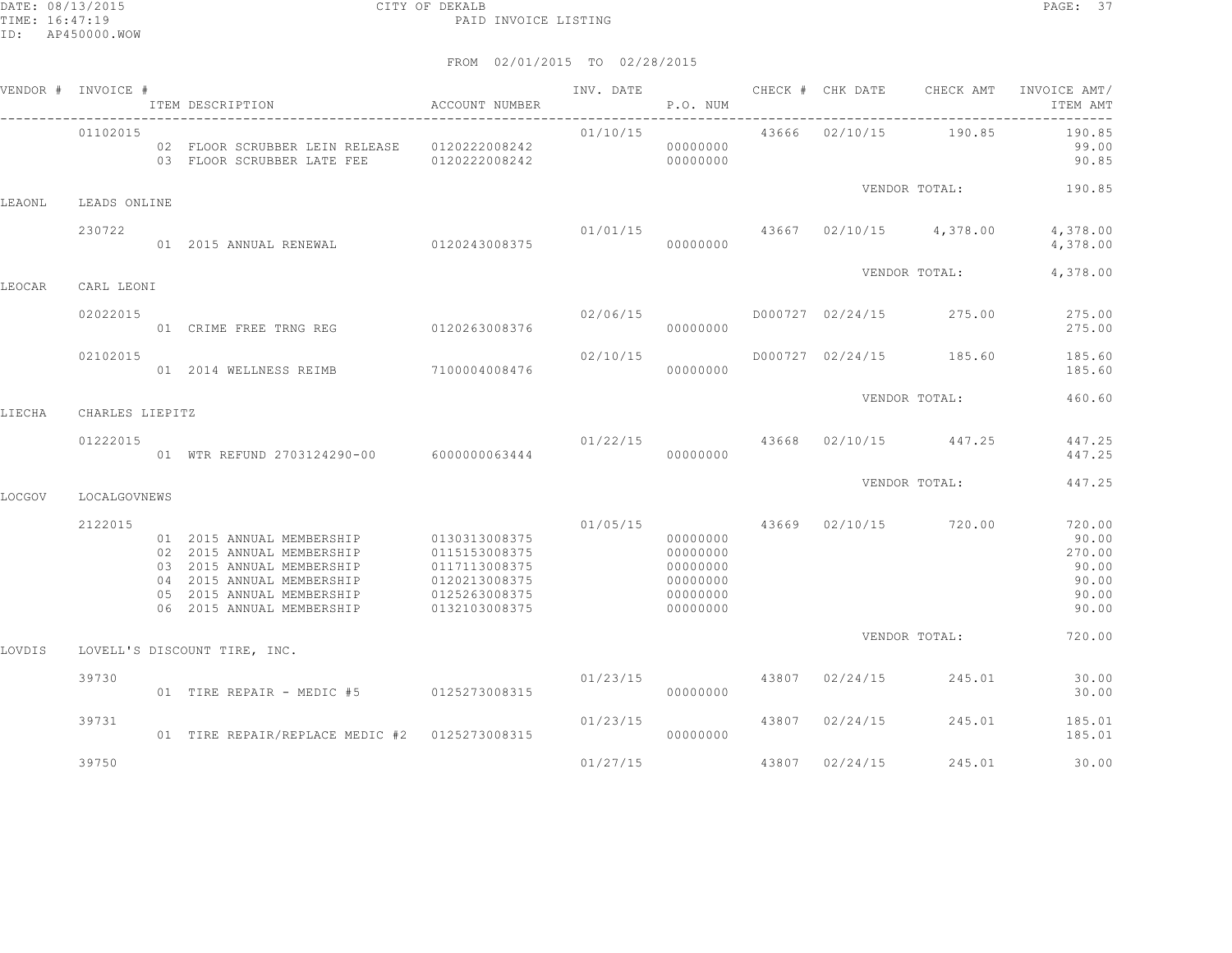DATE: 08/13/2015 CITY OF DEKALB PAGE: 38 PAID INVOICE LISTING

|        | VENDOR # INVOICE # | ITEM DESCRIPTION                                                                  | ACCOUNT NUMBER | INV. DATE | P.O. NUM             |       | CHECK # CHK DATE | CHECK AMT               | INVOICE AMT/<br>ITEM AMT  |
|--------|--------------------|-----------------------------------------------------------------------------------|----------------|-----------|----------------------|-------|------------------|-------------------------|---------------------------|
|        | 39750              | 01 TIRE REPAIR - P-31 0130333008315                                               |                | 01/27/15  | 00000000             |       |                  | 43807 02/24/15 245.01   | 30.00<br>30.00            |
| LOVRIT |                    | LOVETT'S RITE-WAY REBUILDERS,                                                     |                |           |                      |       |                  | VENDOR TOTAL:           | 245.01                    |
|        | 30701              | 01 P12 - BRAKES NOT WORKING-PRTS 0130332008226<br>02 P12 - BRAKES NOT WORKING-LBR | 0130332008226  | 01/07/15  | 00000000<br>00000000 |       | 43808 02/24/15   | 958.37                  | 203.37<br>33.37<br>170.00 |
|        | 60592              | 01 PD TOW #6251                                                                   | 0120223008384  | 11/22/14  | 00000000             | 43808 | 02/24/15         | 958.37                  | 150.00<br>150.00          |
|        | 60625              | 01 PD TOW #14-7946                                                                | 0120223008384  | 11/11/14  | 00000000             | 43808 | 02/24/15         | 958.37                  | 150.00<br>150.00          |
|        | 60724              | 01 PD TOW #14-07832                                                               | 0120223008384  | 11/05/14  | 00000000             | 43808 | 02/24/15         | 958.37                  | 150.00<br>150.00          |
|        | 60775              | 01 PD TOW #14-8498                                                                | 0120223008384  | 12/03/14  | 00000000             | 43670 | 02/10/15         | 611.00                  | 150.00<br>150.00          |
|        | 60992              | 01 PD TOW #9062                                                                   | 0120223008384  | 12/31/14  | 00000000             | 43670 | 02/10/15         | 611.00                  | 150.00<br>150.00          |
|        | 61008              | 01 PD TOW #14-40                                                                  | 0120223008384  | 01/03/15  | 00000000             | 43670 | 02/10/15         | 611.00                  | 150.00<br>150.00          |
|        | 61074              | 01 PD TOW #15-00551                                                               | 0120223008384  | 01/24/15  | 00000000             | 43808 | 02/24/15         | 958.37                  | 155.00<br>155.00          |
|        | 61128              | 01 PD TOW                                                                         | 0120223008384  | 01/09/15  | 00000000             | 43670 | 02/10/15         | 611.00                  | 161.00<br>161.00          |
|        | 61193              | 01 P22 TOW TO SUP DIESEL 0120223008384                                            |                | 02/02/15  | 00000000             | 43808 | 02/24/15         | 958.37                  | 150.00<br>150.00          |
| LOWHOM |                    | LOWE'S HOME CENTER, INC.                                                          |                |           |                      |       |                  |                         | VENDOR TOTAL: 1,569.37    |
|        | 05273              | 01 SHOP SUPPLIES                                                                  | 6000002008295  | 01/21/15  | 00000000             |       |                  | 43810 02/24/15 1,513.37 | 45.42<br>45.42            |
|        | 05292              |                                                                                   |                | 01/23/15  |                      |       | 43810 02/24/15   | 1,513.37                | 9.43                      |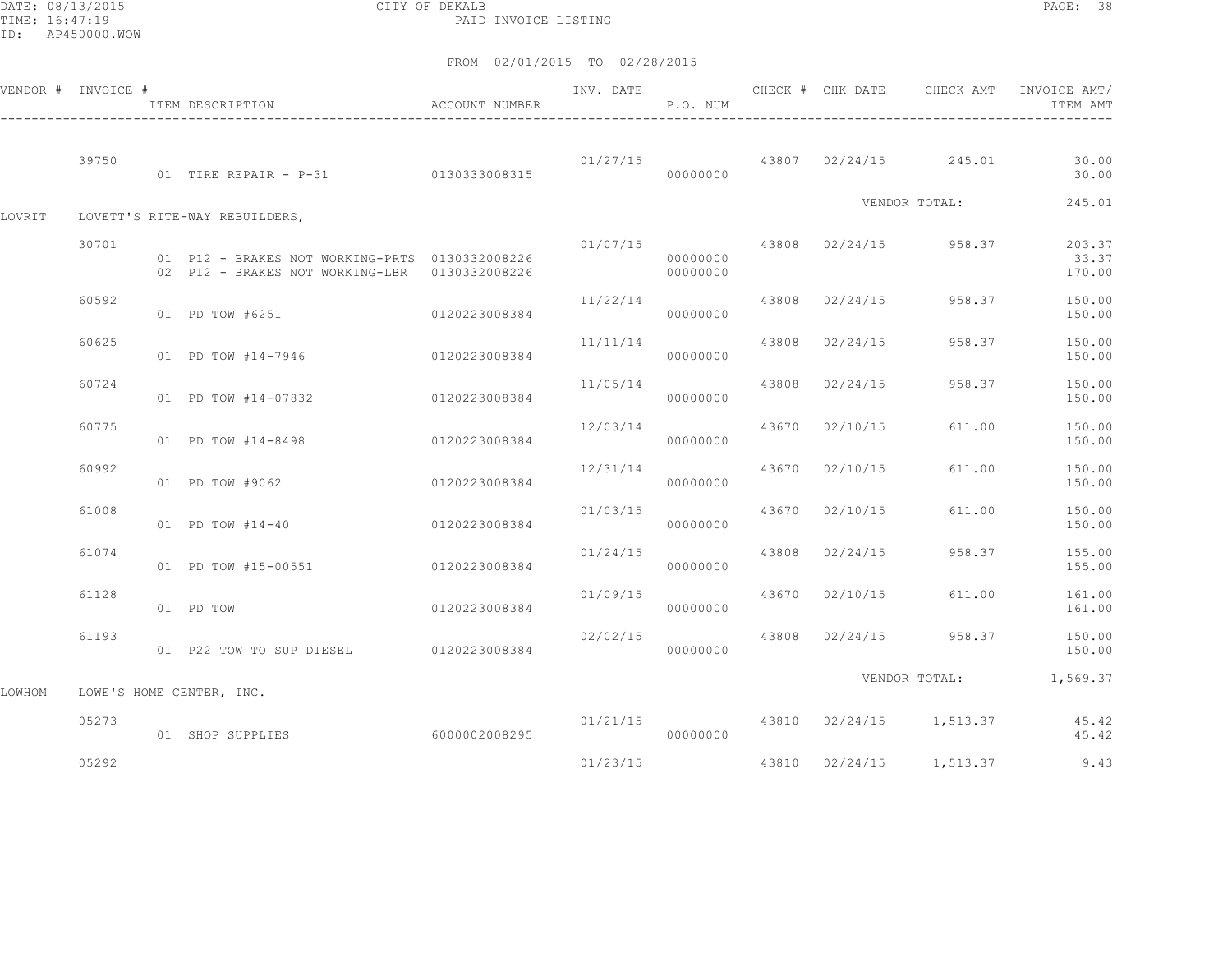DATE: 08/13/2015 CITY OF DEKALB PAGE: 39 PAID INVOICE LISTING

| VENDOR # INVOICE # | ITEM DESCRIPTION                                      | ACCOUNT NUMBER                 | INV. DATE | P.O. NUM             |       |          | CHECK # CHK DATE 6 CHECK AMT INVOICE AMT/ | ITEM AMT               |
|--------------------|-------------------------------------------------------|--------------------------------|-----------|----------------------|-------|----------|-------------------------------------------|------------------------|
| 05292              |                                                       |                                | 01/23/15  |                      |       |          | 43810 02/24/15 1,513.37                   | 9.43                   |
| 06057              | 01 FLEXCO/COVE BASE 0130322008219                     |                                | 01/17/15  | 00000000             | 43810 |          | $02/24/15$ 1, 513.37 132.05               | 9.43                   |
|                    | 01 SHOPVAC                                            | 0125272008226                  |           | 00000000             |       |          |                                           | 132.05                 |
| 06426              | 01 SHOP SUPPLIES - ST#2 0125272008226                 |                                | 01/23/15  | 00000000             | 43810 | 02/24/15 | 1,513.37                                  | 94.03<br>94.03         |
| 06838              | 01 SHOVEL/VACCUUM FILTER 6500002008219                |                                | 01/15/15  | 00000000             | 43810 | 02/24/15 | 1,513.37                                  | 21.82<br>21.82         |
| 13184              | 01 COOL WHITE CFL 26W 0130322008219                   |                                | 01/07/15  | 00000000             | 43810 | 02/24/15 | 1,513.37                                  | 15.16<br>15.16         |
| 13277              | 01 LAMPSHADE/BULBS - ST#3 0125272008226               |                                | 01/12/15  | 00000000             | 43810 | 02/24/15 | 1,513.37                                  | 31.28<br>31.28         |
| 13335              | 01 COMERCIAL GRADE DOOR CLOSER                        | 0125272008226                  | 01/23/15  | 00000000             | 43810 | 02/24/15 | 1,513.37                                  | 52.23<br>52.23         |
| 13532              | 01 PORTABLE HEATER/CORD                               | 0125272008226                  | 01/09/15  | 00000000             | 43810 | 02/24/15 | 1,513.37                                  | 65.53<br>65.53         |
| 13537              | 01 BOX, SPACERS                                       | 2800002008219                  | 01/09/15  | 00000000             | 43810 | 02/24/15 | 1,513.37                                  | 4.44<br>4.44           |
| 13563              | 01 WORK COVER/SQBOX                                   | 2800002008219                  | 01/09/15  | 00000000             | 43810 | 02/24/15 | 1,513.37                                  | 8.88<br>8.88           |
| 13898              | 01 HEX SHANK - SHOP TOOL<br>02 RAIN SUIT - FBO DEICER | 6500002008295<br>6500002008219 | 01/21/15  | 00000000<br>00000000 | 43810 | 02/24/15 | 1,513.37                                  | 52.80<br>5.36<br>47.44 |
| 13934              | 01 SUPPLIES                                           | 0117122008295                  | 01/21/15  | 00000000             | 43810 | 02/24/15 | 1,513.37                                  | 44.90<br>44.90         |
| 13957              | 01 BULBS                                              | 0130322008219                  | 01/21/15  | 00000000             | 43810 | 02/24/15 | 1,513.37                                  | 48.62<br>48.62         |
| 35812              | 01 RETURNED HANDY BOX ITEMS 2800002008219             |                                | 01/09/15  | 00000000             |       |          | 43810 02/24/15 1,513.37                   | $-2.03$<br>$-2.03$     |
| 36763              |                                                       |                                | 12/27/14  |                      | 43810 | 02/24/15 | 1,513.37                                  | 22.74                  |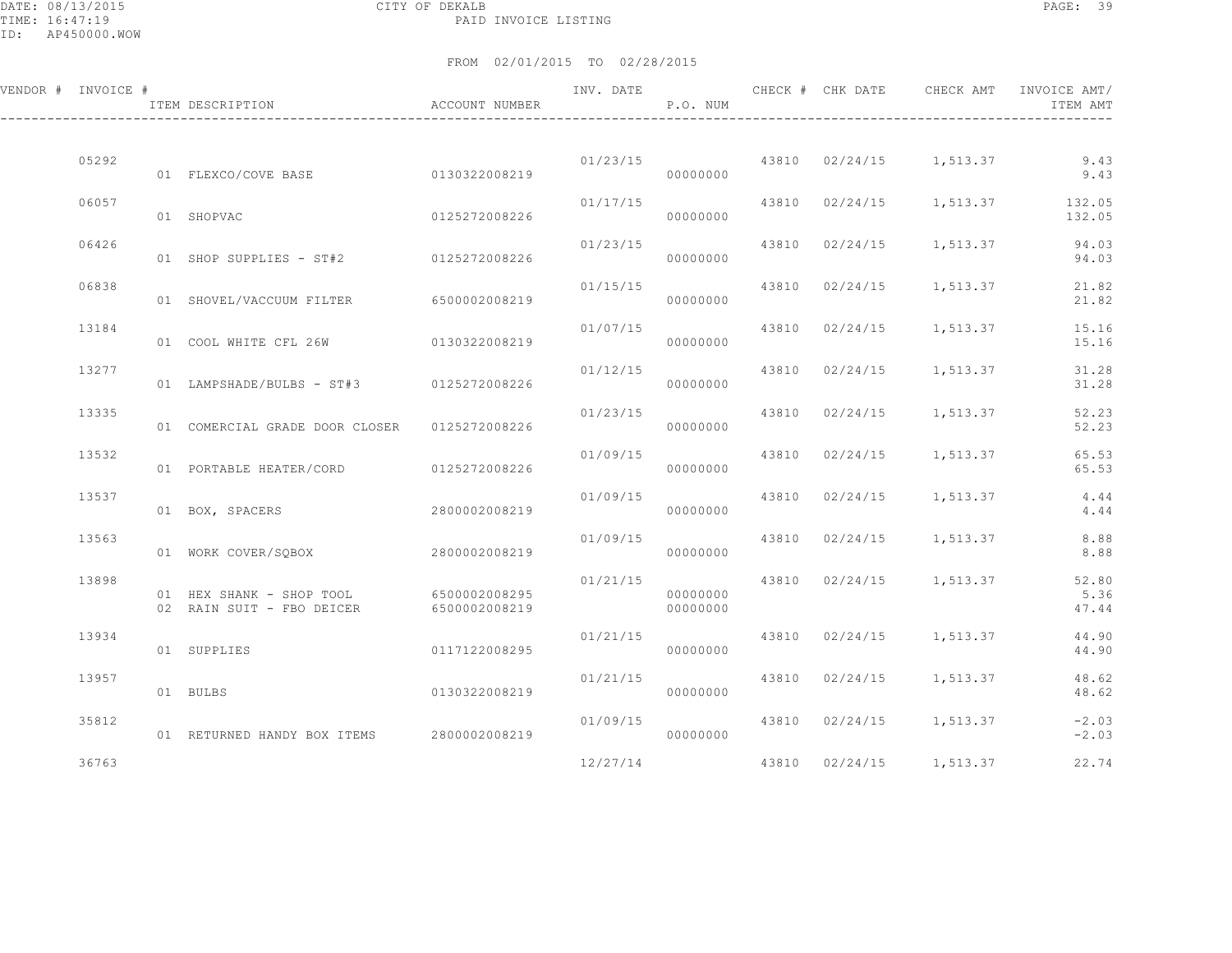DATE: 08/13/2015 CITY OF DEKALB PAGE: 40 PAID INVOICE LISTING

ID: AP450000.WOW

|         | VENDOR # INVOICE #                | ITEM DESCRIPTION                         | ACCOUNT NUMBER |          | P.O. NUM |                | INV. DATE 6 CHECK # CHK DATE CHECK AMT INVOICE AMT/ | ITEM AMT             |
|---------|-----------------------------------|------------------------------------------|----------------|----------|----------|----------------|-----------------------------------------------------|----------------------|
|         |                                   |                                          |                |          |          |                |                                                     |                      |
|         | 36763                             | 01 3M BASIC FLTRS 0125272008226          |                | 12/27/14 | 00000000 |                | 43810 02/24/15 1,513.37                             | 22.74<br>22.74       |
|         | 41222                             | 01 HALOGEN/SPOT LIGHTS                   | 0125272008226  | 01/03/15 | 00000000 |                | 43810 02/24/15 1,513.37                             | 17.52<br>17.52       |
|         | 41589                             | 01 STEM CASTER/WEDGE 1300006508639       |                | 01/16/15 | 00000000 |                | 43810 02/24/15 1,513.37                             | 14.08<br>14.08       |
|         | 53282                             | 01 SONICRAFTER/MAG BOX                   | 0130332008295  | 01/08/15 | 00000000 |                | 43810 02/24/15 1,513.37                             | 193.78<br>193.78     |
|         | 53333                             | 01 BH FH PHIL WS 12X1 0130322008219      |                | 12/26/14 | 00000000 |                | 43810 02/24/15 1,513.37                             | 11.34<br>11.34       |
|         | 53355                             | 01 TUBING - W3                           | 6000002008232  | 01/09/15 | 00000000 |                | 43810 02/24/15 1,513.37                             | 40.83<br>40.83       |
|         | 53383                             | 01 PAINT/SUPPLIES                        | 0130322008219  | 01/22/15 | 00000000 |                | 43810 02/24/15 1,513.37                             | 15.79<br>15.79       |
|         | 53560                             | 01 PUTTY KNIFE                           | 6000002008295  | 12/29/14 | 00000000 | 43810 02/24/15 | 1,513.37                                            | 16.10<br>16.10       |
|         | 53659                             | 01 BLINDS                                | 0130322008219  | 12/30/14 | 00000000 |                | 43810 02/24/15 1,513.37                             | 47.44<br>47.44       |
|         | 53746                             | 01 CHR BLLBRNG                           | 0130322008219  | 12/31/14 | 00000000 |                | 43810 02/24/15 1,513.37                             | 5.68<br>5.68         |
|         | 976697                            | 01 BLINDS                                | 0130322008219  | 12/10/14 | 00000000 |                | 43810 02/24/15 1,513.37                             | 176.70<br>176.70     |
|         | 976725                            | 01 TOLIETS                               | 0130322008219  | 12/10/14 | 00000000 |                | 43810 02/24/15 1,513.37                             | 326.81<br>326.81     |
| LUKBUT  | LUKE BUTLER LLC                   |                                          |                |          |          |                | VENDOR TOTAL:                                       | 1,513.37             |
|         | 15113                             | 01 TIF REHAB - WINDOW/DOOR 1300006508624 |                |          | 00000000 |                | $01/26/15$ $43811$ $02/24/15$ $2,727.00$            | 2,727.00<br>2,727.00 |
|         |                                   |                                          |                |          |          |                | VENDOR TOTAL:                                       | 2,727.00             |
| MAILFIN | MAILROOM FINANCE INC.<br>N5096341 |                                          |                | 01/05/15 |          |                | 43671 02/10/15 759.12                               | 759.12               |
|         |                                   |                                          |                |          |          |                |                                                     |                      |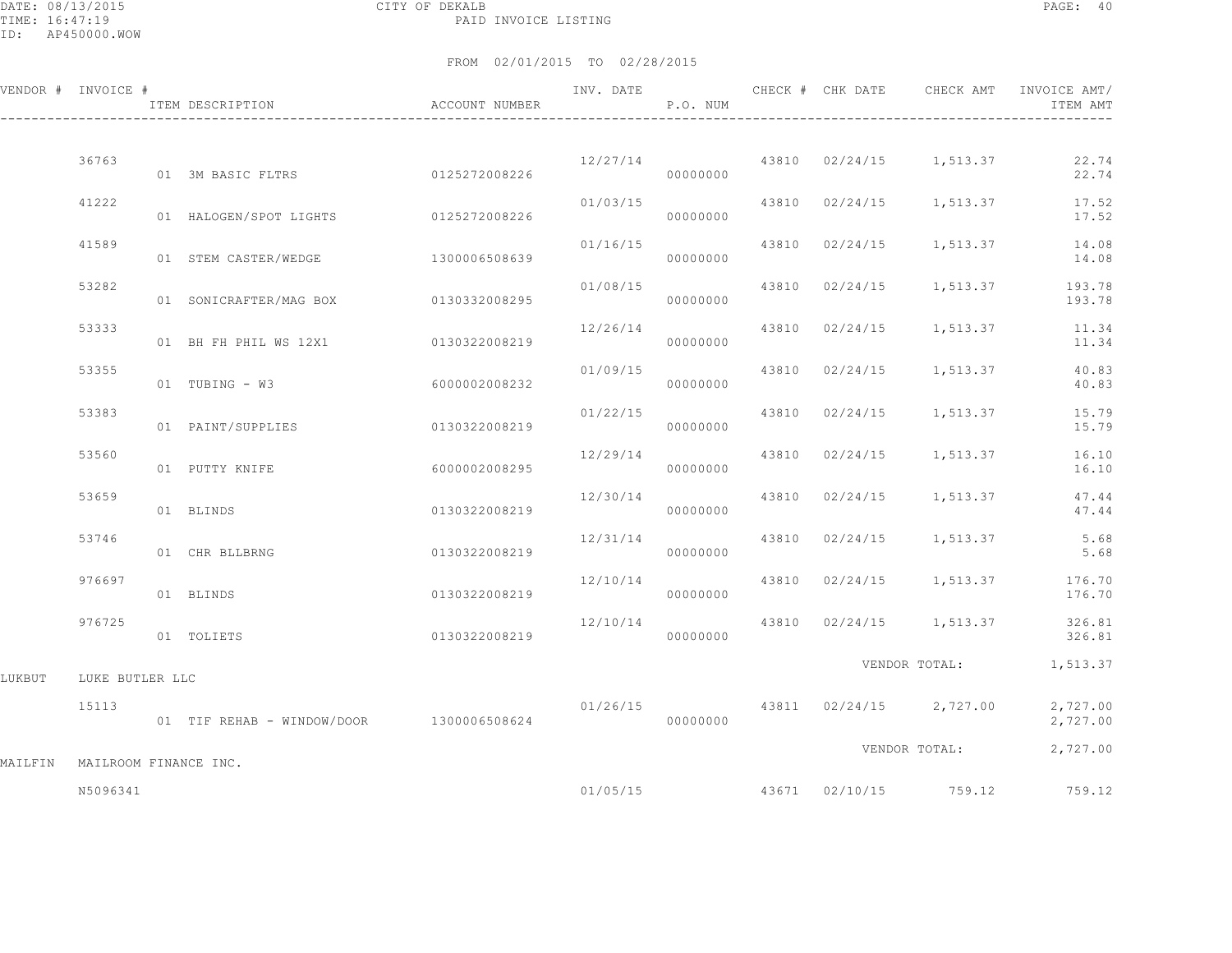DATE: 08/13/2015 CITY OF DEKALB PAGE: 41 PAID INVOICE LISTING

|        | VENDOR # INVOICE #    | ITEM DESCRIPTION                                   | ACCOUNT NUMBER |                                        | P.O. NUM |  |                                           | INV. DATE 6 CHECK # CHK DATE CHECK AMT INVOICE AMT<br>ITEM AMT |
|--------|-----------------------|----------------------------------------------------|----------------|----------------------------------------|----------|--|-------------------------------------------|----------------------------------------------------------------|
|        | N5096341              | 02 N14051264 LEASE PMT 11/14-2/15 0135003008305    |                |                                        | 00000000 |  | $01/05/15$ $43671$ $02/10/15$ $759.12$    | 759.12<br>379.56<br>379.56                                     |
| MARCOM | MARTIN & COMPANY      |                                                    |                |                                        |          |  |                                           | VENDOR TOTAL: 759.12                                           |
|        | 12312014              | 01 MFT 12-00181-00-WR 1000006508633                |                |                                        | 00000000 |  | $12/31/14$ $43672$ $02/10/15$ $23,068.49$ | 23,068.49<br>23,068.49                                         |
| MARINC | M.A.R.S. INCORPORATED |                                                    |                |                                        |          |  | VENDOR TOTAL:                             | 23,068.49                                                      |
|        | 555359                | 01 LEECE NEVILLE 12V 12TOOTH 0130332008226         |                |                                        | 00000000 |  | $01/28/15$ $43812$ $02/24/15$ $225.00$    | 225.00<br>225.00                                               |
| MATCLI | MATHERS CLINIC        |                                                    |                |                                        |          |  | VENDOR TOTAL:                             | 225.00                                                         |
|        | 029118                | 01 PRE-EMPLYMNT EVALUATION - TC 0115173008333      |                | 01/19/15                               | 00000000 |  | 43673 02/10/15 950.00                     | 500.00<br>500.00                                               |
|        | 029121                | 01 PRE-EMPLYMNT EVALUATION - TC 0115173008333      |                |                                        | 00000000 |  | $01/21/15$ 43673 02/10/15 950.00          | 450.00<br>450.00                                               |
| MAUJOE | <b>JOEL MAURER</b>    |                                                    |                |                                        |          |  | VENDOR TOTAL:                             | 950.00                                                         |
|        | 02062015              | 01  2014  WELLNESS  REIMB - RETIREE  7100004008476 |                | $02/06/15$ $43813$ $02/24/15$ $250.00$ | 00000000 |  |                                           | 250.00<br>250.00                                               |
| MCAPAT | PATRICIA MCADAMS      |                                                    |                |                                        |          |  | VENDOR TOTAL:                             | 250.00                                                         |
|        | 02062015              | 01  2014  WELLNESS REIMB - RETIREE  7100004008476  |                | 02/06/15 43814 02/24/15 30.00          | 00000000 |  |                                           | 30.00<br>30.00                                                 |
| MCCKEV | KEVIN MCCAULEY        |                                                    |                |                                        |          |  | VENDOR TOTAL:                             | 30.00                                                          |
|        | 02062015              | 01  2014  WELLNESS  REIMB - RETIREE  7100004008476 |                | 02/06/15                               | 00000000 |  | 43815 02/24/15 276.00                     | 276.00<br>276.00                                               |
|        |                       |                                                    |                |                                        |          |  | VENDOR TOTAL:                             | 276.00                                                         |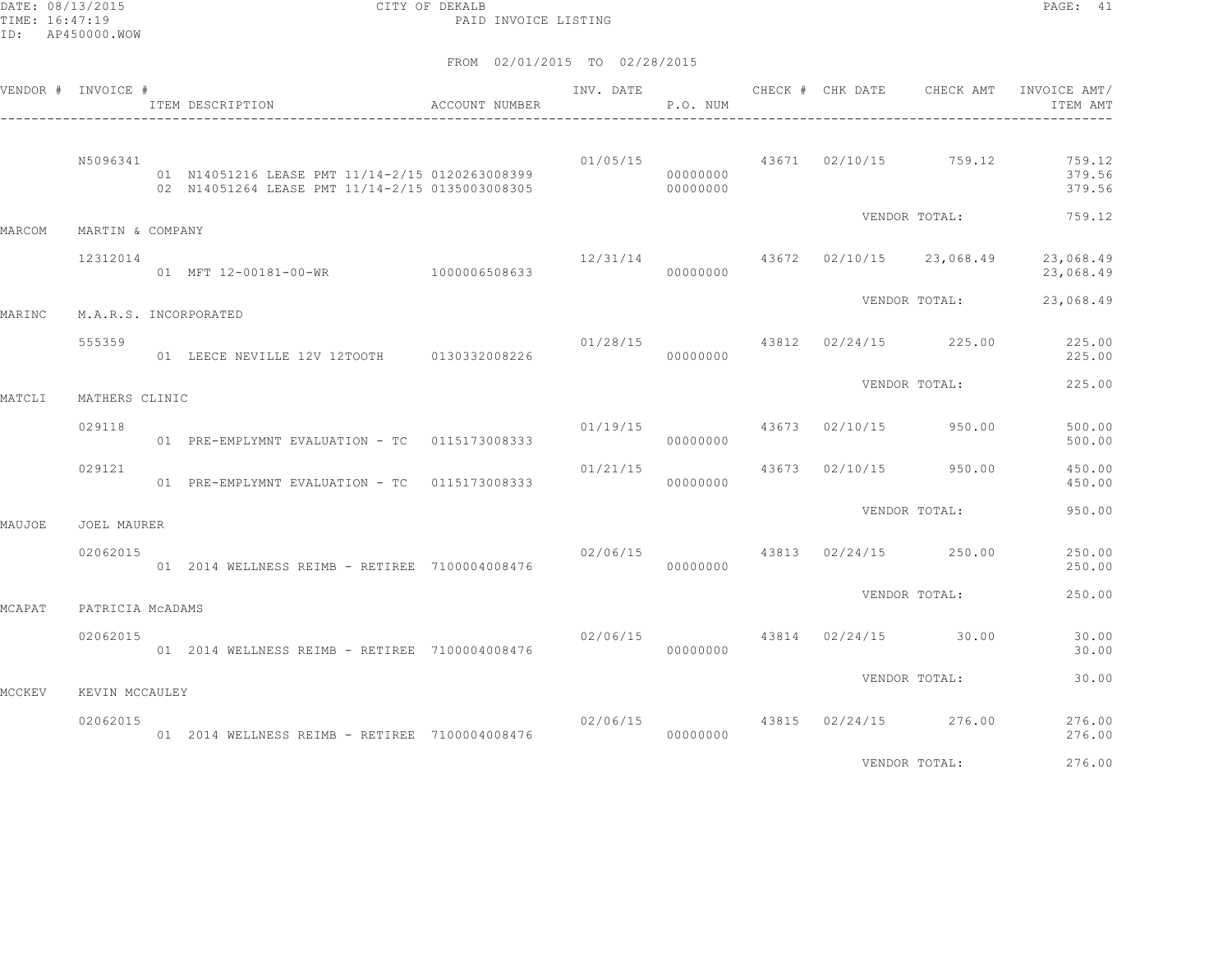DATE: 08/13/2015 CITY OF DEKALB PAGE: 42 PAID INVOICE LISTING

| FROM 02/01/2015 TO 02/28/2015 |  |  |  |  |
|-------------------------------|--|--|--|--|
|-------------------------------|--|--|--|--|

|        | VENDOR # INVOICE #  | ITEM DESCRIPTION ACCOUNT NUMBER                                                                 |                                |          | INV. DATE<br>P.O. NUM |  |                                        | CHECK # CHK DATE CHECK AMT INVOICE AMT/<br>ITEM AMT |
|--------|---------------------|-------------------------------------------------------------------------------------------------|--------------------------------|----------|-----------------------|--|----------------------------------------|-----------------------------------------------------|
| MCDCOR |                     | MCDONALD'S RESTAURANT OF                                                                        |                                |          |                       |  |                                        |                                                     |
|        | 12042014            | 01 PD PRISONER MEALS 14-8517 0120222008299                                                      |                                |          | 00000000              |  | $12/04/14$ $43674$ $02/10/15$ $11.16$  | 3.72<br>3.72                                        |
|        | 12082014            | 01 PD PRISONER MEALS 14-8613 0120222008299                                                      |                                | 12/08/14 | 00000000              |  | 43674 02/10/15 11.16                   | 3.72<br>3.72                                        |
|        | 12302014            | 01 PD PRISONER MEALS 14-07916 0120222008299                                                     |                                | 12/30/14 | 00000000              |  | 43674 02/10/15 11.16                   | 3.72<br>3.72                                        |
| MCMJEF | JEFFREY MCMASTER    |                                                                                                 |                                |          |                       |  | VENDOR TOTAL:                          | 11.16                                               |
|        | 01162015            | 01 EXEC.FIRE OFF CLSS - PARKING 0125263008376<br>02 EXEC. FIRE OFF CLSS - BAG FEE 0125263008376 |                                | 01/16/15 | 00000000<br>00000000  |  | D000728 02/24/15 156.11                | 156.11<br>106.11<br>50.00                           |
| MELLOC | MELIN'S LOCK & KEY  |                                                                                                 |                                |          |                       |  |                                        | VENDOR TOTAL: 156.11                                |
|        | 16749               | 01 CODECUT KEYS - FINANCE 0130322008219                                                         |                                |          | 00000000              |  | $01/07/15$ 43675 02/10/15 16.97        | 16.97<br>16.97                                      |
| MENSYC | MENARDS SYCAMORE    |                                                                                                 |                                |          |                       |  | VENDOR TOTAL:                          | 16.97                                               |
|        | 76333               | 01 WIRE BASKET                                                                                  | 0125272008226                  |          | 01/13/15<br>00000000  |  | 43676 02/10/15 454.53                  | 44.97<br>44.97                                      |
|        | 76976               | 01 HANGER E2 CONCRETE PROJECT 1300006508639                                                     |                                | 01/21/15 | 00000000              |  | 43676 02/10/15 454.53                  | 409.56<br>409.56                                    |
|        | 77578               | 01 SHOP SUPPLIES<br>02 SHOP SUPPLIES                                                            | 1300006508639<br>6500002008226 |          | 00000000<br>00000000  |  | $01/27/15$ 43816 02/24/15 659.46       | 659.46<br>599.98<br>59.48                           |
| MESIM  |                     | M.E. SIMPSON CO., INC.                                                                          |                                |          |                       |  |                                        | VENDOR TOTAL: 1,113.99                              |
|        | 26480               | 60000003008328<br>01 METER TESTS                                                                |                                |          | 00000000              |  | $01/12/15$ $43677$ $02/10/15$ $267.10$ | 267.10<br>267.10                                    |
|        |                     |                                                                                                 |                                |          |                       |  | VENDOR TOTAL:                          | 267.10                                              |
| MIDCIT | MID CITY<br>2667390 |                                                                                                 |                                |          |                       |  |                                        | $01/19/15$ 43678 02/10/15 1,088.87 1,119.60         |
|        |                     |                                                                                                 |                                |          |                       |  |                                        |                                                     |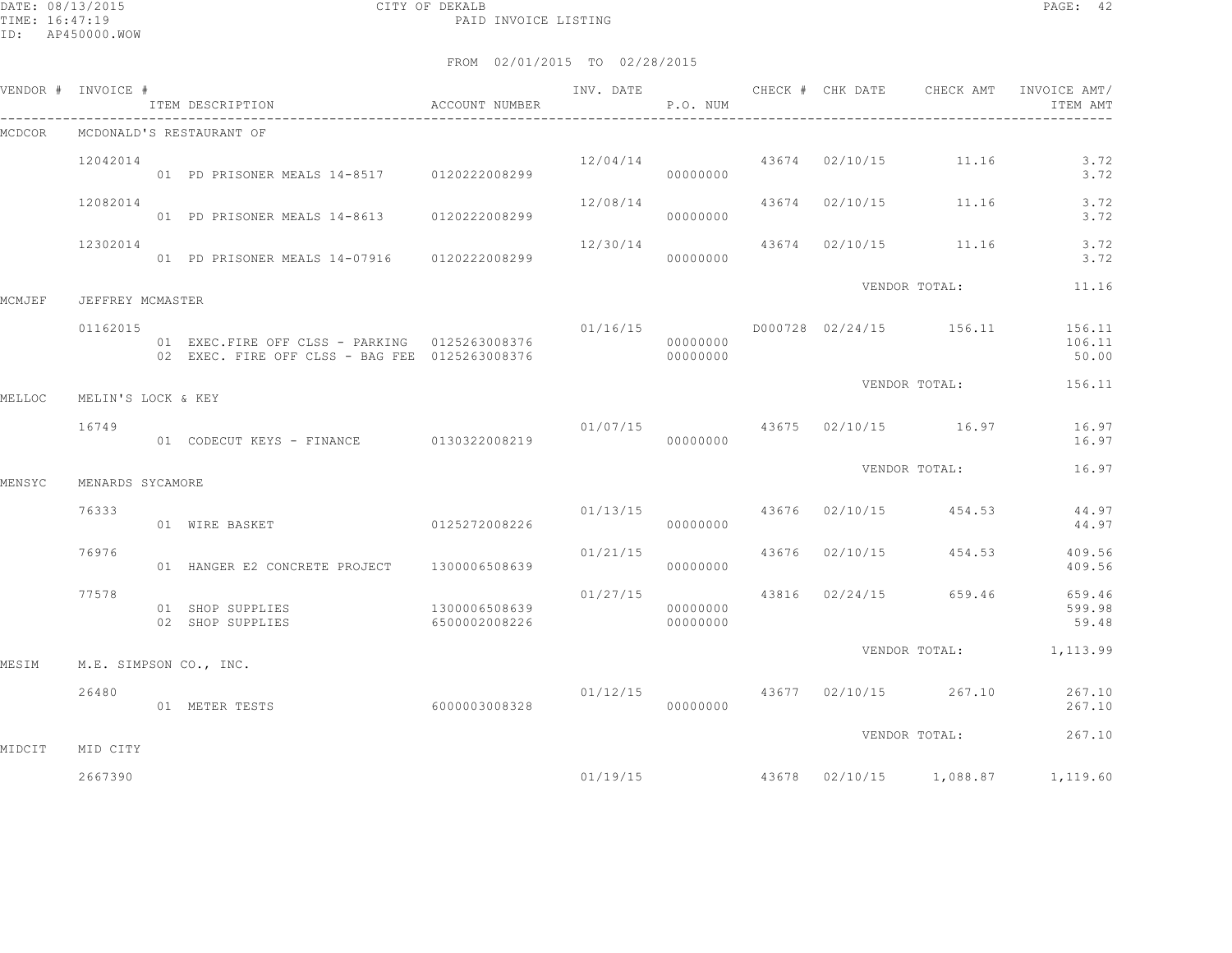DATE: 08/13/2015 CITY OF DEKALB PAGE: 43 PAID INVOICE LISTING

|        | VENDOR # INVOICE # | ITEM DESCRIPTION                               | ACCOUNT NUMBER | INV. DATE | P.O. NUM |                | CHECK # CHK DATE CHECK AMT             | INVOICE AMT/<br>ITEM AMT                                |
|--------|--------------------|------------------------------------------------|----------------|-----------|----------|----------------|----------------------------------------|---------------------------------------------------------|
|        | 2667390            | 01 (40) CRTNS PAPER 0135002008202              |                |           | 00000000 |                |                                        | $01/19/15$ 43678 02/10/15 1,088.87 1,119.60<br>1,119.60 |
|        | $268240 - 0$       | 01 OFFICE SUPPLIES                             | 0117112008204  | 01/29/15  | 00000000 |                | 43817 02/24/15 214.58                  | 59.81<br>59.81                                          |
|        | 2691940            | 01 OFFICE SUPPLIES 0115172008204               |                | 02/05/15  | 00000000 |                |                                        | 43817 02/24/15 214.58 21.36<br>21.36                    |
|        | 786287             | 01 OFFICE SUPPLIES                             | 0117112008204  | 01/09/15  | 00000000 |                |                                        | 43817 02/24/15 214.58 133.41<br>133.41                  |
|        | CC2655040          | 01 CREDIT - RETURNED ITEM 0117112008204        |                | 01/22/15  | 00000000 |                | 43678 02/10/15 1,088.87                | $-30.73$<br>$-30.73$                                    |
| MIDMED |                    | MDWEST MEDICAL SUPPLY COMPANY                  |                |           |          |                |                                        | VENDOR TOTAL: 1,303.45                                  |
|        | 5410584            | 01 LARYN BLADES 0125272008241                  |                |           | 00000000 |                | $01/16/15$ $43679$ $02/10/15$ $31.37$  | 23.53<br>23.53                                          |
|        | 5420995            | 01 LARYN BLADES 4 MIL 0125272008241            |                | 01/22/15  | 00000000 |                | 43679 02/10/15 31.37                   | 7.84<br>7.84                                            |
| MIDSTA |                    | MID-STATES ORGANIZED CRIME                     |                |           |          |                | VENDOR TOTAL:                          | 31.37                                                   |
|        | 1312621671         |                                                |                |           |          |                | $01/14/15$ $43818$ $02/24/15$ $250.00$ | 250.00<br>250.00                                        |
| MIKAUT |                    | MIKE'S AUTO & TRUCK REPAIR                     |                |           |          |                | VENDOR TOTAL:                          | 250.00                                                  |
|        | 28010              | 01 STEERING RPR - P22 SYS15 0130332008226      |                |           | 00000000 |                | $01/21/15$ 43819 02/24/15 2,280.27     | 321.90<br>321.90                                        |
|        | 28013              | 01 BRAKE CHAMBER - P22SYS13 0130332008226      |                | 01/22/15  | 00000000 | 43819 02/24/15 | 2,280.27                               | 100.69<br>100.69                                        |
|        | 28036              | 01 TANK, INSUL, STRAP - P22SYS44 0130332008226 |                | 01/26/15  | 00000000 | 43819 02/24/15 |                                        | 2,280.27 1,699.56<br>1,699.56                           |
|        | 28061              | 01 GASKET/SENDER/TERMINAL-P22 0130332008226    |                | 01/29/15  | 00000000 |                | 43819 02/24/15 2,280.27                | 158.12<br>158.12                                        |
|        |                    |                                                |                |           |          |                | VENDOR TOTAL:                          | 2,280.27                                                |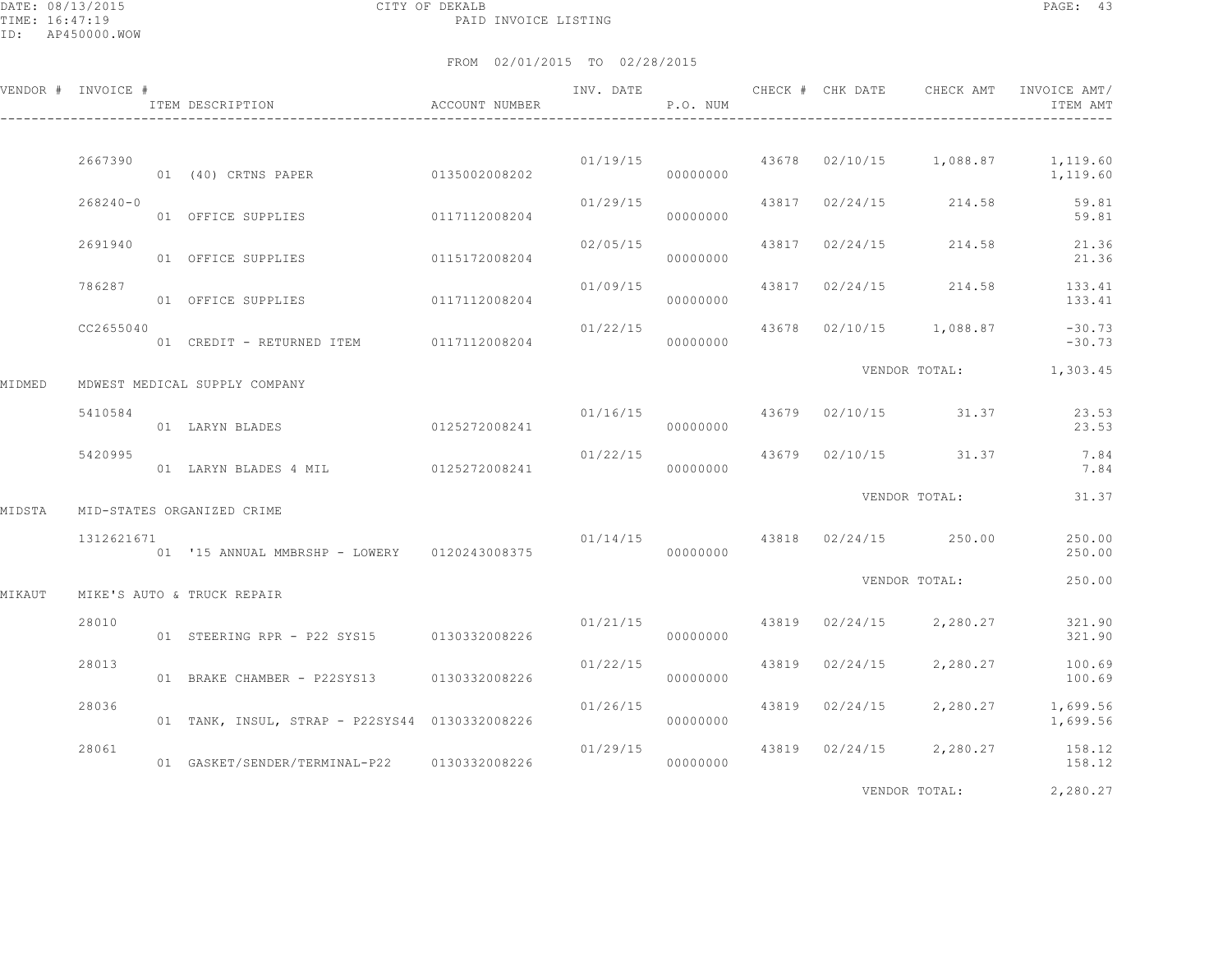DATE: 08/13/2015 CITY OF DEKALB PAGE: 44 PAID INVOICE LISTING

|         | VENDOR # INVOICE # | ITEM DESCRIPTION                                                                   | ACCOUNT NUMBER |          | P.O. NUM                         |       |                |                                        | INVOICE AMT/<br>ITEM AMT                      |
|---------|--------------------|------------------------------------------------------------------------------------|----------------|----------|----------------------------------|-------|----------------|----------------------------------------|-----------------------------------------------|
| MINWAT  | WATARU MINEZAKI    |                                                                                    |                |          |                                  |       |                |                                        |                                               |
|         | 01212015           | 01 WTR REFUND 3803172280-00 6000000063444                                          |                |          | 00000000                         |       |                | $01/21/15$ $43680$ $02/10/15$ $66.62$  | 66.62<br>66.62                                |
| MOOMED  | MOORE MEDICAL      |                                                                                    |                |          |                                  |       |                | VENDOR TOTAL:                          | 66.62                                         |
|         | 98502310I          | 0120222008242<br>01 GLOVES<br>02 GLOVES                                            | 0120242008242  |          | 00000000<br>00000000             |       |                | $01/15/15$ 43681 02/10/15 220.87       | 220.87<br>110.43<br>110.44                    |
|         | 985076041          | 01 (4) ACTIVE SHOOTER PACK 0125272008241                                           |                |          | 00000000                         |       |                | $01/21/15$ $43820$ $02/24/15$ $845.76$ | 845.76<br>845.76                              |
| MOOTHO  | THOMAS MOORE       |                                                                                    |                |          |                                  |       |                |                                        | VENDOR TOTAL: 1,066.63                        |
|         | 02062015           | 01 MCDONALDS - FOOD/BEVERAGE 0130313008376<br>03 CITY CAB - SAN JOSE 0130313008376 |                | 02/06/15 | 00000000<br>00000000<br>00000000 |       |                | D000729 02/24/15 42.73                 | 42.73<br>6.13<br>13.60<br>23.00               |
| MORSAL  | MORTON SALT, INC.  |                                                                                    |                |          |                                  |       |                | VENDOR TOTAL:                          | 42.73                                         |
|         | 5400641625         | 01 BULK CRYSTAL SALT 6000002008250                                                 |                |          | 12/29/14<br>00000000             |       |                | 43682 02/10/15 11,425.36               | 2,438.55<br>2,438.55                          |
|         | 5400656426         | 01 BULK CRYSTAL SALT 6000002008250                                                 |                | 01/14/15 | 00000000                         |       | 43682 02/10/15 | 11,425.36                              | 2,936.36<br>2,936.36                          |
|         | 5400656427         | 01 BULK CRYSTAL SALT                                                               | 6000002008250  | 01/14/15 | 00000000                         | 43682 | 02/10/15       | 11,425.36                              | 3, 116.44<br>3, 116.44                        |
|         | 5400657797         | 01 BULK CRYSTAL SALT 6000002008250                                                 |                |          | 00000000                         |       |                | $01/15/15$ 43682 02/10/15 11,425.36    | 2,934.01<br>2,934.01                          |
| MOSTPLU |                    | MO-ST PLUMBING & MECHANICAL                                                        |                |          |                                  |       |                |                                        | VENDOR TOTAL: 11,425.36                       |
|         | 14396              | 01 REPAIR LEAK IN SINK                                                             | 0125273008348  |          | 00000000                         |       |                | $01/14/15$ $43821$ $02/24/15$ $110.00$ | 110.00<br>110.00                              |
| MOTSOL  |                    | MOTOROLA SOLUTIONS, INC.                                                           |                |          |                                  |       |                | VENDOR TOTAL:                          | 110.00                                        |
|         | 12620123113        |                                                                                    |                |          |                                  |       |                |                                        | $01/01/15$ 43822 02/24/15 29,057.64 29,057.64 |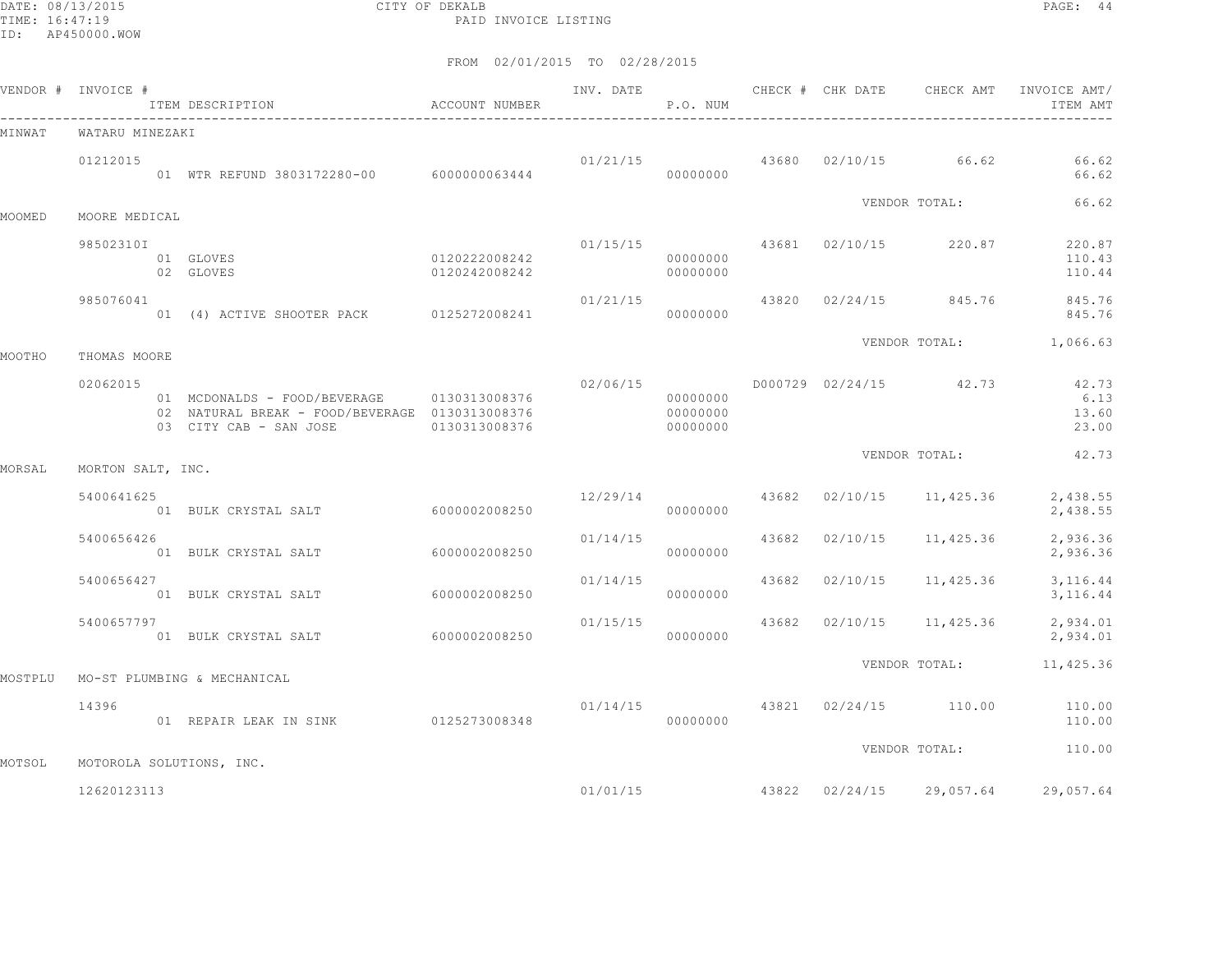DATE: 08/13/2015 CITY OF DEKALB PAGE: 45 PAID INVOICE LISTING

|         | VENDOR # INVOICE # | ITEM DESCRIPTION ACCOUNT NUMBER                                                                                                                                                                                                                                                                                                                                                                                                  |               | INV. DATE             | P.O. NUM |  | CHECK # CHK DATE CHECK AMT               | INVOICE AMT/<br>ITEM AMT                                                                                                                                                            |
|---------|--------------------|----------------------------------------------------------------------------------------------------------------------------------------------------------------------------------------------------------------------------------------------------------------------------------------------------------------------------------------------------------------------------------------------------------------------------------|---------------|-----------------------|----------|--|------------------------------------------|-------------------------------------------------------------------------------------------------------------------------------------------------------------------------------------|
|         | 12620123113        |                                                                                                                                                                                                                                                                                                                                                                                                                                  |               |                       | 00000000 |  |                                          | $01/01/15$ $43822$ $02/24/15$ $29,057.64$ $29,057.64$<br>29,057.64                                                                                                                  |
|         |                    |                                                                                                                                                                                                                                                                                                                                                                                                                                  |               |                       |          |  |                                          | VENDOR TOTAL: 29,057.64                                                                                                                                                             |
| MUKENS  | MUKENSCHNABL, INC  |                                                                                                                                                                                                                                                                                                                                                                                                                                  |               |                       |          |  |                                          |                                                                                                                                                                                     |
|         | 15149              | 01 HOBART RENTAL FEB 2015 6500006008597                                                                                                                                                                                                                                                                                                                                                                                          |               |                       | 00000000 |  |                                          | $02/05/15$ 43823 $02/24/15$ 500.00 500.00<br>500.00                                                                                                                                 |
|         |                    |                                                                                                                                                                                                                                                                                                                                                                                                                                  |               |                       |          |  | VENDOR TOTAL:                            | 500.00                                                                                                                                                                              |
|         | NACHA DD UNDEFINED | 01 TOTAL DIRECT DEPOSITS<br>01 TOTAL DIRECT DEPOSITS<br>01 TOTAL DIRECT DEPOSITS<br>01 TOTAL DIRECT DEPOSITS<br>01 TOTAL DIRECT DEPOSITS<br>01 TOTAL DIRECT DEPOSITS<br>01 TOTAL DIRECT DEPOSITS<br>01 TOTAL DIRECT DEPOSITS<br>01 TOTAL DIRECT DEPOSITS<br>01 TOTAL DIRECT DEPOSITS<br>01 TOTAL DIRECT DEPOSITS<br>01 TOTAL DIRECT DEPOSITS<br>01 TOTAL DIRECT DEPOSITS<br>01 TOTAL DIRECT DEPOSITS<br>01 TOTAL DIRECT DEPOSITS |               |                       |          |  | VENDOR TOTAL:                            | 543.41<br>1,261.00<br>38.66<br>2,466.95<br>6,994.21<br>1,528.15<br>1,598.28<br>1,766.88<br>1,468.45<br>1,267.31<br>1,343.65<br>1,198.90<br>36,785.73<br>520.00<br>13,908.62<br>0.00 |
| NEITRU  |                    | NEIL'S TRUCK & EQUIPMENT CTR                                                                                                                                                                                                                                                                                                                                                                                                     |               |                       |          |  |                                          |                                                                                                                                                                                     |
|         | 42749              | 01 DIESEL FUEL ADDITIIVE - AP10 6500002008245                                                                                                                                                                                                                                                                                                                                                                                    |               |                       | 00000000 |  |                                          | $01/02/15$ $43824$ $02/24/15$ $106.89$ $106.89$<br>106.89                                                                                                                           |
| NEOPOST | NEOPOST USA INC    |                                                                                                                                                                                                                                                                                                                                                                                                                                  |               |                       |          |  |                                          | VENDOR TOTAL: 106.89                                                                                                                                                                |
|         | 01232015           | 01 POSTAGE SERIAL #11245352 0135003008305                                                                                                                                                                                                                                                                                                                                                                                        |               |                       | 00000000 |  | $01/23/15$ $43683$ $02/10/15$ $4,000.00$ | 2,000.00<br>2,000.00                                                                                                                                                                |
|         | 01252015           | 01 POSTAGE SERIAL #11245346 0135003008305                                                                                                                                                                                                                                                                                                                                                                                        |               | 01/25/15              | 00000000 |  | 43683 02/10/15 4,000.00                  | 2,000.00<br>2,000.00                                                                                                                                                                |
|         | 14459173           | 01 PD INK CARTRIDGE                                                                                                                                                                                                                                                                                                                                                                                                              | 0135003008305 | 12/22/14<br>000000000 |          |  | 43825 02/24/15 157.00                    | 157.00<br>157.00                                                                                                                                                                    |
|         |                    |                                                                                                                                                                                                                                                                                                                                                                                                                                  |               |                       |          |  | VENDOR TOTAL:                            | 4,157.00                                                                                                                                                                            |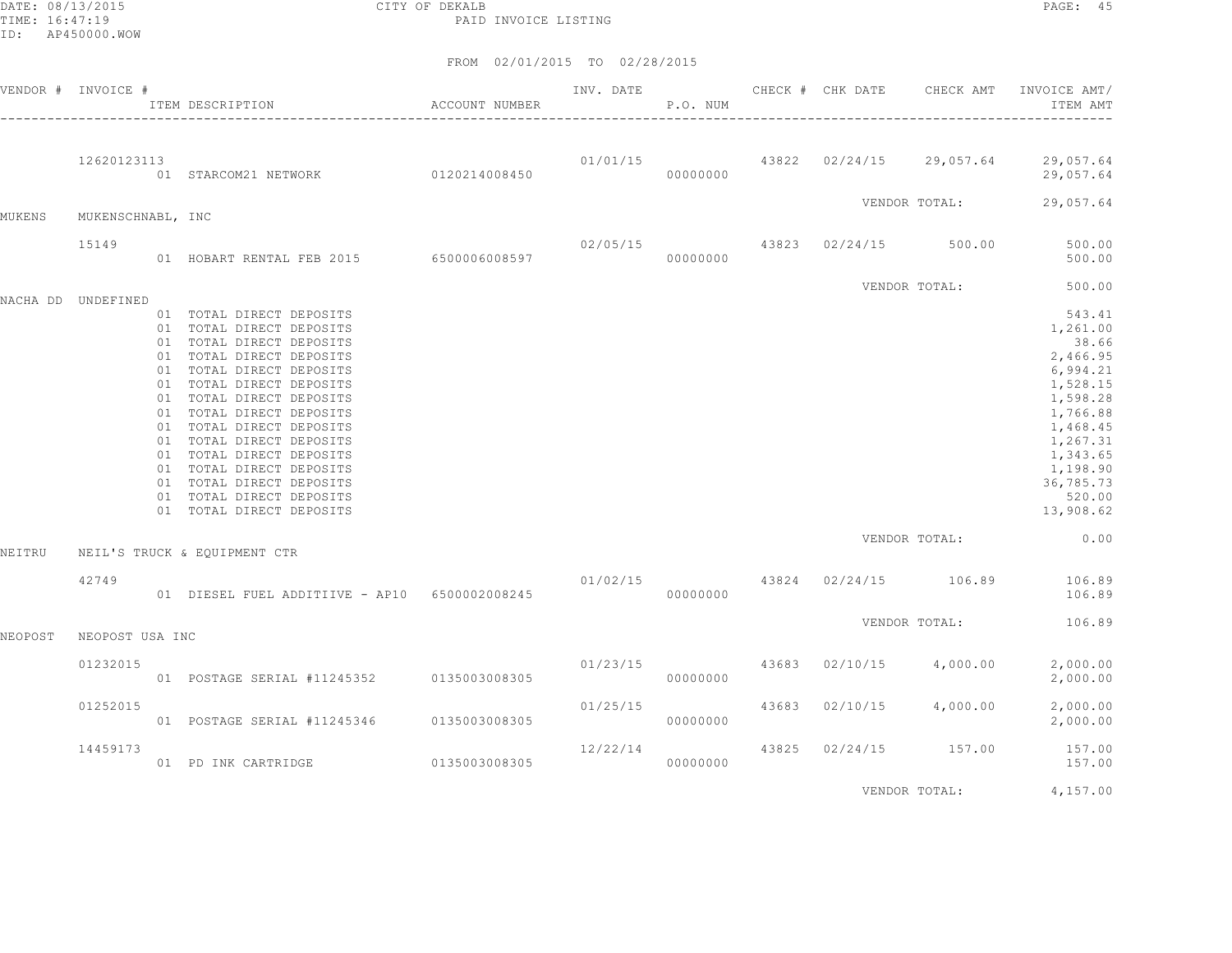DATE: 08/13/2015 CITY OF DEKALB PAGE: 46 PAID INVOICE LISTING

|        | VENDOR # INVOICE # | ITEM DESCRIPTION                                | ACCOUNT NUMBER | INV. DATE | P.O. NUM             | CHECK # CHK DATE CHECK AMT |                         | INVOICE AMT/<br>ITEM AMT                 |
|--------|--------------------|-------------------------------------------------|----------------|-----------|----------------------|----------------------------|-------------------------|------------------------------------------|
| NEWEGG | NEWEGG BUSINESS    |                                                 |                |           |                      |                            |                         |                                          |
|        | 1200873570         | 01 CARD READER                                  | 0117122008285  |           | 01/08/15<br>00000000 |                            | 43684 02/10/15 1,456.86 | 27.98<br>27.98                           |
|        | 1200875422         | 01 CH CLOVE                                     | 0117122008285  | 01/09/15  | 00000000             | 43684 02/10/15             | 1,456.86                | 233.96<br>233.96                         |
|        | 1200880391         | 01 HDD ACC ROSEWILL, SSD 500G SAM 0117122008285 |                | 01/13/15  | 00000000             |                            | 43684 02/10/15 1,456.86 | 264.95<br>264.95                         |
|        | 1200886186         | 01 MNTR DELL                                    | 0117122008285  | 01/16/15  | 00000000             |                            |                         | 43684 02/10/15 1,456.86 929.97<br>929.97 |
| NICOR  | NICOR              |                                                 |                |           |                      |                            | VENDOR TOTAL:           | 1,456.86                                 |
|        | 01202015           | 01 25410510009 12/18-01/20/15 6000003008351     |                |           | 01/20/15<br>00000000 | 43826 02/24/15             | 5,162.39                | 1,033.17<br>1,033.17                     |
|        | 01202015A          | 01 69260510008 12/18-01/20/15                   | 6000003008351  | 01/20/15  | 00000000             | 43826 02/24/15             | 5,162.39                | 557.68<br>557.68                         |
|        | 01202015B          | 01 94910810004 12/18-01/20/15                   | 6000003008351  | 01/20/15  | 00000000             | 43826 02/24/15             | 5,162.39                | 527.09<br>527.09                         |
|        | 01212015           | 01 99072410006 12/18-01/20/15                   | 0125273008355  | 01/21/15  | 00000000             | 43826 02/24/15             | 5, 162, 39              | 441.52<br>441.52                         |
|        | 01232015           | 01 89260510006 12/23-01/22/15                   | 6000003008351  | 01/23/15  | 00000000             | 43826 02/24/15             | 5,162.39                | 629.19<br>629.19                         |
|        | 01272015           | 01 17685413811 12/26-01/27/15                   | 6500003008355  | 01/27/15  | 00000000             | 43826 02/24/15             | 5,162.39                | 432.09<br>432.09                         |
|        | 01272015A          | 01 32051810003 12/26-01/27/15                   | 6500003008355  | 01/27/15  | 00000000             | 43826 02/24/15             | 5, 162.39               | 384.11<br>384.11                         |
|        | 01272015B          | 01 40404110153 12/26-01/27/15                   | 6500003008355  | 01/27/15  | 00000000             | 43826 02/24/15             | 5,162.39                | 1,082.56<br>1,082.56                     |
|        | 01272015C          | 01 79211301936 12/26-01/27/15 6500003008355     |                | 01/27/15  | 00000000             |                            | 43826 02/24/15 5,162.39 | 74.98<br>74.98                           |
|        | 12312014           | 01 0822831000 11/25-12/22/14 0130323008355      |                | 12/31/14  | 00000000             |                            | 43685 02/10/15 580.50   | 580.50<br>580.50                         |
|        |                    |                                                 |                |           |                      |                            | VENDOR TOTAL:           | 5,742.89                                 |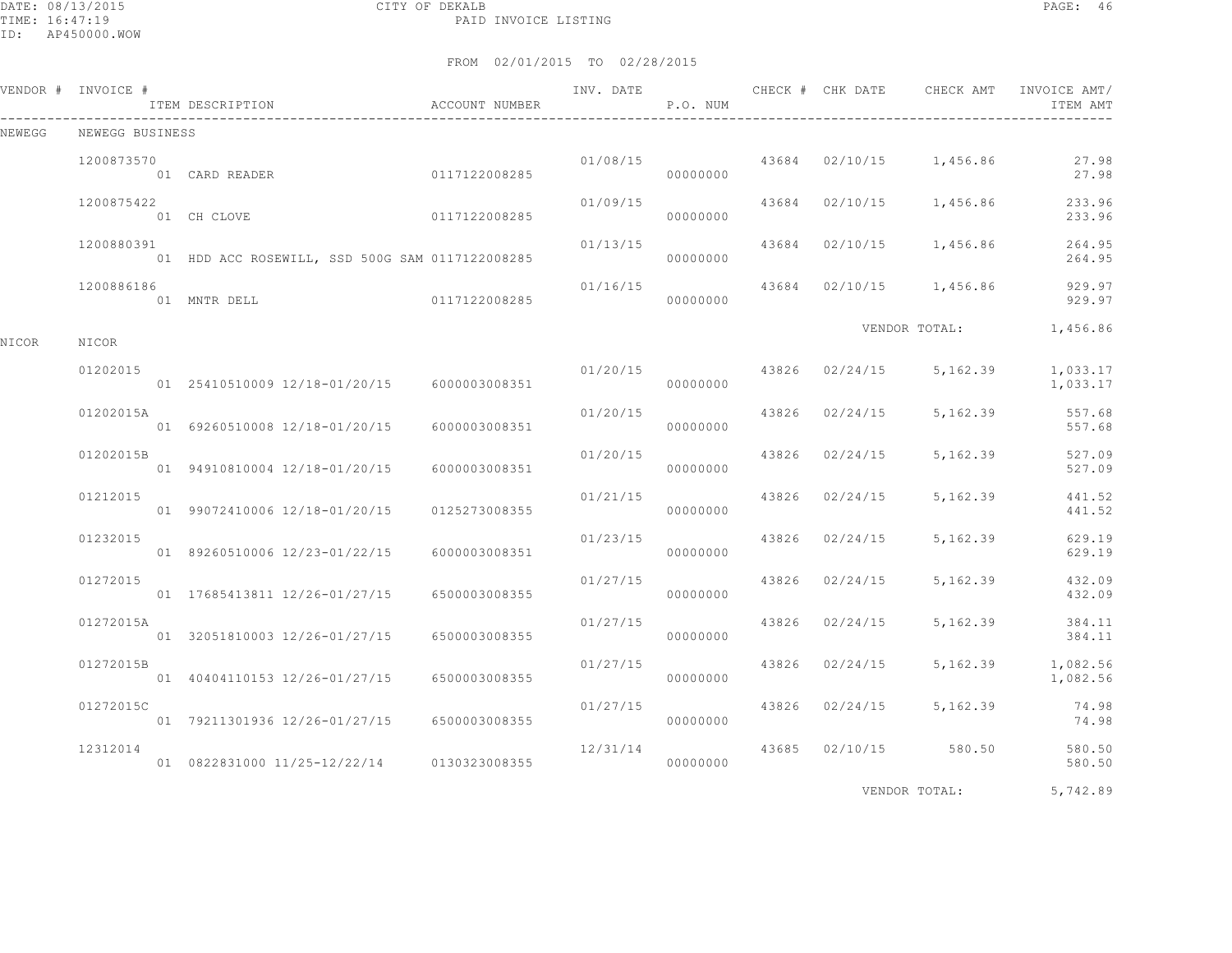|         | VENDOR # INVOICE # | ITEM DESCRIPTION                                                                                           | ACCOUNT NUMBER                                  | INV. DATE                 | P.O. NUM                         |                |                                          | CHECK # CHK DATE 6 CHECK AMT INVOICE AMT/<br>ITEM AMT |
|---------|--------------------|------------------------------------------------------------------------------------------------------------|-------------------------------------------------|---------------------------|----------------------------------|----------------|------------------------------------------|-------------------------------------------------------|
| NIUCEN  |                    | NIU CENTER FOR GOVERNMENTAL                                                                                |                                                 |                           |                                  |                |                                          |                                                       |
|         | 01152015           | 01 1/2 COST OF HOUSING STUDY UPDT 0135004008497                                                            |                                                 | $01/15/15$ 43686 02/10/15 | 00000000                         |                | 21,842.00                                | 10,921.00<br>10,921.00                                |
|         | CGS150128          | 01 STRTGIC PLAN AGRMNT 0135004008497                                                                       |                                                 | 12/22/14                  | 00000000                         |                | 43686 02/10/15 21,842.00                 | 10,921.00<br>10,921.00                                |
| NIUGRAN |                    | NORTHERN ILLINOIS UNIVERSITY                                                                               |                                                 |                           |                                  |                | VENDOR TOTAL:                            | 21,842.00                                             |
|         | 01262015           | 01 PW J. HEYN 12/14-01/15 0115151008103 000000000 00000000                                                 |                                                 |                           |                                  |                | $01/26/15$ $43687$ $02/10/15$ $1,151.04$ | 1,151.04<br>1,151.04                                  |
| NIWAT   |                    | NORTHERN ILLINOIS WATER WORKS                                                                              |                                                 |                           |                                  |                |                                          | VENDOR TOTAL: 1,151.04                                |
|         | 38400              | 01 (5) 5 GAL SPRING WTR DLVRD 0130324008450                                                                |                                                 | 00000000                  |                                  |                | $01/02/15$ 43827 02/24/15 230.00         | 30.50<br>30.50                                        |
|         | 38401              | 01 (3) 5 GAL SPRING WATER DLVRD 0115152008204<br>03 (3) 5 GAL SPRING WATER DLVRD 0132102008204             |                                                 | 01/16/15                  | 00000000<br>00000000<br>00000000 |                | 43827 02/24/15 230.00                    | 19.00<br>6.33<br>6.33<br>6.34                         |
|         | 38454              | 01 RTRND 5 GAL SPRING WTR DLVRD 0130324008450                                                              |                                                 | 01/09/15                  | 00000000                         | 43827 02/24/15 | 230.00                                   | $-5.50$<br>$-5.50$                                    |
|         | 38484              | 01 (14) 5 GAL SPRING WTR DLVRD                                                                             | 0130324008450                                   | 01/16/15                  | 00000000                         | 43827 02/24/15 | 230.00                                   | 82.25<br>82.25                                        |
|         | 38485              | 01 (6) 5 GAL SPRNG WTR DLVRD 0115152008204<br>02 (6) 5 GAL SPRNG WTR DLVRD<br>03 (6) 5 GAL SPRNG WTR DLVRD | 0117112008204<br>0132102008204                  | 01/30/15                  | 00000000<br>00000000<br>00000000 | 43827 02/24/15 | 230.00                                   | 36.25<br>12.08<br>12.08<br>12.09                      |
|         | 38528              | 01 (5) 5 GAL SPRING WTR DLVRD 0130324008450                                                                |                                                 | 01/23/15                  | 00000000                         | 43827 02/24/15 | 230.00                                   | 30.50<br>30.50                                        |
|         | 38594              | 01 WATER COOLER RENTAL                                                                                     | 0130324008450                                   | 01/29/15                  | 00000000                         | 43827 02/24/15 | 230.00                                   | 21.00<br>21.00                                        |
|         | 38595              | 01 WATER COOLER RENTAL<br>02 WATER COOLER RENTAL<br>03 WATER COOLER RENTAL                                 | 0115152008204<br>0132102008204<br>0117112008204 | 01/29/15                  | 00000000<br>00000000<br>00000000 | 43827 02/24/15 | 230.00                                   | 16.00<br>4.00<br>4.00<br>8.00                         |

VENDOR TOTAL: 230.00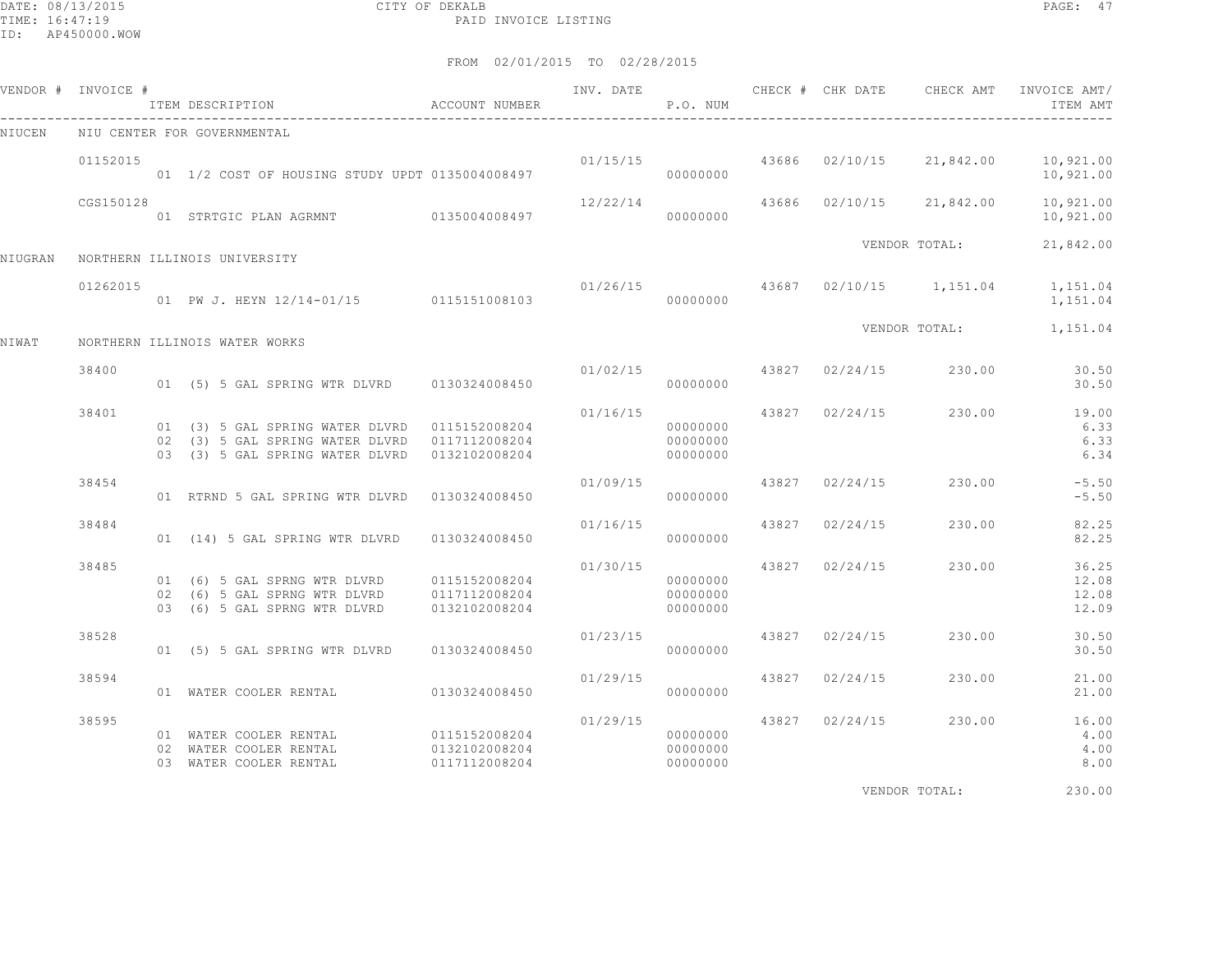DATE: 08/13/2015 CITY OF DEKALB PAGE: 48 PAID INVOICE LISTING

|         | VENDOR # INVOICE #        | ITEM DESCRIPTION                             | ACCOUNT NUMBER |          | P.O. NUM |  | INV. DATE 6 19 CHECK # CHK DATE 6 CHECK AMT | INVOICE AMT/<br>ITEM AMT |
|---------|---------------------------|----------------------------------------------|----------------|----------|----------|--|---------------------------------------------|--------------------------|
| OESANN  | ANNE OESTRICH             |                                              |                |          |          |  |                                             |                          |
|         | 01202015                  | 01 WTR REFUND 3803171920-00 6000000063444    |                |          | 00000000 |  | $01/20/15$ 43688 02/10/15 32.48             | 32.48<br>32.48           |
| OFFDEP  | OFFICE DEPOT INC          |                                              |                |          |          |  | VENDOR TOTAL:                               | 32.48                    |
|         | 750344953002              | 01 OFFICE SUPPLIES                           | 0132102008204  |          | 00000000 |  | $01/19/15$ 43828 $02/24/15$ 22.77           | 3.25<br>3.25             |
|         | 751249313001              | 01 OFFICE SUPPLIES 6000002008204             |                | 01/22/15 | 00000000 |  | 43689 02/10/15 17.90                        | 17.90<br>17.90           |
|         | 751711009001              | 01 TAPE, LETTERING                           | 6500002008204  | 01/26/15 | 00000000 |  | 43828 02/24/15 22.77                        | 19.52<br>19.52           |
| OFFDEP2 | OFFICE DEPOT, INC.        |                                              |                |          |          |  | VENDOR TOTAL:                               | 40.67                    |
|         | 748471847001              | 01 OFFICE SUPPLIES                           | 0125262008204  |          | 00000000 |  | $01/12/15$ 43690 02/10/15 138.50            | 14.97<br>14.97           |
|         | 749503897001              | 01 OFFICE SUPPLIES                           | 0120212008204  | 01/14/15 | 00000000 |  | 43690 02/10/15 138.50                       | 7.56<br>7.56             |
|         | 749640098001              | 01 OFFICE SUPPLIES                           | 0120242008242  | 01/14/15 | 00000000 |  | 43690 02/10/15 138.50                       | 49.29<br>49.29           |
|         | 750344953001              | 01 OFFICE SUPPLIES                           | 0132102008204  | 01/16/15 | 00000000 |  | 43690 02/10/15 138.50                       | 66.68<br>66.68           |
| ONSPOT  | ON THE SPOT               |                                              |                |          |          |  | VENDOR TOTAL:                               | 138.50                   |
|         | 641                       | 01 REPAIR AND PAINT 2ND FLR CH 1400006508625 |                |          | 00000000 |  | $01/27/15$ 43829 02/24/15 1,894.38          | 1,894.38<br>1,894.38     |
| PACRAC  | RACHEL PACEY              |                                              |                |          |          |  | VENDOR TOTAL:                               | 1,894.38                 |
|         | 02102015                  | 01  2014  WELLNESS REIMB  7100004008476      |                | 02/10/15 | 00000000 |  | D000730 02/24/15 35.93                      | 35.93<br>35.93           |
| PARINS  | PARDRIDGE INSURANCE, INC. |                                              |                |          |          |  | VENDOR TOTAL:                               | 35.93                    |
|         | 01302015                  |                                              |                |          | 01/30/15 |  | 43830 02/24/15 80.00                        | 50.00                    |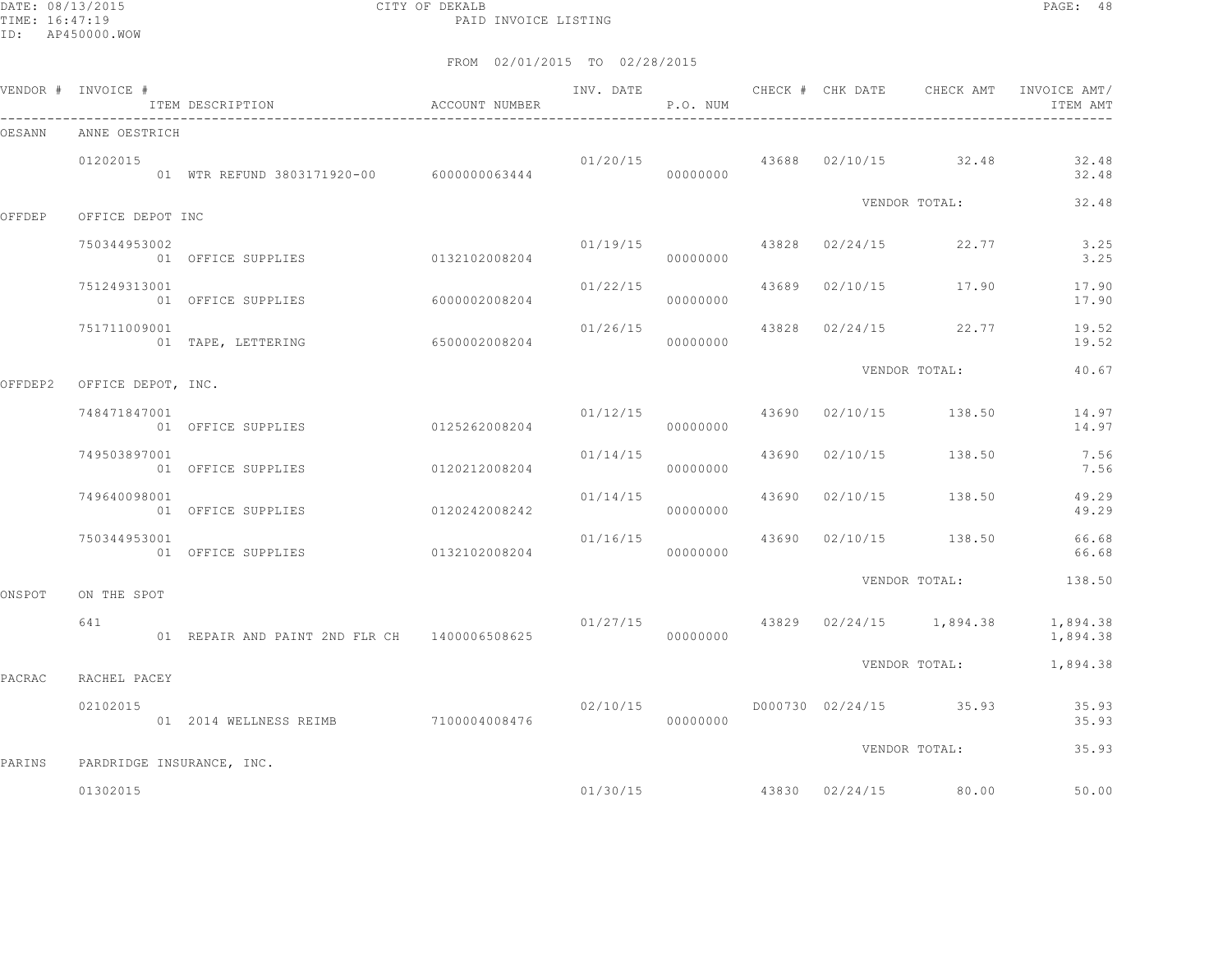DATE: 08/13/2015 CITY OF DEKALB PAGE: 49 PAID INVOICE LISTING

ID: AP450000.WOW

|        | VENDOR # INVOICE #   | ITEM DESCRIPTION                              | ACCOUNT NUMBER | INV. DATE | P.O. NUM |                | CHECK # CHK DATE CHECK AMT             | INVOICE AMT/<br>ITEM AMT |
|--------|----------------------|-----------------------------------------------|----------------|-----------|----------|----------------|----------------------------------------|--------------------------|
|        | 01302015             | 01 NOTARY RENEWAL - P. HILAND 0117113008366   |                | 01/30/15  | 00000000 |                | 43830 02/24/15 80.00                   | 50.00<br>50.00           |
|        | 12833                | 01 BOND RENEWAL - SMIRZ 1800004008499         |                | 01/06/15  | 00000000 | 43691 02/10/15 | 60.00                                  | 30.00<br>30.00           |
|        | 12843                | 01 NOTARY RENEWAL - WOYNA 0120233008349       |                | 01/22/15  | 00000000 | 43691 02/10/15 | 60.00                                  | 30.00<br>30.00           |
|        | 286719               | 01 NOTARY RENEWAL - WOYNA 0120233008349       |                | 01/23/15  | 00000000 |                | 43830 02/24/15 80.00                   | 30.00<br>30.00           |
| PATLIN | PATLIN INC.          |                                               |                |           |          |                | VENDOR TOTAL:                          | 140.00                   |
|        | 10659                | 01 CREDIT BATTERY CHRGING POSTS 6500002008226 |                |           | 00000000 |                | $12/16/14$ $43692$ $02/10/15$ 78.77    | $-31.36$<br>$-31.36$     |
|        | 41608                | 01 FLAT WASHER ZINC (200 PCS) 6500002008226   |                | 11/07/14  | 00000000 | 43692 02/10/15 | 78.77                                  | 58.14<br>58.14           |
|        | 42291                | 01 BUILDING SUPPLIES 6000002008219            |                | 12/30/14  | 00000000 |                | 43692 02/10/15 78.77                   | 51.99<br>51.99           |
|        | 42633                | 01 (10) CUTWHLS (100) HEX NUTS 0130332008226  |                | 01/28/15  | 00000000 |                | 43831 02/24/15 42.88                   | 42.88<br>42.88           |
| PAUCON | PAUL CONWAY SHIELDS  |                                               |                |           |          |                | VENDOR TOTAL:                          | 121.65                   |
|        | 0357648IN            | 01 AMKUS RPRS ELECTIC PUMP 0125273008315      |                |           | 00000000 |                | $01/10/15$ $43693$ $02/10/15$ $288.52$ | 288.52<br>288.52         |
| PAYWIL | WILLIAM R PAYNE      |                                               |                |           |          |                | VENDOR TOTAL:                          | 288.52                   |
|        | 01222015             | 01 TAX REBATE 11/2013-10/2014 6000004008481   |                |           | 00000000 |                | $01/22/15$ 43594 02/10/15 30.68        | 30.68<br>30.68           |
| PHYCON | PHYSIO-CONTROL, INC. |                                               |                |           |          |                | VENDOR TOTAL:                          | 30.68                    |
|        | 115079351            | 01 INFANT/CHILD AED 0125272008241 000000000   |                |           |          |                | 01/23/15 43832 02/24/15 117.00         | 117.00<br>117.00         |
|        |                      |                                               |                |           |          |                | VENDOR TOTAL:                          | 117.00                   |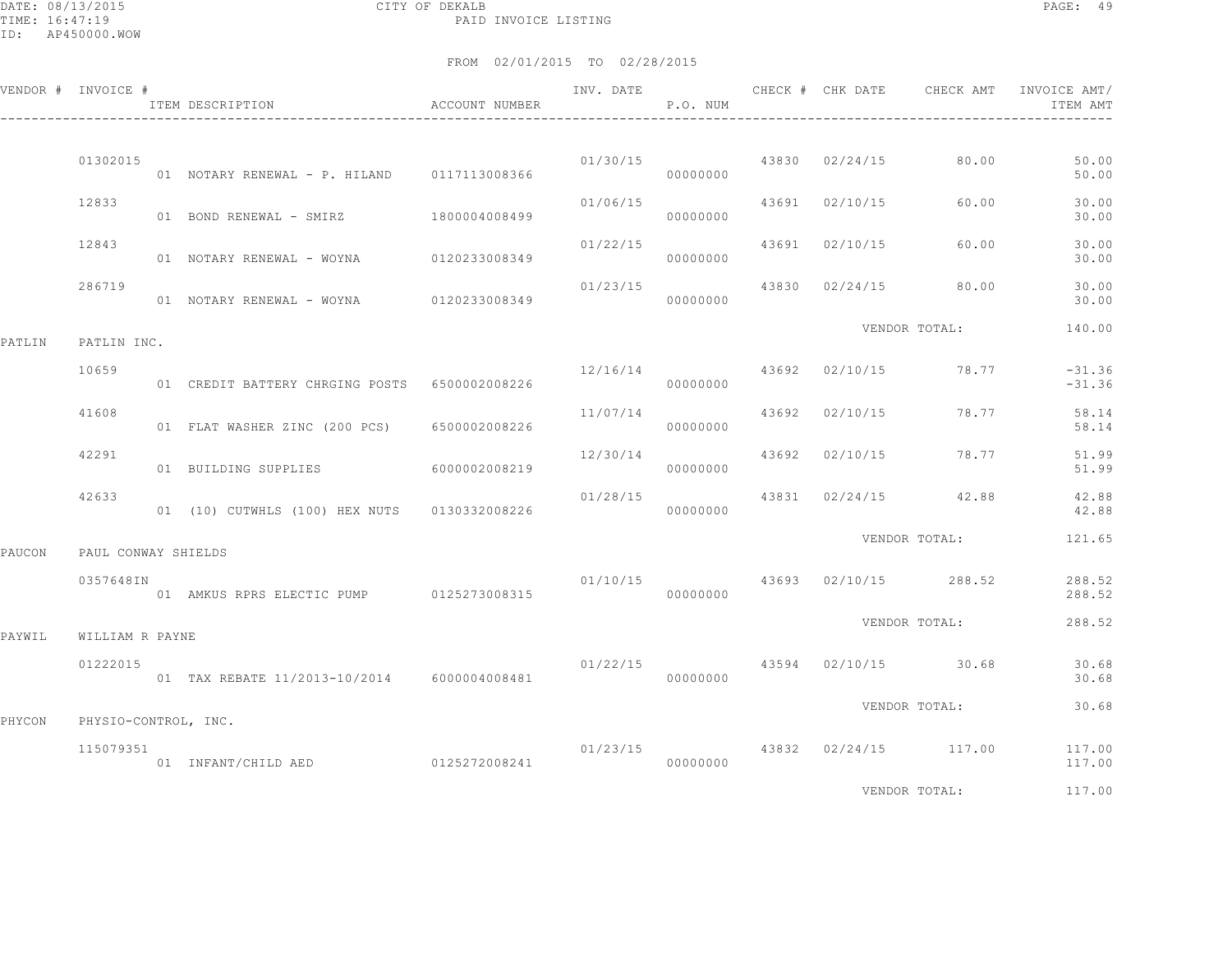DATE: 08/13/2015 CITY OF DEKALB PAGE: 50 PAID INVOICE LISTING

|               | VENDOR # INVOICE #          | ITEM DESCRIPTION                                                                       | ACCOUNT NUMBER                 |          | P.O. NUM             |  | INV. DATE 6 CHECK # CHK DATE CHECK AMT   | INVOICE AMT/<br>ITEM AMT  |
|---------------|-----------------------------|----------------------------------------------------------------------------------------|--------------------------------|----------|----------------------|--|------------------------------------------|---------------------------|
| PITMIK        | MIKE PITTSLEY               |                                                                                        |                                |          |                      |  |                                          |                           |
|               | 01162015                    | 01 WTR REFUND 0201009210-01 6000000063444                                              |                                |          | 00000000             |  | $01/16/15$ $43694$ $02/10/15$ $140.86$   | 140.86<br>140.86          |
| <b>PLUPES</b> |                             | PLUNKETT'S PEST CONTROL                                                                |                                |          |                      |  | VENDOR TOTAL:                            | 140.86                    |
|               | 4655400                     | 01 INSECT CONTROL                                                                      | 6500004008450                  | 01/20/15 | 00000000             |  | 43833 02/24/15 90.00                     | 40.00<br>40.00            |
|               | 4655463                     | 01 INSECT CONTROL                                                                      | 6500004008450                  | 01/20/15 | 00000000             |  | 43833 02/24/15 90.00                     | 50.00<br>50.00            |
| POMPS         |                             | POMP'S TIRE SERVICE INC                                                                |                                |          |                      |  | VENDOR TOTAL:                            | 90.00                     |
|               | 640027861                   | 01 NEW TIRE - P29<br>02 NEW TIRE - P29                                                 | 0130332008226<br>0130333008315 |          | 00000000<br>00000000 |  | $01/19/15$ 43695 02/10/15 475.60         | 475.60<br>468.10<br>7.50  |
|               | 640028032                   | 01 TIRE REPAIRS - STOCK/P29 0130332008226<br>02 TIRE REPAIRS - STOCK/P29 0130333008315 |                                | 01/27/15 | 00000000<br>00000000 |  | 43834 02/24/15 764.60                    | 764.60<br>707.10<br>57.50 |
| POUJOR        | JORDAN POULOS               |                                                                                        |                                |          |                      |  | VENDOR TOTAL:                            | 1,240.20                  |
|               | 02102015                    | 01 2014 WELLNESS REMIB                                                                 | 7100004008476                  | 02/10/15 | 00000000             |  | D000731 02/24/15 210.00                  | 210.00<br>210.00          |
| <b>PUMMAR</b> | MARK PUMFREY                |                                                                                        |                                |          |                      |  | VENDOR TOTAL:                            | 210.00                    |
|               | 02102015                    | 01 2014 WELLNESS REIMB                                                                 | 7100004008476                  |          | 00000000             |  | $02/10/15$ $0000732$ $02/24/15$ $234.00$ | 234.00<br>234.00          |
| OUAMEC        |                             | OUALITY MECHANICAL SERVICES                                                            |                                |          |                      |  | VENDOR TOTAL:                            | 234.00                    |
|               | 2841                        | 01 RPR DEICER AP16                                                                     | 6500003008310                  |          | 00000000             |  | $01/29/15$ $43835$ $02/24/15$ $390.00$   | 390.00<br>390.00          |
|               |                             |                                                                                        |                                |          |                      |  | VENDOR TOTAL:                            | 390.00                    |
| QUICOR        | QUILL CORPORATION<br>846917 |                                                                                        |                                |          |                      |  | $01/16/15$ 43836 $02/24/15$ 167.29       | $-11.94$                  |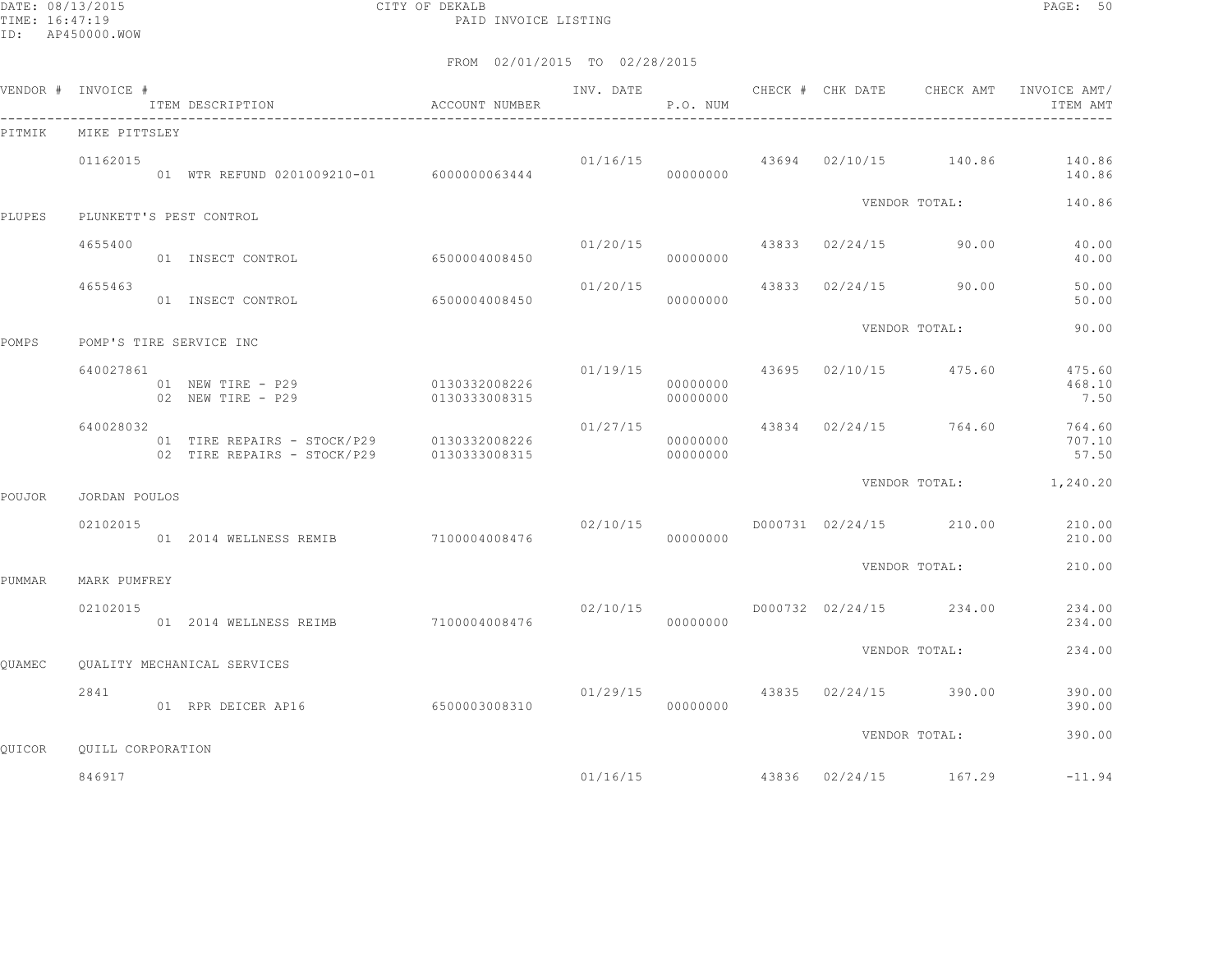DATE: 08/13/2015 CITY OF DEKALB PAGE: 51 PAID INVOICE LISTING

|         | VENDOR # INVOICE #  | ITEM DESCRIPTION                                       | ACCOUNT NUMBER | INV. DATE | P.O. NUM             |       | CHECK # CHK DATE | CHECK AMT                          | INVOICE AMT/<br>ITEM AMT   |
|---------|---------------------|--------------------------------------------------------|----------------|-----------|----------------------|-------|------------------|------------------------------------|----------------------------|
|         |                     |                                                        |                |           |                      |       |                  |                                    |                            |
|         | 846917              | 01 RETURNED ITEM<br>0130332008204                      |                |           | 00000000             |       |                  | $01/16/15$ 43836 $02/24/15$ 167.29 | $-11.94$<br>$-11.94$       |
|         | 847062              | 01 RETURNED ITEM                                       | 0130332008204  | 01/16/15  | 00000000             |       | 43836 02/24/15   | 167.29                             | $-11.94$<br>$-11.94$       |
|         | 9464572             | 01 OFFICE SUPPLIES                                     | 0130332008204  | 01/13/15  | 00000000             | 43696 | 02/10/15         | 92.95                              | 92.95<br>92.95             |
|         | 9550710             | 01 (6) RED PRO MARKER 0130332008204                    |                |           | 01/15/15<br>00000000 |       | 43836 02/24/15   | 167.29                             | 11.94<br>11.94             |
|         | 9600486             | 01 (6) RED PERMANENT MARKERS 0130332008204             |                | 01/16/15  | 00000000             |       |                  | 43836 02/24/15 167.29              | 11.94<br>11.94             |
|         | 9703542             | 01 OFFICE SUPPLIES 0115152008204                       |                | 01/20/15  | 00000000             |       |                  | 43836 02/24/15 167.29              | 167.29<br>167.29           |
| RAD     | R.A.D. SYSTEMS      |                                                        |                |           |                      |       |                  | VENDOR TOTAL:                      | 260.24                     |
|         | 10102T              | 01 BPD CERT 3/23-25 - BENTHUSEN 0120223008376          |                |           | 00000000             |       |                  | $01/15/15$ 43697 02/10/15 450.00   | 450.00<br>450.00           |
| RAELIC  | RAECO-LIC LLC       |                                                        |                |           |                      |       |                  | VENDOR TOTAL:                      | 450.00                     |
|         | 6156140             | 01 TSI DRINK TUBE ASSEMBLY 0125273008311               |                | 00000000  |                      |       |                  | $01/14/15$ 43698 02/10/15 69.08    | 69.08<br>69.08             |
| RAYOHER | RAY O'HERRON CO INC |                                                        |                |           |                      |       |                  | VENDOR TOTAL:                      | 69.08                      |
|         | 1461159IN           | 01 (3) GLOCK 22, (3) NIGHT SIGHTS 0120226008540        |                | 10/28/14  | 00000000             |       |                  | 43699 02/10/15 4,012.03            | 1,330.43<br>1,330.43       |
|         | 1461558IN           | 01 (4) TIE BARS                                        | 0120222008270  | 10/29/14  | 00000000             |       | 43699 02/10/15   | 4,012.03                           | 200.84<br>200.84           |
|         | 1502568IN           | 01 TESTING EQUIPT. 0120222008242<br>02 TESTING EQUIPT. | 0120242008242  | 01/14/15  | 00000000<br>00000000 |       |                  | 43699 02/10/15 4,012.03            | 664.00<br>332.00<br>332.00 |
|         | 1503273IN           |                                                        |                | 01/19/15  |                      |       |                  | 43699 02/10/15 4,012.03            | 192.53                     |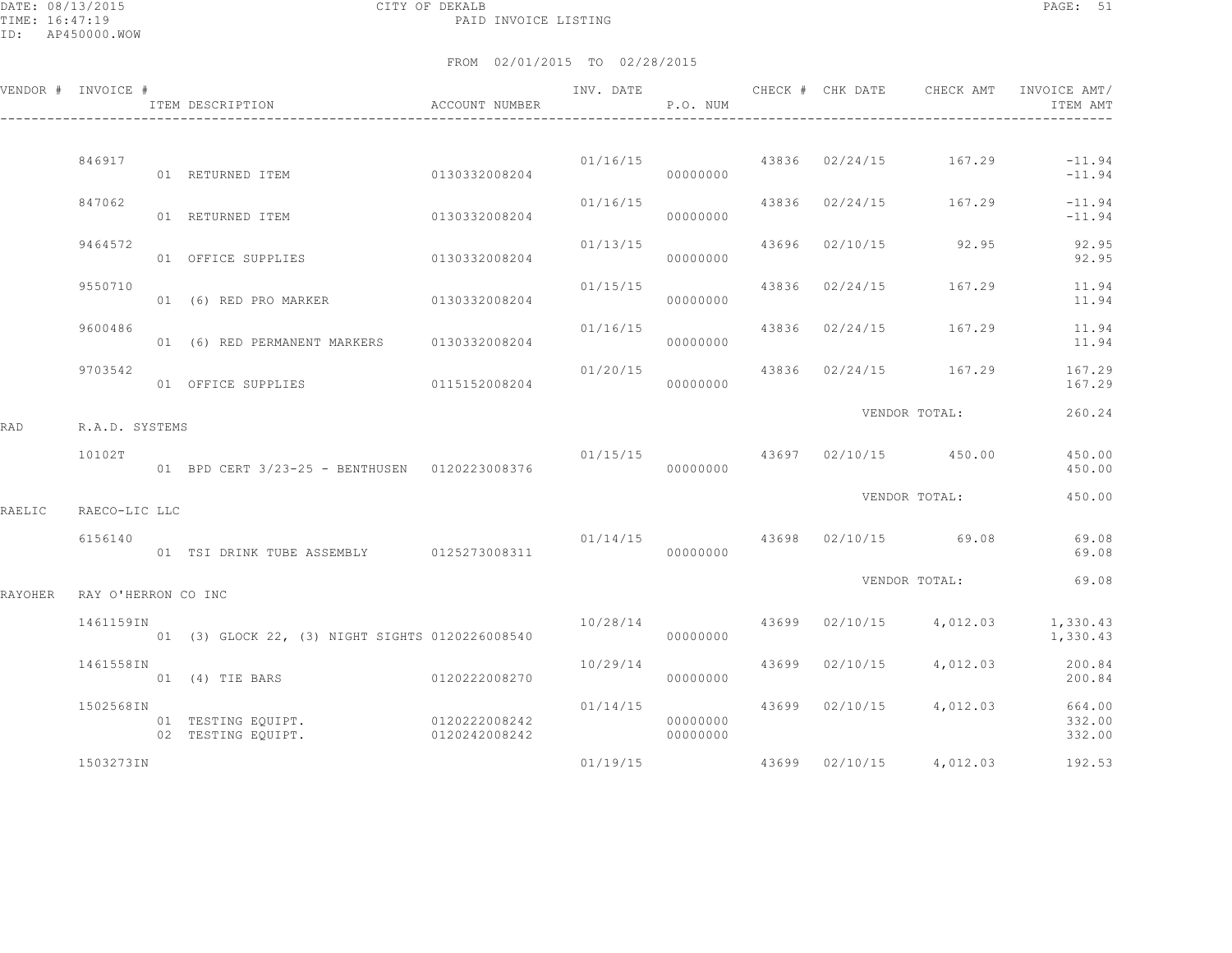DATE: 08/13/2015 CITY OF DEKALB PAGE: 52 PAID INVOICE LISTING

FROM 02/01/2015 TO 02/28/2015

|        | VENDOR # INVOICE # | ITEM DESCRIPTION                                              | ACCOUNT NUMBER |                         | P.O. NUM             |                |                                                   | ITEM AMT         |
|--------|--------------------|---------------------------------------------------------------|----------------|-------------------------|----------------------|----------------|---------------------------------------------------|------------------|
|        | 1503273IN          | 01 NARK TESTING EQPT.<br>02 NARK TESTING EQPT.  0120222008242 |                |                         | 00000000<br>00000000 |                | $01/19/15$ $43699$ $02/10/15$ $4,012.03$ $192.53$ | 96.27<br>96.26   |
|        | 1504230IN          | 01 NEW SQUAD EQUIPMENT 5250006008521                          |                | 01/22/15                | 00000000             |                | 43699 02/10/15 4,012.03 1,624.23                  | 1,624.23         |
|        | 1506658IN          | 01 (2) FIRE EXTNGSHRS 0120222008242                           |                | 02/04/15                | 00000000             |                | 43837 02/24/15 277.67                             | 154.15<br>154.15 |
|        | 1506796IN          | 01 PANTS, 6PKT POLY 0120222008270                             |                | 02/05/15                | 00000000             | 43837 02/24/15 | 277.67                                            | 83.99<br>83.99   |
|        | 1507059IN          | 01 V-CON SIREN BACKLIGHT BULB 0120222008226                   |                | 02/06/15                | 00000000             |                | 43837 02/24/15 277.67                             | 39.53<br>39.53   |
| RBGSUP | RBG SUPPLY         |                                                               |                |                         |                      |                | VENDOR TOTAL: 4,289.70                            |                  |
|        | 203186             | 01 JNTRL SPPLYS                                               | 0130322008291  |                         | 00000000             |                | $03/20/14$ $43700$ $02/10/15$ $490.67$            | 59.21<br>59.21   |
|        | 206182             | 01 JNTRL SPPLYS                                               | 0130322008291  | 01/07/15                | 00000000             | 43700 02/10/15 | 490.67                                            | 45.17<br>45.17   |
|        | 206183             | 01 JNTRL SPPLYS                                               | 0130322008291  | 01/07/15                | 00000000             | 43700 02/10/15 | 490.67                                            | 60.23<br>60.23   |
|        | 206282             | 01 JNTRL SPPLYS - AIRPORT 6500002008219                       |                | 01/15/15                | 00000000             | 43700 02/10/15 | 490.67                                            | 158.52<br>158.52 |
|        | 206283             | 01 JNTRL SPPLYS - AIRPORT 6500002008219                       |                | 01/15/15                | 00000000             | 43700 02/10/15 | 490.67                                            | 167.54<br>167.54 |
|        | 206376             | 01 JNTRL SPPLYS                                               | 6500002008226  | 01/22/15                | 00000000             | 43838 02/24/15 | 211.33                                            | 123.78<br>123.78 |
|        | 206377             | 01 JNTRL SPPLYS - ARPT 6500002008219                          |                | 01/22/15                | 00000000             | 43838 02/24/15 | 211.33                                            | 20.44<br>20.44   |
|        | 206461             | 01 JNTRL SPPLYS - DEGREASER 6500002008226                     |                | 01/30/15 43838 02/24/15 | 00000000             |                | 211.33                                            | 67.11<br>67.11   |
|        |                    |                                                               |                |                         |                      |                |                                                   | $\overline{a}$   |

VENDOR TOTAL: 702.00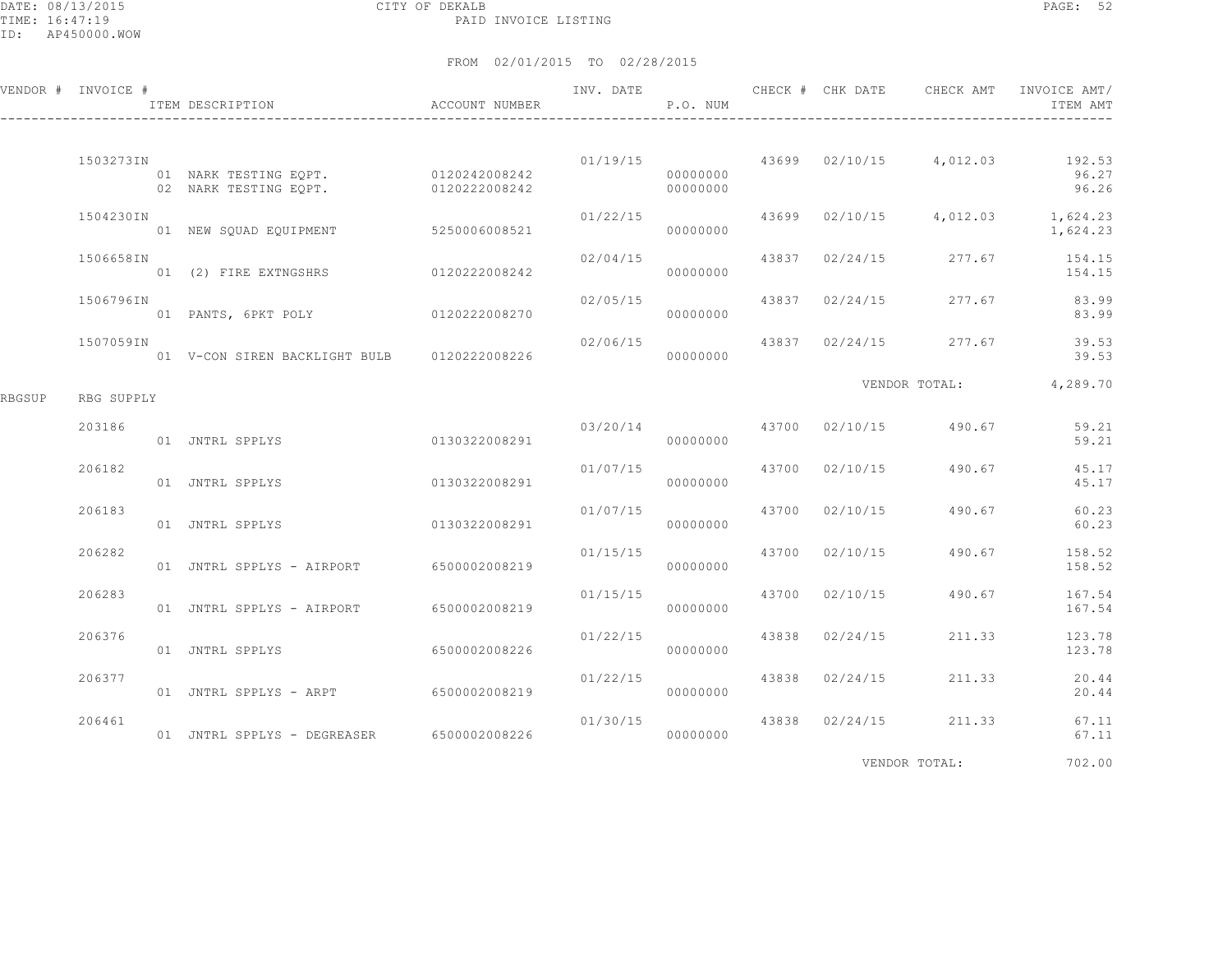DATE: 08/13/2015 CITY OF DEKALB PAGE: 53 PAID INVOICE LISTING

|               | VENDOR # INVOICE #    | ITEM DESCRIPTION                                                         | ACCOUNT NUMBER | INV. DATE | P.O. NUM |       |          | CHECK # CHK DATE CHECK AMT             | INVOICE AMT/<br>ITEM AMT |
|---------------|-----------------------|--------------------------------------------------------------------------|----------------|-----------|----------|-------|----------|----------------------------------------|--------------------------|
| REDROB        | ROBERT REDEL          |                                                                          |                |           |          |       |          |                                        |                          |
|               | 10262014              | 01 FBINAA TRAINING - NYPD 0120243008376                                  |                |           | 00000000 |       |          | $10/26/14$ $43701$ $02/10/15$ $645.00$ | 645.00<br>645.00         |
| <b>RIIMAR</b> | MARY HERNANDEZ RIIPPI |                                                                          |                |           |          |       |          | VENDOR TOTAL:                          | 645.00                   |
|               | 02102015              | 01  2014  WELLNESS  REIMB  7100004008476                                 |                | 02/10/15  | 00000000 |       |          | D000733 02/24/15 192.00                | 192.00<br>192.00         |
| RJBOW         |                       | R.J. BOWERS DISTRIBUTORS, INC.                                           |                |           |          |       |          | VENDOR TOTAL:                          | 192.00                   |
|               | 280772                | 01 PARTS & ANNUAL INSPECTION 6500003008310                               |                |           | 00000000 |       |          | $01/26/15$ 43839 $02/24/15$ 360.20     | 360.20<br>360.20         |
| RKDIX         | R.K. DIXON            |                                                                          |                |           |          |       |          | VENDOR TOTAL:                          | 360.20                   |
|               | 1192856               | 01 IR3570 COPIES                                                         | 0135003008310  | 11/24/14  | 00000000 |       |          | 43840 02/24/15 1,464.32                | 941.84<br>941.84         |
|               | 1192857               | 01 IR7095 COPIES                                                         | 0135003008310  | 11/24/14  | 00000000 | 43840 | 02/24/15 | 1,464.32                               | 407.10<br>407.10         |
|               | 1210454               | 01 IR7095 COPIES                                                         | 0135002008202  | 12/23/14  | 00000000 |       |          | 43840 02/24/15 1,464.32                | 115.38<br>115.38         |
| RONENT        |                       | RONDO ENTERPRISES, INC.                                                  |                |           |          |       |          | VENDOR TOTAL:                          | 1,464.32                 |
|               | 68913                 | 01 JACK PIPEMOUNT - P32 PLOW 0130332008226                               |                |           | 00000000 |       |          | $01/20/15$ $43702$ $02/10/15$ 90.95    | 90.95<br>90.95           |
| ROUGEN        | GENE ROURKE           |                                                                          |                |           |          |       |          | VENDOR TOTAL:                          | 90.95                    |
|               | 01222015              | 01 TAX REBATE 11/2013-10/2014 6000004008481                              |                | 01/22/15  | 00000000 |       |          | 43595 02/10/15 54.70                   | 54.70<br>54.70           |
|               |                       |                                                                          |                |           |          |       |          | VENDOR TOTAL:                          | 54.70                    |
| SAFD          | 01272015              | SHARON/ALSIP FIRE DEPT<br>01 FIRE ADMIN CONFERENCE - LEMAY 0125263008376 |                | 01/27/15  | 00000000 |       |          | 43703 02/10/15 165.00                  | 165.00<br>165.00         |
|               |                       |                                                                          |                |           |          |       |          | VENDOR TOTAL:                          | 165.00                   |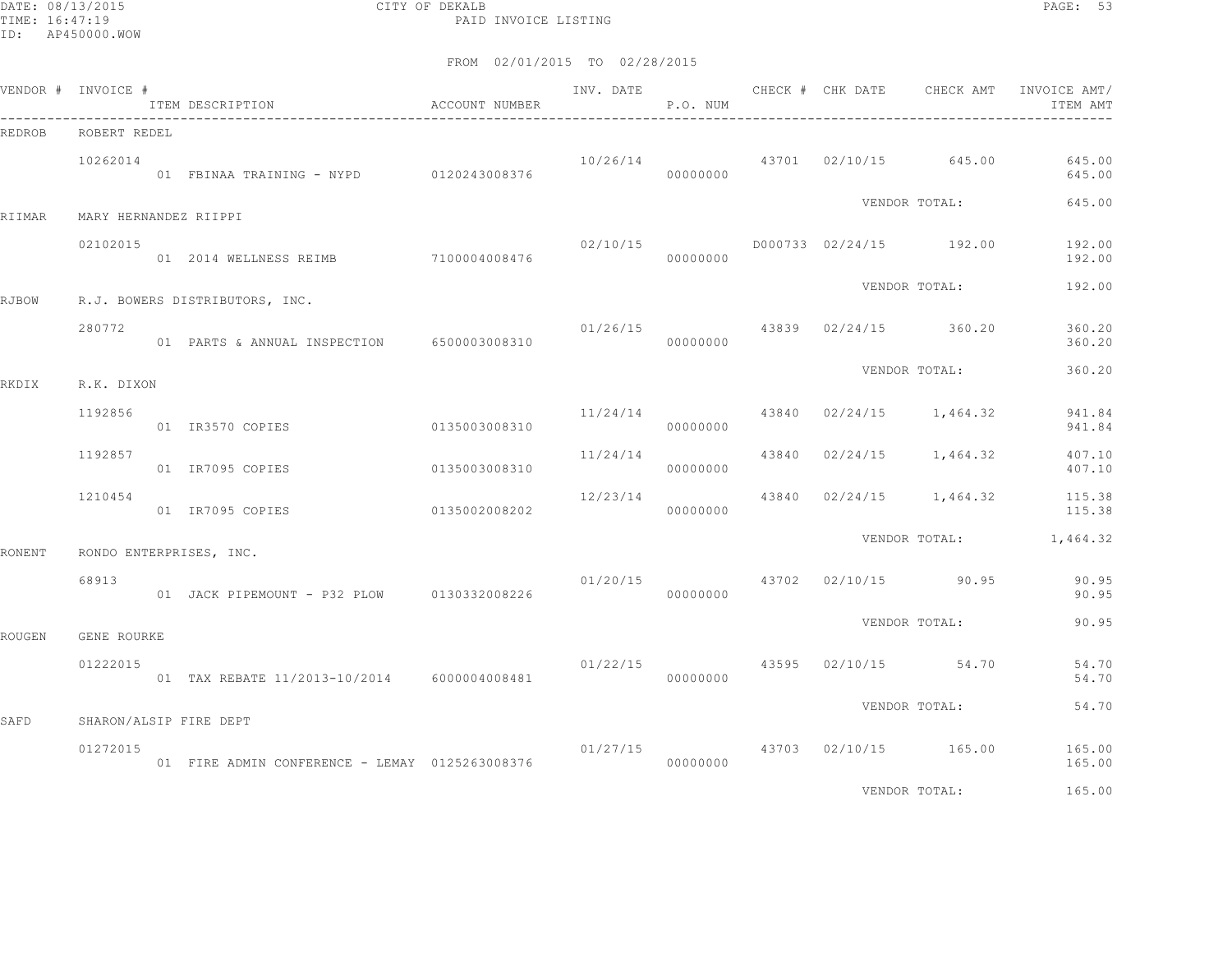DATE: 08/13/2015 CITY OF DEKALB PAGE: 54 PAID INVOICE LISTING

|               | VENDOR # INVOICE #     |                                                                                                         |                                        |          |          |  |                                          | INV. DATE 6 1997 CHECK # CHK DATE 6 CHECK AMT INVOICE AMT       |
|---------------|------------------------|---------------------------------------------------------------------------------------------------------|----------------------------------------|----------|----------|--|------------------------------------------|-----------------------------------------------------------------|
| SANJEA        | JEAN SANDMAN           |                                                                                                         |                                        |          |          |  |                                          |                                                                 |
|               | 01272015               | 01 RETIREE - DENTAL REIMB JAN '15 7100004008480                                                         |                                        | 00000000 |          |  | $01/27/15$ 43704 02/10/15 35.74          | 35.74<br>35.74                                                  |
| <b>SCHELE</b> |                        | SCHINDLER ELEVATOR CORPORATION                                                                          |                                        |          |          |  | VENDOR TOTAL:                            | 35.74                                                           |
|               | 7152056159             | - 01 PD ELEVATOR REPAIR 0130324008450                                                                   |                                        |          | 00000000 |  | $11/18/14$ $43705$ $02/10/15$ $1,632.27$ | 1,632.27<br>1,632.27                                            |
| <b>SEADOR</b> | DORIS SEATS            |                                                                                                         |                                        |          |          |  | VENDOR TOTAL:                            | 1,632.27                                                        |
|               | 01222015               | 01 TAX REBATE 11/2013-10/2014 6000004008481                                                             |                                        |          | 00000000 |  | $01/22/15$ 43596 02/10/15 95.62          | 95.62<br>95.62                                                  |
| SHAARC        |                        | SHARP ARCHITECTS INC.                                                                                   |                                        |          |          |  | VENDOR TOTAL:                            | 95.62                                                           |
|               | 141105                 | 01 1411 EGYPTIAN THEATRE EXPANSIO 1300006508624                                                         |                                        |          | 00000000 |  | $01/02/15$ 43706 02/10/15 978.10         | 978.10<br>978.10                                                |
|               |                        |                                                                                                         |                                        |          |          |  | VENDOR TOTAL:                            | 978.10                                                          |
| SHADON        | DON SHANKS<br>01222015 | 01 TAX REBATE 11/2013-10/2014 6000004008481                                                             |                                        |          | 00000000 |  | $01/22/15$ $43597$ $02/10/15$ 87.93      | 87.93<br>87.93                                                  |
| SHAMED        | SHAW MEDIA             |                                                                                                         |                                        |          |          |  | VENDOR TOTAL:                            | 87.93                                                           |
|               | 01142015               | 01 (3) 34X36 POSTERS 0132113008373                                                                      | $01/14/15$ $43707$ $02/10/15$ $267.00$ |          | 00000000 |  |                                          | 267.00<br>267.00                                                |
| SHASUB        |                        | SHAW SUBURBAN MEDIA GROUP                                                                               |                                        |          |          |  | VENDOR TOTAL:                            | 267.00                                                          |
|               | 121440609              | 01 FY14 TREASURERS REPORT 0117113008366                                                                 |                                        |          | 00000000 |  |                                          | $12/31/14$ $43708$ $02/10/15$ $1,213.92$ $1,213.92$<br>1,213.92 |
|               |                        |                                                                                                         |                                        |          |          |  |                                          | VENDOR TOTAL: 1,213.92                                          |
| SIKICH        | SIKICH LLP<br>203950   | 01 COMP STUDY NOV 2014<br>0135004008497<br>0135004008497 12/31/14 000000000 02/10/15 17,314.08 4,502.30 |                                        |          |          |  |                                          |                                                                 |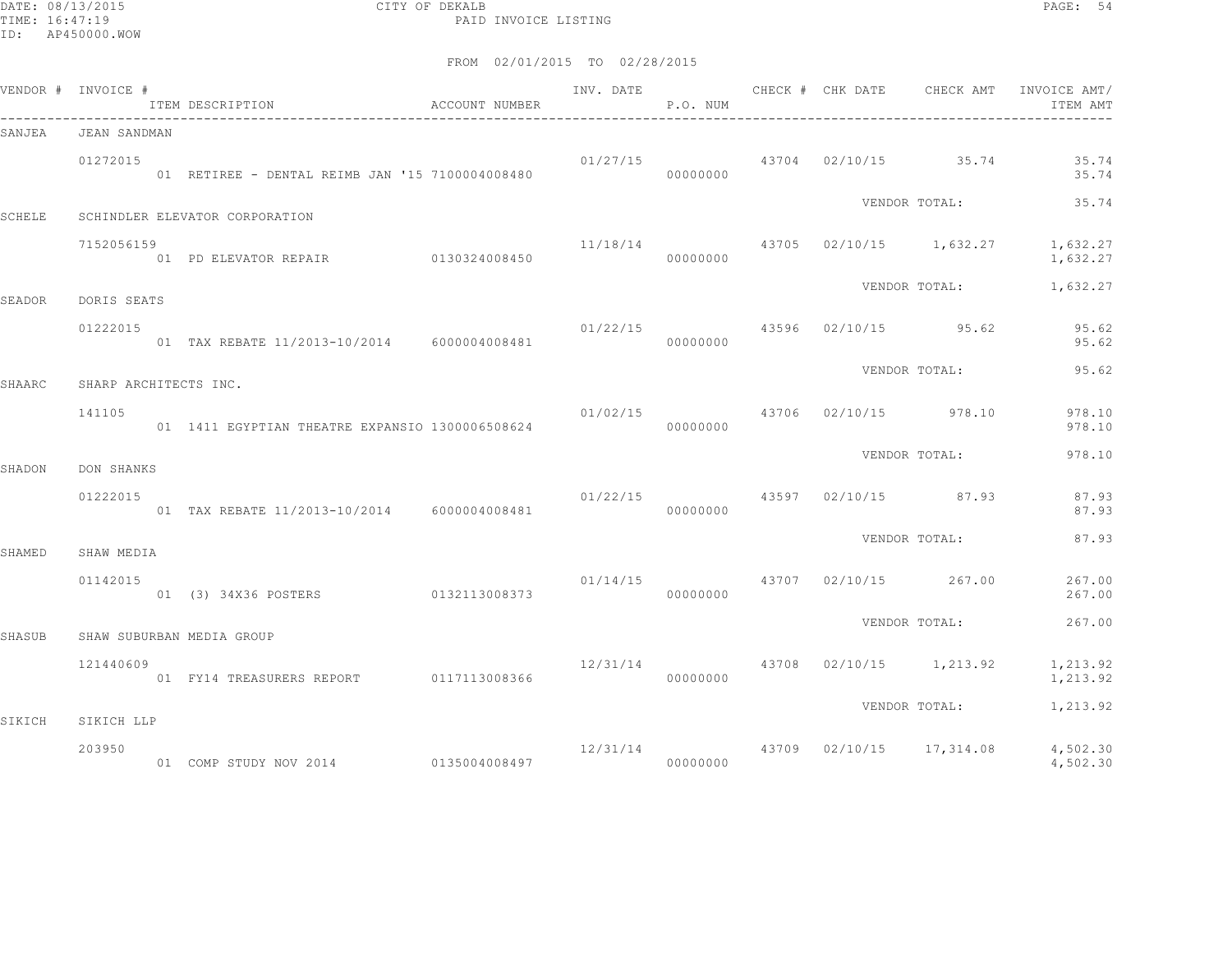|        | VENDOR # INVOICE # | ACCOUNT NUMBER<br>ITEM DESCRIPTION            |          | P.O. NUM |  | INV. DATE 6 19 CHECK # CHK DATE 6 CHECK AMT | INVOICE AMT/<br>ITEM AMT                                           |
|--------|--------------------|-----------------------------------------------|----------|----------|--|---------------------------------------------|--------------------------------------------------------------------|
|        | 205529             | 01 COMP STUDY DEC 2014 0135004008497          |          | 00000000 |  |                                             | $12/31/14$ $43709$ $02/10/15$ $17,314.08$ $12,811.78$<br>12,811.78 |
| SMIAMU | SMITH AMUNDSEN     |                                               |          |          |  |                                             | VENDOR TOTAL: 17,314.08                                            |
|        | 02042015           | 01 PRO LGL FEES THRU 12/31/14 7200004008472   | 00000000 |          |  |                                             | $02/04/15$ 43841 02/24/15 1,593.90 646.60<br>646.60                |
|        | 02042015A          | 01 PRO LGL FEES THRU 12/2014 7200004008472    |          | 00000000 |  |                                             | 02/04/15 43841 02/24/15 1,593.90 947.30<br>947.30                  |
| SOS    |                    | ILLINOIS SECRETARY OF STATE                   |          |          |  |                                             | VENDOR TOTAL: 1,593.90                                             |
|        | 01152015           | 01 '13 IMPALA PLATES VIN#8600 0120222008242   |          | 00000000 |  |                                             | $01/15/15$ $43710$ $02/10/15$ $103.00$ $103.00$<br>103.00          |
| SPEFX  | SPECIAL FX         |                                               |          |          |  | VENDOR TOTAL:                               | 103.00                                                             |
|        | 40428              | 01 SHIRTS-KEC AVIATION STUDENTS 6500003008373 |          | 00000000 |  | $01/05/15$ $43842$ $02/24/15$ $266.00$      | 266.00<br>266.00                                                   |
| SPRINT | SPRINT PCS         |                                               |          |          |  | VENDOR TOTAL:                               | 266.00                                                             |
|        | 621578810086       | 01 CDMA TELEMENTRY 0125263008337              |          | 00000000 |  | $01/29/15$ 43843 02/24/15 26.74             | 26.74<br>26.74                                                     |
| SUNDOG | SUNDOGIT INC.      |                                               |          |          |  | VENDOR TOTAL:                               | 26.74                                                              |
|        | CW32721            | 01 BILLABLE SRVCS 0117122008285               |          | 00000000 |  |                                             | $10/31/14$ $43711$ $02/10/15$ $1,434.00$ $120.75$<br>120.75        |
|        | CW32864            | 01 PROACTIVE ANTIVIRUS 0117124008450          |          | 00000000 |  |                                             | $12/01/14$ $43711$ $02/10/15$ $1,434.00$ 675.00<br>675.00          |
|        | CW33196            | 01 BILLABLE SRVCS 0117123008330               | 01/15/15 | 00000000 |  |                                             | 43711 02/10/15 1,434.00 638.25<br>638.25                           |
| SUNPUB |                    | SUNGARD PUBLIC SECTOR, INC.                   |          |          |  |                                             | VENDOR TOTAL: 1,434.00                                             |
|        | 94611              |                                               |          |          |  |                                             | $01/16/15$ $43712$ $02/10/15$ $1,075.80$ $1,075.80$                |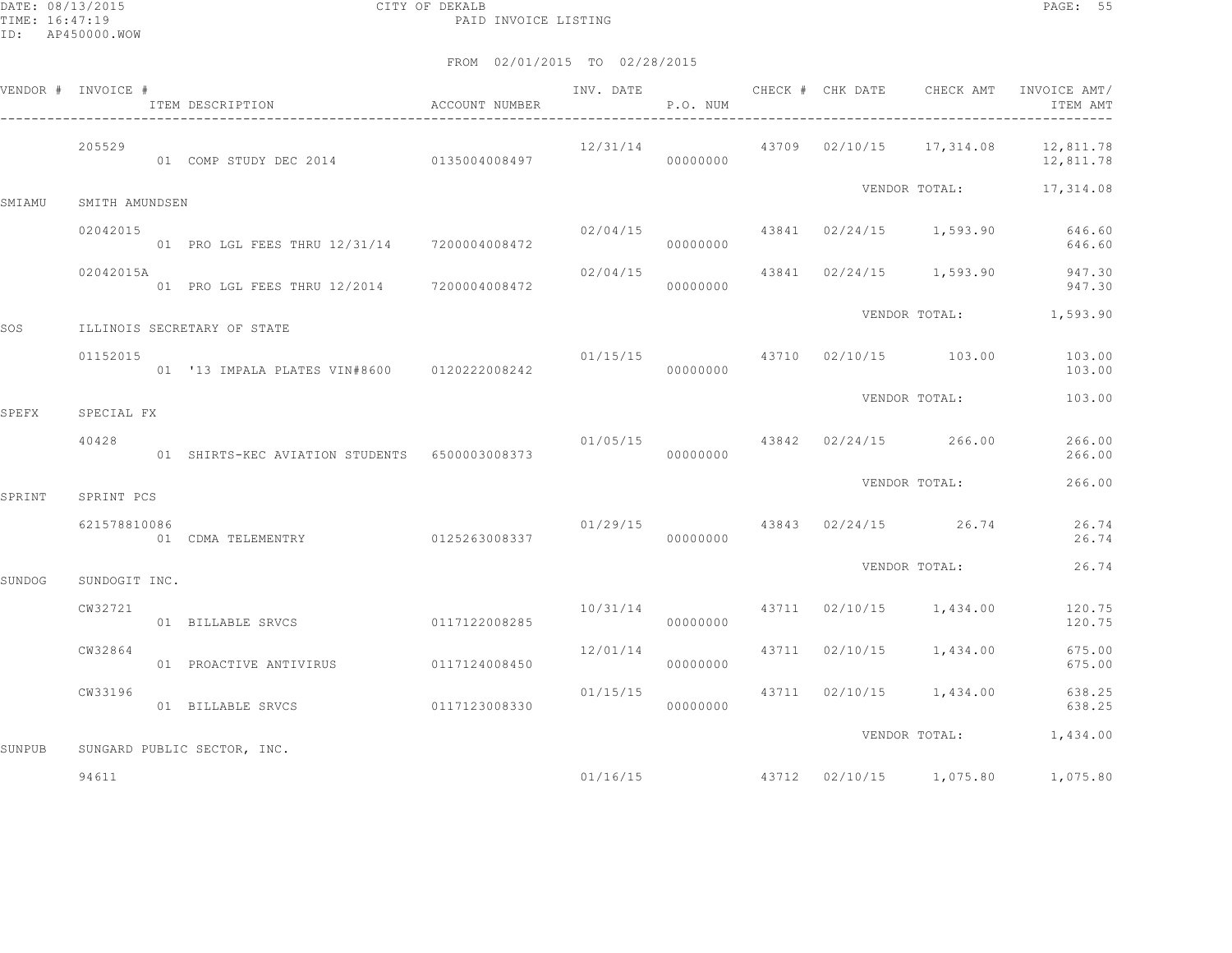DATE: 08/13/2015 CITY OF DEKALB PAGE: 56 PAID INVOICE LISTING

|               | VENDOR # INVOICE #  | ITEM DESCRIPTION                                                                                 | ACCOUNT NUMBER | INV. DATE                         | P.O. NUM             |  | CHECK # CHK DATE CHECK AMT             | INVOICE AMT/<br>ITEM AMT                                             |
|---------------|---------------------|--------------------------------------------------------------------------------------------------|----------------|-----------------------------------|----------------------|--|----------------------------------------|----------------------------------------------------------------------|
|               | 94611               | 01 OSSI SRVCS FEB 2015 0120222008242                                                             |                |                                   | 00000000             |  |                                        | $01/16/15$ $43712$ $02/10/15$ $1,075.80$ $1,075.80$<br>1,075.80      |
| <b>SUPBUS</b> |                     | SUPERIOR BUSINESS FORMS INC                                                                      |                |                                   |                      |  |                                        | VENDOR TOTAL: 1,075.80                                               |
|               | 1542364             | 01 #10 WINDOW ENVELOPES - PRKING 0120252008202                                                   |                |                                   | 00000000             |  | 01/16/15 43713 02/10/15 538.90         | 233.11<br>233.11                                                     |
|               | 1542897             | 01 (100) EXPANDABLE FILE FOLDERS 0120252008243                                                   |                | 01/20/15                          | 00000000             |  | 43713 02/10/15 538.90                  | 305.79<br>305.79                                                     |
| SUPDIE        |                     | SUPERIOR DIESEL, INC.                                                                            |                |                                   |                      |  | VENDOR TOTAL:                          | 538.90                                                               |
|               | W12471              | 01 P23 REPAIRS - PARTS 0130333008315<br>02 P23 REPAIRS - LABOR                                   | 0130332008226  |                                   | 00000000<br>00000000 |  |                                        | $08/29/14$ $43844$ $02/24/15$ $1,250.89$ $917.72$<br>56.39<br>861.33 |
|               | W13587              | 01 ENGINE LIGHT RPRS P23 - PARTS 0130332008226<br>02 ENGINE LIGHT RPRS P23 - LABOR 0130333008315 |                |                                   | 00000000<br>00000000 |  |                                        | $01/20/15$ $43844$ $02/24/15$ $1,250.89$ $333.17$<br>35.67<br>297.50 |
| <b>SWEELE</b> |                     | SWEDBERG ELECTRIC INC.                                                                           |                |                                   |                      |  |                                        | VENDOR TOTAL: 1,250.89                                               |
|               | 4213                | 01 WELL#10 REPLACE PUMP 6000003008328                                                            |                |                                   | 00000000             |  | $01/27/15$ $43845$ $02/24/15$ $102.00$ | 102.00<br>102.00                                                     |
| SYCCHA        |                     | SYCAMORE CHAMBER OF COMMERCE                                                                     |                |                                   |                      |  |                                        | VENDOR TOTAL: 102.00                                                 |
|               | 22773               | 01 SYC CHAMBER 2015 MMBRSHP 6500003008375                                                        |                | 11/12/14  43714  02/10/15  230.00 | 00000000             |  |                                        | 230.00<br>230.00                                                     |
| TASER         | TASER INTERNATIONAL |                                                                                                  |                |                                   |                      |  | VENDOR TOTAL:                          | 230.00                                                               |
|               | SI1386087           | 01 (3) NEW TASER KITS 0120222008242                                                              |                | 01/21/15                          | 00000000             |  | 43715 02/10/15 3,105.22                | 3,105.22<br>3,105.22                                                 |
| TERSUP        | TERMINAL SUPPLY CO  |                                                                                                  |                |                                   |                      |  | VENDOR TOTAL:                          | 3,105.22                                                             |
|               | 8058900             |                                                                                                  |                |                                   |                      |  | $01/16/15$ 43846 02/24/15 9.00         | 9.00                                                                 |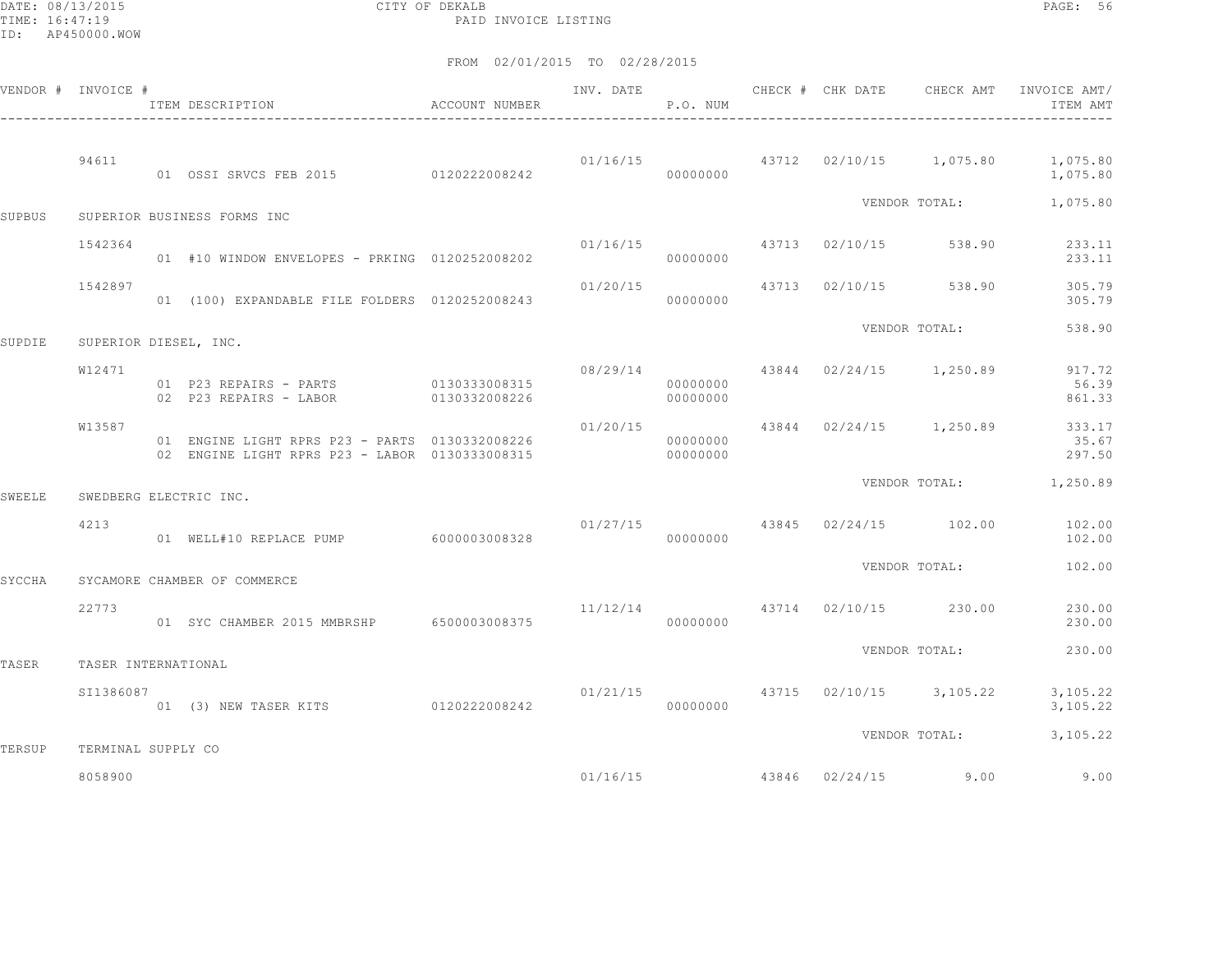DATE: 08/13/2015 CITY OF DEKALB PAGE: 57 PAID INVOICE LISTING

|        | VENDOR # INVOICE #   | ACCOUNT NUMBER<br>ITEM DESCRIPTION                                                                                                         |                                                                  | INV. DATE | P.O. NUM                                     | CHECK # CHK DATE | CHECK AMT                                | INVOICE AMT/<br>ITEM AMT                                                  |
|--------|----------------------|--------------------------------------------------------------------------------------------------------------------------------------------|------------------------------------------------------------------|-----------|----------------------------------------------|------------------|------------------------------------------|---------------------------------------------------------------------------|
|        | 8058900              | 01 TRM-CAST (100) ASSORT. COLOR 0130332008226                                                                                              |                                                                  |           | 00000000                                     |                  | $01/16/15$ 43846 02/24/15 9.00           | 9.00<br>9.00                                                              |
| THOMIC | MICHAEL THOMAS       |                                                                                                                                            |                                                                  |           |                                              |                  | VENDOR TOTAL:                            | 9.00                                                                      |
|        | 02102015             | 01  2014  WELLNESS REMINB  7100004008476                                                                                                   |                                                                  |           | 00000000                                     |                  | $02/10/15$ $D000734$ $02/24/15$ $139.20$ | 139.20<br>139.20                                                          |
| TRARIS |                      | TRANSUNION RISK & RISK ALTERNA                                                                                                             |                                                                  |           |                                              |                  | VENDOR TOTAL:                            | 139.20                                                                    |
|        | 02012015             | 01 PD #198499                                                                                                                              | 0120242008243                                                    |           | 00000000                                     |                  | $02/01/15$ 43847 02/24/15 96.50          | 96.50<br>96.50                                                            |
| TRINCO | TRINITY TOOL COMPANY |                                                                                                                                            |                                                                  |           |                                              |                  | VENDOR TOTAL:                            | 96.50                                                                     |
|        | 539709               | 01    UNDERLYMNT    CUT    12X24    (50 PCS)    6000002008295                                                                              |                                                                  |           | 00000000                                     |                  | $11/24/14$ $43716$ $02/10/15$ $33.17$    | 33.17<br>33.17                                                            |
| TSYS   | TSYS                 |                                                                                                                                            |                                                                  |           |                                              |                  | VENDOR TOTAL:                            | 33.17                                                                     |
|        | 01052015             | 01 DEC '14 CREDIT CARD #4878 6000000063444<br>02 DEC '14 CREDIT CARD #9097<br>03 DEC '14 CREDIT CARD #9107<br>04 DEC '14 CREDIT CARD #9110 | 6000000063444<br>6000000063444<br>6000000063444                  | 01/05/15  | 00000000<br>00000000<br>00000000<br>00000000 |                  |                                          | D000737 02/24/15 1,598.28 1,598.28<br>277.41<br>342.30<br>30.00<br>948.57 |
|        | 02022015             | 01 JAN '15 CREDIT CARD #4878<br>02 JAN '15 CREDIT CARD #9097<br>03 JAN '15 CREDIT CARD #9107<br>04 JAN '15 CREDIT CARD #9110               | 6000000063444<br>6000000063444<br>6000000063444<br>6000000063444 | 02/02/15  | 00000000<br>00000000<br>00000000<br>00000000 |                  |                                          | D000736 02/24/15 1,528.15 1,528.15<br>232.99<br>316.83<br>30.00<br>948.33 |
|        | 08042014             | 01 JULY '14 CREDIT CARD #4878<br>02 JULY '14 CREDIT CARD #9097<br>03 JULY '14 CREDIT CARD #9107<br>04 JULY '14 CREDIT CARD #9110           | 6000000063444<br>6000000063444<br>6000000063444<br>6000000063444 | 08/04/14  | 00000000<br>00000000<br>00000000<br>00000000 |                  |                                          | D000742 02/24/15 1,198.90 1,198.90<br>171.95<br>287.43<br>30.00<br>709.52 |
|        | 09022014             | 01 AUG '14 CREDIT CARD #4878 6000000063444                                                                                                 |                                                                  | 09/02/14  | 00000000                                     |                  |                                          | D000741 02/24/15 1,343.65 1,343.65<br>200.81                              |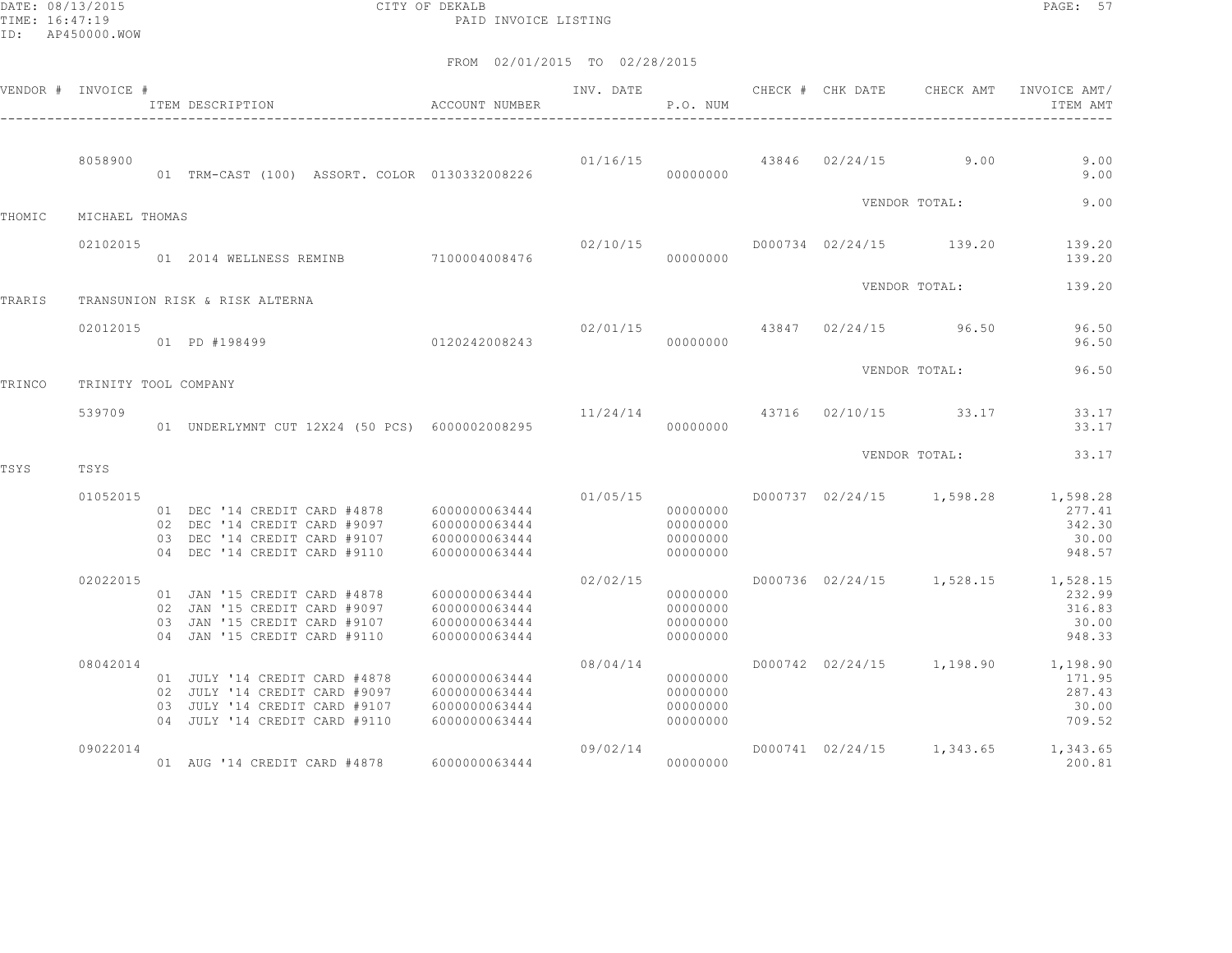| ID: | AP450000.WOW |
|-----|--------------|
|     |              |
|     |              |

|        | VENDOR # INVOICE #     | ITEM DESCRIPTION                                                                                                                                                                     | ACCOUNT NUMBER                                  | INV. DATE<br>P.O. NUM |                                              | CHECK # CHK DATE |                                      | CHECK AMT INVOICE AMT/<br>ITEM AMT                                          |
|--------|------------------------|--------------------------------------------------------------------------------------------------------------------------------------------------------------------------------------|-------------------------------------------------|-----------------------|----------------------------------------------|------------------|--------------------------------------|-----------------------------------------------------------------------------|
|        | 09022014               | 02 AUG '14 CREDIT CARD #9097 6000000063444<br>03 AUG '14 CREDIT CARD #9107 6000000063444<br>04 AUG '14 CREDIT CARD #9110                                                             | 6000000063444                                   | 09/02/14<br>00000000  | 000000000                                    |                  |                                      | D000741 02/24/15 1,343.65 1,343.65<br>346.61<br>30.00<br>766.23             |
|        | 10022014               | 01 SEPT '14 CREDIT CARD #4878<br>02 SEPT '14 CREDIT CARD #9097 6000000063444<br>03 SEPT '14 CREDIT CARD #9107<br>04 SEPT '14 CREDIT CARD #9110                                       | 6000000063444<br>6000000063444<br>6000000063444 | 10/02/14              | 00000000<br>00000000<br>00000000<br>00000000 |                  |                                      | D000740 02/24/15 1,267.31 1,267.31<br>299.43<br>346.53<br>30.00<br>591.35   |
|        | 11302014               | 01 OCT '14 CREDIT CARD #4878 6000000063444<br>02 OCT '14 CREDIT CARD #9097<br>03 OCT '14 CREDIT CARD #9107<br>04 OCT '14 CREDIT CARD #9110                                           | 6000000063444<br>6000000063444<br>6000000063444 | 11/30/14              | 00000000<br>00000000<br>00000000<br>00000000 |                  |                                      | D000739 02/24/15 1,468.45 1,468.45<br>277.82<br>366.58<br>30.00<br>794.05   |
|        | 12022014               | 01 NOV '14 CREDIT CARD #4878 6000000063444<br>02 NOV '14 CREDIT CARD #9097 6000000063444<br>02 NOV 114 CREDIT CARD #9107 6000000063444<br>04 NOV '14 CREDIT CARD #9110 6000000063444 |                                                 | 12/02/14              | 00000000<br>00000000<br>00000000             |                  |                                      | D000738 02/24/15 1,766.88 1,766.88<br>171.91<br>419.62<br>30.00<br>1,145.35 |
| UNIDEN | UNIFORM DEN EAST, INC. |                                                                                                                                                                                      |                                                 |                       |                                              |                  |                                      | VENDOR TOTAL: 10,171.62                                                     |
|        | 3707403                | 01 UNIFORM - STREIT 0120222008270                                                                                                                                                    |                                                 |                       | 00000000                                     |                  |                                      | $01/26/15$ $43848$ $02/24/15$ $1,730.74$ $106.24$<br>106.24                 |
|        | 38066                  | 01 NEW OFFICERS UNIFORMS 0120222008242                                                                                                                                               |                                                 | 01/19/15              |                                              |                  |                                      | 43717 02/10/15 2,344.75 2,344.75<br>2,344.75                                |
|        | 38096                  | 01 (10) FULL LENGTH BODY SHIELD 0120222008242                                                                                                                                        |                                                 |                       | 00000000                                     |                  | $01/23/15$ 43848 $02/24/15$ 1,730.74 | 1,624.50<br>1,624.50                                                        |
| UNIREN | UNITED RENTALS         |                                                                                                                                                                                      |                                                 |                       |                                              |                  |                                      | VENDOR TOTAL: 4,075.49                                                      |
|        | 125425166001           | 01 3" PUMP HOSE RENTAL W-3 6000002008295                                                                                                                                             |                                                 |                       | 00000000                                     |                  |                                      | $01/08/15$ $43718$ $02/10/15$ $116.13$ $116.13$<br>116.13                   |
| UPS    | UNITED PARCEL SERVICE  |                                                                                                                                                                                      |                                                 |                       |                                              |                  |                                      | VENDOR TOTAL: 116.13                                                        |
|        | 00007WX103015          | 01 WEEKLY PRINTER SRVCS FEE 6000003008305 0000000000                                                                                                                                 |                                                 |                       |                                              |                  |                                      | $01/03/15$ $43719$ $02/10/15$ $11.94$ $4.20$<br>4.20                        |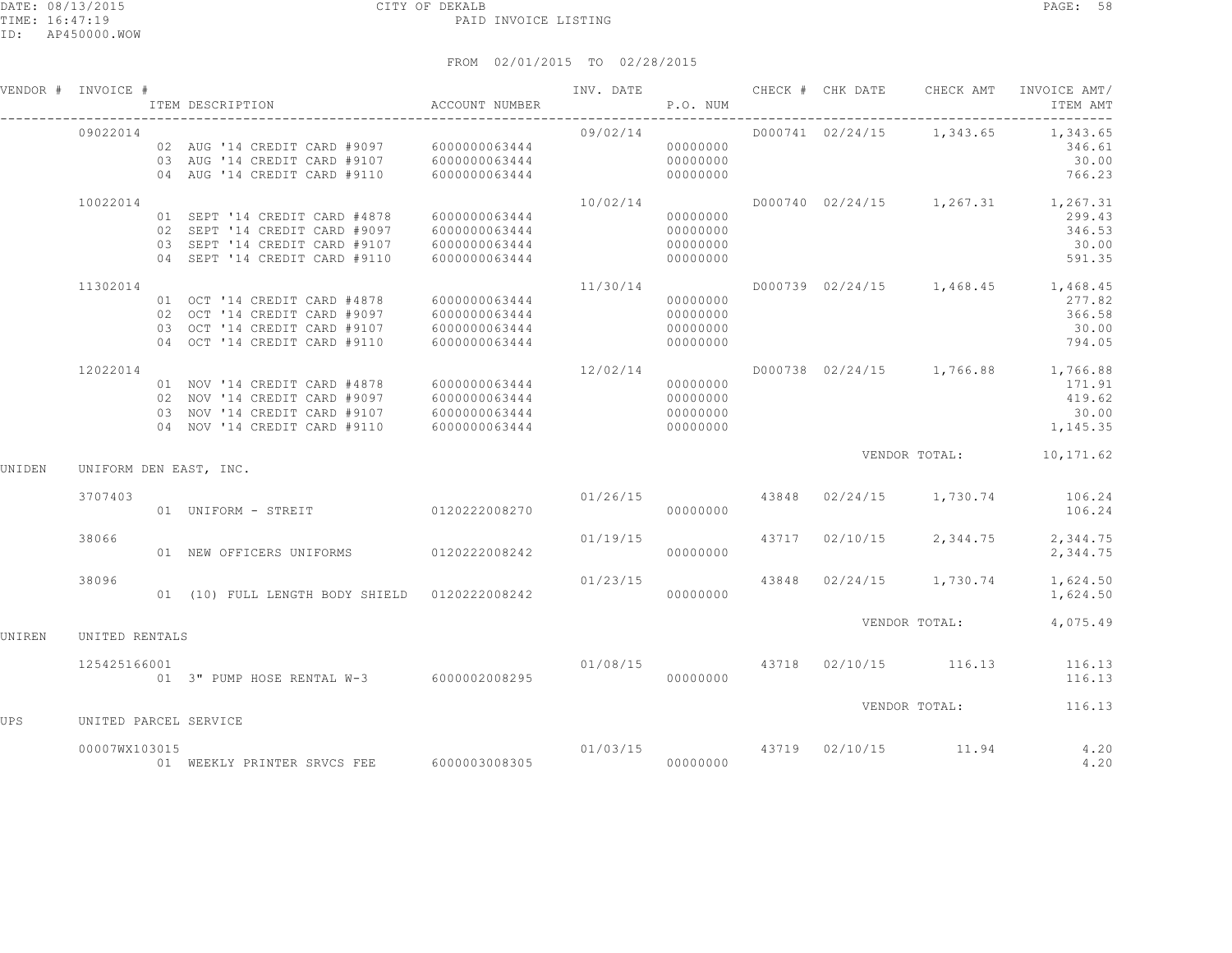DATE: 08/13/2015 CITY OF DEKALB PAGE: 59 PAID INVOICE LISTING

|        | VENDOR # INVOICE #    | ITEM DESCRIPTION                                                                       | ACCOUNT NUMBER                 | INV. DATE | P.O. NUM             |       |                         | CHECK # CHK DATE CHECK AMT                                                                                                                                                | INVOICE AMT/<br>ITEM AMT              |
|--------|-----------------------|----------------------------------------------------------------------------------------|--------------------------------|-----------|----------------------|-------|-------------------------|---------------------------------------------------------------------------------------------------------------------------------------------------------------------------|---------------------------------------|
|        | 00007WX103025         | 01 FREIGHT/POSTAGE                                                                     | 60000003008305                 | 01/10/15  | 00000000             |       |                         | 43849 02/24/15 23.98                                                                                                                                                      | 17.51<br>17.51                        |
|        | 00007WX103035         | 01 FREIGHT/POSTAGE                                                                     | 0125263008305                  | 01/17/15  | 00000000             |       | 43719 02/10/15          | 11.94                                                                                                                                                                     | 7.74<br>7.74                          |
|        | 00007WX103045         | 01 FREIGHT/POSTAGE                                                                     | 6000003008305                  | 01/24/15  | 00000000             | 43849 |                         | $02/24/15$ 23.98                                                                                                                                                          | 6.47<br>6.47                          |
| USBANK |                       | U.S. BANK NATIONAL ASSOCIATION                                                         |                                |           |                      |       |                         | VENDOR TOTAL:                                                                                                                                                             | 35.92                                 |
|        | 269695963             | 01 500-0332993-000 JAN 2015 0135003008310                                              |                                |           | 00000000             |       | 01/05/15 43720 02/10/15 | 2,027.09<br>2,027.09<br>2,027.09<br>2,027.09<br>2,027.09<br>43720 02/10/15 2,027.09<br>VENDOR TOTAL:<br>$02/06/15$ 43586 $02/10/15$ 255,781.66<br>VENDOR TOTAL:<br>542.66 | 147.90<br>147.90                      |
|        | 270661069             | 01 5000366743000/5000384441000<br>02 5000366743000/5000384441000                       | 0125263008330<br>0120222008242 | 01/21/15  | 00000000<br>00000000 |       | 43720 02/10/15          |                                                                                                                                                                           | 514.89<br>171.63<br>343.26            |
|        | 270661309             | 01 500-0394969-000 FEB 2015 0120222008242                                              |                                | 01/21/15  | 00000000             |       | 43720 02/10/15          |                                                                                                                                                                           | 147.75<br>147.75                      |
|        | 270661325             | 01 500-0366745-000 FEB 2015 0135003008310<br>02 500-0376431-000 FEB 15                 | 0135003008310                  | 01/21/15  | 00000000<br>00000000 |       | 43720 02/10/15          |                                                                                                                                                                           | 387.05<br>253.68<br>133.37            |
|        | 270661366             | 01 500-0338939-000 FEB 2015 0135003008310                                              |                                | 01/21/15  | 00000000             |       | 43720 02/10/15          |                                                                                                                                                                           | 629.70<br>629.70                      |
|        | 270661606             | 01 500-0389757-001 FEB 2015 0125263008330                                              |                                | 01/21/15  | 00000000             |       |                         |                                                                                                                                                                           | 199.80<br>199.80                      |
| VAC    |                       | VOLUNTARY ACTION CENTER                                                                |                                |           |                      |       |                         |                                                                                                                                                                           | 2,027.09                              |
|        | 02062015              | 01 DOAP RDRSHP DEC '14 FY15 0900003008399<br>02 DOAP RDRSHP DEC '14 FY15 0900003008399 |                                |           | 00000000<br>00000000 |       |                         |                                                                                                                                                                           | 255,781.66<br>190,781.66<br>65,000.00 |
| VERLON | VERIZON LONG DISTANCE |                                                                                        |                                |           |                      |       |                         |                                                                                                                                                                           | 255,781.66                            |
|        | 02012015              | 01 131830846 JAN 2015 CHRGS 0135003008337<br>02 131830846 JAN 2015 CHRGS               | 0135003008337                  | 02/01/15  | 00000000<br>00000000 |       | 43850 02/24/15          |                                                                                                                                                                           | 542.66<br>11.28<br>7.19               |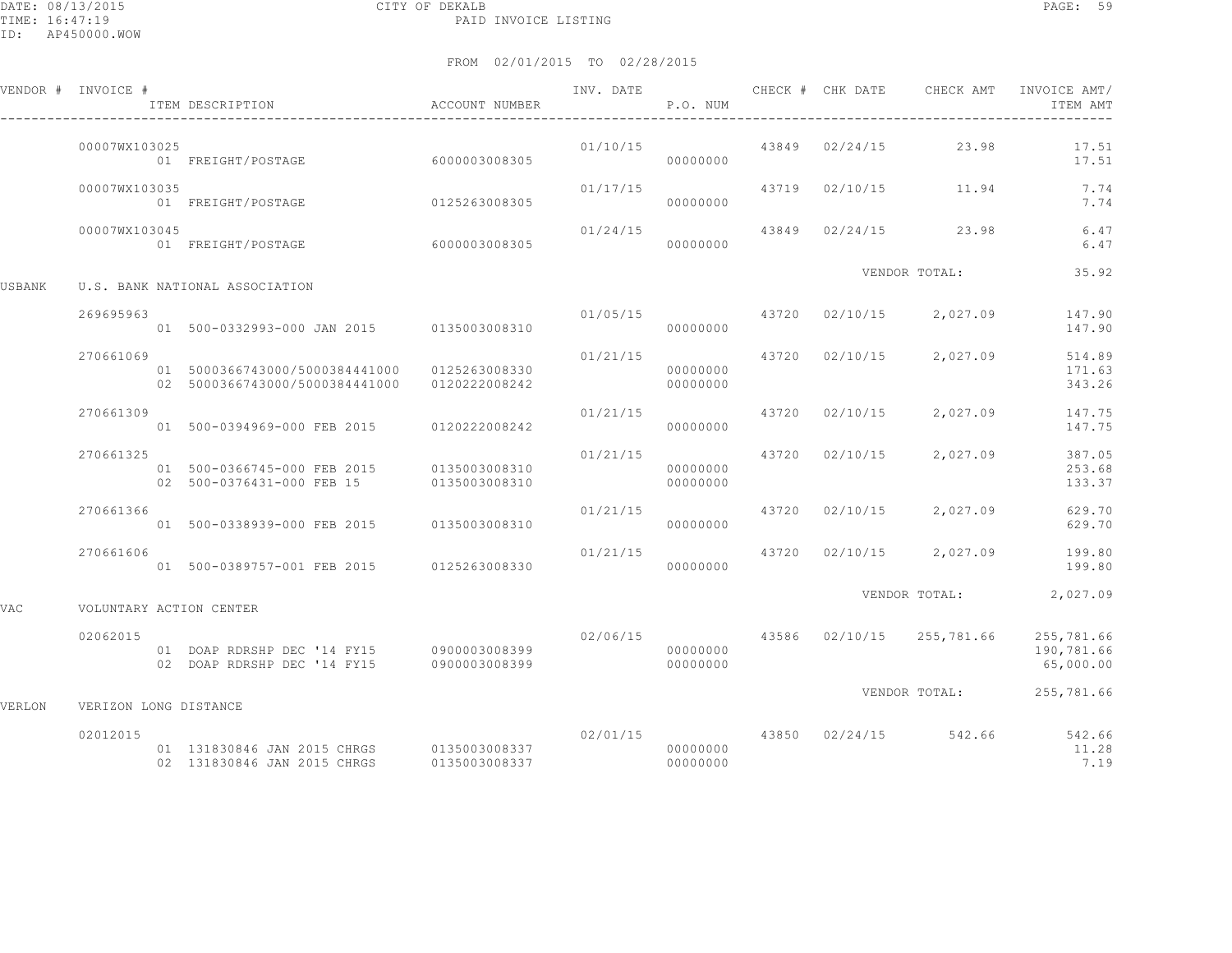|                | VENDOR # INVOICE #      | ITEM DESCRIPTION                                                                                                                                                                                     | ACCOUNT NUMBER                                                                             | INV. DATE | P.O. NUM                                                 | CHECK # CHK DATE       | CHECK AMT                                | INVOICE AMT/<br>ITEM AMT                                                  |
|----------------|-------------------------|------------------------------------------------------------------------------------------------------------------------------------------------------------------------------------------------------|--------------------------------------------------------------------------------------------|-----------|----------------------------------------------------------|------------------------|------------------------------------------|---------------------------------------------------------------------------|
|                | 02012015                | 03 131830846 JAN 2015 CHRGS 0135003008337<br>04 131830846 JAN 2015 CHRGS<br>05 131830846 JAN 2015 CHRGS<br>06 131830846 JAN 2015 CHRGS<br>07 131830846 JAN 2015 CHRGS<br>08 131830846 JAN 2015 CHRGS | 6500003008337<br>0125263008337<br>0120213008337<br>0135003008337<br>0130313008337 00000000 | 02/01/15  | 00000000<br>00000000<br>00000000<br>00000000<br>00000000 |                        | 43850 02/24/15 542.66                    | 542.66<br>479.17<br>8.45<br>2.44<br>8.84<br>25.07<br>0.22                 |
| VIRCOO         | VIRGIL COOK & SON, INC. |                                                                                                                                                                                                      |                                                                                            |           |                                                          |                        | VENDOR TOTAL:                            | 542.66                                                                    |
|                | ID2132                  | 01 REPLACED LIGHTING - THEATRE 1300006508624                                                                                                                                                         |                                                                                            |           | 00000000                                                 |                        | $12/15/14$ $43851$ $02/24/15$ $647.50$   | 647.50<br>647.50                                                          |
| WALCOM         | WALGREEN CO.            |                                                                                                                                                                                                      |                                                                                            |           |                                                          |                        | VENDOR TOTAL:                            | 647.50                                                                    |
|                | 500011870               | 01 FLU SHOTS 11/1/14-11/30/14 7100003008345                                                                                                                                                          |                                                                                            |           | 00000000                                                 |                        | $02/09/15$ $43852$ $02/24/15$ $2,275.00$ | 2,275.00<br>2,275.00                                                      |
| <b>WAIMART</b> | WALMART COMMUNITY/GEMB  |                                                                                                                                                                                                      |                                                                                            |           |                                                          |                        | VENDOR TOTAL:                            | 2,275.00                                                                  |
|                | 3053DEC14CC             | --<br>01 BUILDING SUPPLIES 0130332008219<br>02 MEDICAL SUPPLIES 0120222008242<br>03 LATE FEE                                                                                                         | 0130332008219                                                                              |           | 00000000<br>00000000<br>00000000                         |                        |                                          | $01/27/15$ $43721$ $02/10/15$ $128.64$ $128.64$<br>90.91<br>35.58<br>2.15 |
| WALSCA         | WALZ SCALE              |                                                                                                                                                                                                      |                                                                                            |           |                                                          |                        |                                          | VENDOR TOTAL: 128.64                                                      |
|                | 6979A                   | 01 ANNUAL TEST 0120222008242<br>02 ACCOUNT CREDIT                                                                                                                                                    | 0120222008242                                                                              |           | 00000000<br>00000000                                     |                        | 09/29/14 43853 02/24/15 1,394.62         | 1,394.62<br>1,560.00<br>$-165.38$                                         |
| WASMAN         | WASTE MANAGEMENT        |                                                                                                                                                                                                      |                                                                                            |           |                                                          | VENDOR TOTAL: 1,394.62 |                                          |                                                                           |
|                | 01142015                | 01 UB REFUSE SRVC 12/31/14 0700003008346                                                                                                                                                             |                                                                                            |           | 00000000                                                 |                        |                                          | $01/14/15$ $43722$ $02/10/15$ $151,074.35$ $151,074.35$<br>151,074.35     |
| WASTE          | WASTE MANAGEMENT        |                                                                                                                                                                                                      |                                                                                            |           |                                                          |                        | VENDOR TOTAL:                            | 151,074.35                                                                |
|                | 330929420116            | 01  131980 ROLLOFF DEC  2014  0700003008346                                                                                                                                                          |                                                                                            |           | 00000000                                                 |                        | $02/01/15$ 43854 02/24/15 2,777.11       | 2,777.11<br>897.35                                                        |